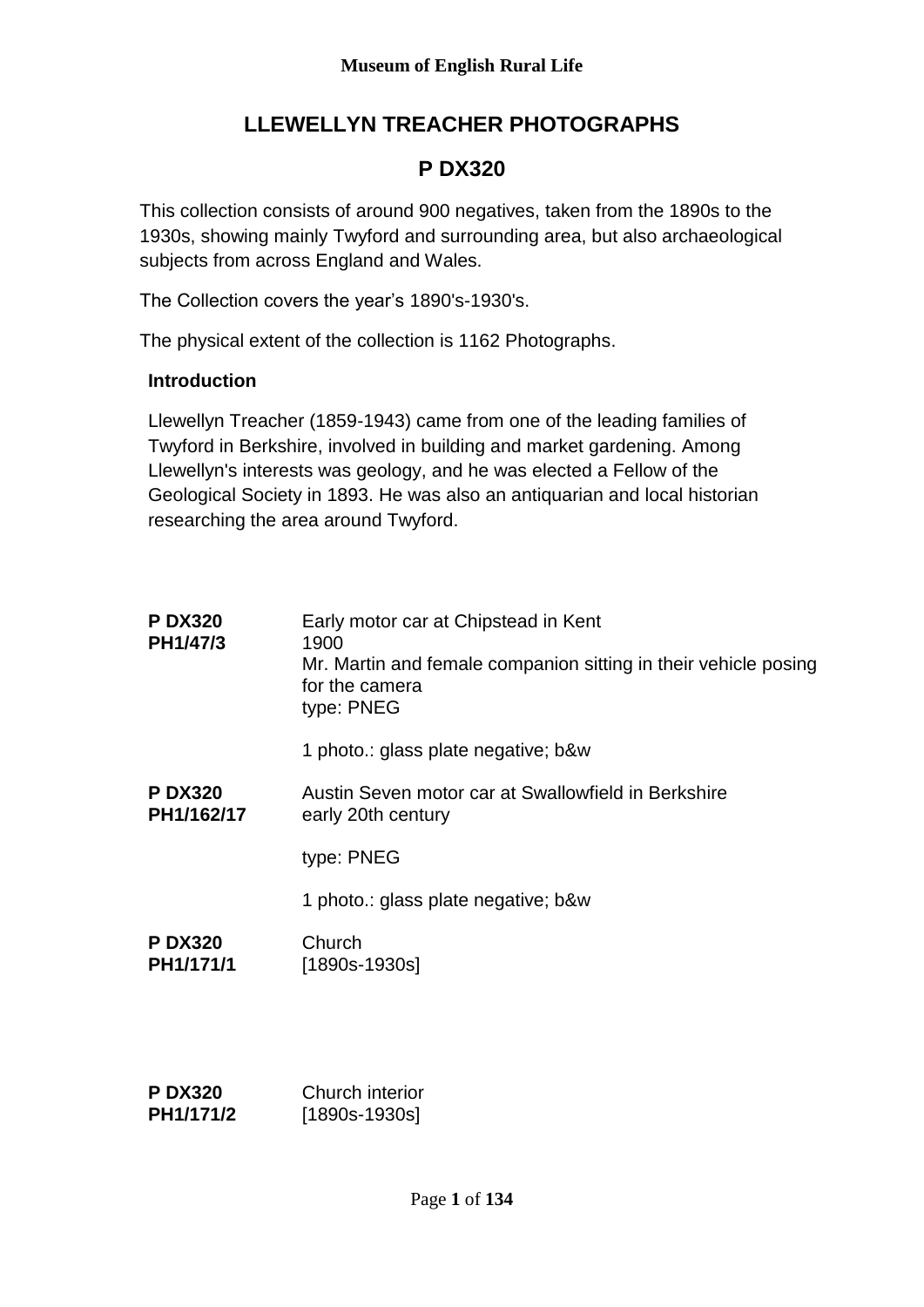## **P DX320/1** NEGATIVES

**P DX320/1/1-2** General views 8 August 1901

**P DX320/1/1-8** NEGATIVES (quarter plate): Aldbourne, Wilts

- **P DX320/1/3-6** Church exterior 8 August 1901
- **P DX320/1/7-8** Church interior 8 August 1901
- **P DX320/2/1-3** Park 1 August 1900

**P DX320/2/1-12** NEGATIVES (quarter plate): Aldermaston, Berks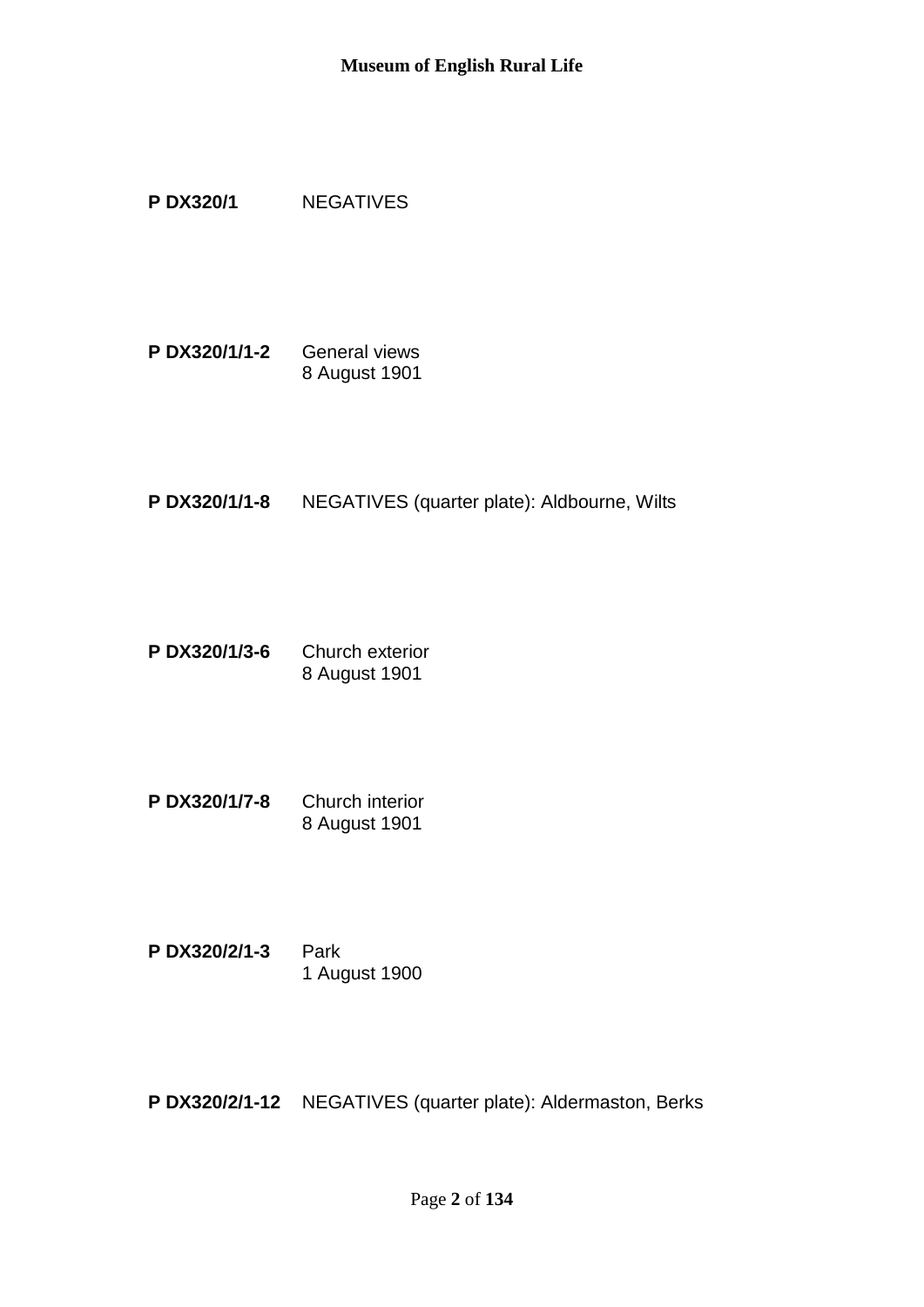- **P DX320/2/4** Aldermaston Court 1 August 1900
- **P DX320/2/5-6** Lake 1 August 1900
- **P DX320/2/7** Church 1 August 1900
- **P DX320/2/8** Lodge entrance 1 August 1900
- **P DX320/2/9** Main Street 1 August 1900
- **P DX320/2/10** Common 1 August 1900
- **P DX320/2/11** Church North Door c 1925-1934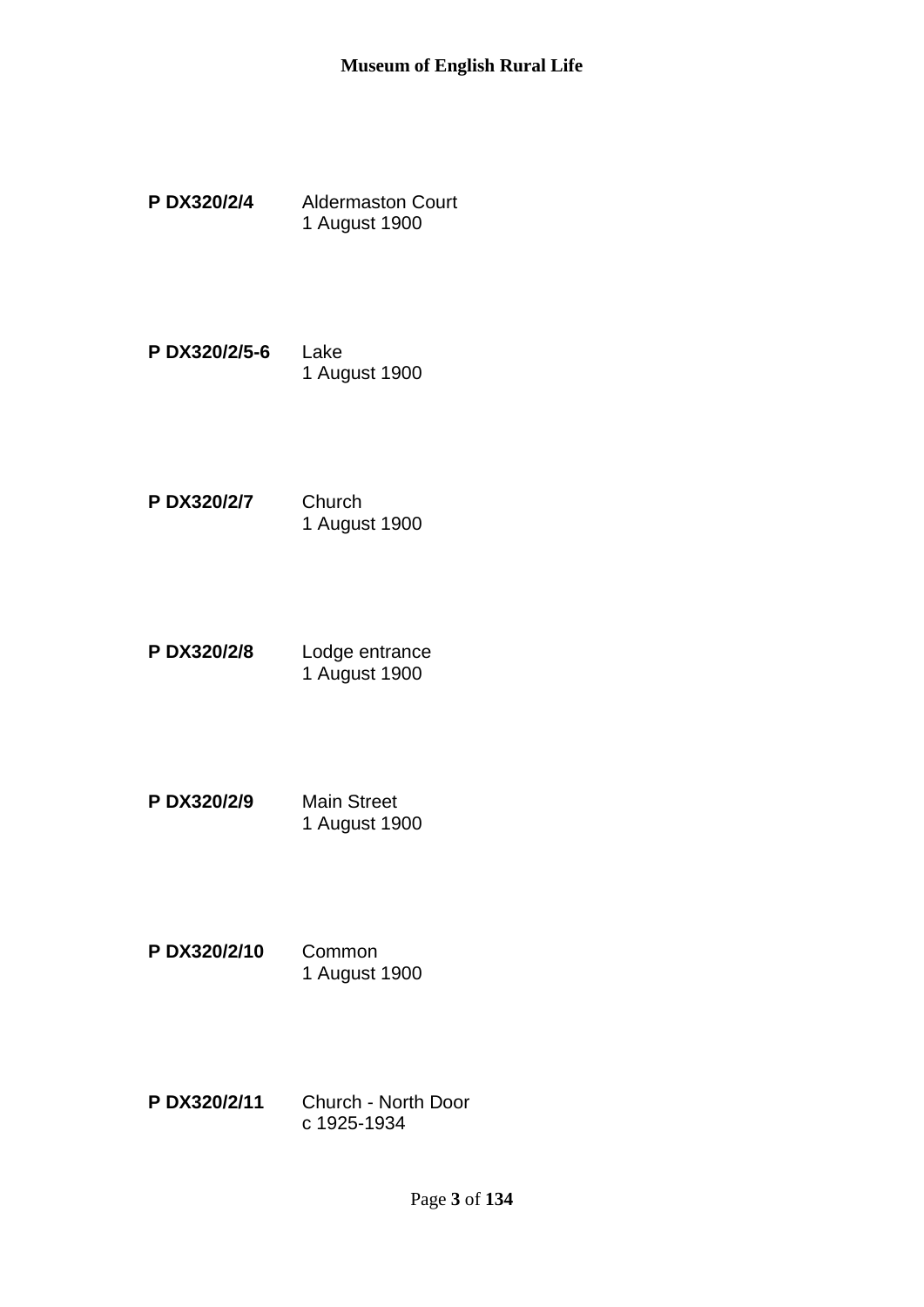- **P DX320/2/12** Aldermaston Park Great Staircase (engraving) n.d. [1890's-1930's]
- **P DX320/3/1** Farm 8 August 1900
- **P DX320/3/1-16** NEGATIVES (quarter plate): Aldworth, Berks
- **P DX320/3/2** Church (exterior) 8 August 1900
- **P DX320/3/3** Church (interior) 8 August 1900
- **P DX320/3/4** General view near church 8 August 1900
- **P DX320/3/5-7** De La Beche Farm 8 August 1900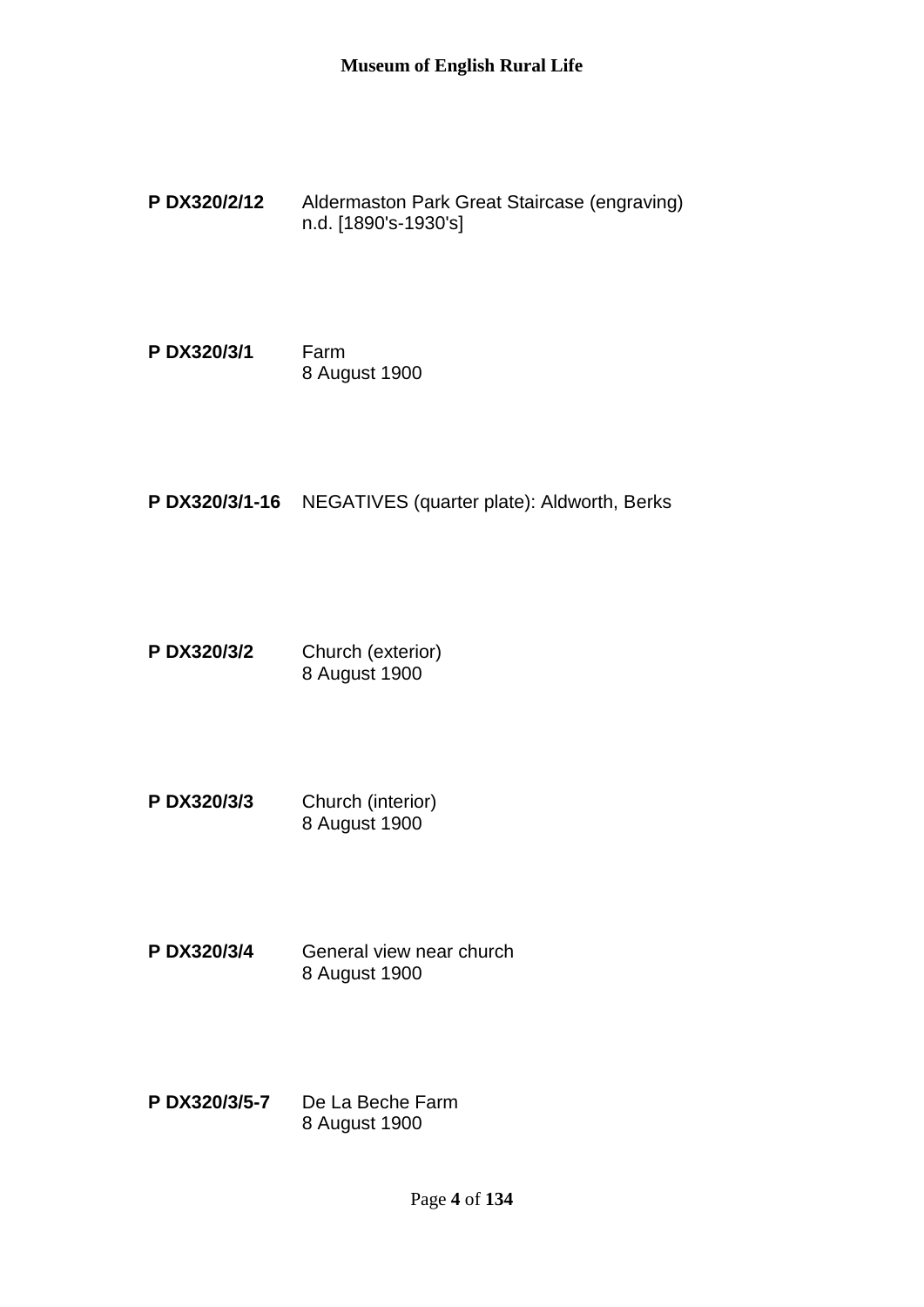- **P DX320/3/8** Church (interior) c1899-1934
- **P DX320/3/9** Church (exterior) c 1899-1934
- **P DX320/3/10** Church (exterior -door) c 1899-1934
- **P DX320/3/11** Church (interior -tomb) c 1899-1934
- **P DX320/3/12** Church (exterior) c 1899-1934
- **P DX320/3/13- 16** Church (interior) c 1899-1934
- **P DX320/4/1** Portrait of Schoolmaster (engraving) n.d. [1890's - 1930's]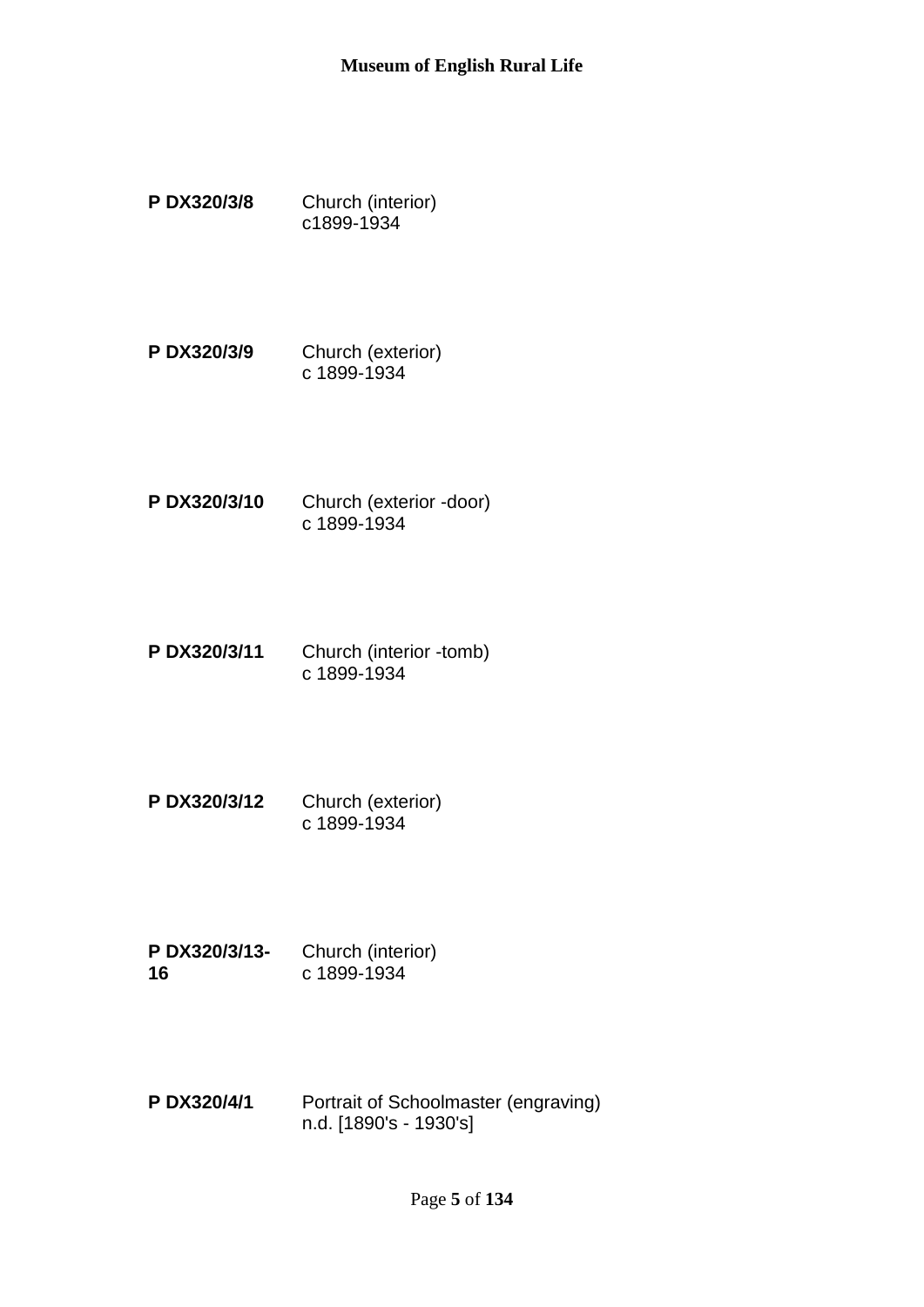- **P DX320/5/1** Ruined old church 1900
- **P DX320/6/1-2** Church 8 August 1900
- **P DX320/6/1-5** NEGATIVES (quarter plate): Ashampstead, Berks
- **P DX320/6/3-4** General views 8 August 1900
- **P DX320/6/5** Graveyard Francis Joseph Pearce 8 August 1900
- **P DX320/7/1-2** Ashdown Park 12 August 1901
- **P DX320/7/1-7** NEGATIVES (quarter plate): Ashbury, Berks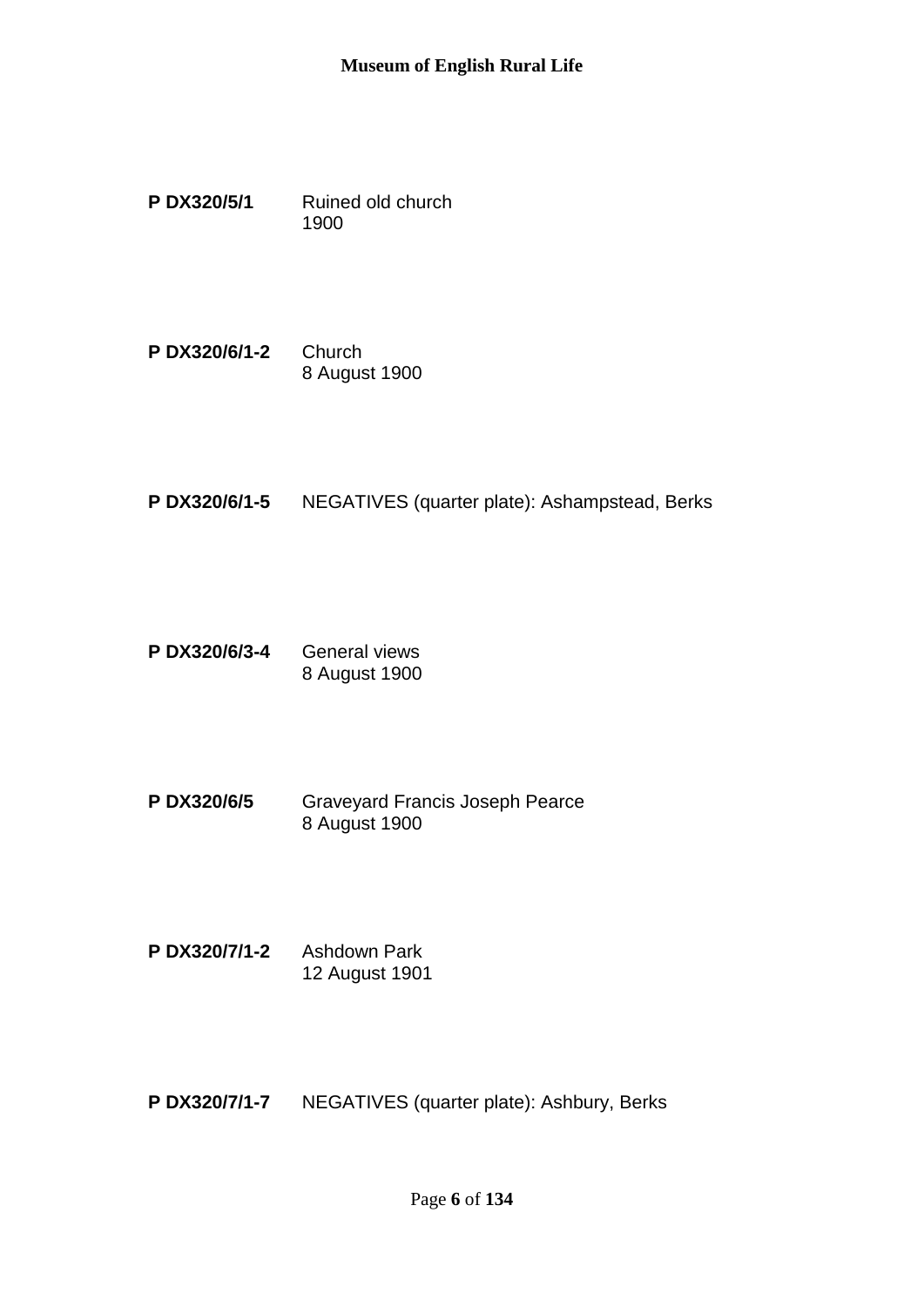- **P DX320/7/3** Street 12 August 1901
- **P DX320/7/4-6** Church (exterior) 12 August 1901
- **P DX320/7/7** General rural view 12 August 1901
- **P DX320/8/1-2** Chalk pit 6 April 1900
- **P DX320/8/1-3** NEGATIVES (quarter plate): Assendon, Oxon
- **P DX320/8/3** Floods 1930
- **P DX320/9/1-5** Church (exterior) 12 September 1900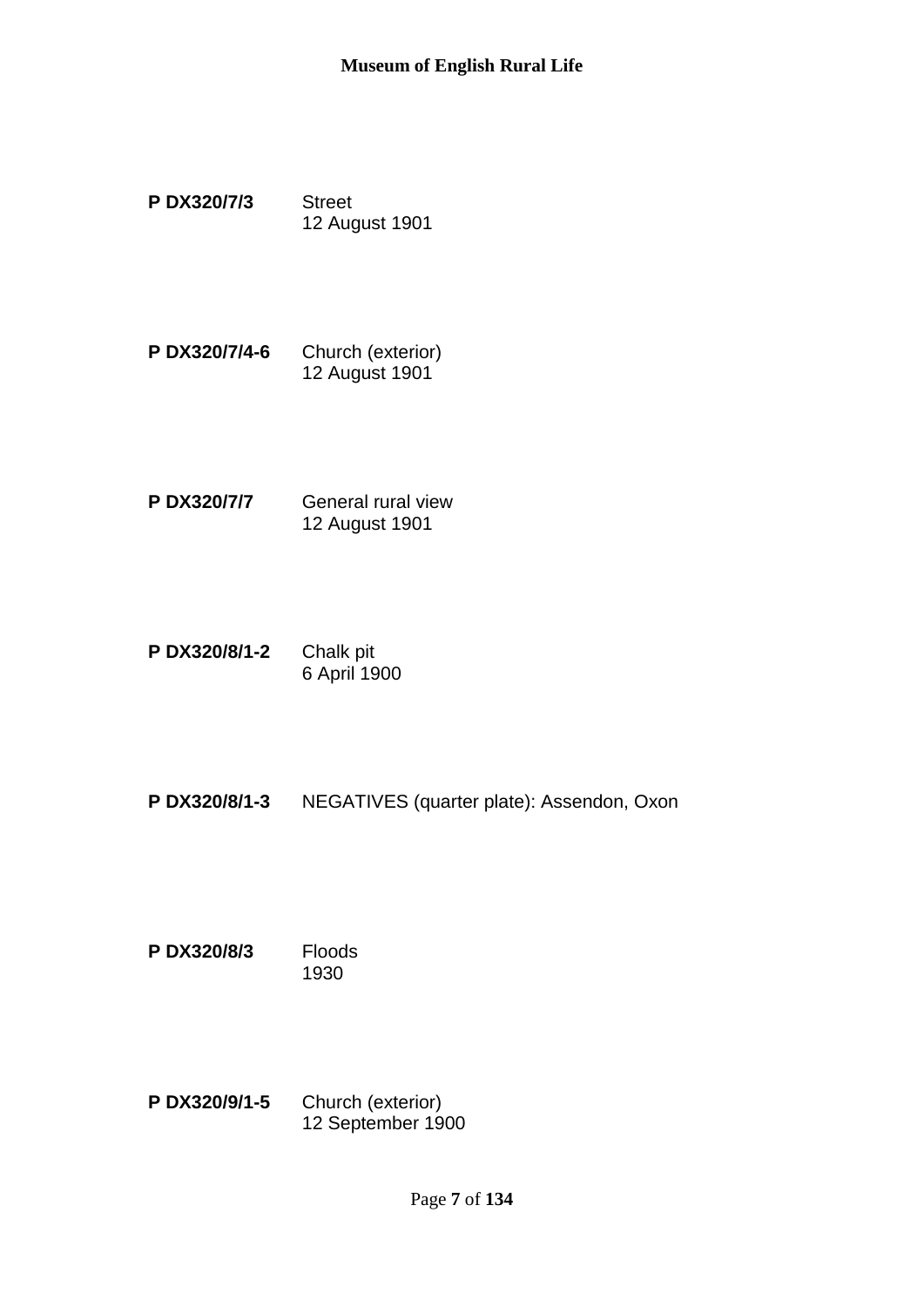**P DX320/9/1-7** NEGATIVES (quarter plate): Aston Tirrold, Oxon

- **P DX320/9/6** Church tower c 1899-1934
- **P DX320/9/7** Cottages (in snow) c 1899-1934
- **P DX320/10/1** Church 12 September 1900
- **P DX320/10/1-2** NEGATIVES (quarter plate): Aston Upthorpe, Berks
- **P DX320/10/2** Farm and church spire 12 September 1900
- **P DX320/11/1-4** General landscape views 1932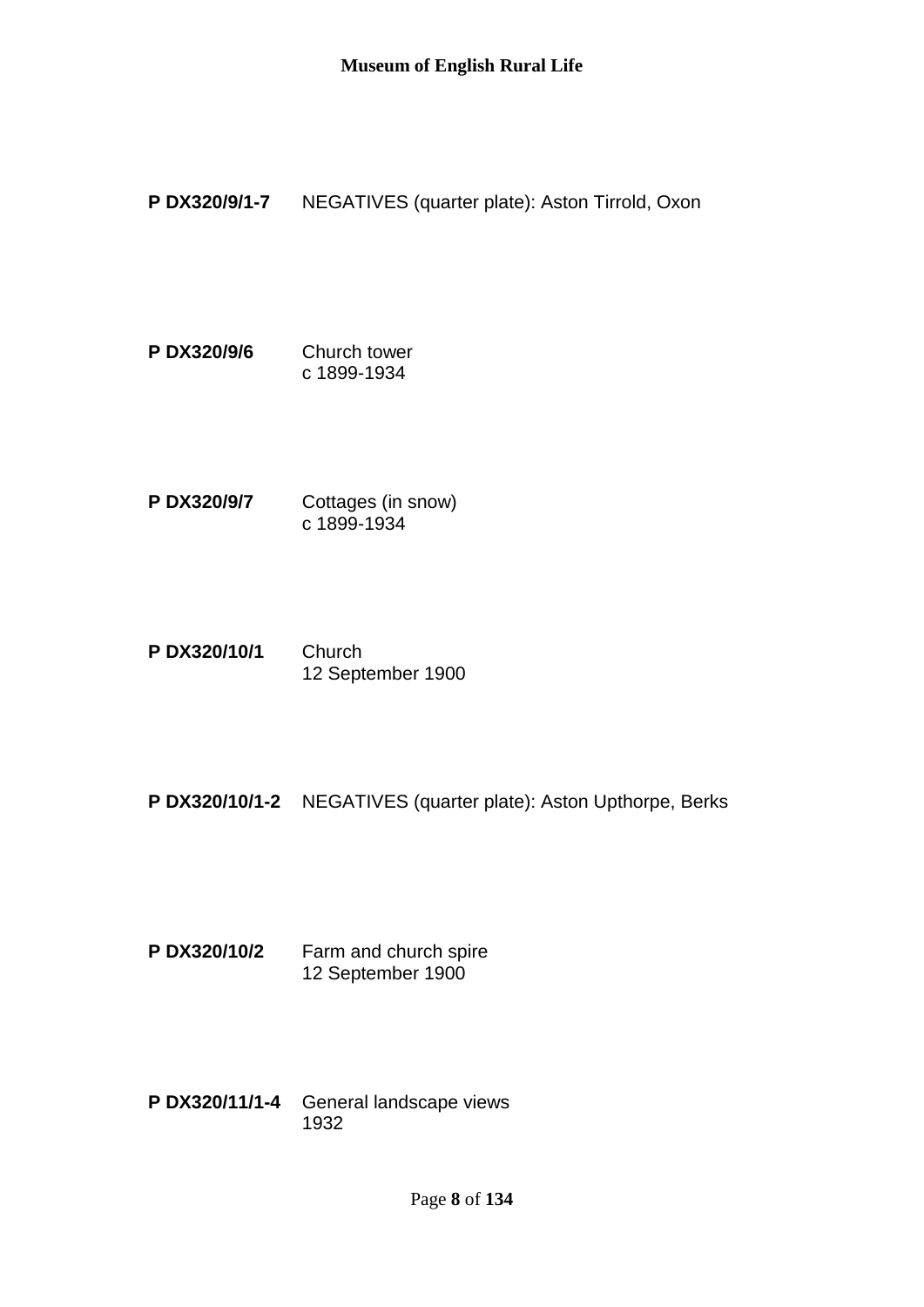**P DX320/11/1-6** NEGATIVES (quarter plate): Avebury, Wilts

**P DX320/11/5-6** Quarrymen 1932

**P DX320/12/1** Church (exterior) 10 August 1901

**P DX320/12/1-3** NEGATIVES (quarter plate): Avington, Hants

**P DX320/12/2** Church (chancel arch) 10 August 1901

- **P DX320/12/3** Church door 10 August 1901
- **P DX320/13/1-2** Church and bridge c1900s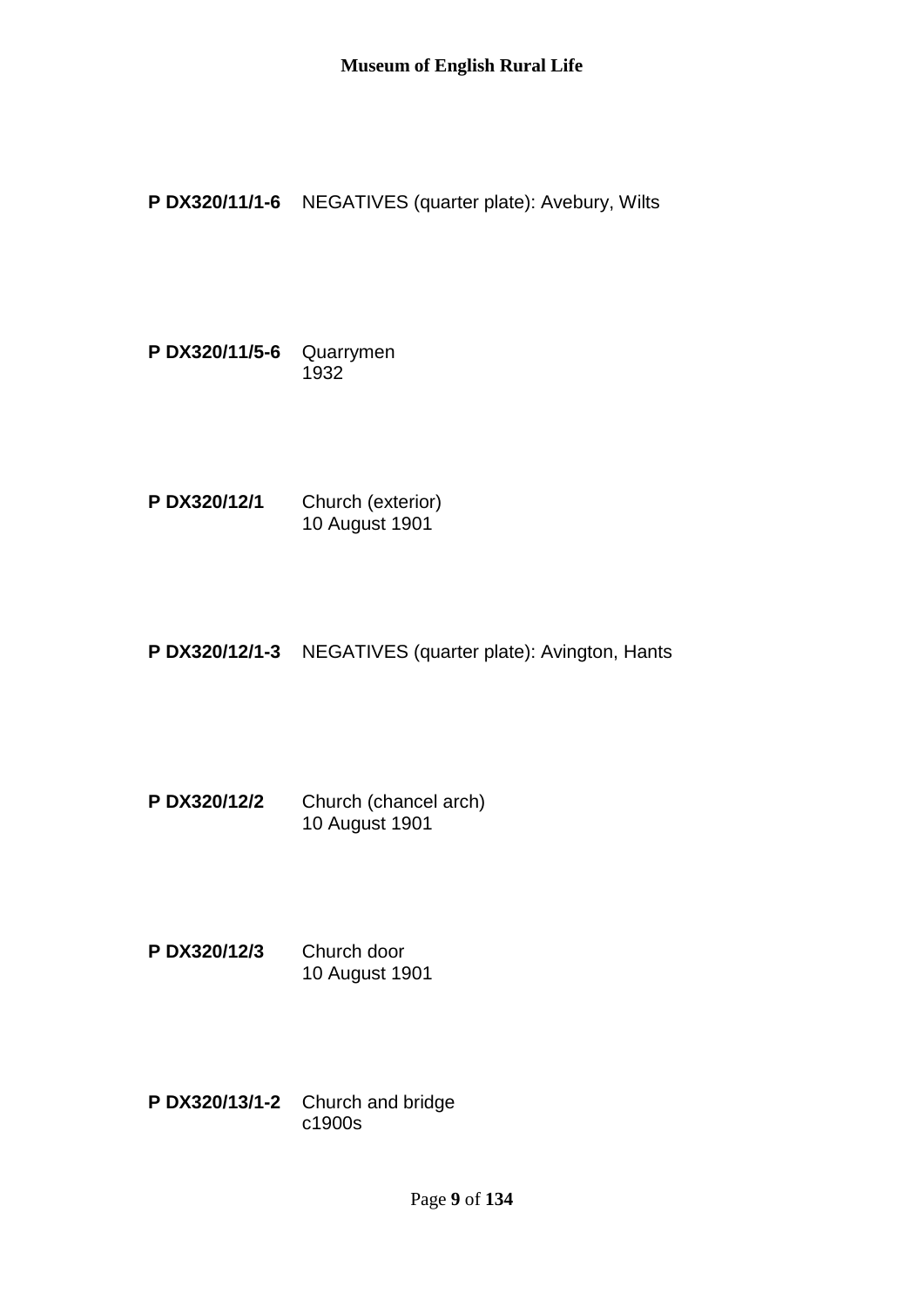**P DX320/13/1-4** NEGATIVES (quarter plate): Aylesford, Kent

- **P DX320/13/3** Quarry c1900s
- **P DX320/13/4** Neolithic burial chamber c1900s
- **P DX320/14/1** Church (exterior) 22 October 1900
- **P DX320/14/1-4** NEGATIVES (quarter plate): Baulking, Berks
- **P DX320/14/2-3** Church (interior) 22 October 1922
- **P DX320/14/4** Church (exterior) 22 October 1922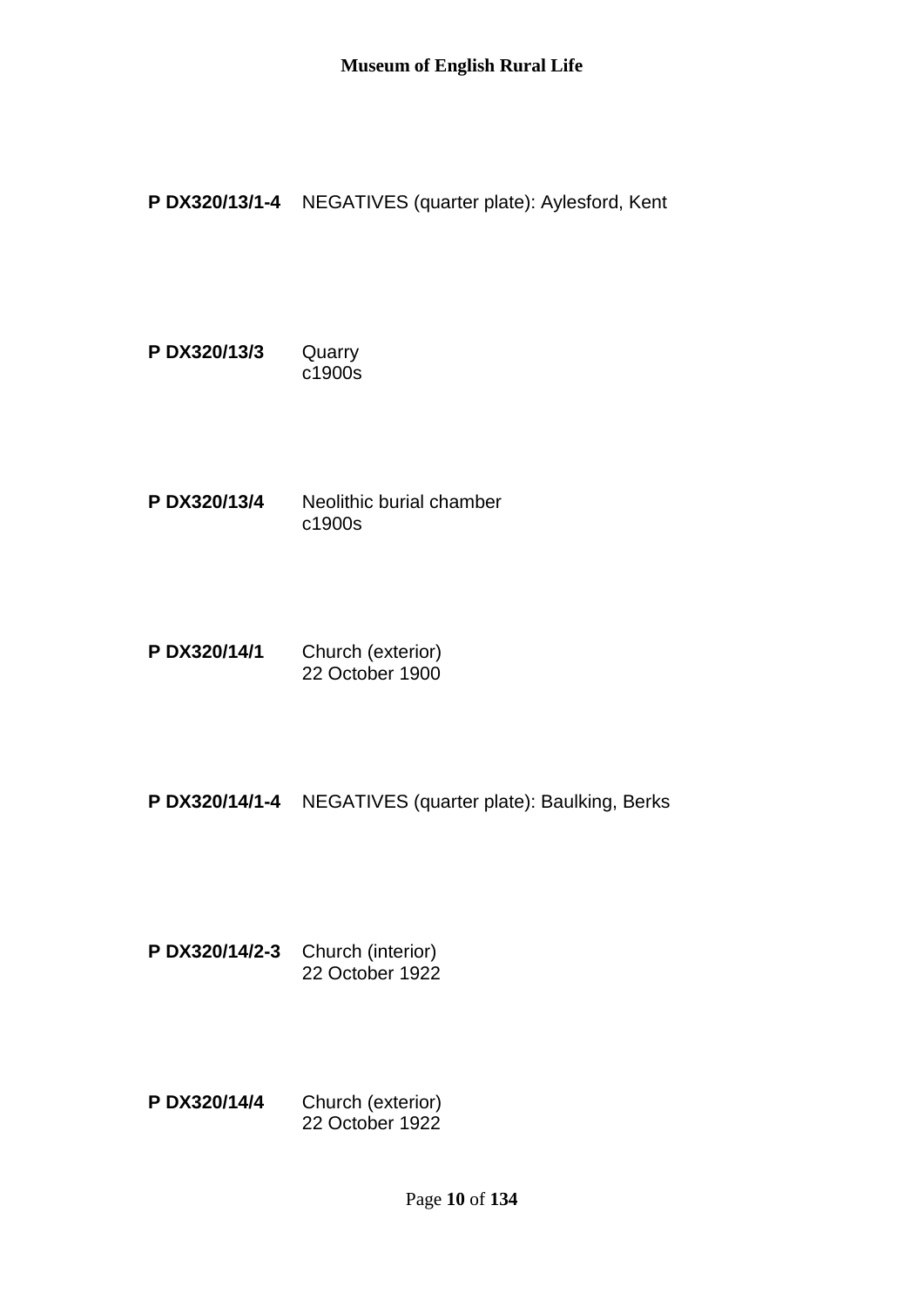**P DX320/15** Baydon 8 August 1901

type: PNEG

5 items

- **P DX320/15/1-3** Church 8 August 1901
- **P DX320/15/1-5** NEGATIVES (quarter plate): Baydon, Wilts
- **P DX320/15/4-5** General landscape view 8 August 1901
- **P DX320/16/1** View from church tower showing Bearwood House 7 May 1900
- **P DX320/16/1-4** NEGATIVES (quarter plate): Bearwood, Berks
- **P DX320/16/2-3** Barrow(?) in wood 7 May 1900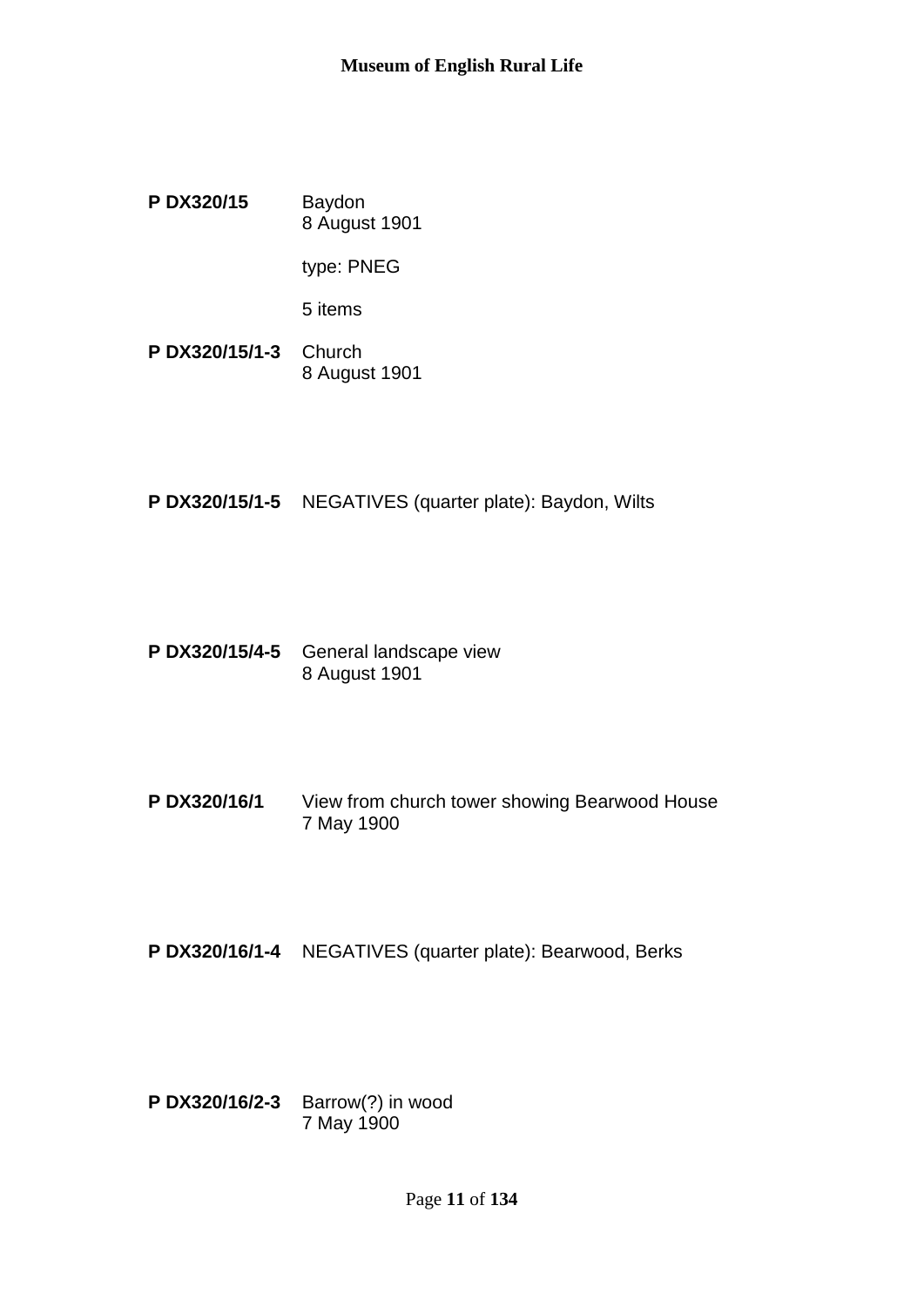- **P DX320/16/4** Lodge 7 May 1900
- **P DX320/17/1-2** Church c1900s
- **P DX320/18/1-2** Footbridges c1925-1934
- **P DX320/19/1-2** Church 22 October 1900
- **P DX320/19/1-6** NEGATIVES (quarter plate): Bisham, Berks
- **P DX320/19/3-5** Chalkpit in Bisham wood 3 April 1902
- **P DX320/19/6** Church 3 April 1902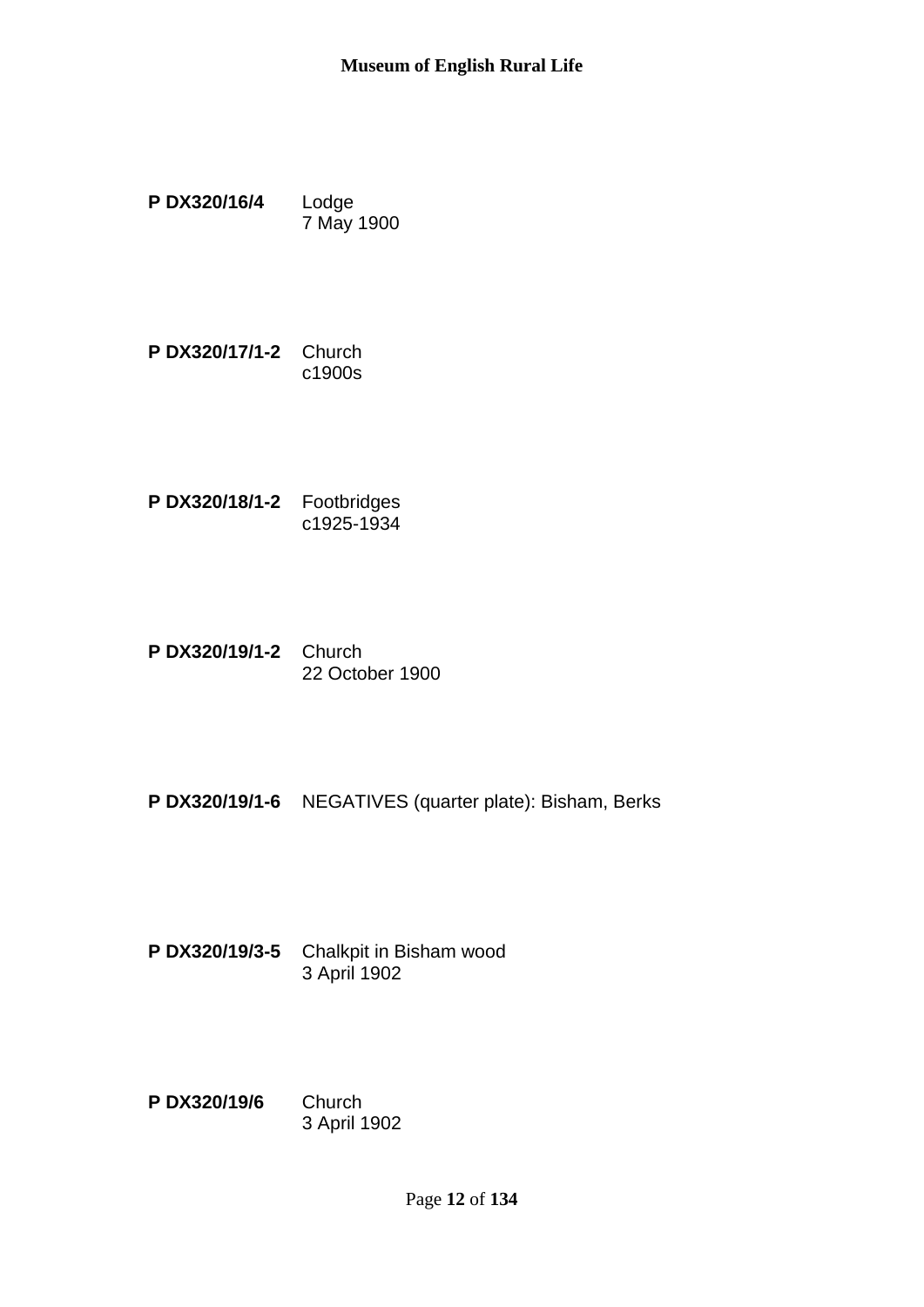- **P DX320/20/1-2** Blewburton Hill 12 September 1900
- **P DX320/21/1-7** Church (exterior) c1899-1934
- **P DX320/21/1-9** NEGATIVES (quarter plate): Blewbury, Berks
- **P DX320/21/8** Almhouse c1899-1934
- **P DX320/22/1** Blowing Stone 22 October 1900
- **P DX320/23/1** Gravel Pit 5 September 1928
- **P DX320/24/1** View from hill 1 March 1900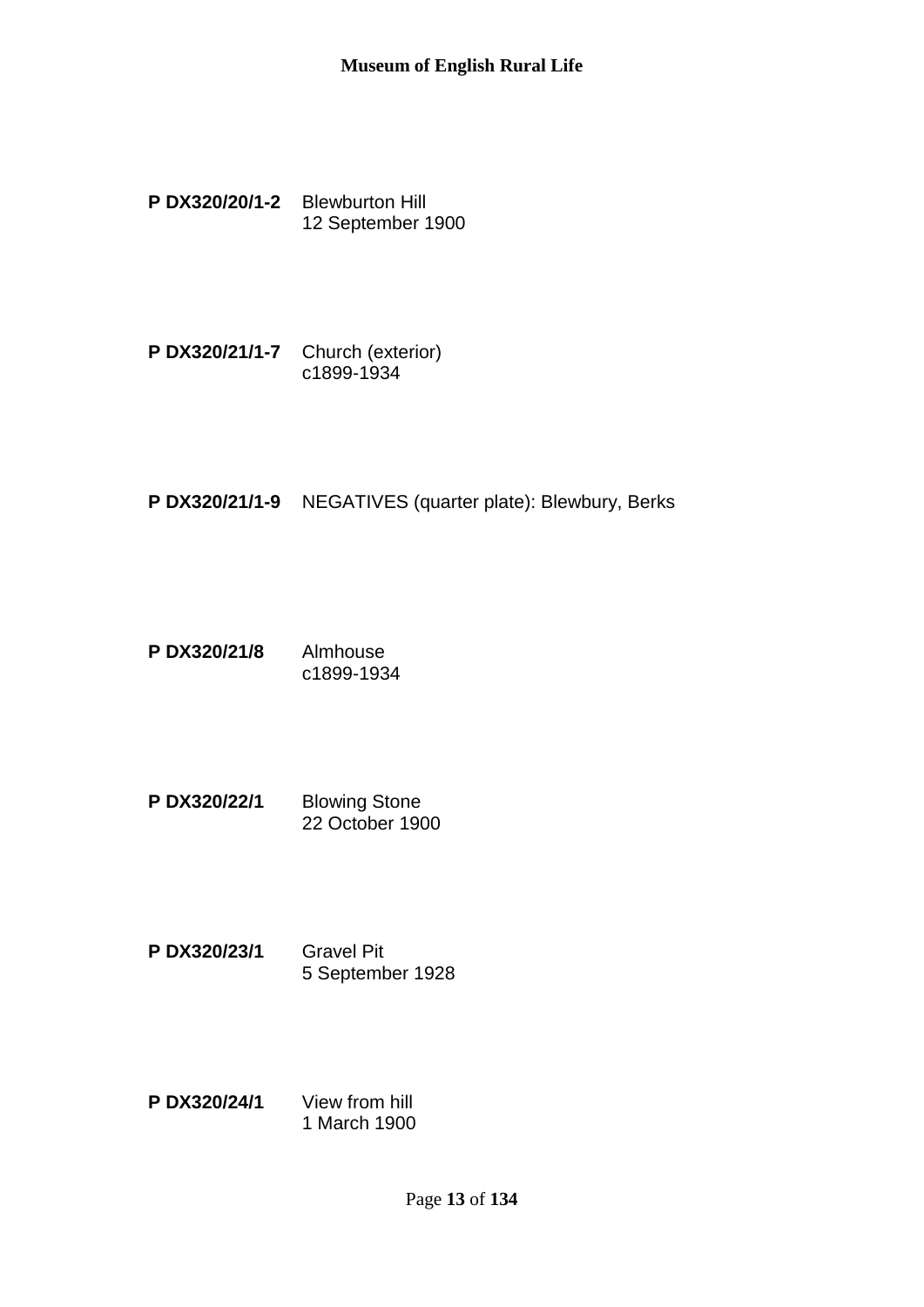**P DX320/24/1-5** NEGATIVES (quarter plate): Bowsey Hill, Berks

**P DX320/24/2-5** Wood 1 March 1900

**P DX320/25/1-2** Church 13 August 1901

**P DX320/25/1-4** NEGATIVES (quarter plate): Boxford, Berks

**P DX320/25/3** Mill 13 August 1901

**P DX320/25/4** Boxford Cooking Pot (engraving) c1899-1934

**P DX320/26/1-4** Gravel pits 1932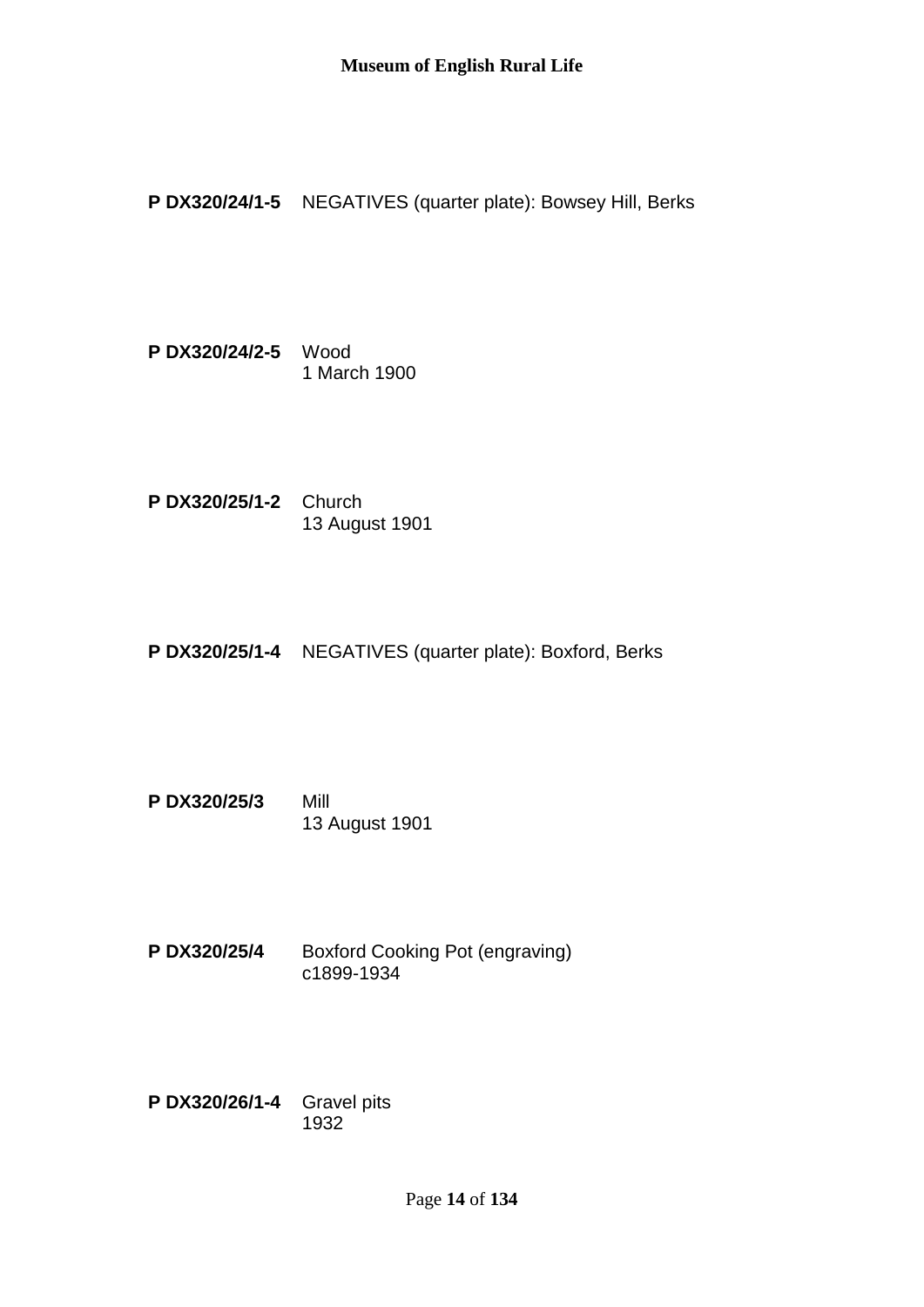**P DX320/26/1-6** NEGATIVES (quarter plate): Bradfield, Berks

**P DX320/26/5-6** Woodland views 1932

**P DX320/27/1** Cottage August 1900

**P DX320/27/1-2** NEGATIVES (quarter plate): Bramley, Hants

**P DX320/27/2** Manor house August 1900

**P DX320/28/1-4** Fred Snare, flint knapper c1925-1934

**P DX320/28/1-7** NEGATIVES (quarter plate): Brandon, Suffolk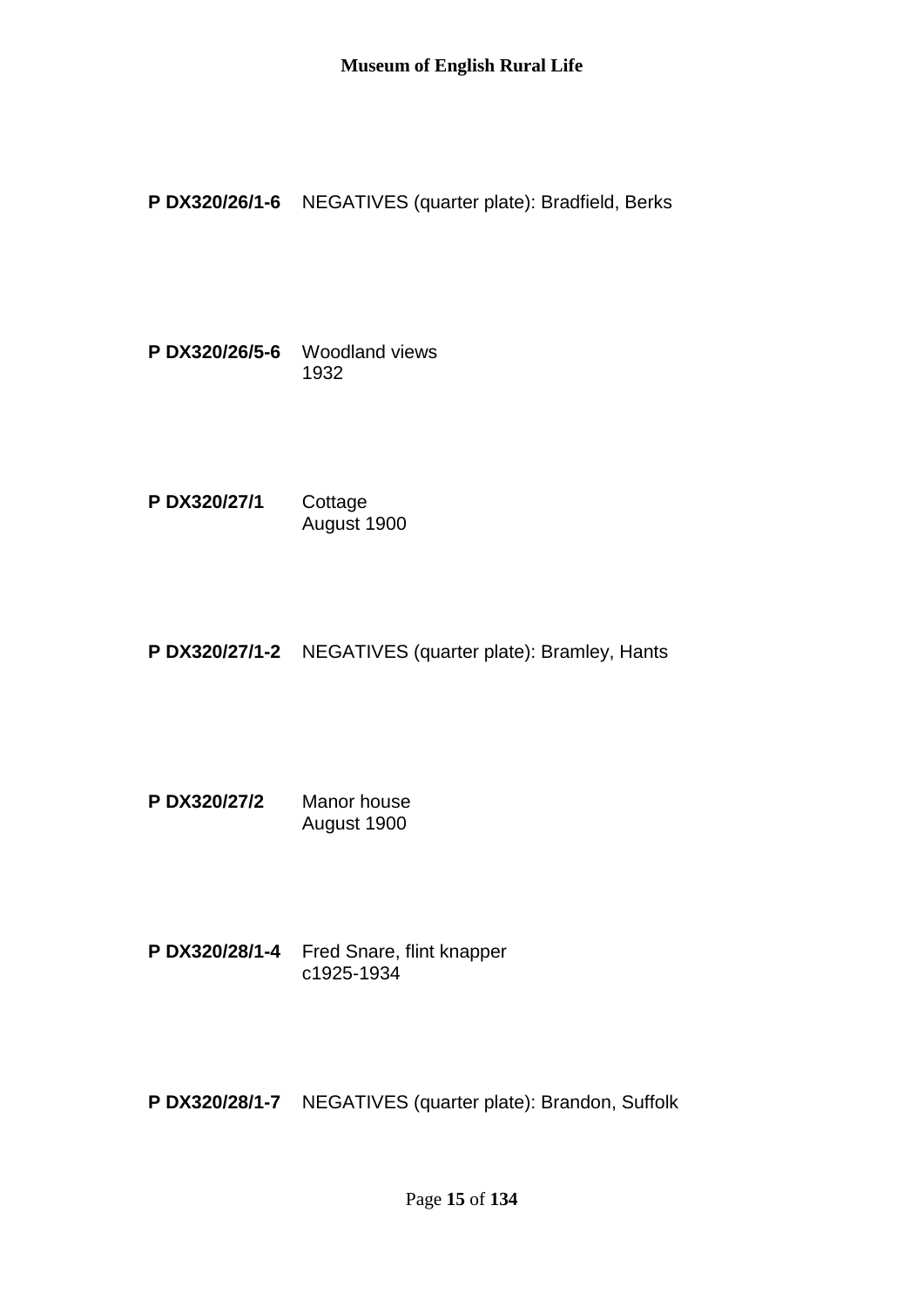- **P DX320/28/5-7** Three Hills June 1928
- **P DX320/29/1** Ockwells Manor (cloisters) c1899-1934
- **P DX320/30/1** Drawing of Maze (from a book) c1899-1934
- **P DX320/31/1-5** General landscape views 1928
- **P DX320/32/1** Church tower 1922
- **P DX320/32/1-2** NEGATIVES (quarter plate): Bridgerule, Cornwall
- **P DX320/32/2** Church interior 1922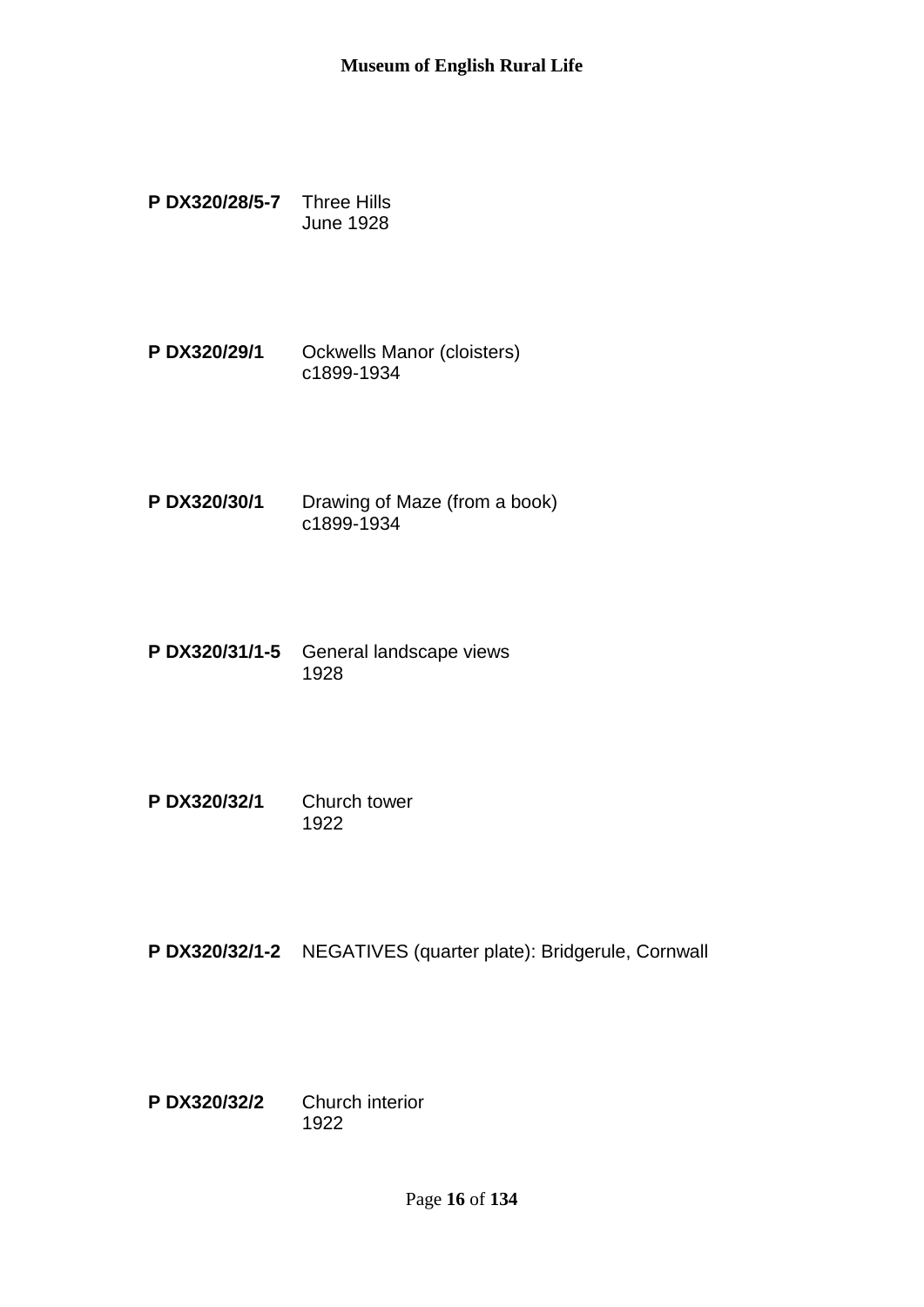- **P DX320/33/1-2** Church (exterior) 26 May 1902
- **P DX320/34/1-2** Church (exterior) c1900s
- **P DX320/35/1** Top of Fish Hill 5 September 1928
- **P DX320/36/1-2** General rural view July 1932
- **P DX320/36/3** Church tower 1932
- **P DX320/37/1** Quarry (great ooloite) 4 September 1928
- **P DX320/38/1** Old Bridge, pre 1869 (print) c1899-1934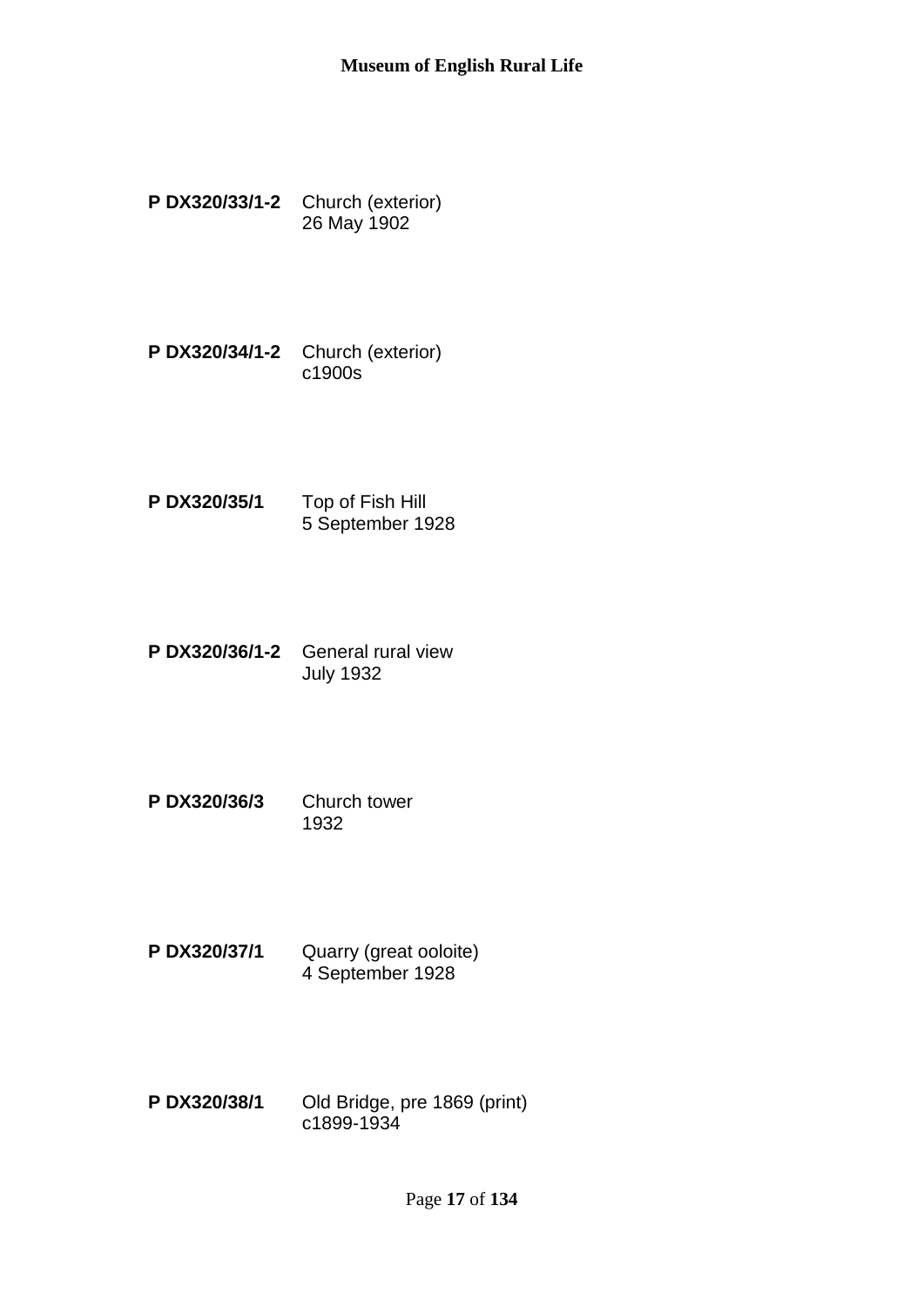- **P DX320/39/1** Giant from the air c1899-1934
- **P DX320/40/1-2** General view c1930
- **P DX320/41/1** Hampden Monument c1900s
- **P DX320/42/1-2** Giddy Bridge c1899-1902
- **P DX320/43/1** Church and graveyard c1927-1931
- **P DX320/44/1** Church 22 October 1900
- **P DX320/45/1** Riverside and buildings 1929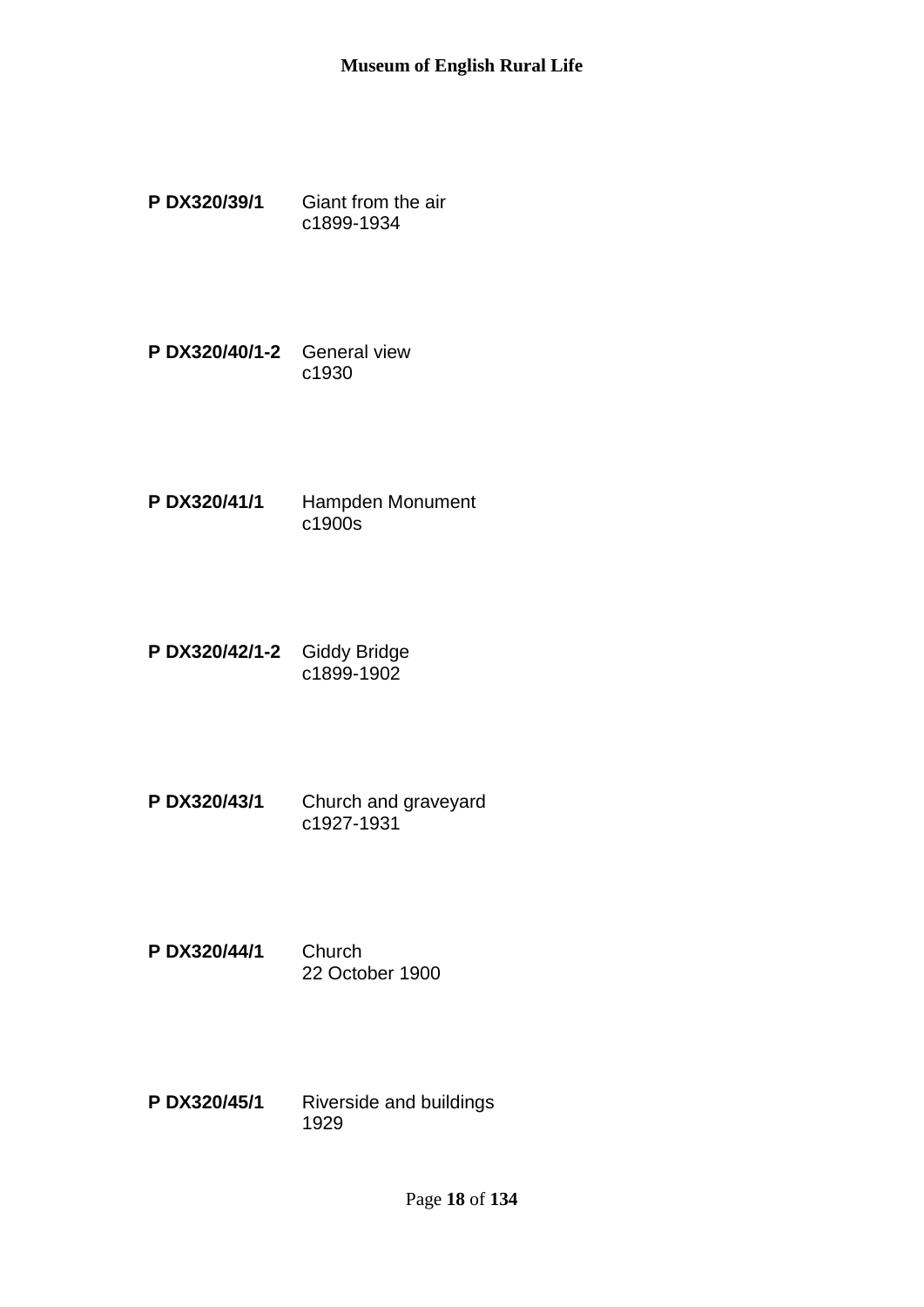- P DX320/46/1 Road to Saintbury 5 September 1928
- **P DX320/46/1-3** NEGATIVES (quarter plate): Chipping Camden, Glos
- **P DX320/46/2** Road to Saintbury with rock outcrop 5 September 1928
- **P DX320/46/3** Church and churchyard 5 September 1928
- **P DX320/47** Chipstead 1900s

type: PNEG

16 items

**P DX320/47/1** Cave (figure in background) 21 September 1900

**P DX320/47/1- 16** NEGATIVES (quarter plate): Chipstead, Kent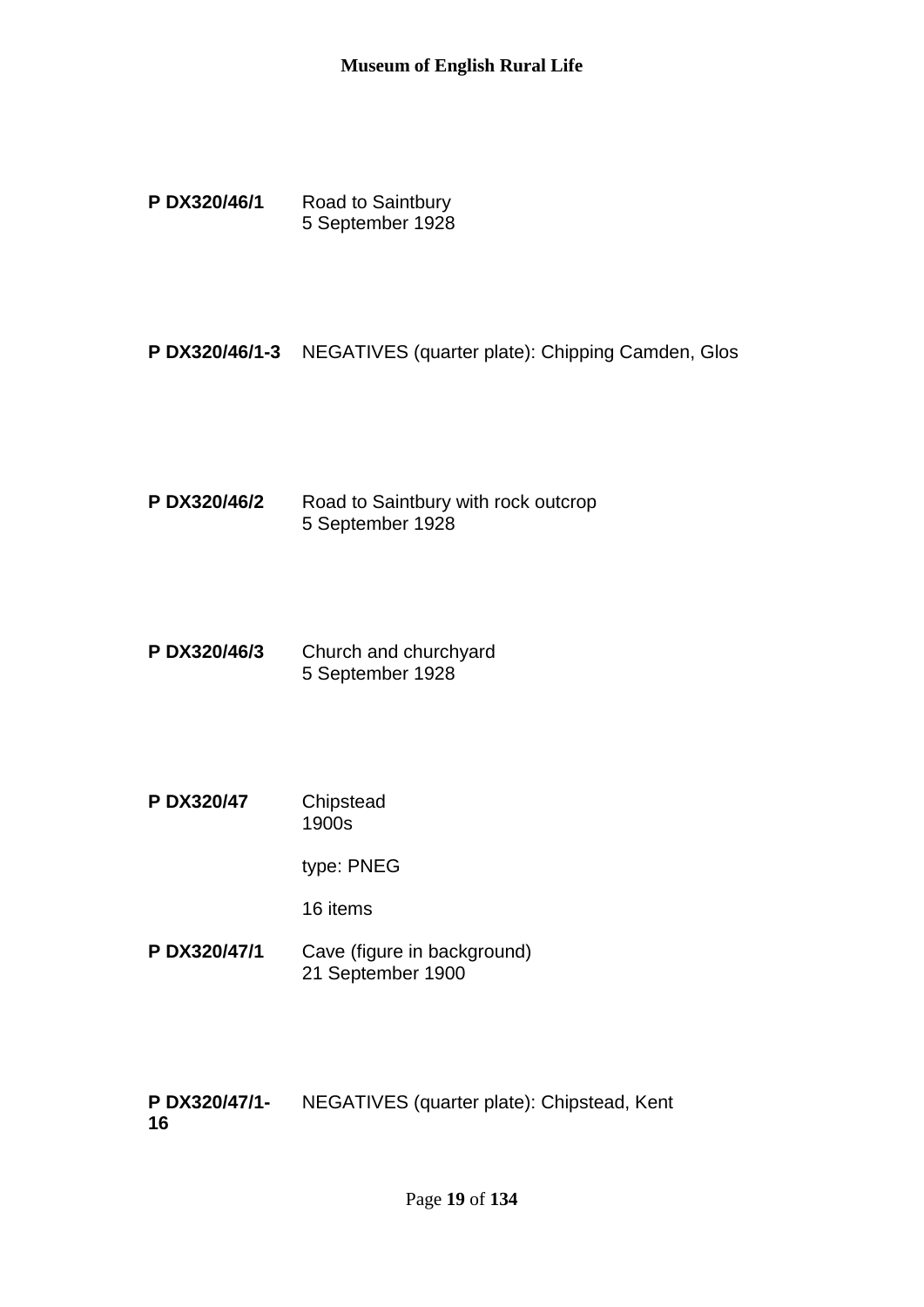- **P DX320/47/2** Cave with barrels 21 September 1900
- **P DX320/47/3-4** Mr Martin senior in car 21 September 1900
- **P DX320/47/5** Children in car 21 September 1900
- **P DX320/47/6-7** Children on lawn 21 September 1900
- **P DX320/47/8** Church (exterior) 21 September 1900
- **P DX320/47/9** Church window (exterior) 21 September 1900
- **P DX320/47/10-** Views near Chipstead **11** 21 September 1900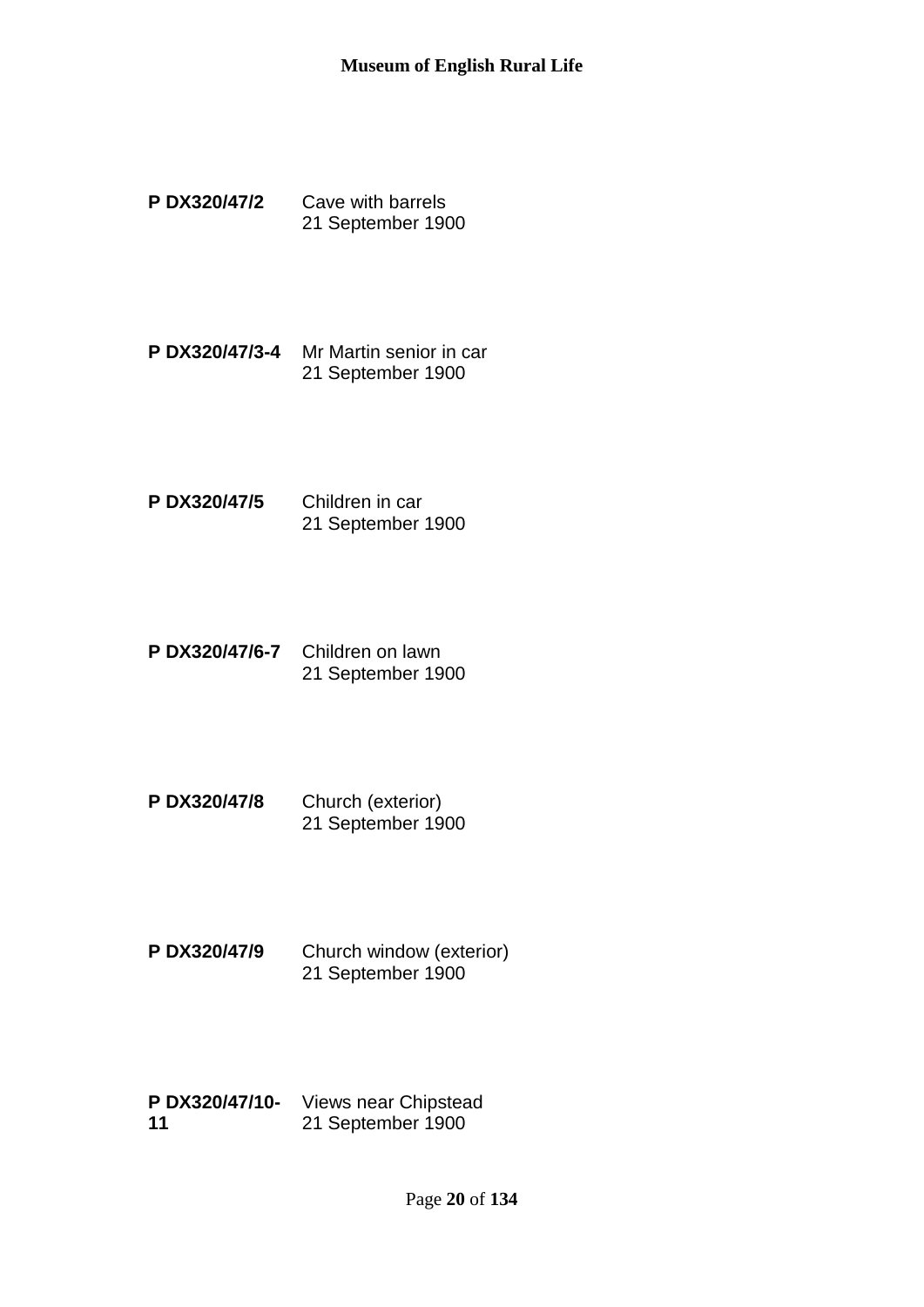- **P DX320/47/12** Railway station c1900s
- **P DX320/47/13** Quarry c1900s
- **P DX320/47/14** Railway station (?) c1900s
- **P DX320/47/15-** Gravel pits **16** c1900s
- **P DX320/48/1-2** Church Tower 12 September 1900
- **P DX320/48/1- 10** NEGATIVES (quarter plate): Cholsey, Berks
- **P DX320/48/3** Church south doorway 12 September 1900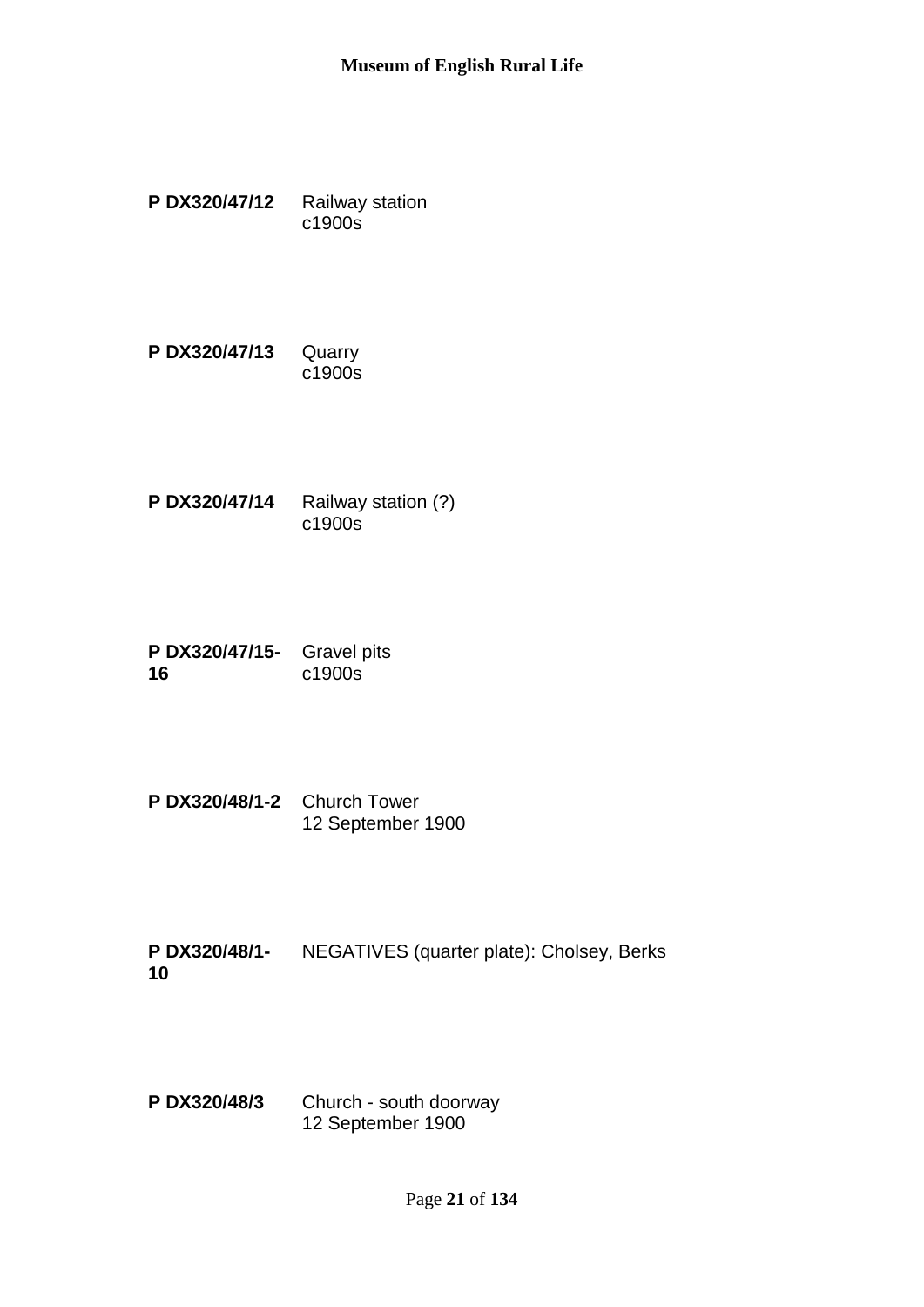- **P DX320/48/4** Church and yew tree 12 September 1900
- **P DX320/48/5** Church chancel (ext) 12 September 1900
- **P DX320/48/6** Church from the West 12 September 1900
- **P DX320/48/7** Church and tower from the west c1927-1931
- **P DX320/48/8** Church and tower from the west c1899-1934
- **P DX320/48/9- 10** Church and tower c1899-1934
- **P DX320/49/1** Church, other buildings and pond 4 September 1928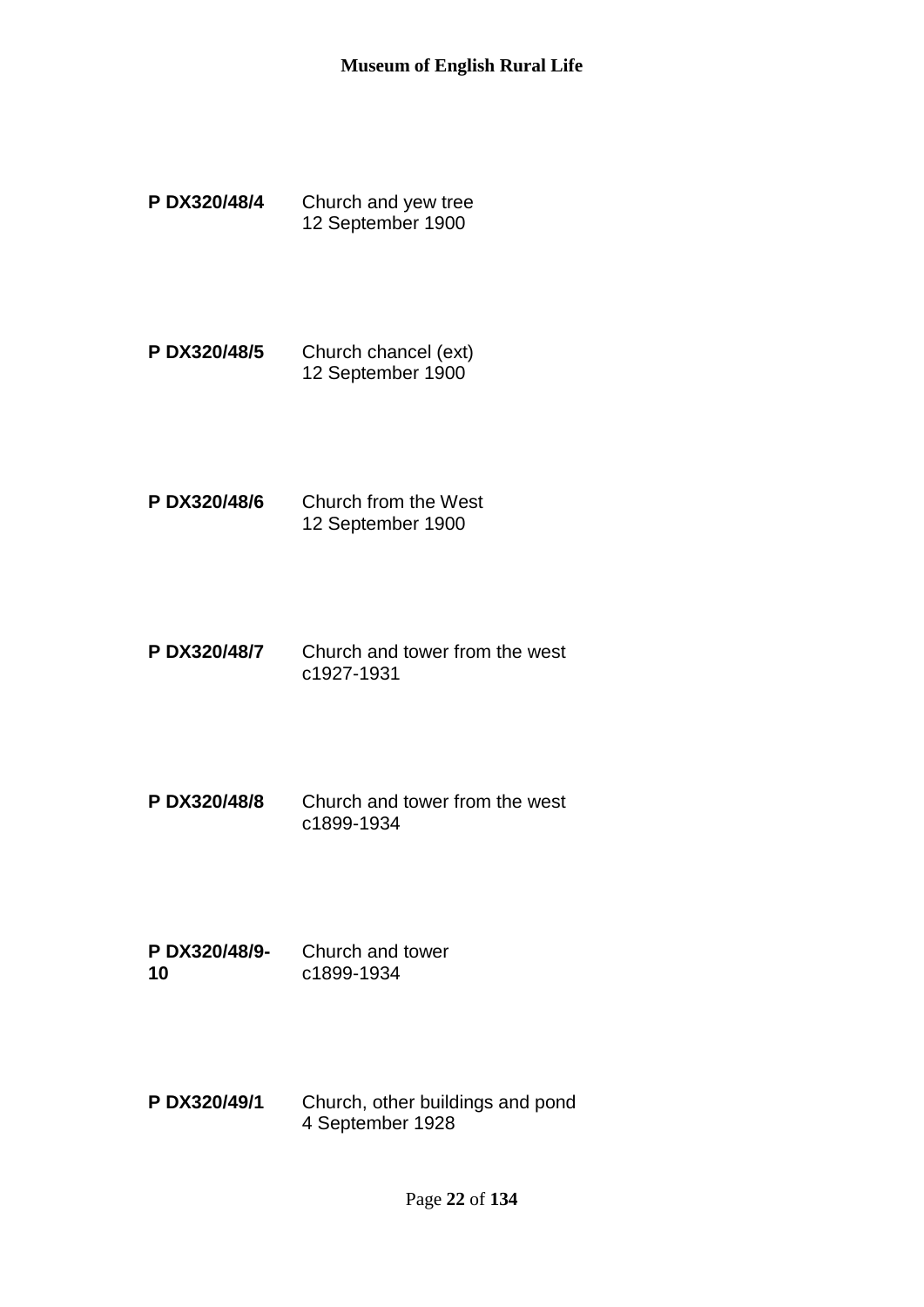**P DX320/50/1-2** General view with church 26 May 1902

**P DX320/50/1-3** NEGATIVES (quarter plate) Clifton Hampden, Oxon

**P DX320/50/3** River 26 May 1902

**P DX320/51/1** Portland stone quarry 7 August 1899

**P DX320/51/1-4** NEGATIVES (quarter plate) Coate (?) Swindon, Wilts

**P DX320/51/2-4** Farm 7 August 1899

**P DX320/52/1** Road 1 March 1900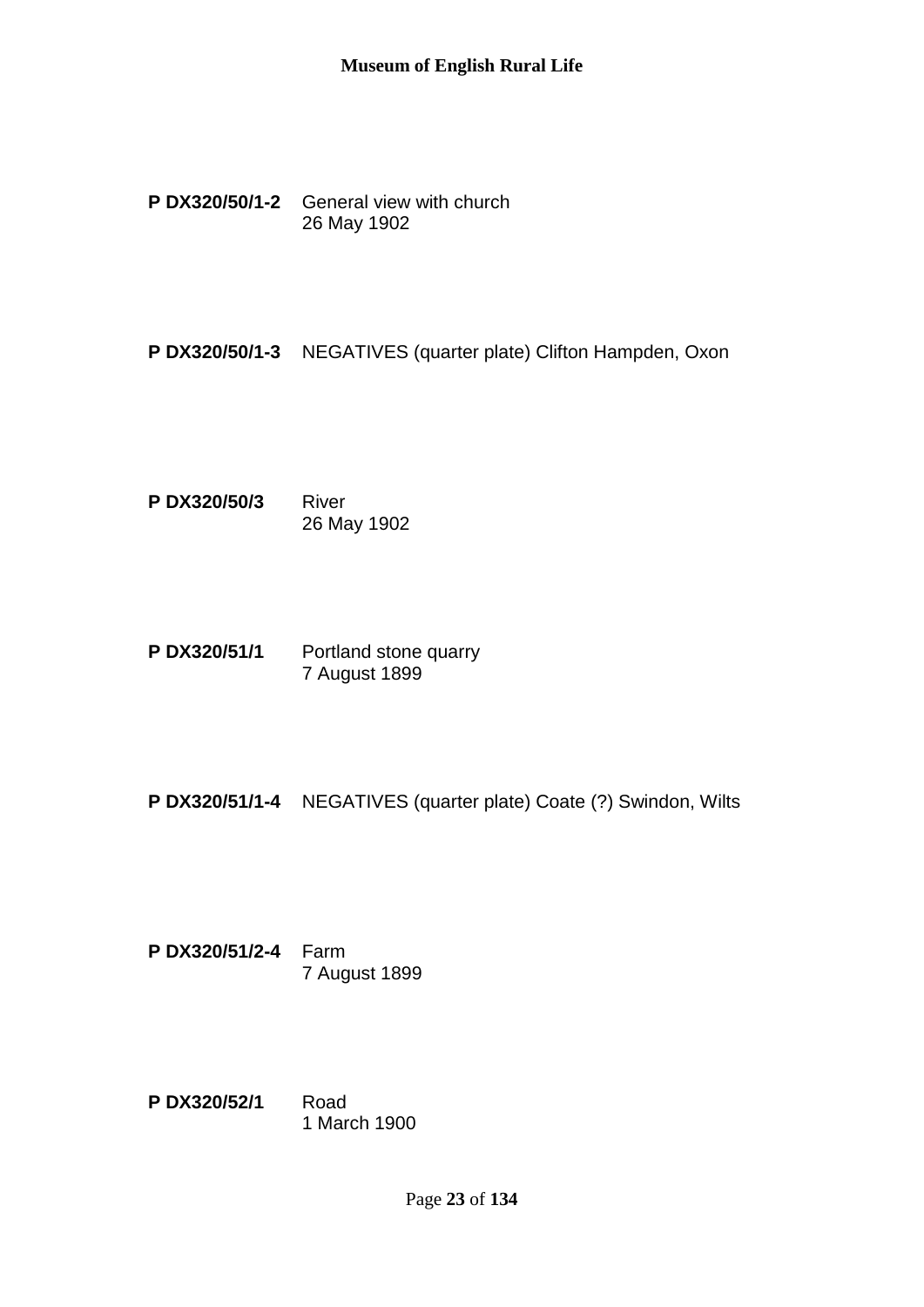**P DX320/52/1-4** NEGATIVES (quarter plate) Cockpole Green, Berks

- **P DX320/52/2-3** Field 1 March 1900
- **P DX320/52/4** Chalk pit 3 April 1902
- **P DX320/53/1-2** Church 19 May 1902
- **P DX320/53/1-3** NEGATIVES (quarter plate) Coleshill, Berks
- **P DX320/53/3** Road with houses and church 19 May 1902
- **P DX320/54/1** Gravel pit 13 April 1900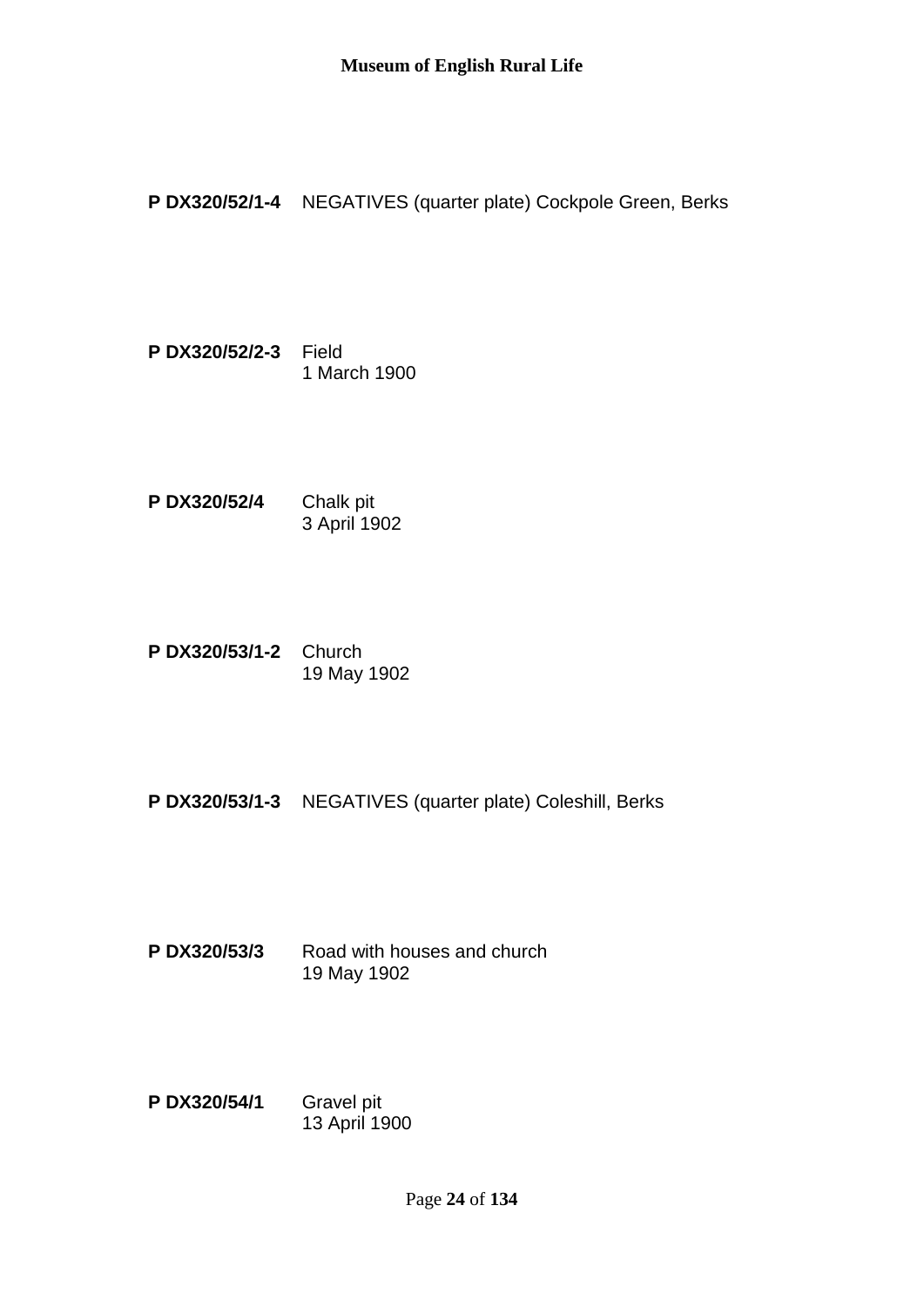**P DX320/54/1-6** NEGATIVES (quarter plate) Cookham, Berks

**P DX320/54/2** View near Cookham Rise 13 April 1900

- **P DX320/54/3-4** Boys on roadside 13 April 1900
- **P DX320/54/5-6** View of Cookham Rise and valley 13 April 1900
- **P DX320/55/1** View from Winter Hill 13 April 1900
- **P DX320/55/1-3** NEGATIVES (quarter plate) Cookham Dean, Berks
- **P DX320/55/2** Chalk pit 13 April 1900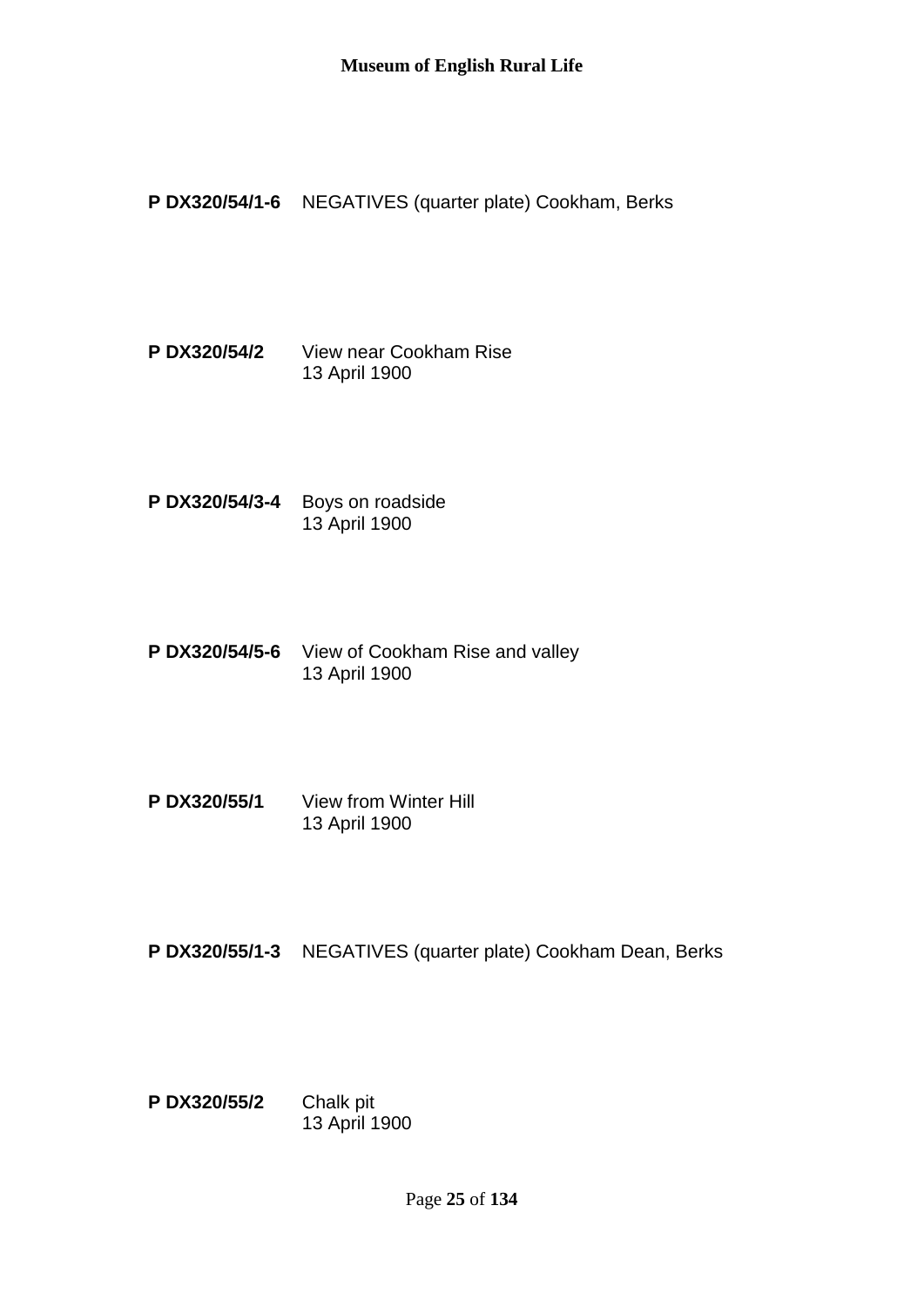- **P DX320/55/3** Gatekeeper, Quarry Wood 13 April 1900
- **P DX320/56/1** Conglomerate 22 March 1929
- **P DX320/57/1** Quarry ? 1928
- **P DX320/58/1-2** Gravel pit 19 May 1902

**P DX320/58/1- 10** NEGATIVES (quarter plate) Coxwells, Berks

**P DX320/58/3-4** Little Coxwell Church 19 May 1902

**P DX320/58/5** Little Coxwell - Purbricks Cottage 19 May 1902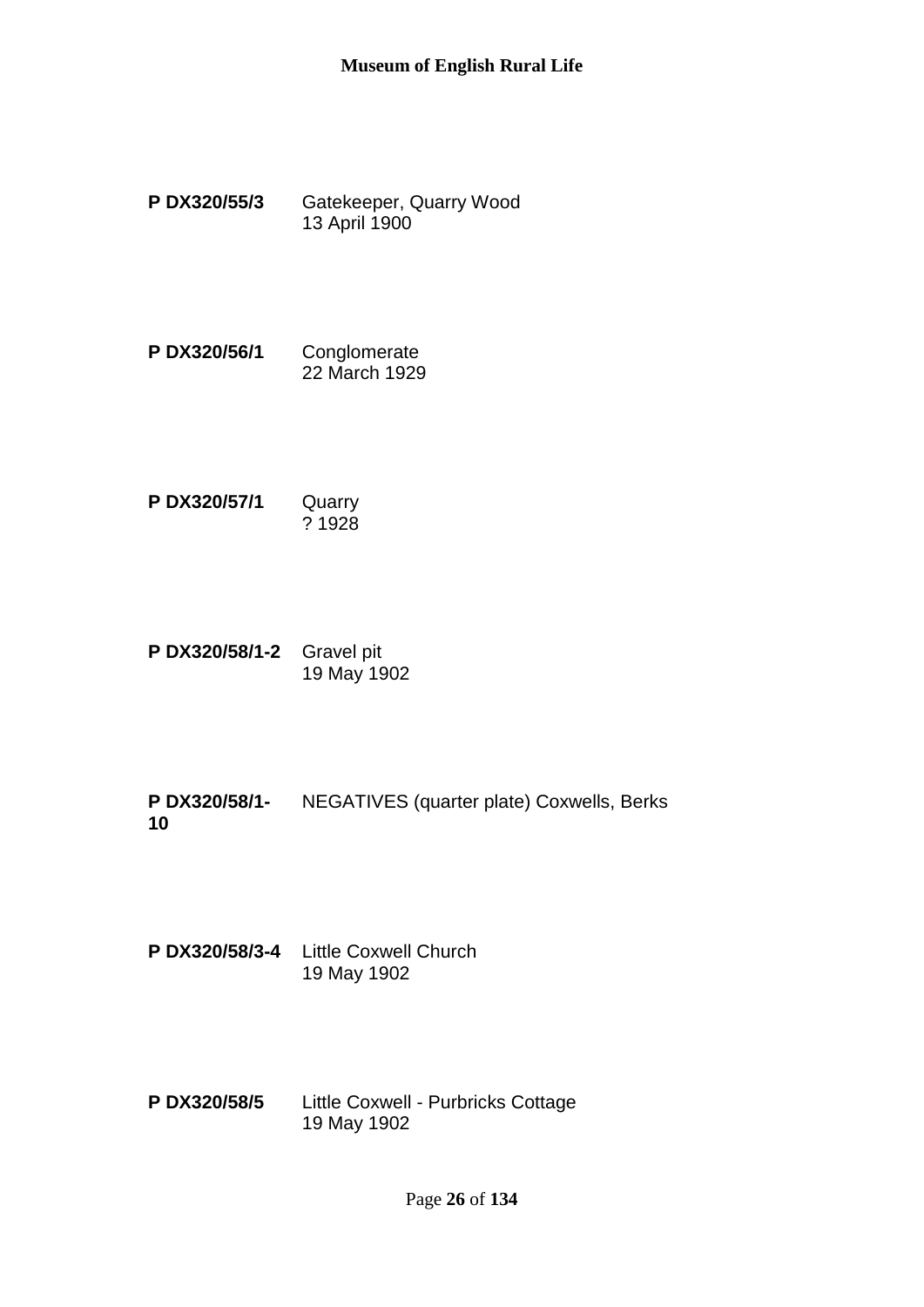- **P DX320/58/6** Great Coxwell Church 19 May 1902
- **P DX320/58/7** Great Coxwell Church-interior 19 May 1902
- **P DX320/58/8** Great Coxwell Church door 19 May 1902
- **P DX320/58/9** Great Coxwell Barn 19 May 1902
- **P DX320/58/10** Great Coxwell Farmhouse 19 May 1902
- **P DX320/59/1** Church September 1934

**P DX320/59/1-3** NEGATIVES (quarter plate) Cumnor, Berks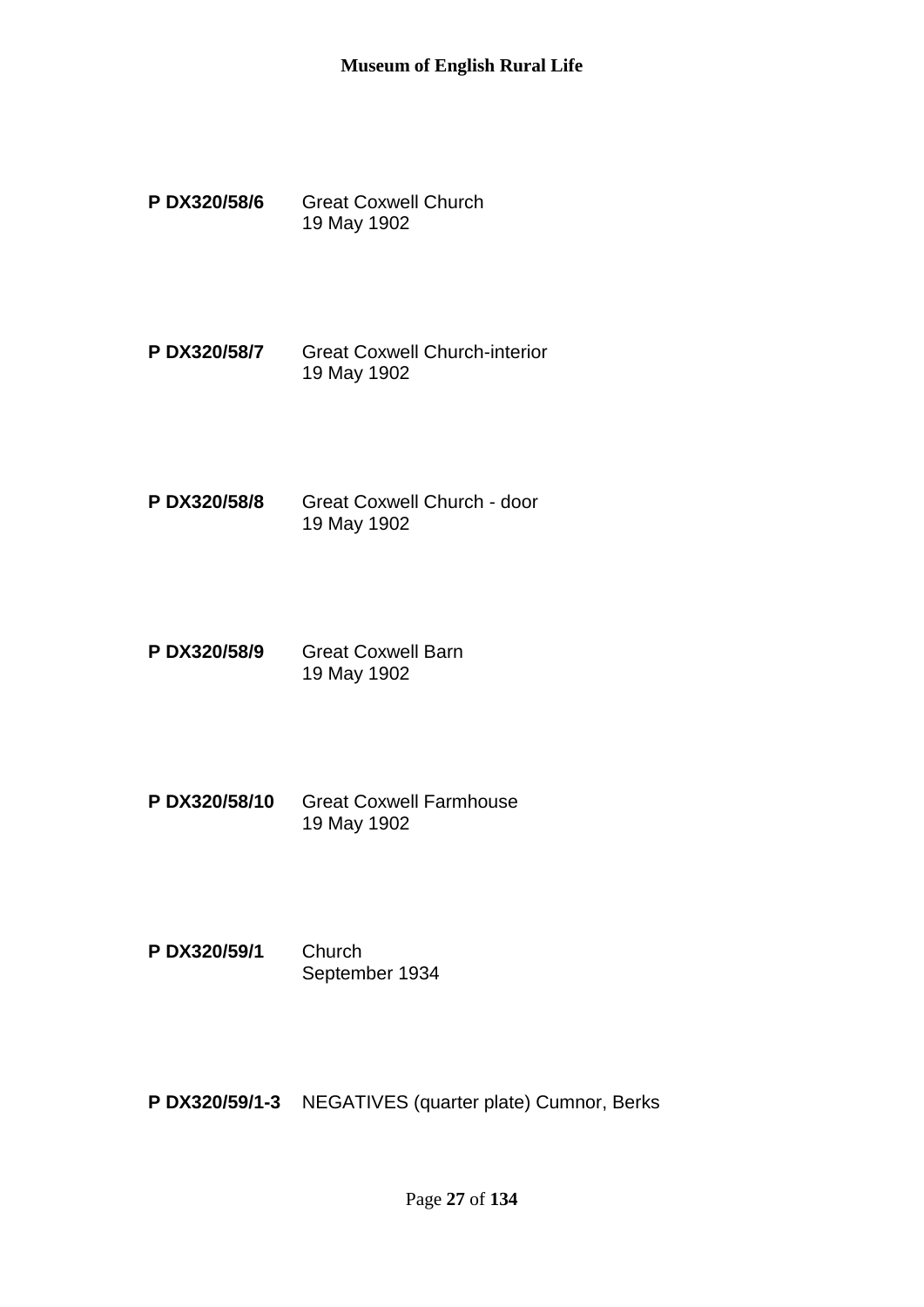- **P DX320/59/2** Cottages and churchyard September 1934
- **P DX320/59/3** Church tower and churchyard September 1934
- **P DX320/60/1** Malmstoke Quay n.d. [1890's - 1930's]
- **P DX320/61/1-2** Plan of camp(from a book) n.d. [1890's - 1930's]
- **P DX320/61/1- 15** NEGATIVES (quarter plate) Danesfield, Bucks
- **P DX320/61/3-9** "Dig" n.d. [1890's - 1930's]
- **P DX320/61/10** Coins n.d. [1890's - 1930's]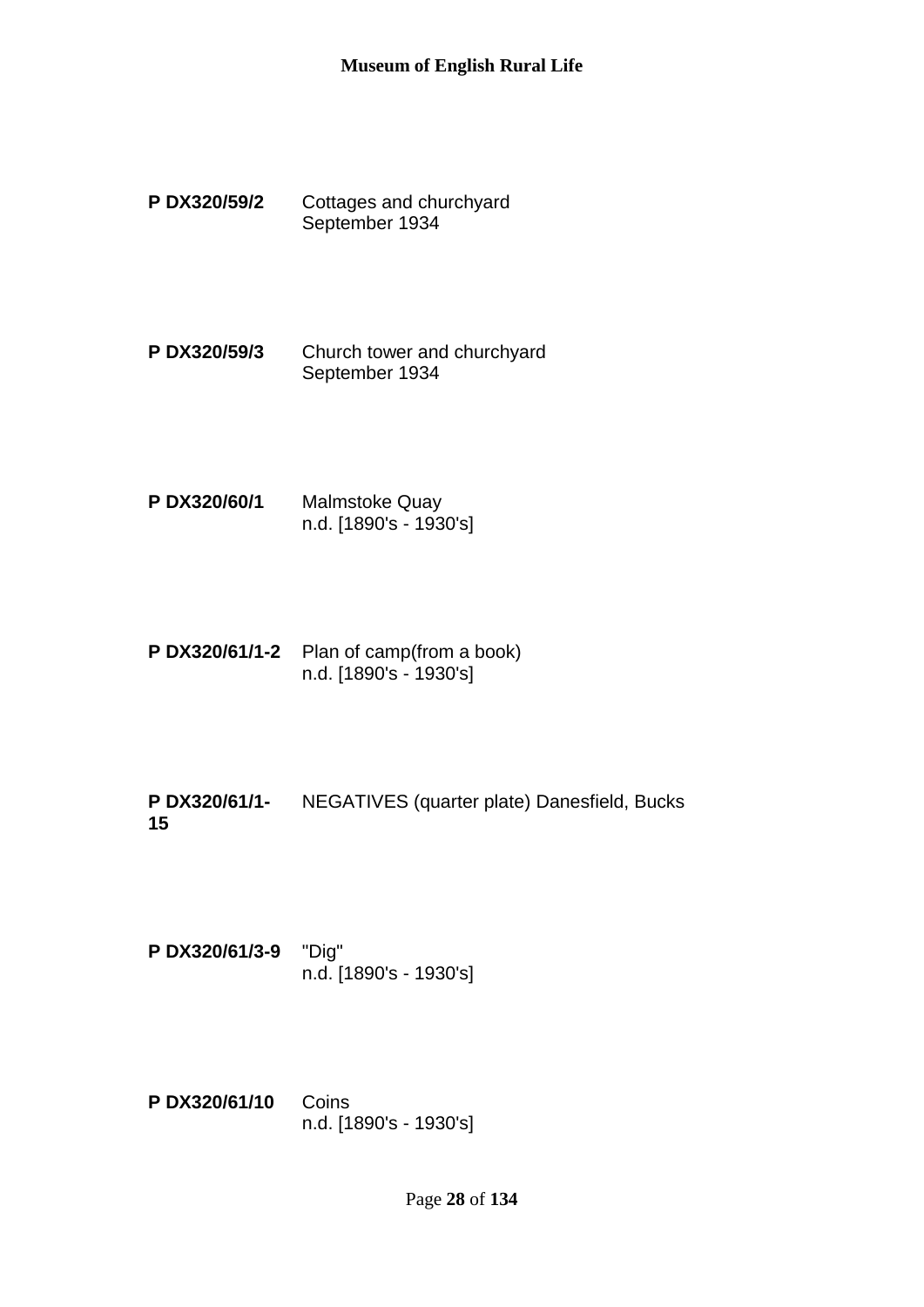- **P DX320/61/11-** Hartwell House" (engraving) **12** n.d. [1890's - 1930's]
- **P DX320/61/13** Engraving "South east prospect" n.d. [1890's - 1930's]
- **P DX320/61/14** Telescope, clock etc n.d. [1890's - 1930's]
- **P DX320/61/15** Clay pot (celluloid negative) n.d. [1890's - 1930's]
- **P DX320/62/1-3** St Peter's Church n.d. [1890's - 1930's]
- **P DX320/63/1** Abbey early 1900?

**P DX320/63/1- 10** NEGATIVES (quarter plate) Dorchester, Oxon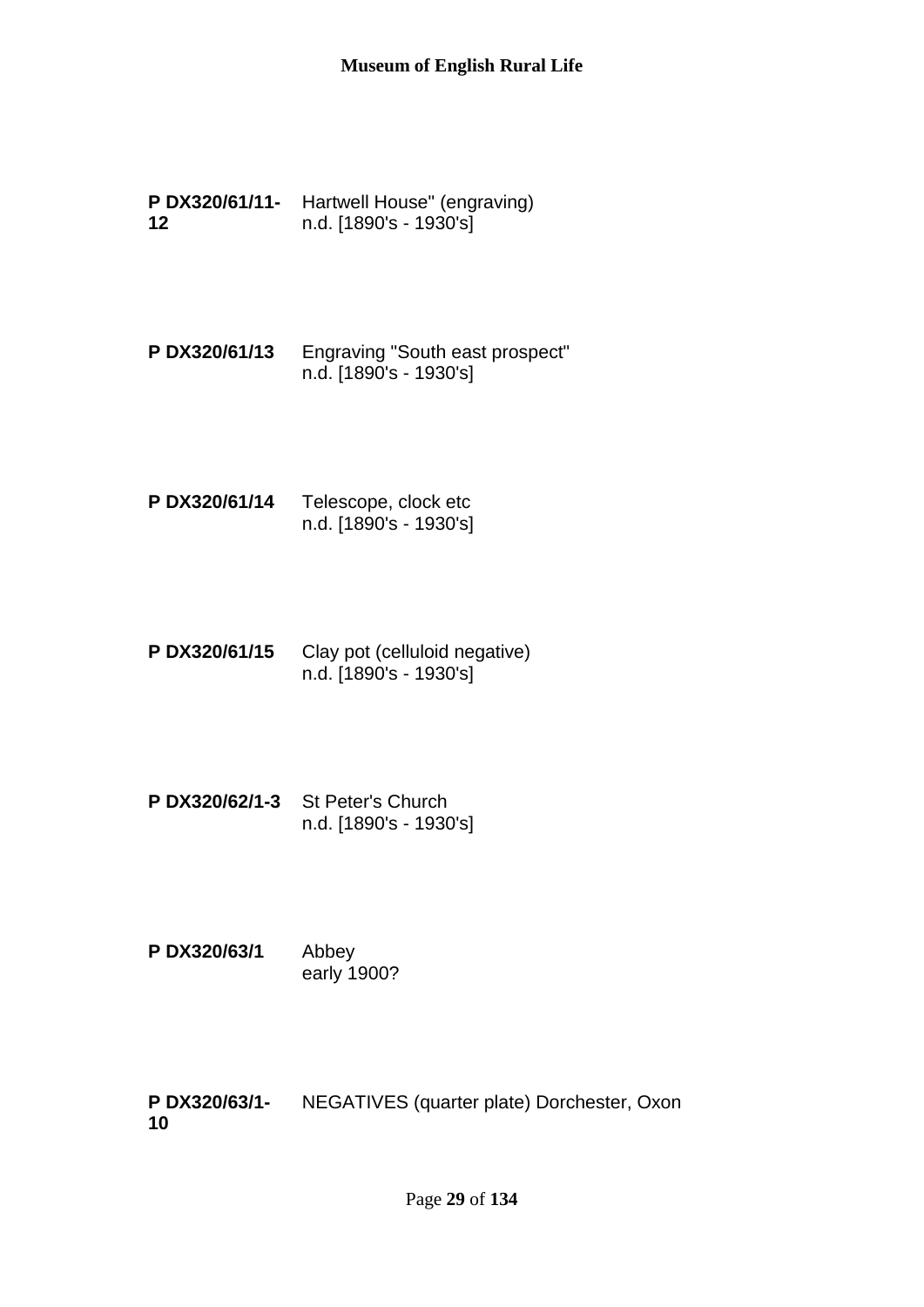- **P DX320/63/2** Overy Mill early 1900s
- **P DX320/63/3** Gravel pit early 1900s
- **P DX320/63/4** Group of archaeologists (? Dorchester) early 1900s
- **P DX320/63/5** A cottage early 1900s
- **P DX320/63/6** A street early 1900s
- **P DX320/63/7** Abbey n.d. [1890's - 1930's]
- **P DX320/63/8-9** Tombstones n.d. [1890's - 1930's]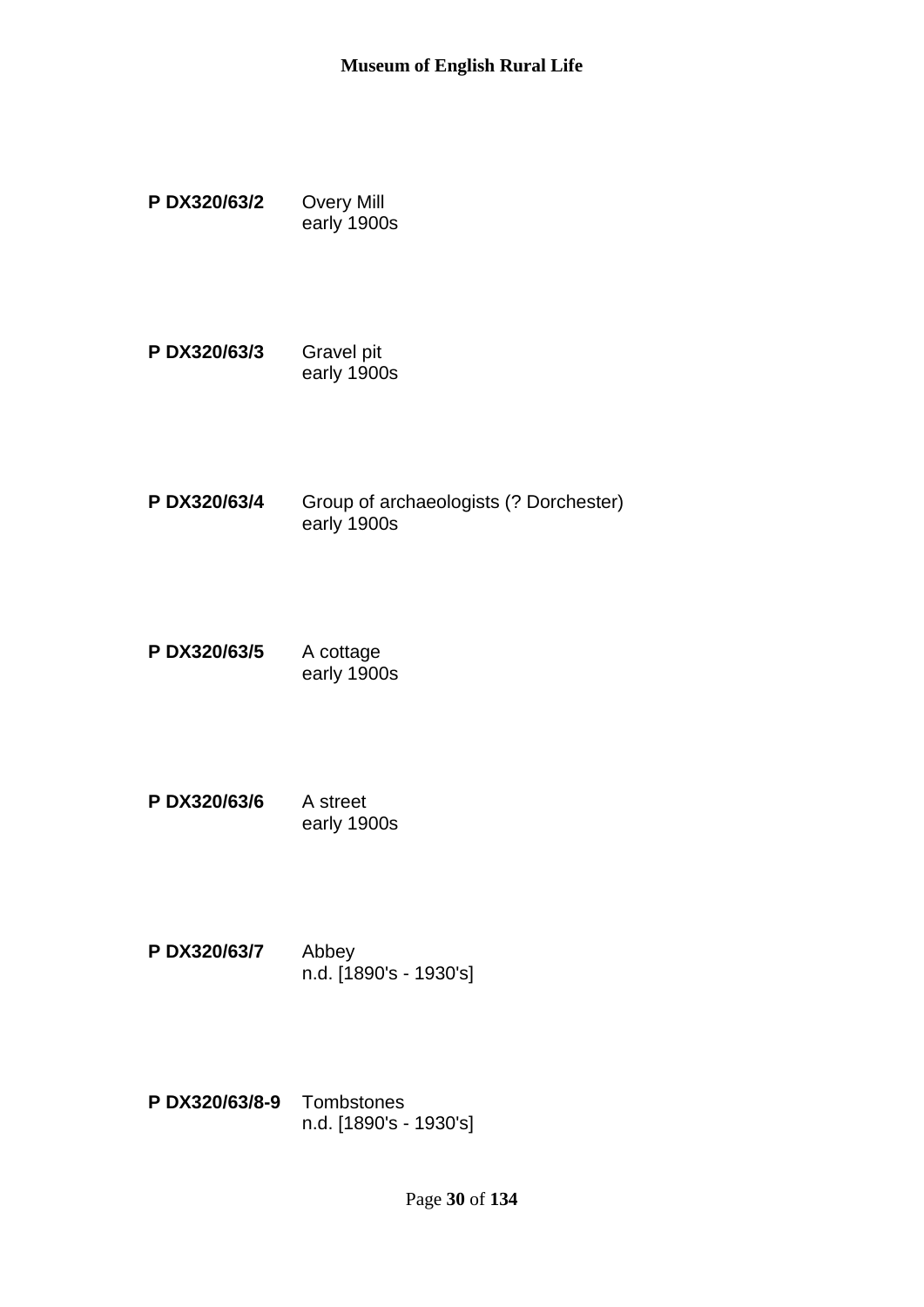- **P DX320/63/10** Abbey general view n.d. [1890's - 1930's]
- **P DX320/64/1-2** Group of archaeologists (or geologists) n.d. [1890's - 1930's]
- **P DX320/64/1-8** NEGATIVES (quarter plate) Dorset
- **P DX320/64/3-8** Hillside views n.d. [1890's - 1930's]
- **P DX320/65/1** [Dunwich] n.d. [1890's - 1930's]
- **P DX320/65/1-2** Ruins of church n.d. [1890's - 1930's]
- **P DX320/66/1** Church 22 October 1900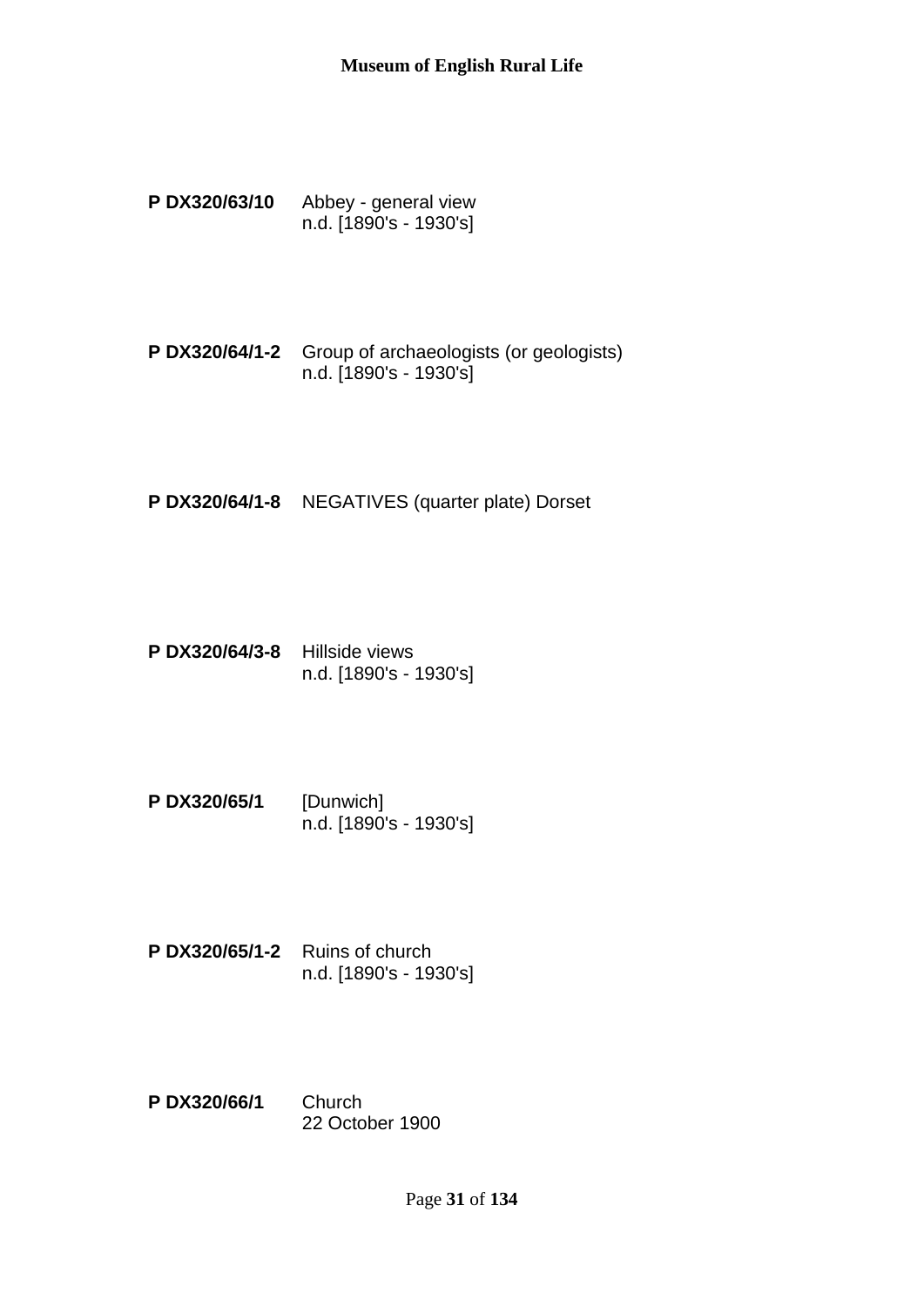**P DX320/67/1** Village (general view) 9 August 1901

**P DX320/67/1-6** NEGATIVES (quarter plate) East Garston, Berks

**P DX320/67/2** Church 9 August 1901

- **P DX320/67/3-4** Church door 9 August 1901
- **P DX320/67/5** Church windows 9 August 1901
- **P DX320/67/6** Blacksmith's shop 9 August 1901
- **P DX320/68/1-2** Old Church 13 August 1901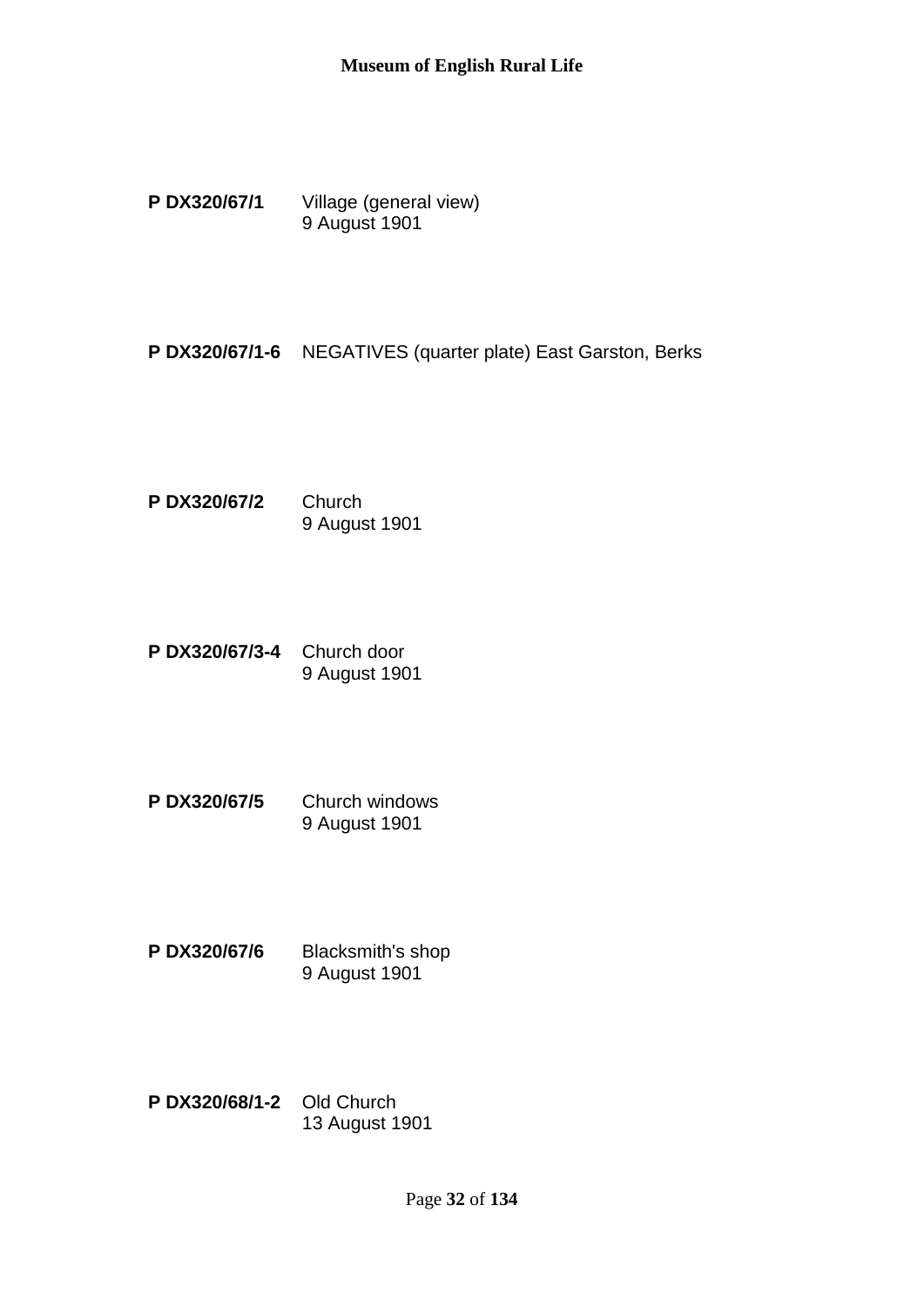**P DX320/68/1-3** NEGATIVES (quarter plate) East Shefford, Berks

- **P DX320/68/3** New church 13 August 1901
- **P DX320/69/1-4** Caesar's Camp Spring 1930
- **P DX320/70/1** Hastings Brass n.d. [1890's - 1930's]
- **P DX320/71/1** Lupton Tower n.d. [1890's - 1930's]
- **P DX320/71/1-5** NEGATIVES (quarter plate) Eton, Bucks
- **P DX320/71/2** ? High Street n.d. [1890's - 1930's]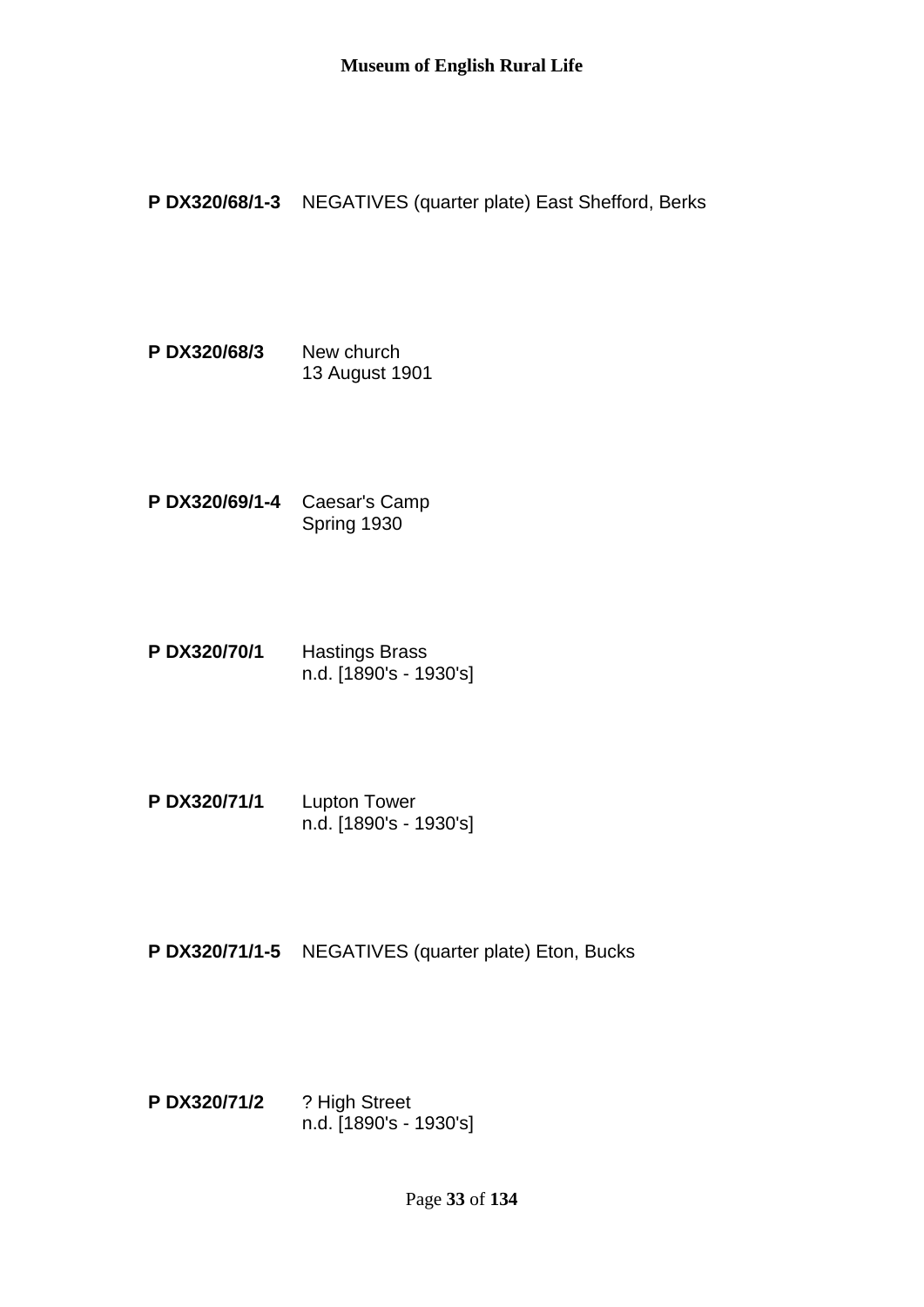- **P DX320/71/3** ? College n.d. [1890's - 1930's]
- **P DX320/71/4** College n.d. [1890's - 1930's]
- **P DX320/71/5** ? Eton (Church Tower) n.d. [1890's - 1930's]
- **P DX320/72/1** Eversley Common January 1930
- **P DX320/73/1** Tomb of the Duchess of Suffolk March 1929
- **P DX320/73/1-2** NEGATIVES (quarter plate) Ewelme, Oxon
- **P DX320/73/2** Cow Common n.d. [1890's - 1930's]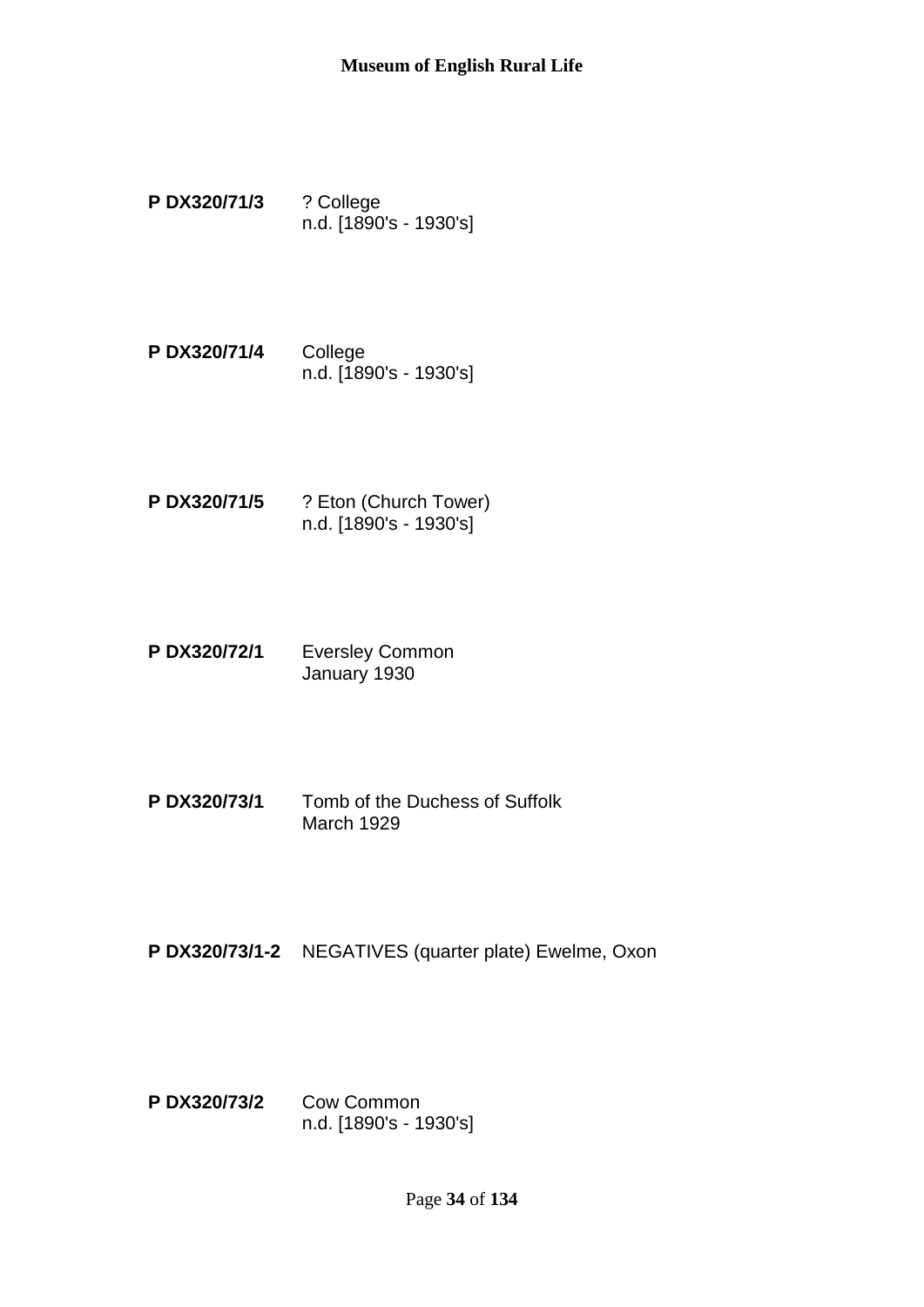**P DX320/74/1** Distant view 27 October 1900

**P DX320/74/1-7** NEGATIVES (quarter plate) Faringdon, Berks

- **P DX320/74/2** Church 19 May 1902
- **P DX320/74/3** Church N door 19 May 1902
- **P DX320/74/4** Church S Door 19 May 1902
- **P DX320/74/5** Market Place 19 May 1902
- **P DX320/74/6** Market Place and Town Hall 19 May 1902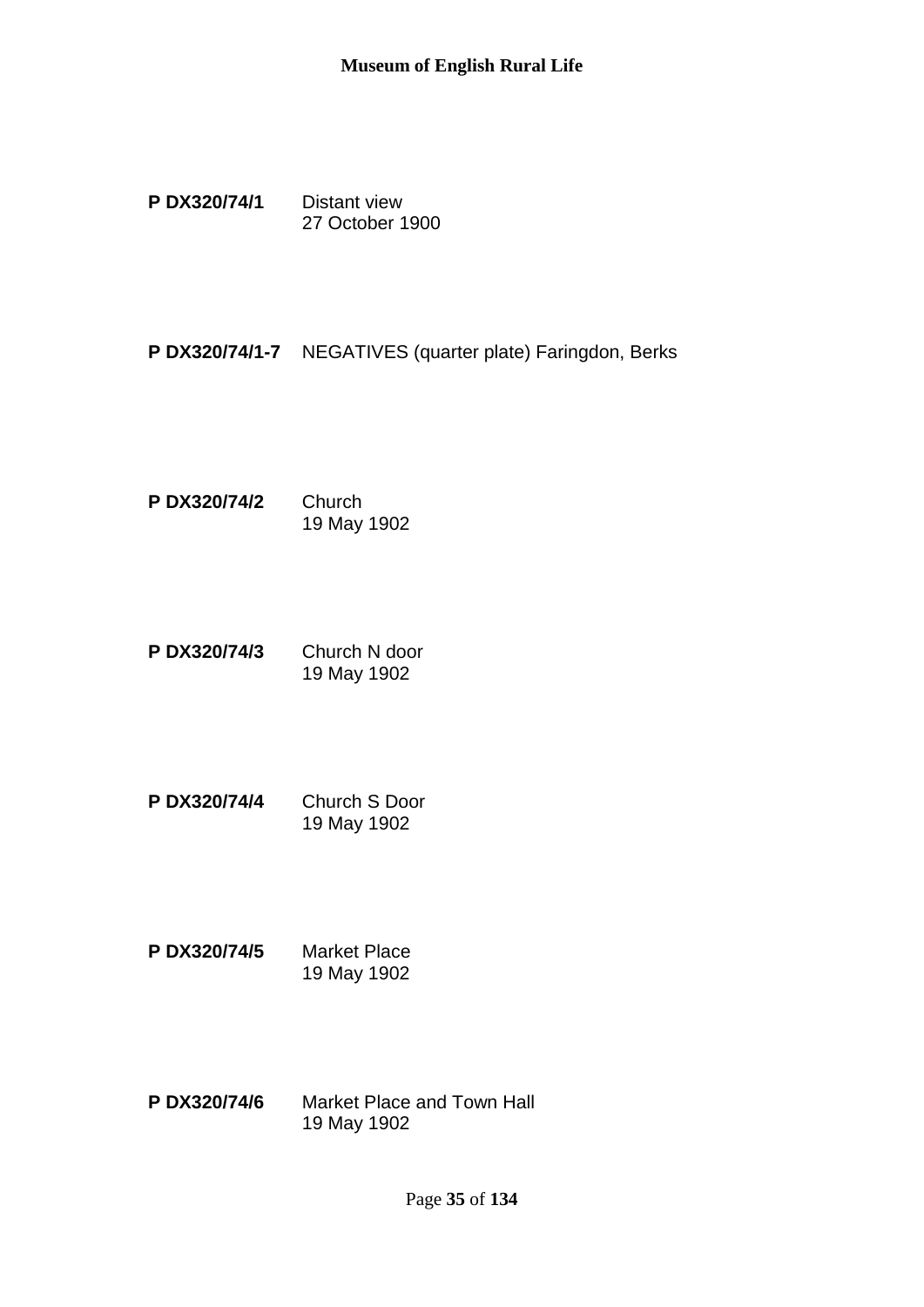- **P DX320/74/7** View of Clump 19 May 1902
- **P DX320/75/1** Church July 1932
- **P DX320/76/1** Fawley Court mistletoe 3 April 1902
- **P DX320/76/1-6** NEGATIVES (quarter plate) Fawley, Bucks
- **P DX320/76/2** Lane 1927

**P DX320/76/4** Trees 1927

**P DX320/76/5-6** Austin 7 with ? Mrs Treacher 1927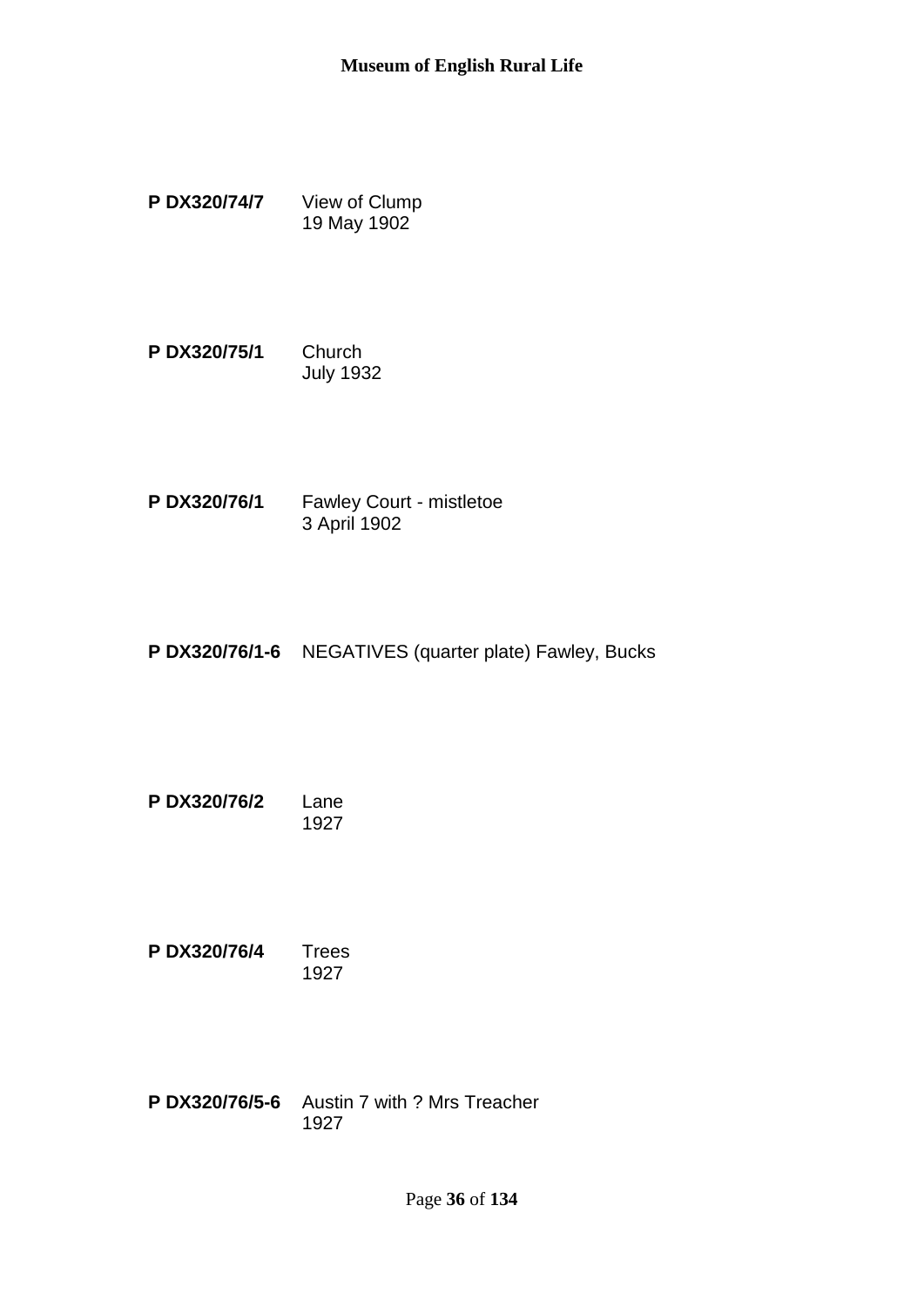**P DX320/77/1** Church with road and Austin 7 very late 1920s

**P DX320/77/1-2** NEGATIVES (quarter plate) Fotheringhay, Northants

- **P DX320/77/2** Church and road very late 1920s
- **P DX320/78/1** Children playing n.d. [1890's - 1930's]
- **P DX320/78/1-4** NEGATIVES (quarter plate) Futters? Lake
- **P DX320/78/2** Trees and stones n.d. [1890's - 1930's]
- **P DX320/78/3-4** Lake n.d. [1890's - 1930's]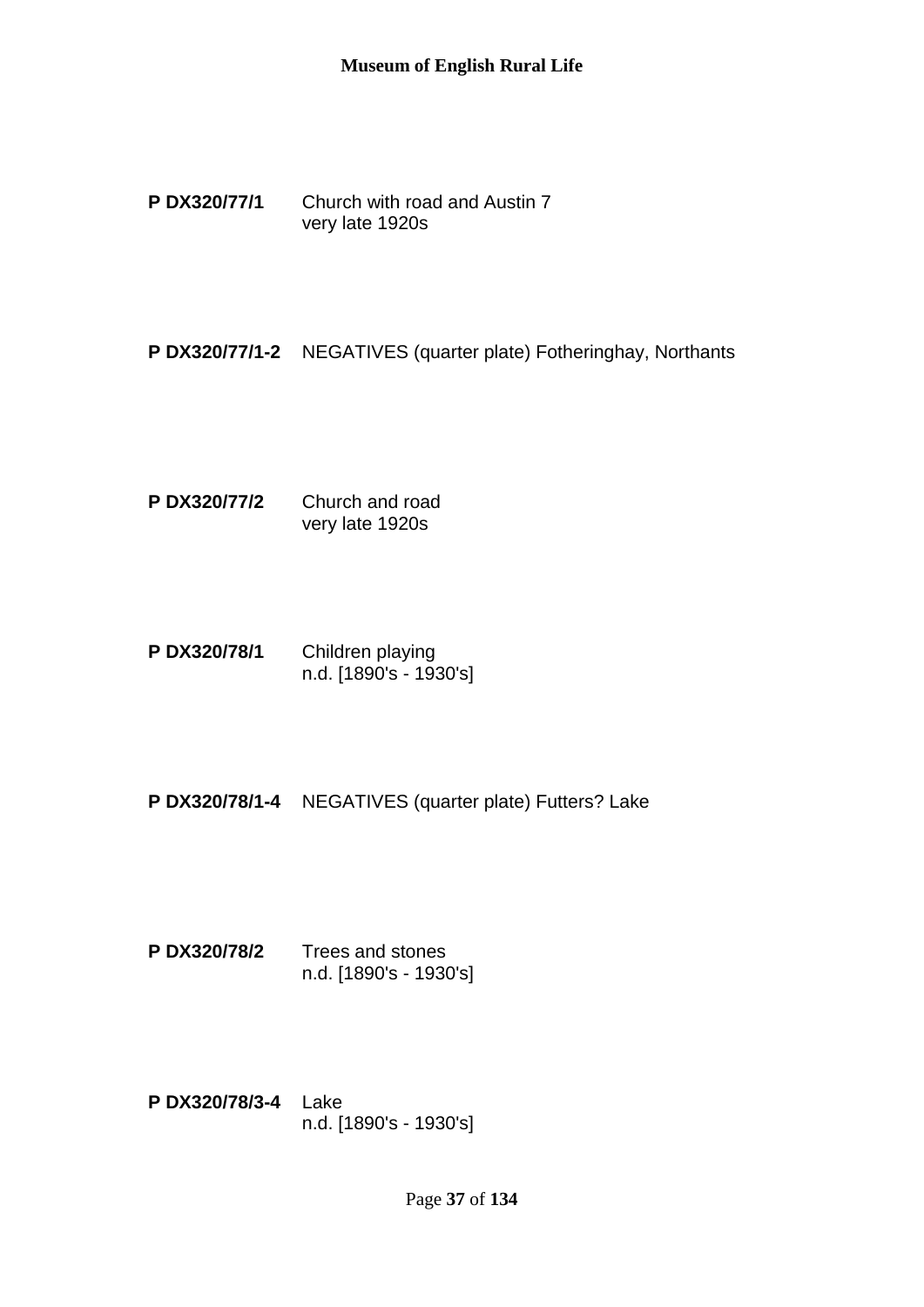- **P DX320/79/1-2** Beech and Cherry wood April 1929
- **P DX320/80/1** Church 27 October 1900
- **P DX320/80/1-4** NEGATIVES (quarter plate) Goosey, Berks
- **P DX320/80/2** Church from north 27 October 1900
- **P DX320/80/3** Common 27 October 1900
- **P DX320/80/4** Causeway 27 October 1900
- **P DX320/81/1-2** Church 8 August 1900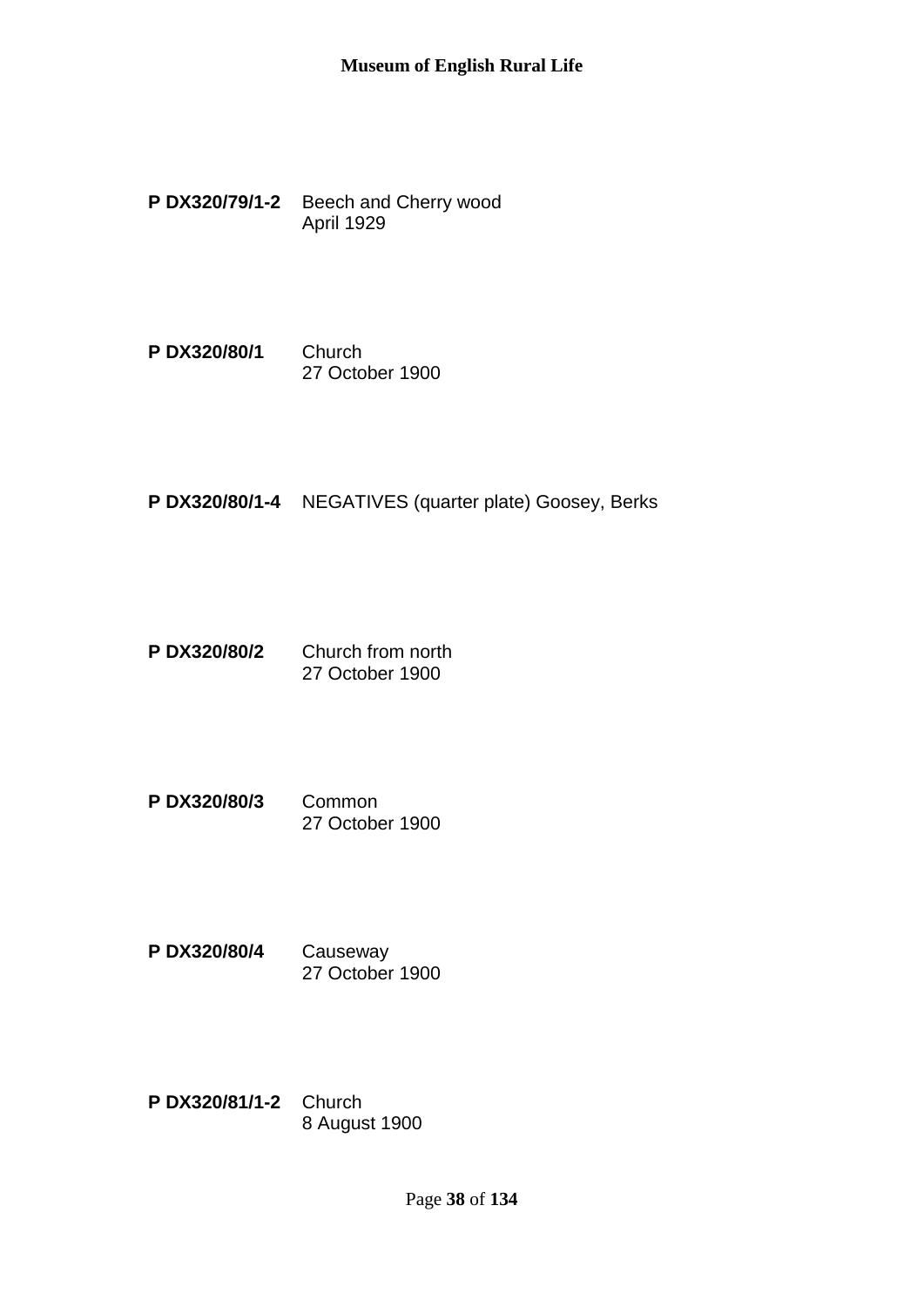**P DX320/81/1-5** NEGATIVES (quarter plate) Goring, Oxon

**P DX320/81/3** Church, W doorway 8 August 1900

- **P DX320/81/4** Weir 8 August 1900
- P DX320/81/5 Beechwood above April 1929
- **P DX320/82/1** Lane and woodland July 1930

**P DX320/82/1-6** NEGATIVES (quarter plate) Great Hampden

**P DX320/82/2-3** Woodland, distant view of house July 1930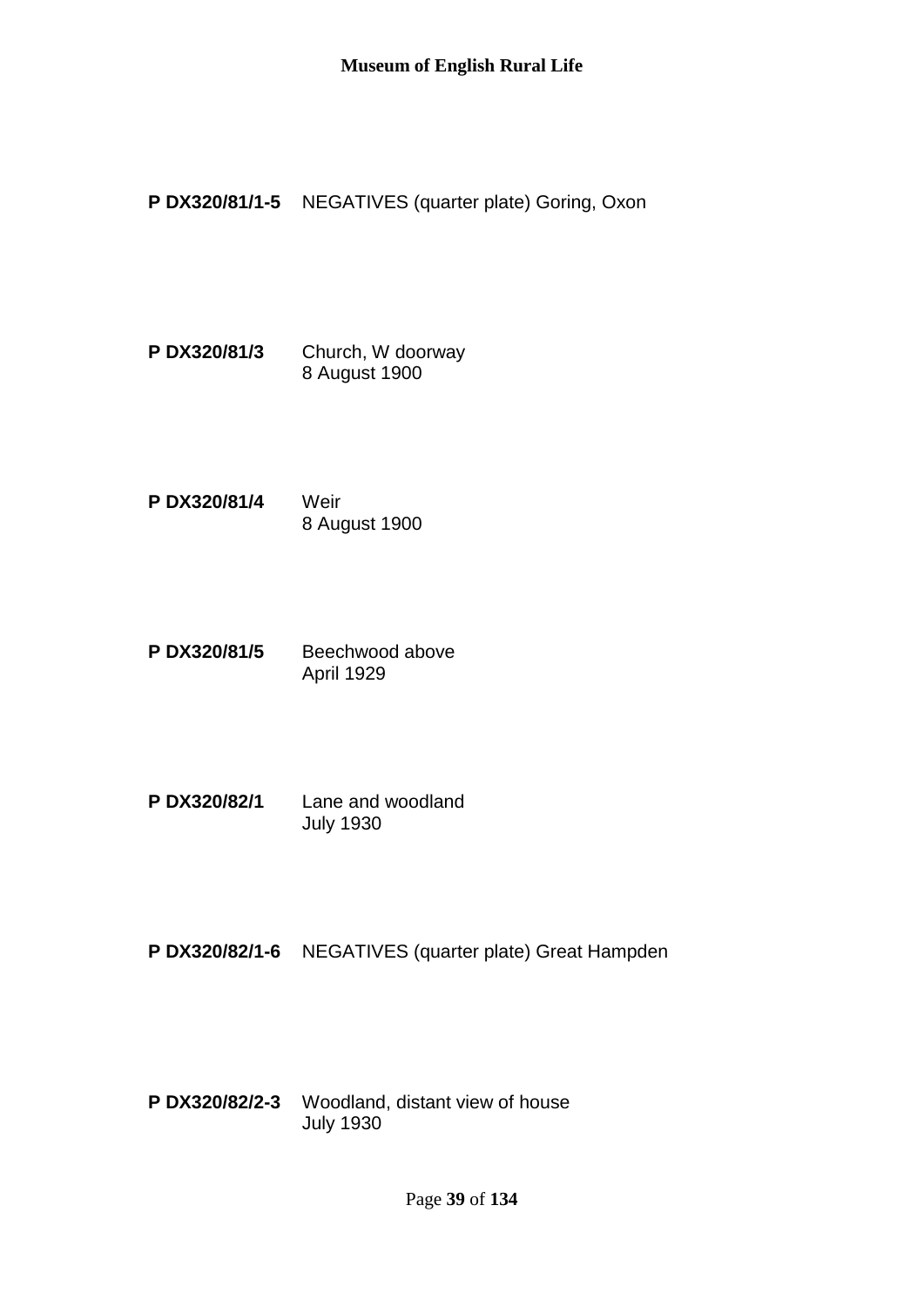- **P DX320/82/4** Field tree and house July 1930
- **P DX320/82/5** Lane and trees July 1930
- **P DX320/82/6** Windmill July 1930
- **P DX320/83/1** Engraving early printing press n.d. [1890's - 1930's]
- **P DX320/83/1-2** NEGATIVES (quarter plate) Great Tew, Oxon
- **P DX320/83/2** Brass of John Wilcote n.d. [1890's - 1930's]
- **P DX320/84/1** Footbridge ?1928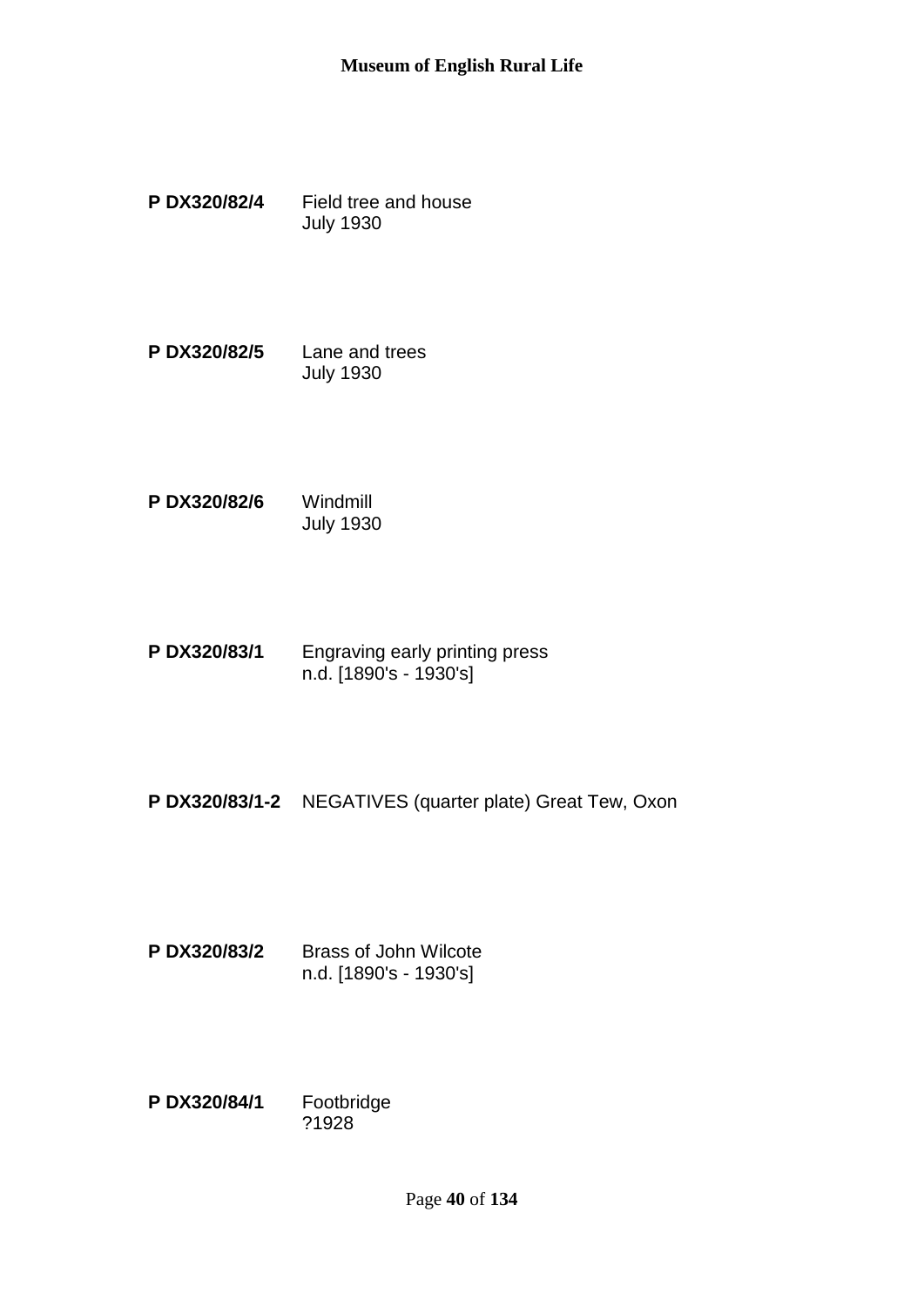**P DX320/84/1-2** NEGATIVES (quarter plate) Guiting Power, Glos

**P DX320/84/2** Norman doorway ?1928

**P DX320/85/1** Floods (Thames weir) January 1930

**P DX320/85/1- 22** NEGATIVES (quarter plate) Hambleden, Bucks

**P DX320/85/2** Brook 1930

**P DX320/85/3** Hambleden (?) valley 1930

**P DX320/85/4** Hambleden upper valley with Austin 7 and ? Mrs Treacher 1935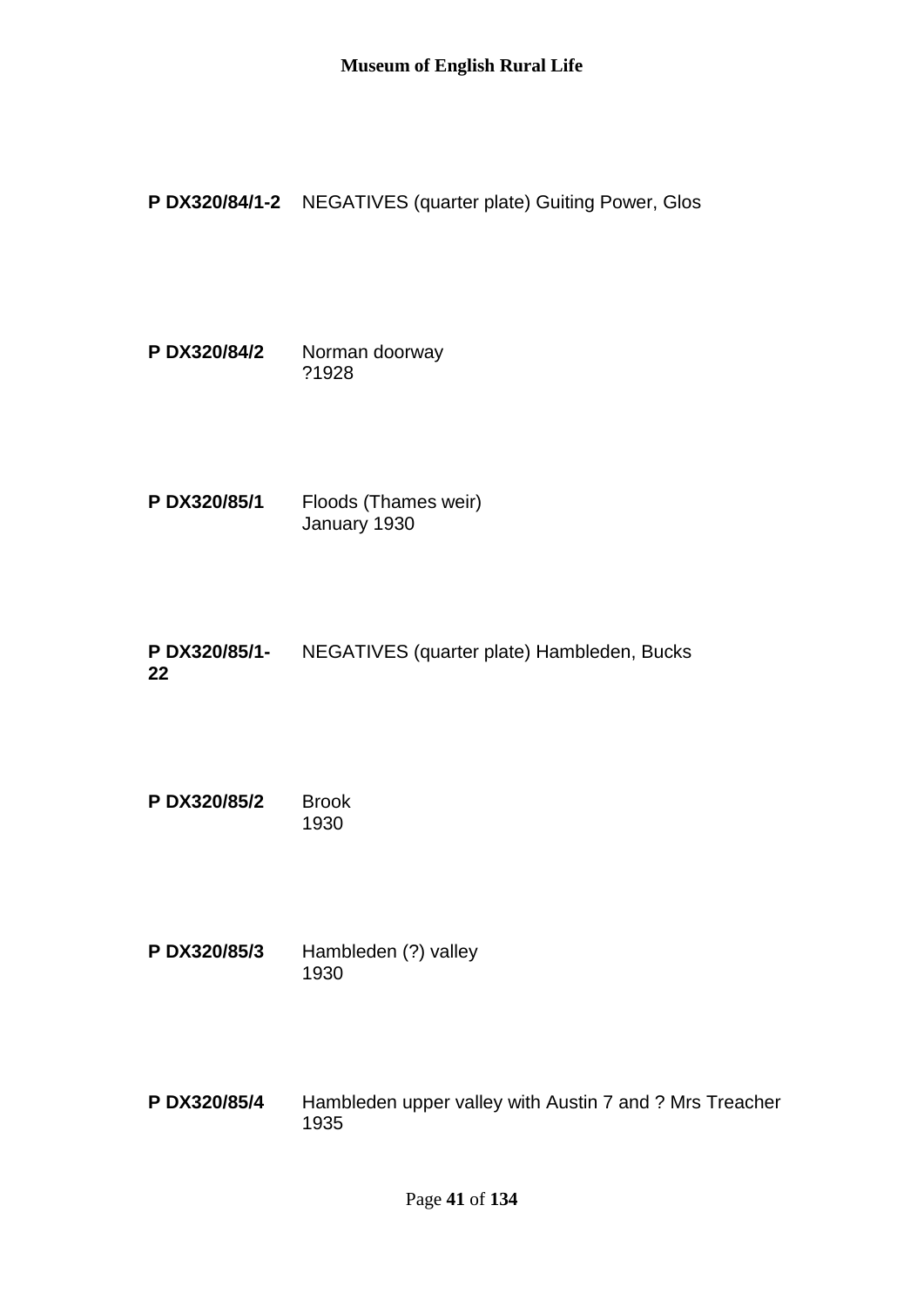**P DX320/85/5- 11** Hambleden valley "Winterbourne" flowing ?1928-1930

**P DX320/85/12-** Hambleden, Museum Exhibits, not identified n.b. negs 12, 13, **22** 14 and 21 smaller in size n.d. [1890's - 1930's]

**P DX320/86/1** Castle with LIT's sisters pre-1914

**P DX320/86/1-8** NEGATIVES (quarter plate) Harlech, Merioneth

**P DX320/86/2** Castle - view from over bay pre-1914

**P DX320/86/3** Castle gateway pre-1914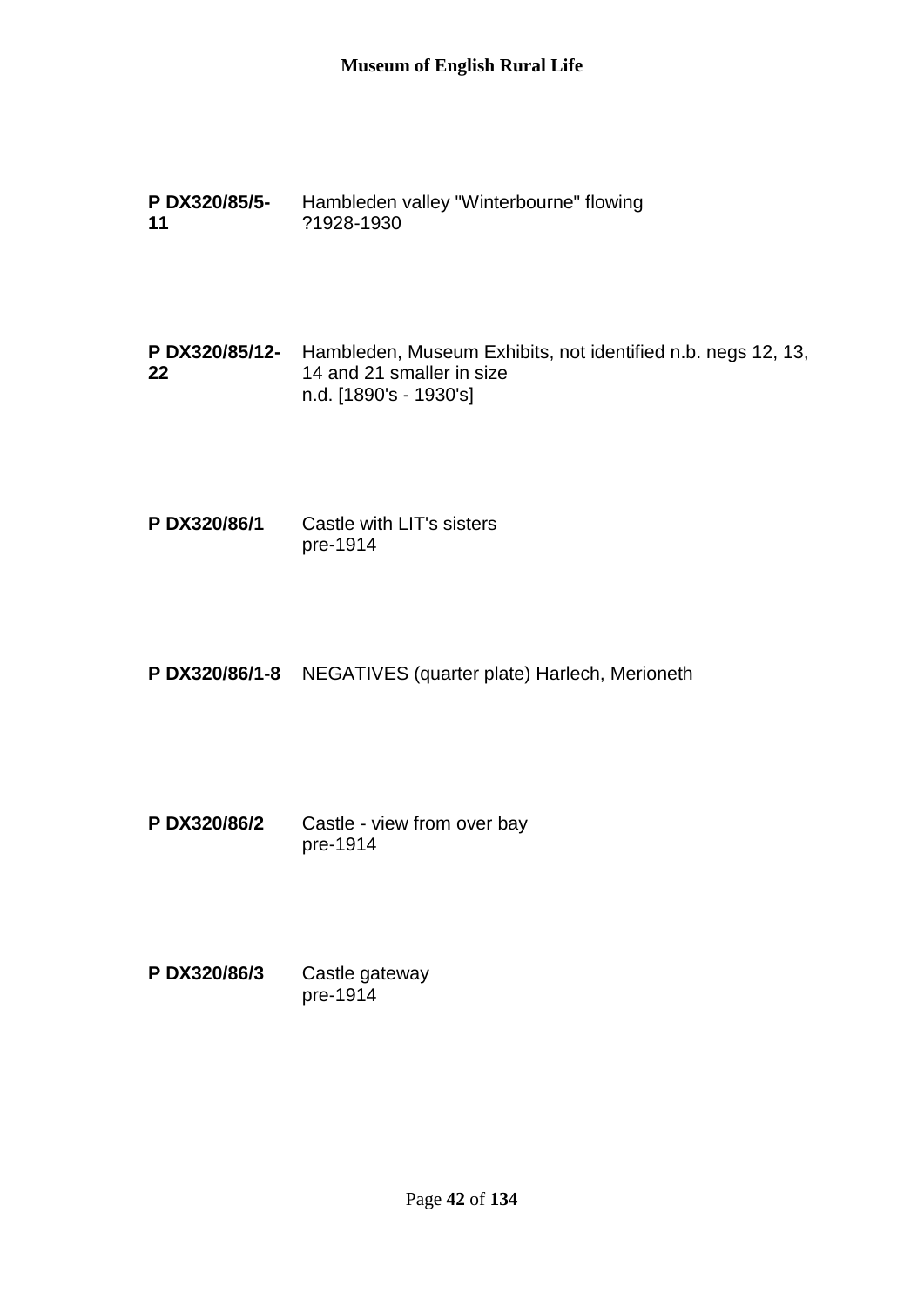- **P DX320/86/4** View from Castle in the rain pre-1914
- **P DX320/86/5** Castle interior pre-1914
- **P DX320/86/6** Castle from the station pre-1914
- **P DX320/86/7-8** Cromlech pre-1914
- **P DX320/87/1-6** Hartfordbridge Flats 1930
- **P DX320/88/1-2** Stone wall 26 August 1927
- **P DX320/89/1-2** Lunch Quarry lower greensand 1928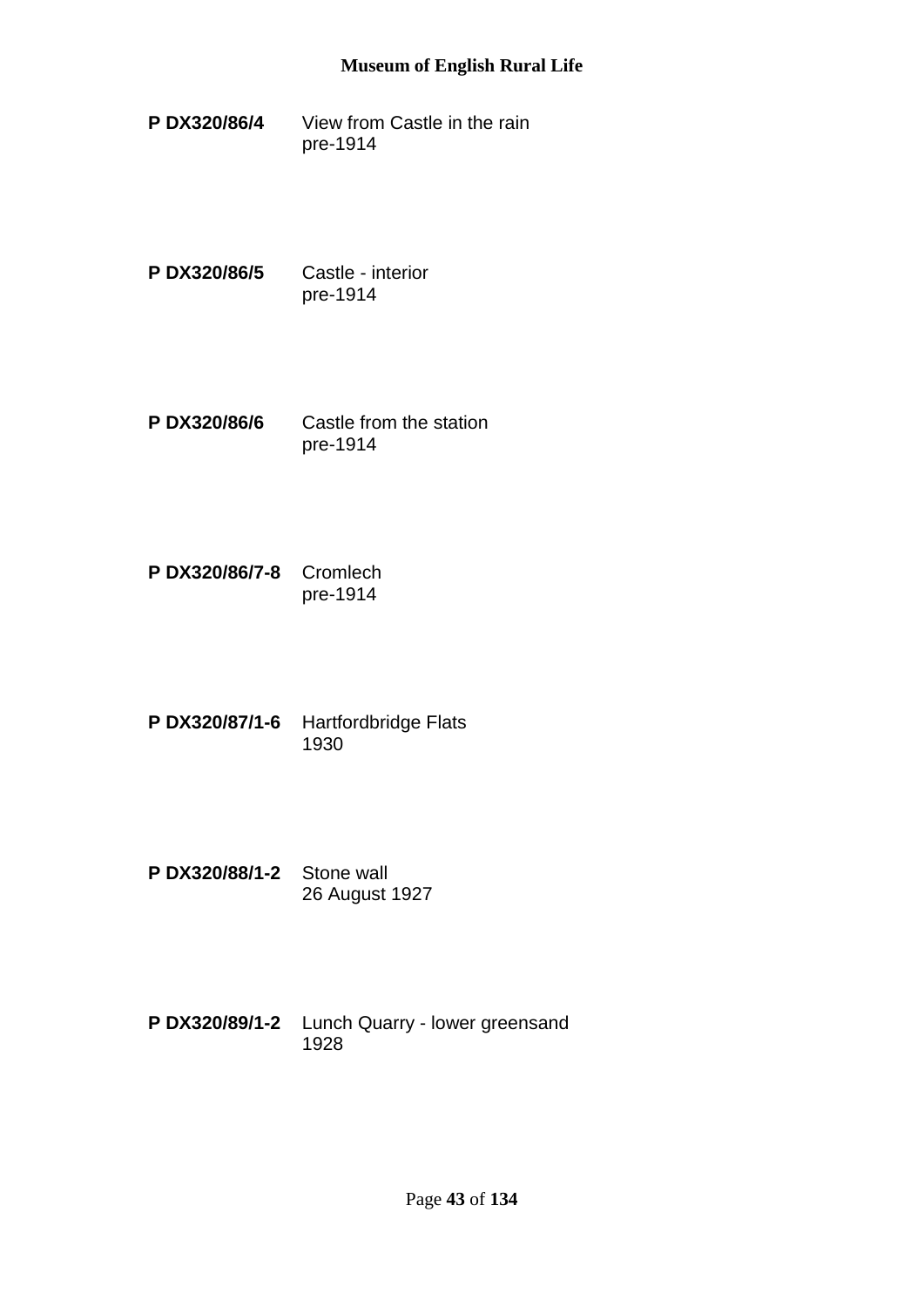- **P DX320/90/1-3** Statuary n.d. [1890's - 1930's]
- **P DX320/90/1- 21** NEGATIVES (quarter plate) Heidelberg, Germany all queried except 16-21
- **P DX320/90/4** Terrace with turret n.d. [1890's - 1930's]
- **P DX320/90/5-9** All same object: cannot identify n.d. [1890's - 1930's]
- **P DX320/90/10** Doorway n.d. [1890's - 1930's]
- **P DX320/90/11-** Altar **15** n.d. [1890's - 1930's]
- **P DX320/90/16-** General views of buildings (celluloid negatives) **21** n.d. [1890's - 1930's]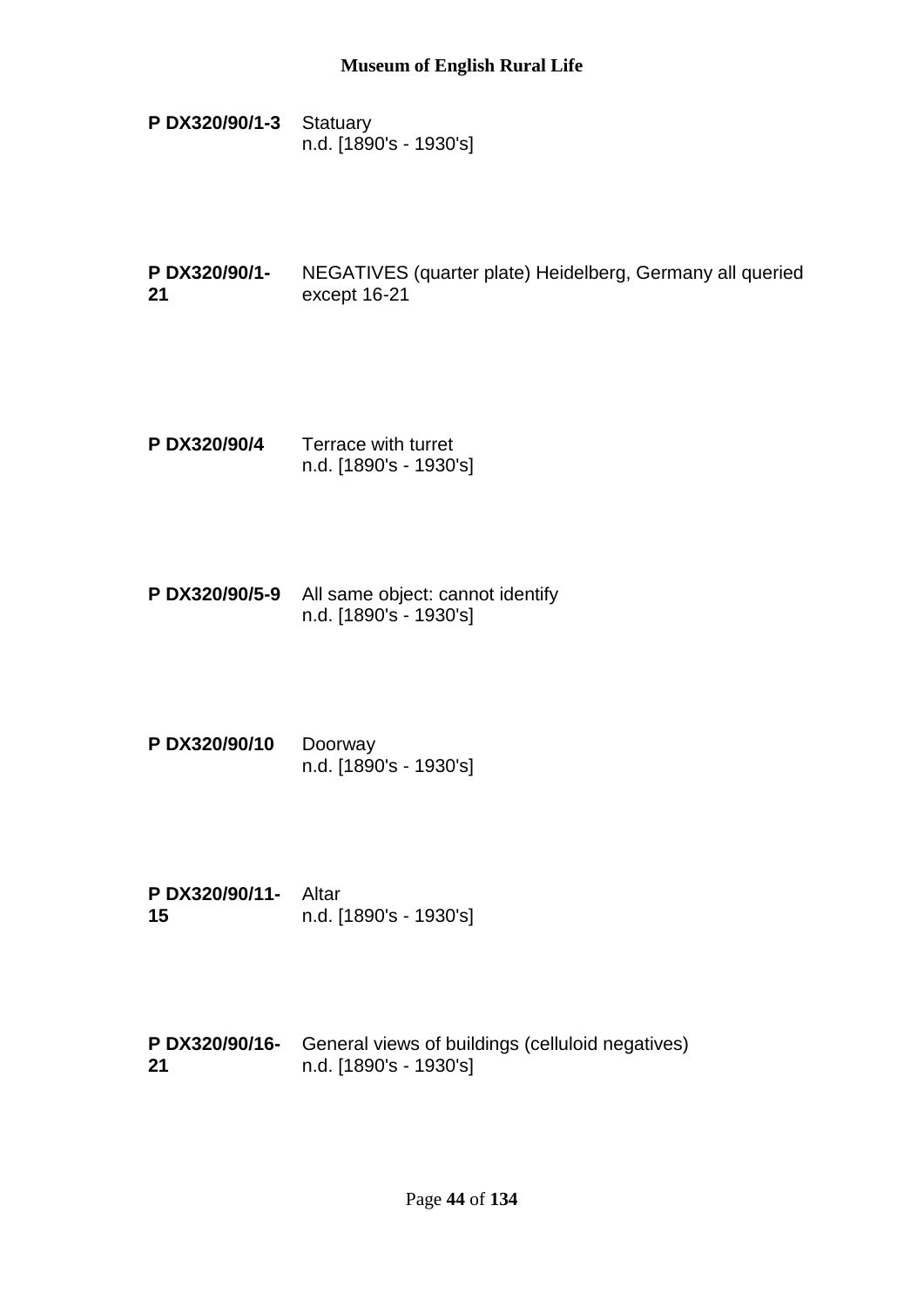- **P DX320/91/1** Church 30 July 1902
- **P DX320/91/1- 18** NEGATIVES (quarter plate) Henley, Oxon
- **P DX320/91/2** Bridge 30 July 1902
- **P DX320/91/3** Bridge, church and town from S of river 30 July 1902
- **P DX320/91/4** Assendon Valley 6 April 1900
- **P DX320/91/5** View from Park chalk pit 6 April 1900
- **P DX320/91/6-8** Park chalk pit 6 April 1900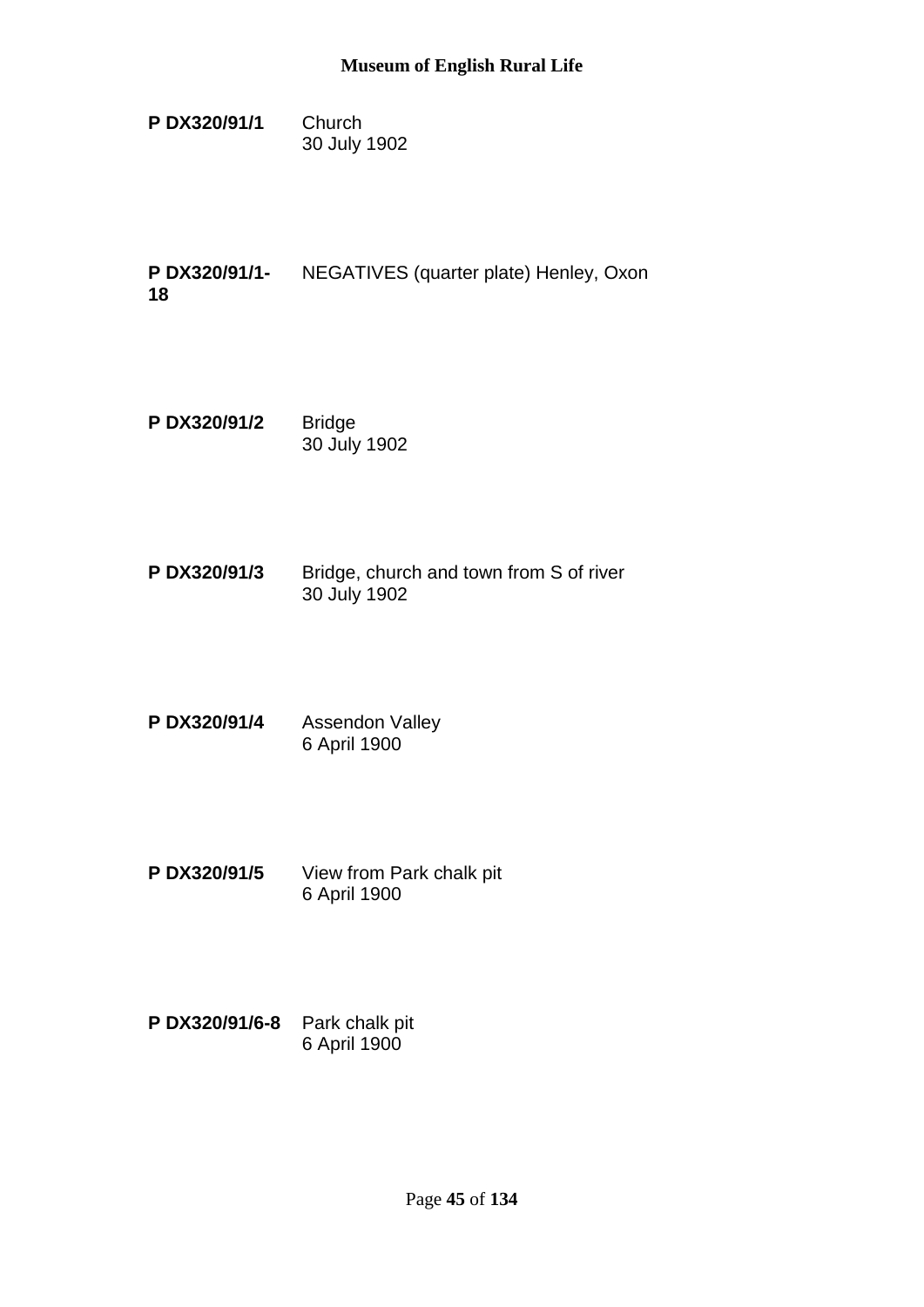- **P DX320/91/9** Deer in Park 6 April 1900
- **P DX320/91/10-** Barrow in Park **11** 6 April 1900
- **P DX320/91/12-** View of bridge, church and town **13** 6 April 1900
- **P DX320/91/14** Marsh Mill 3 April 1902
- **P DX320/91/15** Northend n.d. [1890's - 1930's]
- **P DX320/91/16** Herne's gravel pit 1930
- **P DX320/91/17-** Gravel pit with strata **18** 1930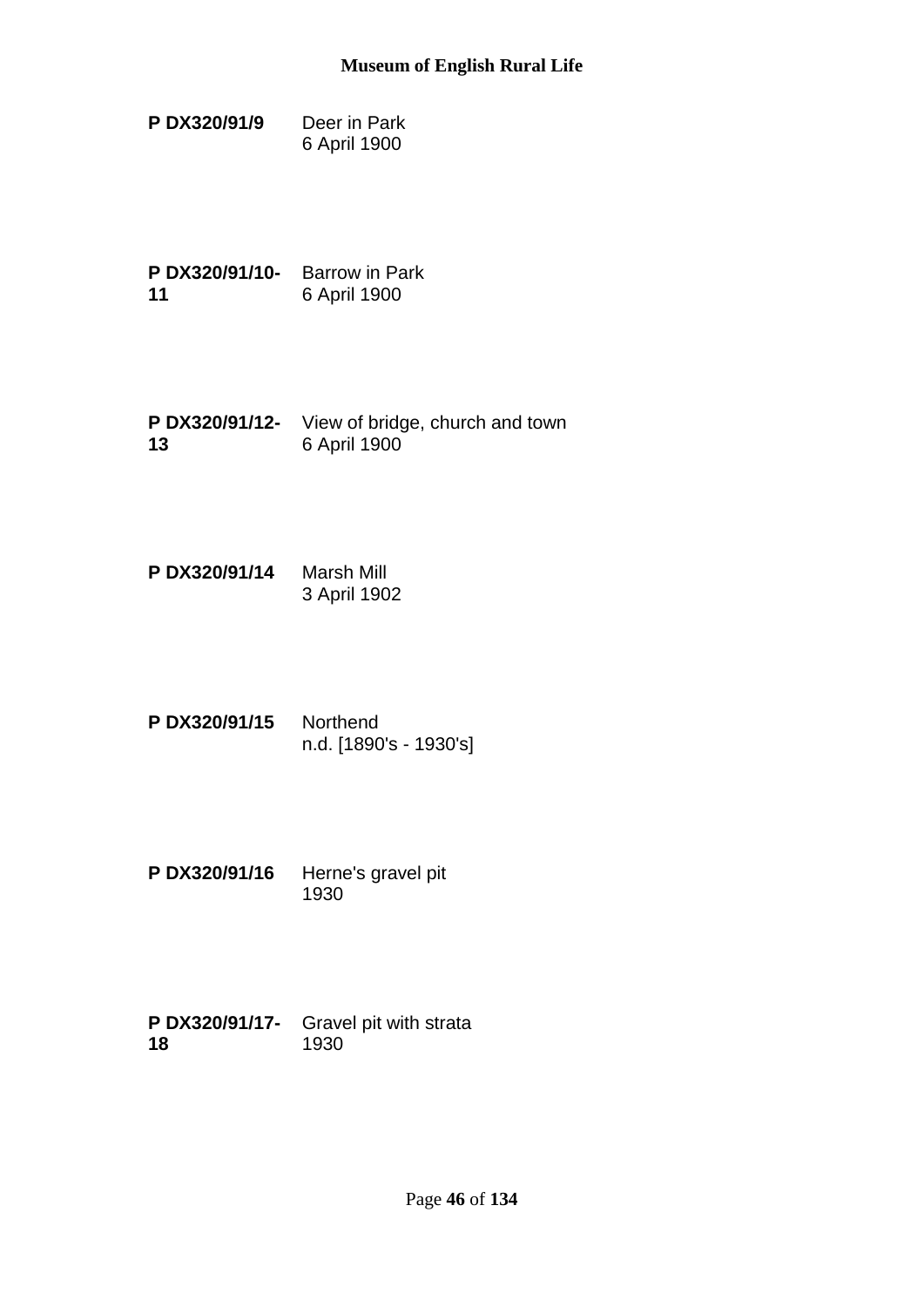- **P DX320/92/1** Church 19 May 1902
- **P DX320/93/1** Church west view 22 October 1900
- **P DX320/93/1-** NEGATIVES (quarter plate) Hurley, Berks **16**
- **P DX320/93/2** Church south view 22 October 1900
- **P DX320/93/3** Church north view 22 October 1900
- **P DX320/93/4** Church south doorway 22 October 1900
- P DX320/93/5 Refectory south 22 October 1900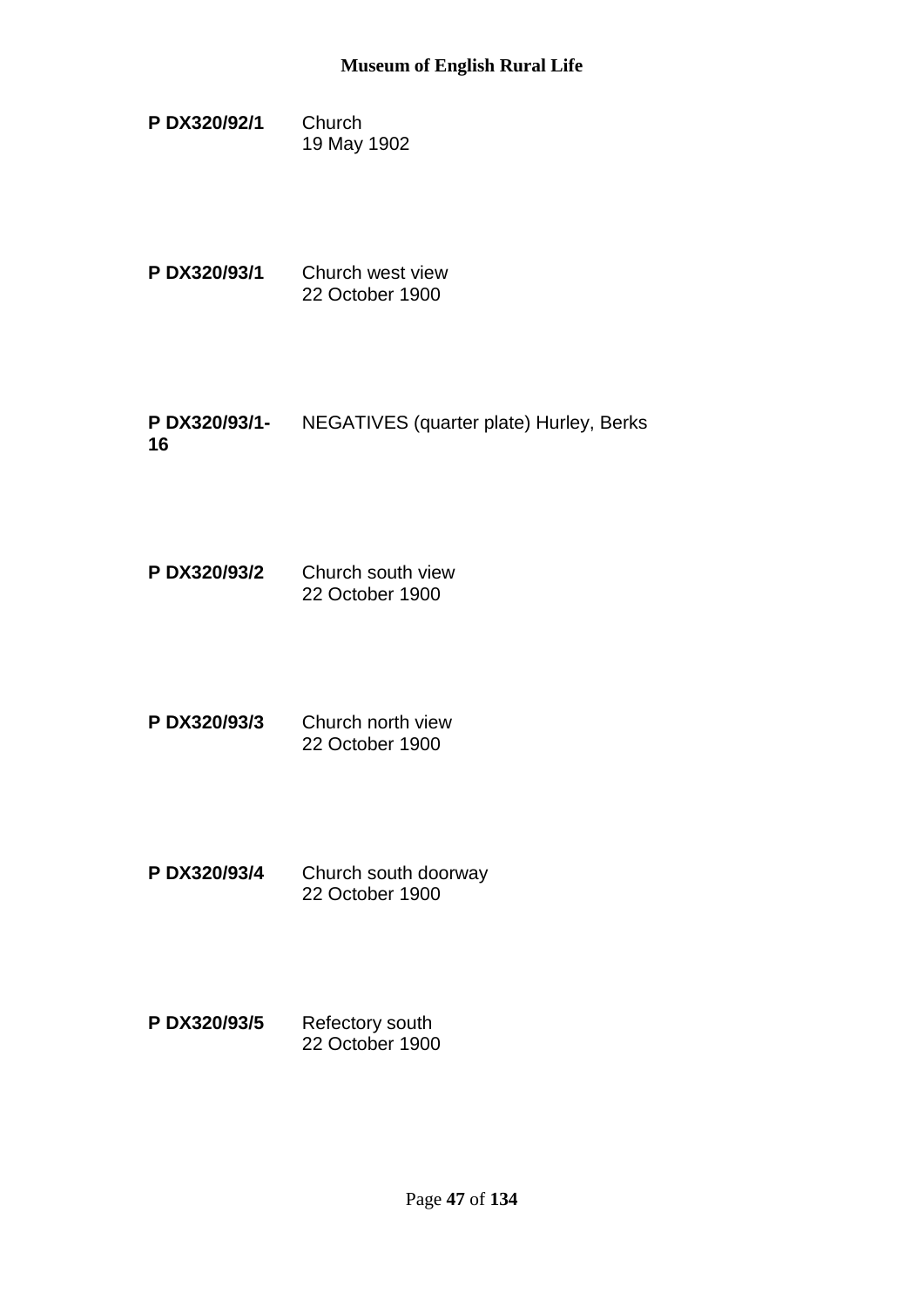- P DX320/93/6 Refectory north 22 October 1900
- **P DX320/93/7** Lady Place and barn 22 October 1900
- **P DX320/93/8** The Bell 22 October 1900
- **P DX320/93/9** River Thames 22 October 1900
- **P DX320/93/10** Entrance to tunnel n.d. [1890's-1930's]
- **P DX320/93/11-** Excavations north wall of chancel **12** n.d. [1890's - 1930's]
- **P DX320/93/13** Wyverns off State Barge n.d. [1890's - 1930's]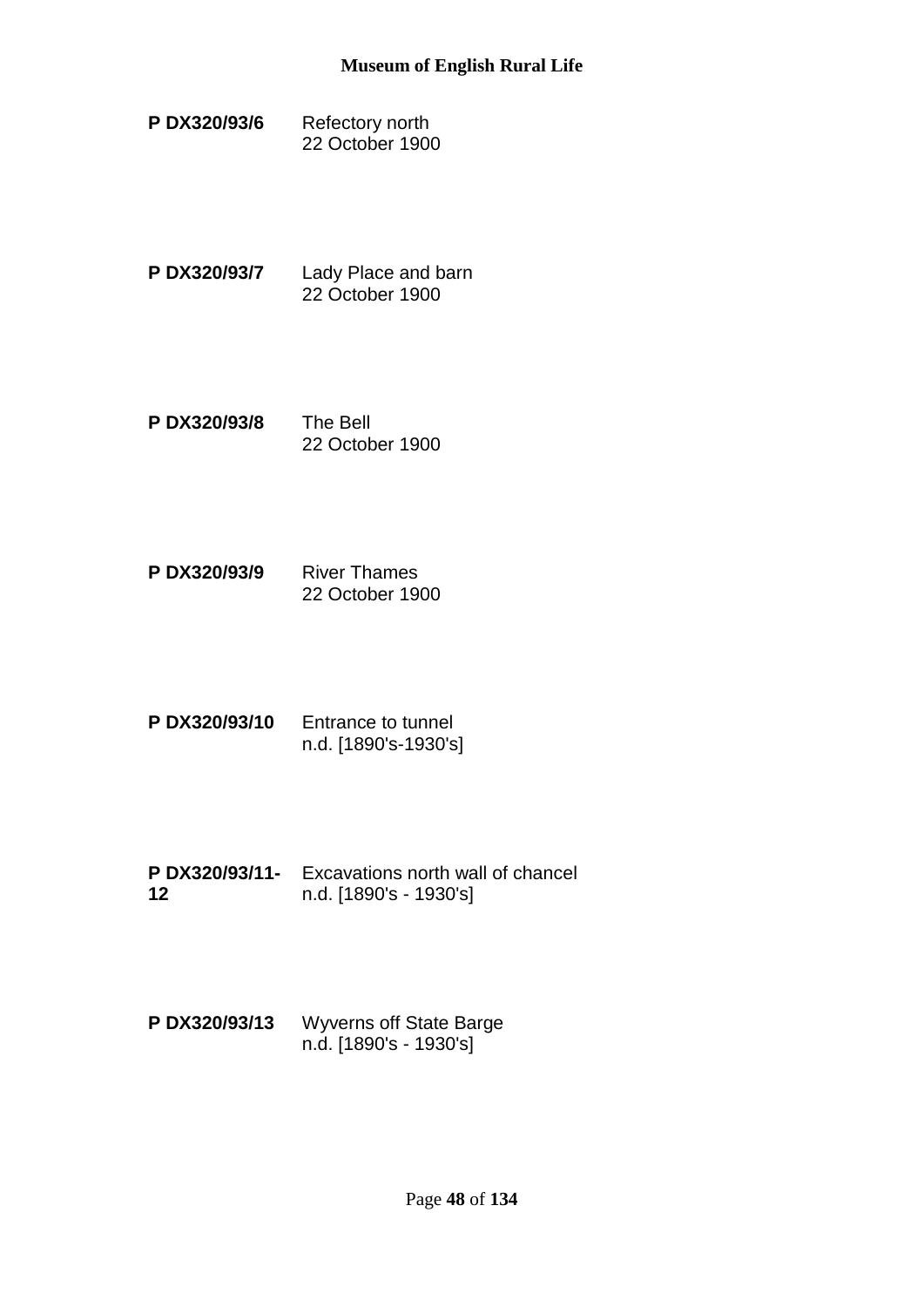- **P DX320/93/14** Two ceramic tiles n.d. [1890's - 1930's]
- **P DX320/93/15** Figure of imp on monk's shoulder n.d. [1890's - 1930's]
- P DX320/93/16 Bellamine fragments n.d. [1890's - 1930's]
- **P DX320/94/1-2** Church 22 August 1902
- **P DX320/94/1-5** NEGATIVES (quarter plate Hurst, Berks
- **P DX320/94/3** Church tower 22 August 1902
- **P DX320/94/4** Church, north doorway 22 August 1902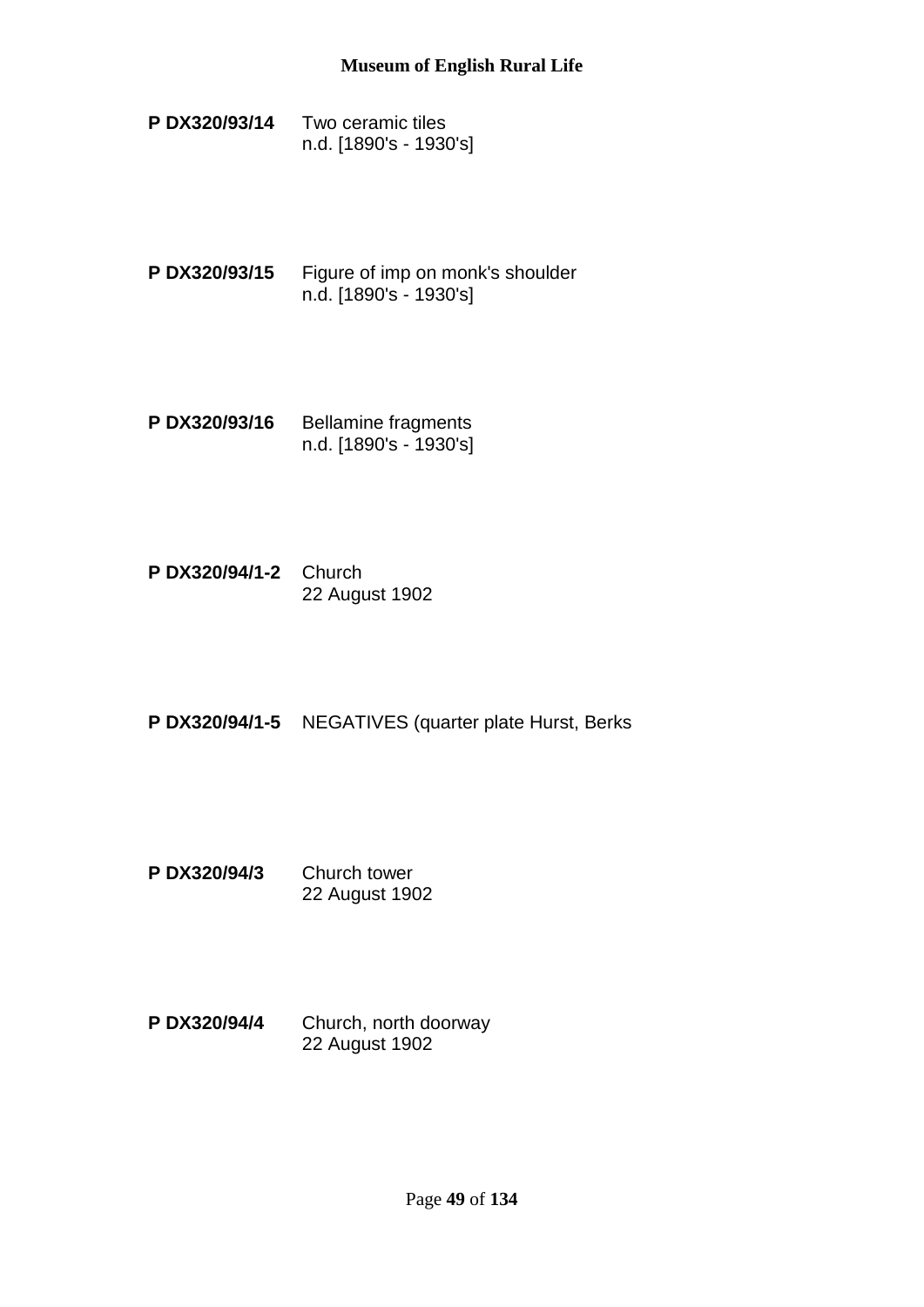**P DX320/94/5** Public House, now the Castle Inn 22 August 1902

**P DX320/95/1** Fields and trees March 1929

**P DX320/95/1-5** NEGATIVES (quarter plate) Ibstone, (Turville) Bucks

**P DX320/95/2** Church March 1929

**P DX320/95/3** Valley March 1929

**P DX320/95/4** General view with hills in background March 1929

**P DX320/95/5** Hills and trees March 1929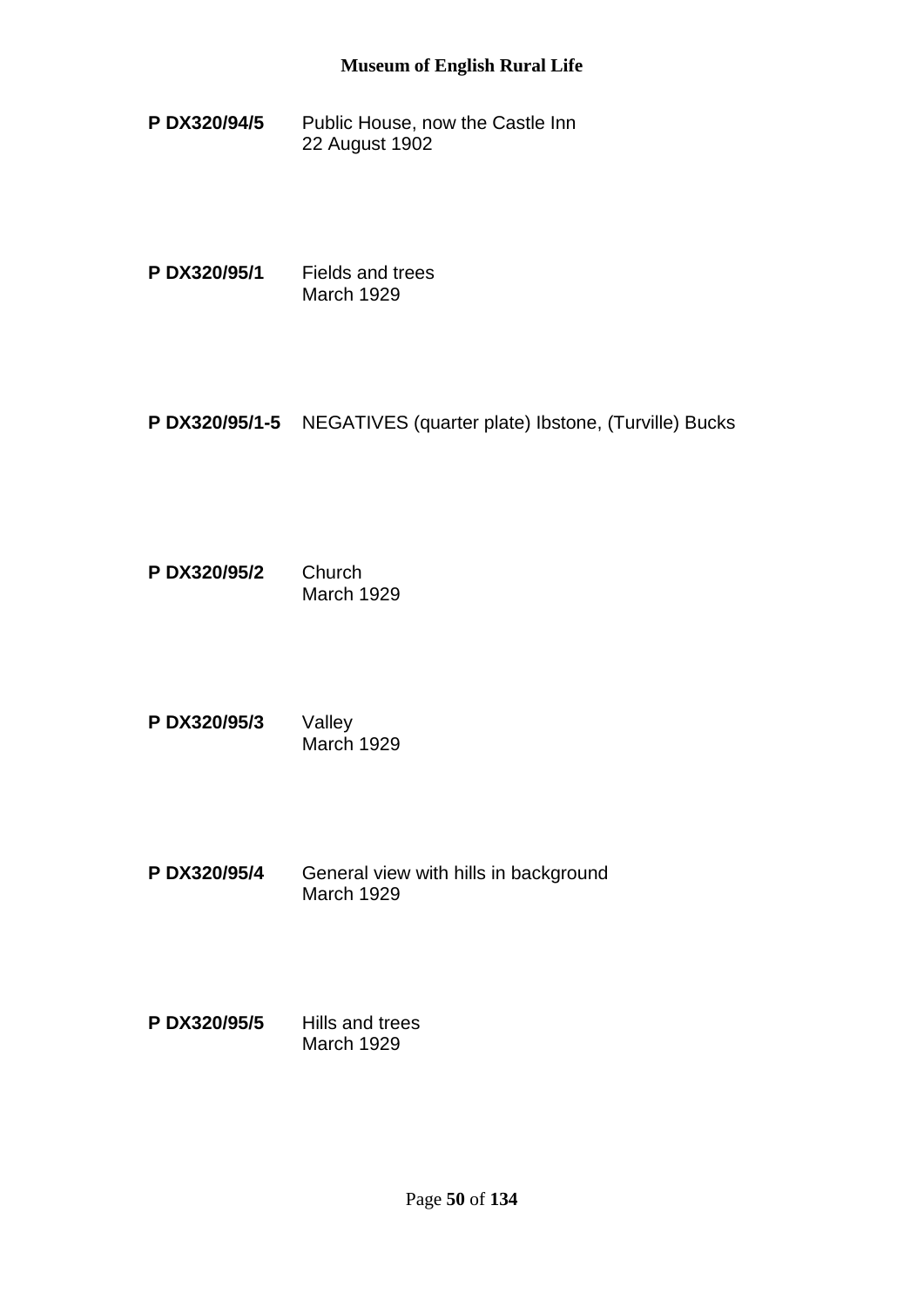- **P DX320/96/1-2** View with H L Hawkins early 1900
- **P DX320/96/1- 15** NEGATIVES (quarter plate) Icknield Way
- **P DX320/96/3-4** Watlington Hill n.d. [1890's - 1930's]
- **P DX320/96/5-6** Icknield Way at Lewknor n.d. [1890's - 1930's]
- **P DX320/96/7-8** Icknield Street foot of Aston Hill n.d. [1890's - 1930's]
- **P DX320/96/9** Icknield Way at Brightwell n.d. [1890's - 1930's]
- **P DX320/96/10** Icknield Way at Ewelme n.d. [1890's - 1930's]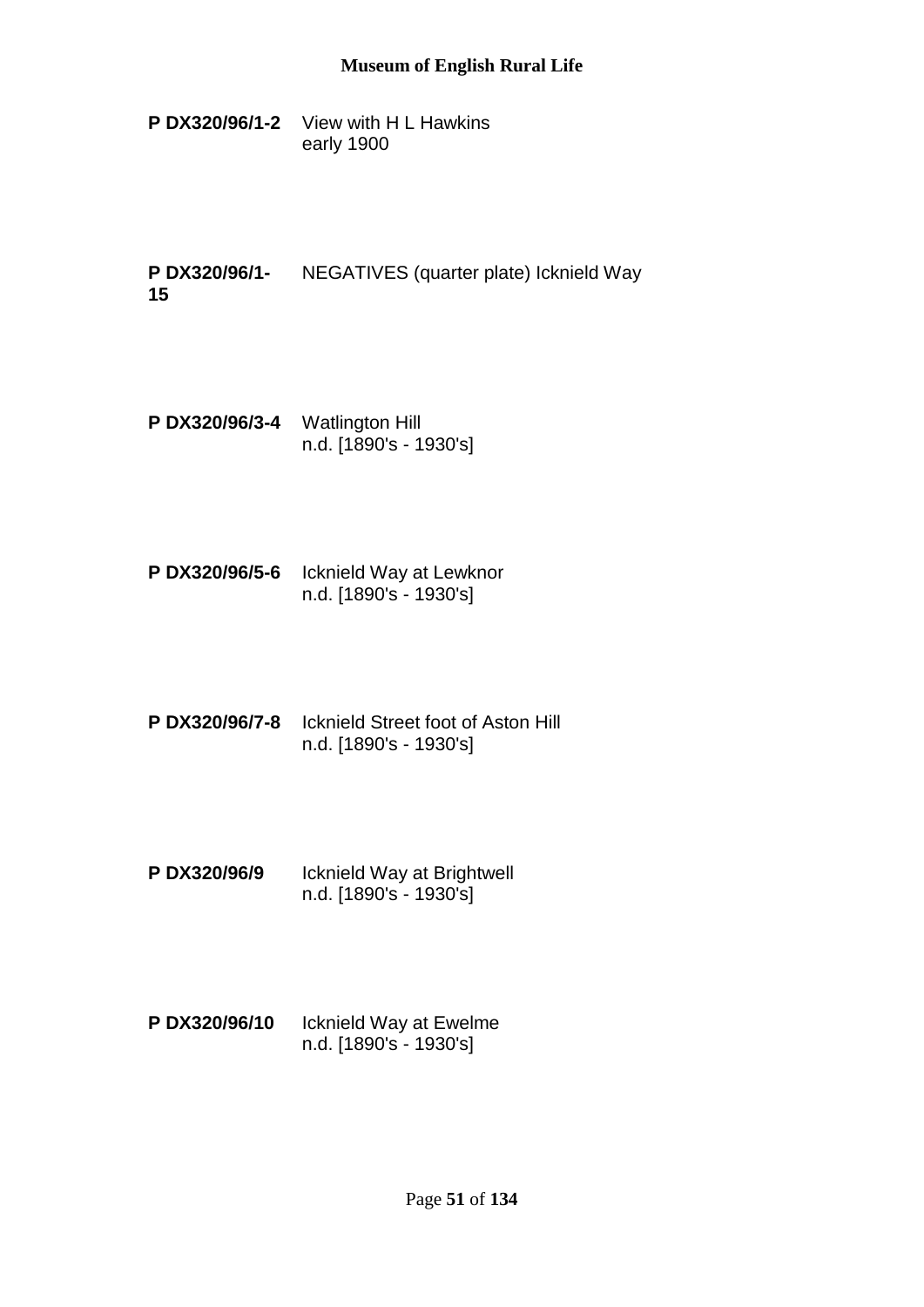**P DX320/96/12-** Icknield Way at Lewknor **13** n.d. [1890's - 1930's]

**P DX320/96/14-** Icknield Street foot of Watlington Hill **15** n.d. [1890's - 1930's]

**P DX320/97/1** Hillside view n.d. [1890's - 1930's]

**P DX320/97/1-6** NEGATIVES (quarter plate) Inkpen, Berks

- **P DX320/97/2-4** View with dew pond n.d. [1890's - 1930's]
- **P DX320/97/5** Inkpen Beacon n.d. [1890's - 1930's]
- **P DX320/97/6** Road over hills with Austin 7 n.d. [1890's-1930's]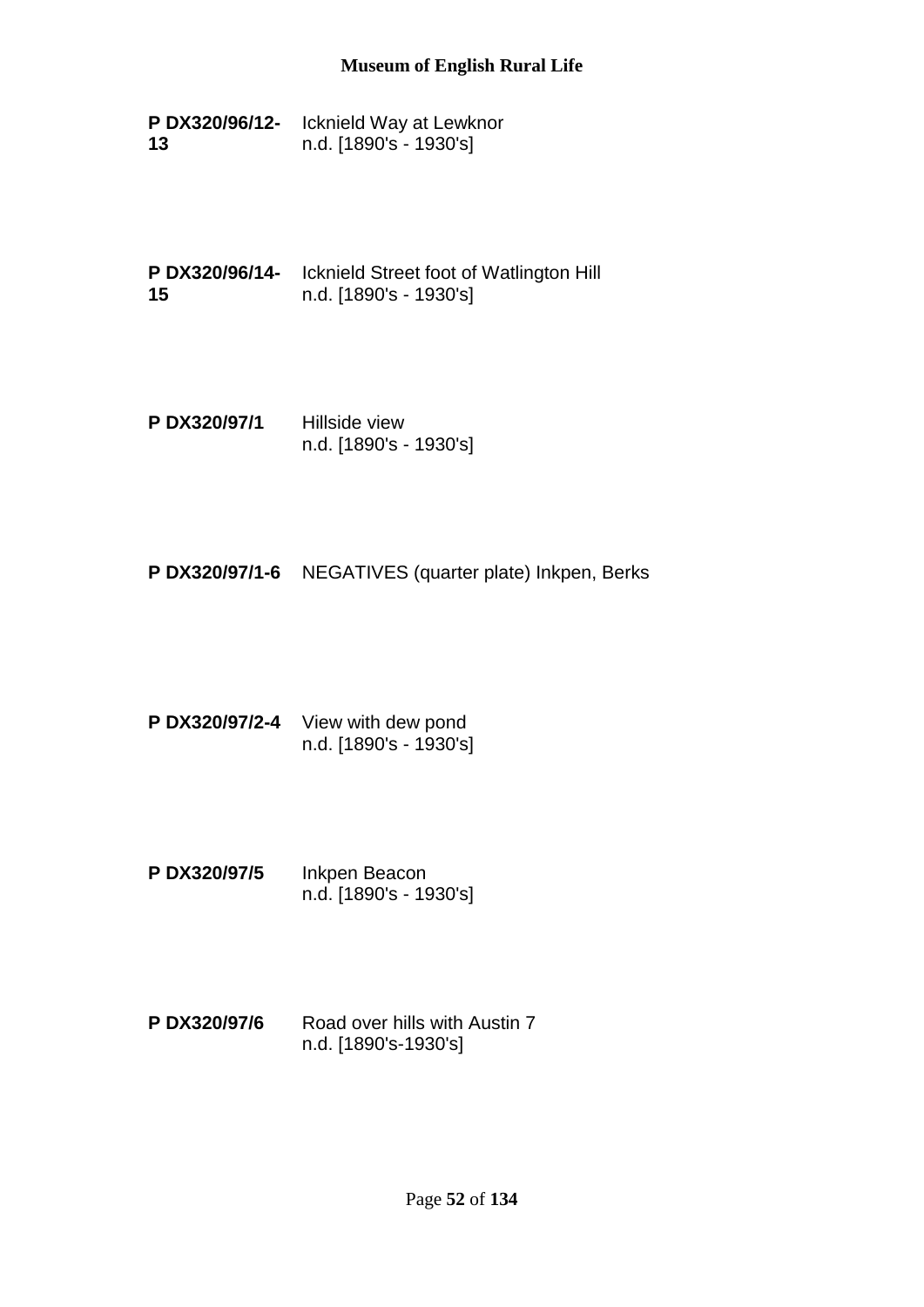**P DX320/98/1** Appuldurcombe 22 April 1901

**P DX320/98/1- 63** NEGATIVES (quarter plate) Isle of Wight

- **P DX320/98/2-5** Godshill Church 22 April 1901
- **P DX320/98/6** Undercliff 22 April 1901
- **P DX320/98/7-8** Steephill Cove 22 April 1901
- **P DX320/98/9** Quarrymen at Shanklin May 1900
- **P DX320/98/10- 11** Shanklin, Atherley Road May 1900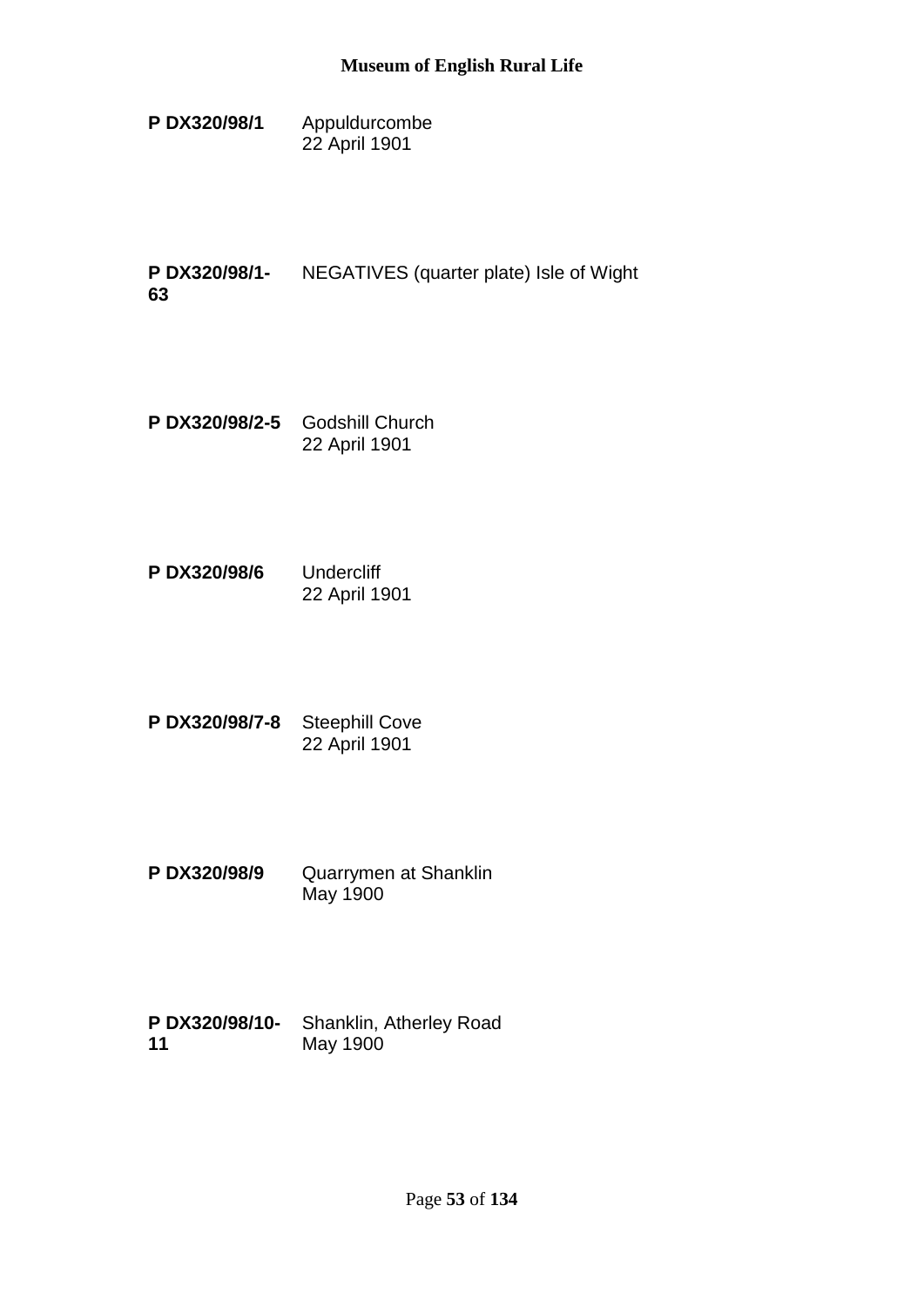**P DX320/98/12-** Brook Point seascapes **13** May 1900

**P DX320/98/14-** Whitecliff Bay looking north **17** n.d. [1890's-1930's]

- **P DX320/98/18** Bembridge limestone in Whitecliff Bay n.d. [1890's-1930's]
- **P DX320/98/19-** Vertical Tertiary strata in Whitecliff Bay **20** n.d. [1890's-1930's]
- **P DX320/98/21-** Whitecliff Bay looking south **24** n.d. [1890's-1930's]
- **P DX320/98/25-** Whitecliff **26** n.d. [1890's-1930's]
- **P DX320/98/27-** Vertical chalk, Culver cliff **28** n.d. [1890's-1930's]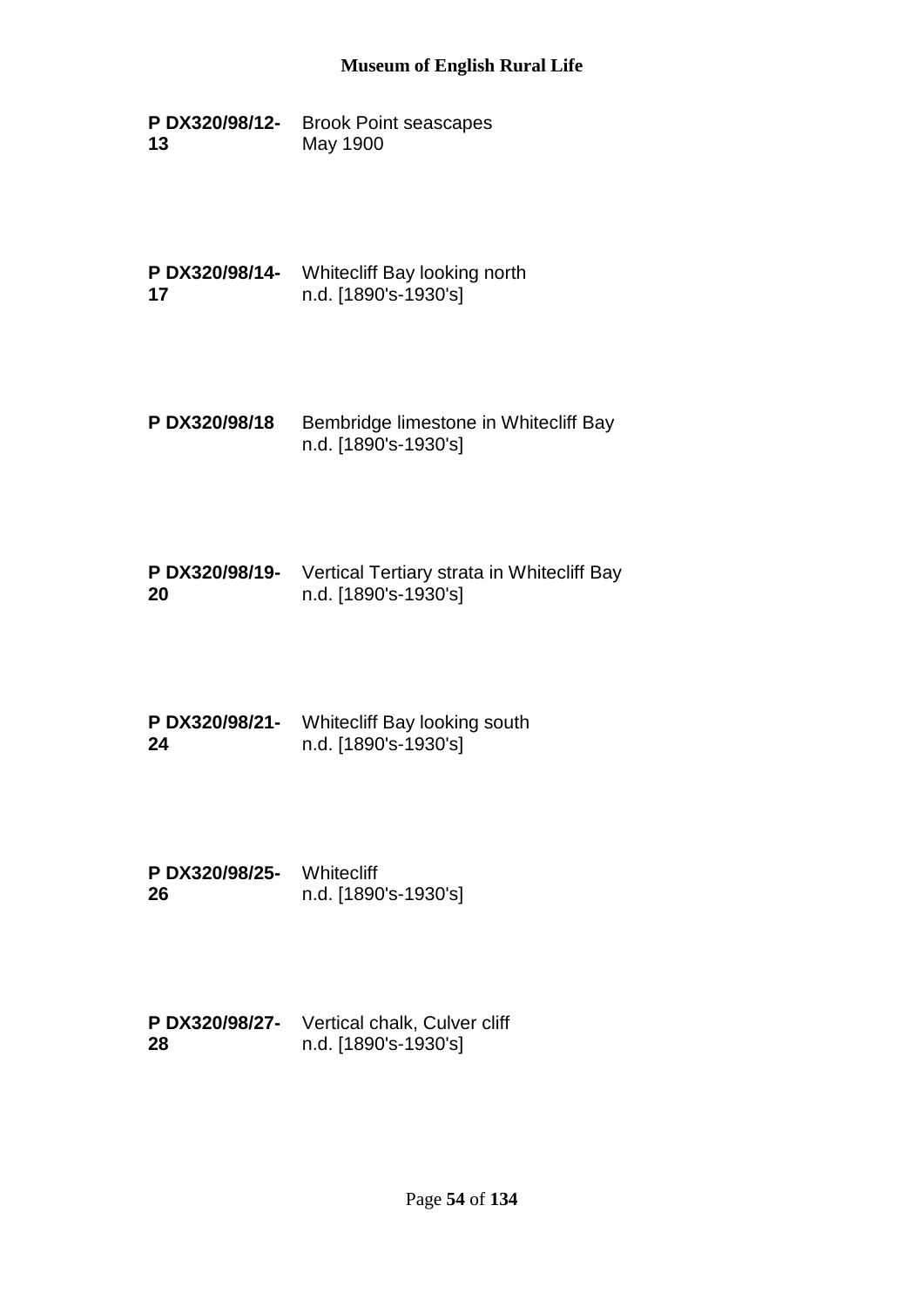- **P DX320/98/29** Culver Cliff n.d. [1890's-1930's]
- **P DX320/98/30** Redcliff n.d. [1890's-1930's]
- **P DX320/98/31-** Arreton Church **32** n.d. [1890's-1930's]
- **P DX320/98/33** Arreton Church grave of "Dairyman's Daughter" n.d. [1890's-1930's]
- **P DX320/98/34** View of Newchurch n.d. [1890's-1930's]
- **P DX320/98/35** Newchurch Church n.d. [1890's-1930's]
- **P DX320/98/36** Newchurch Street n.d. [1890's-1930's]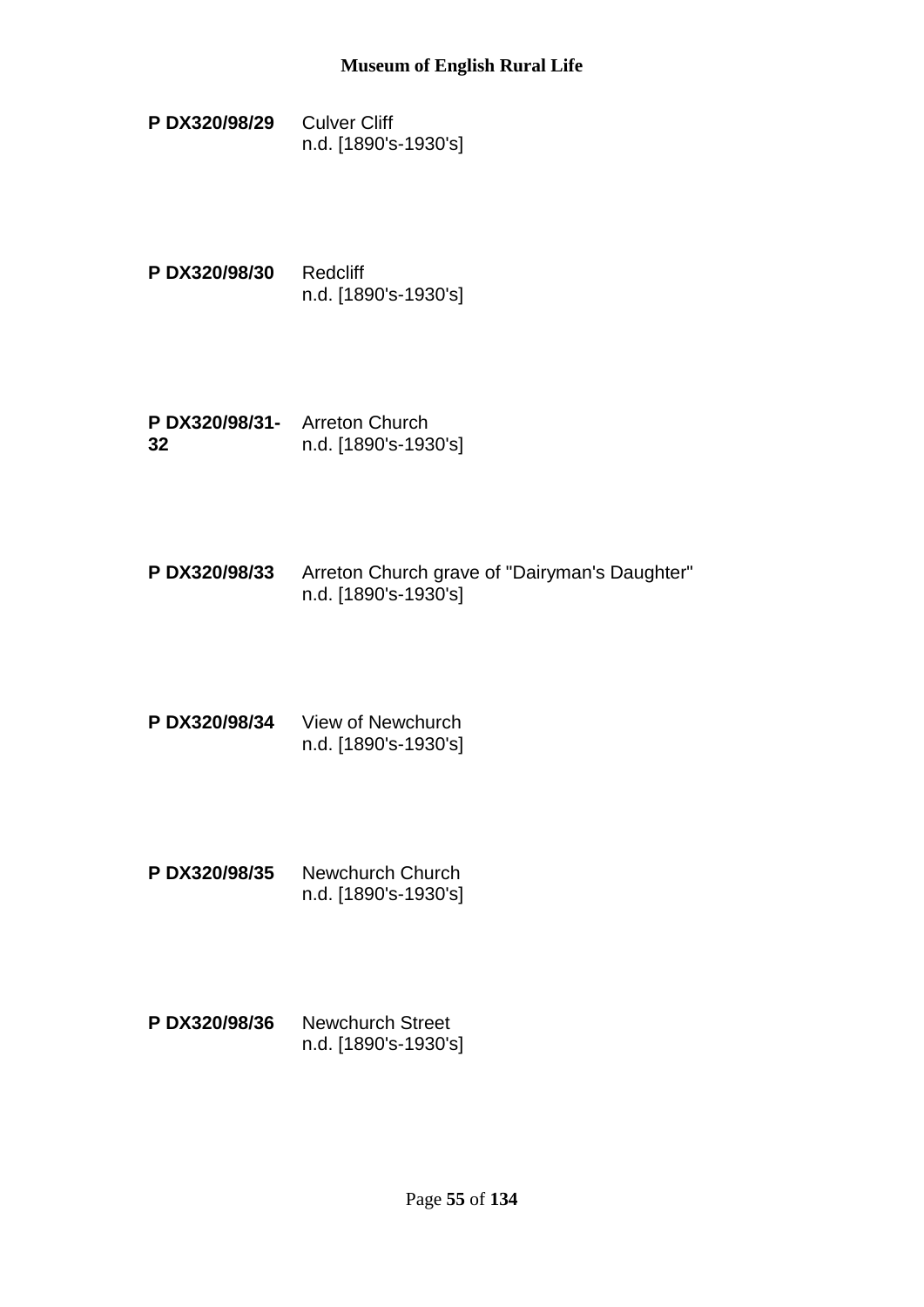- **P DX320/98/37** Sandown Bay n.d. [1890's-1930's]
- **P DX320/98/38-** Shaklin from the pier **39** n.d. [1890's-1930's]
- **P DX320/98/40-** View of Shanklin **42** n.d. [1890's-1930's]
- **P DX320/98/43** View of Shanklin Pier n.d. [1890's-1930's]
- **P DX320/98/44** Shanklin Chine n.d. [1890's-1930's]
- **P DX320/98/45** Shanklin Chine arch n.d. [1890's-1930's]
- **P DX320/98/46** Cook's Castle n.d. [1890's-1930's]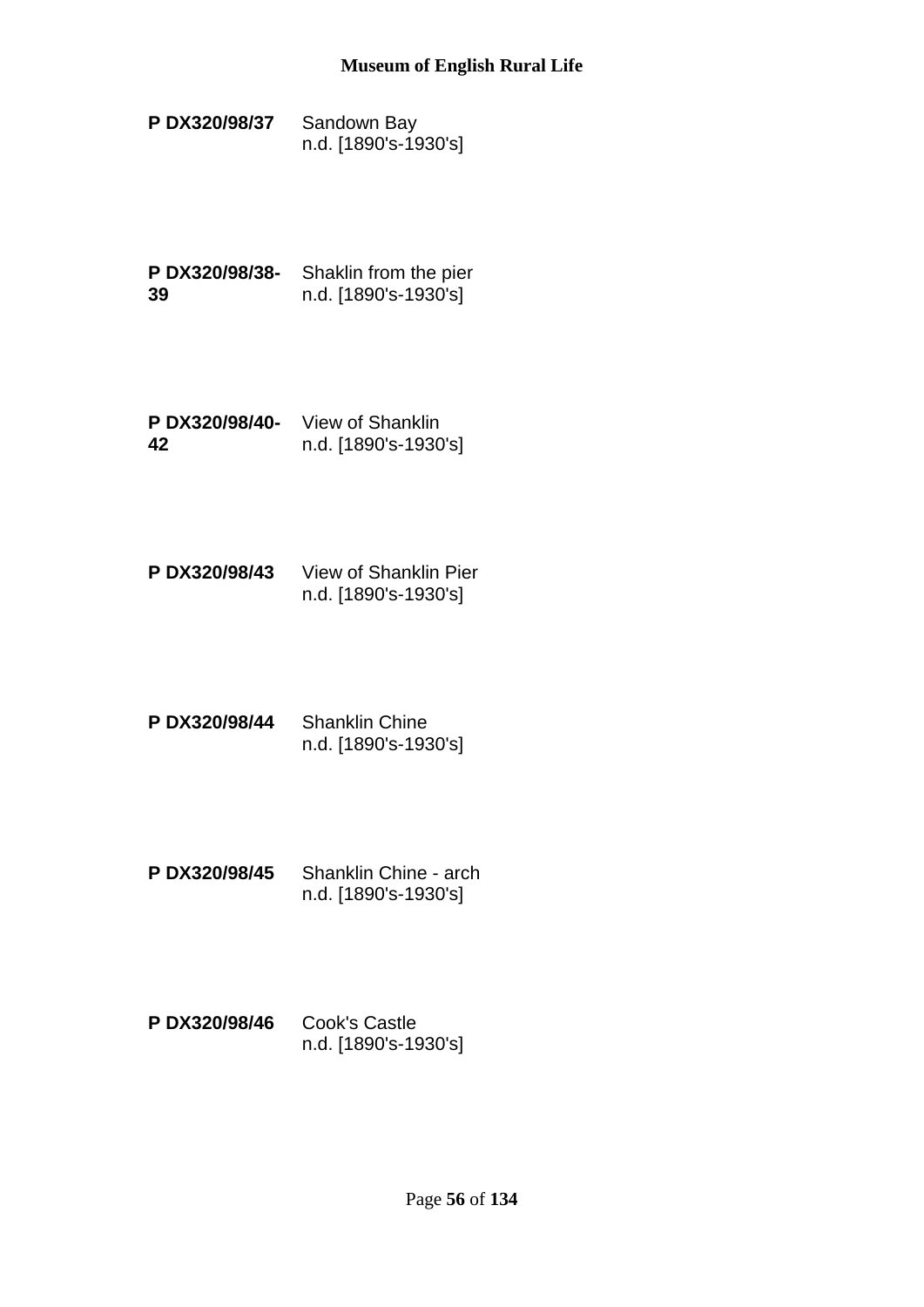**P DX320/98/47** View near Cook's Castle n.d. [1890's-1930's]

**P DX320/98/48-** Shanklin Church **49** n.d. [1890's-1930's]

**P DX320/98/50-** Quarry on Luscombe Hill **52** n.d. [1890's-1930's]

**P DX320/98/53-** Quarryman's hut on Luscombe Hill **54** n.d. [1890's-1930's]

**P DX320/98/55** Luscombe Chine - Waterfall n.d. [1890's-1930's]

**P DX320/98/56-** Luscombe Chine - Waves **57** n.d. [1890's-1930's]

**P DX320/98/58-** View above Luscombe Chine **59** n.d. [1890's-1930's]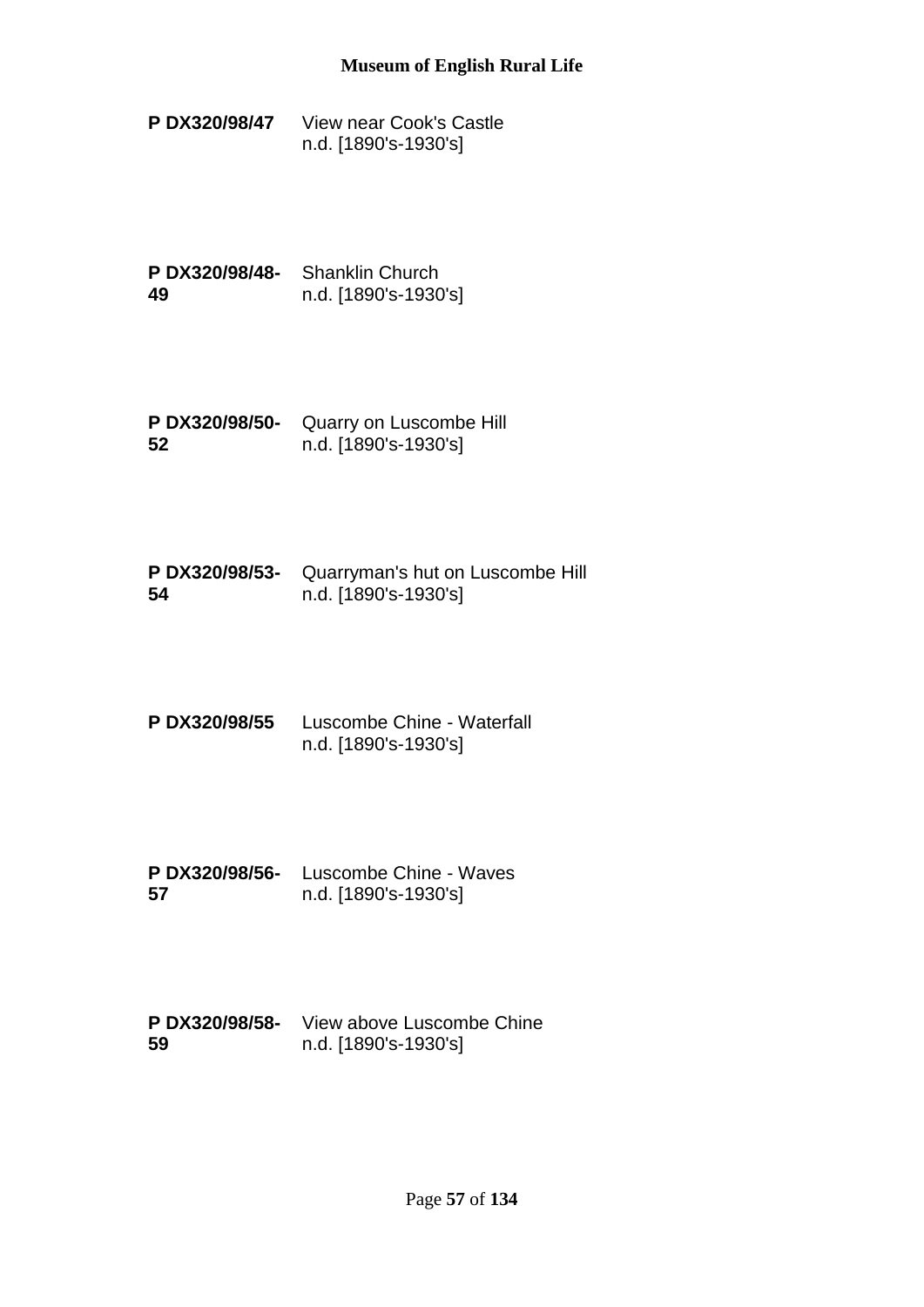**P DX320/98/60** Landslip - path and seat n.d. [1890's-1930's]

**P DX320/98/61-** Landslip **62** n.d. [1890's-1930's]

- **P DX320/98/63** Landslip shore n.d. [1890's-1930's]
- **P DX320/99/1** Meeting house n.d. [1890's-1930's]
- **P DX320/100/1-** River views **2** n.d. [1890's-1930's]
- **P DX320/100/1-** NEGATIVES (quarter plate) Kennett and Aldbourne, Wilts **7**

**P DX320/100/3** Hills and village n.d. [1890's-1930's]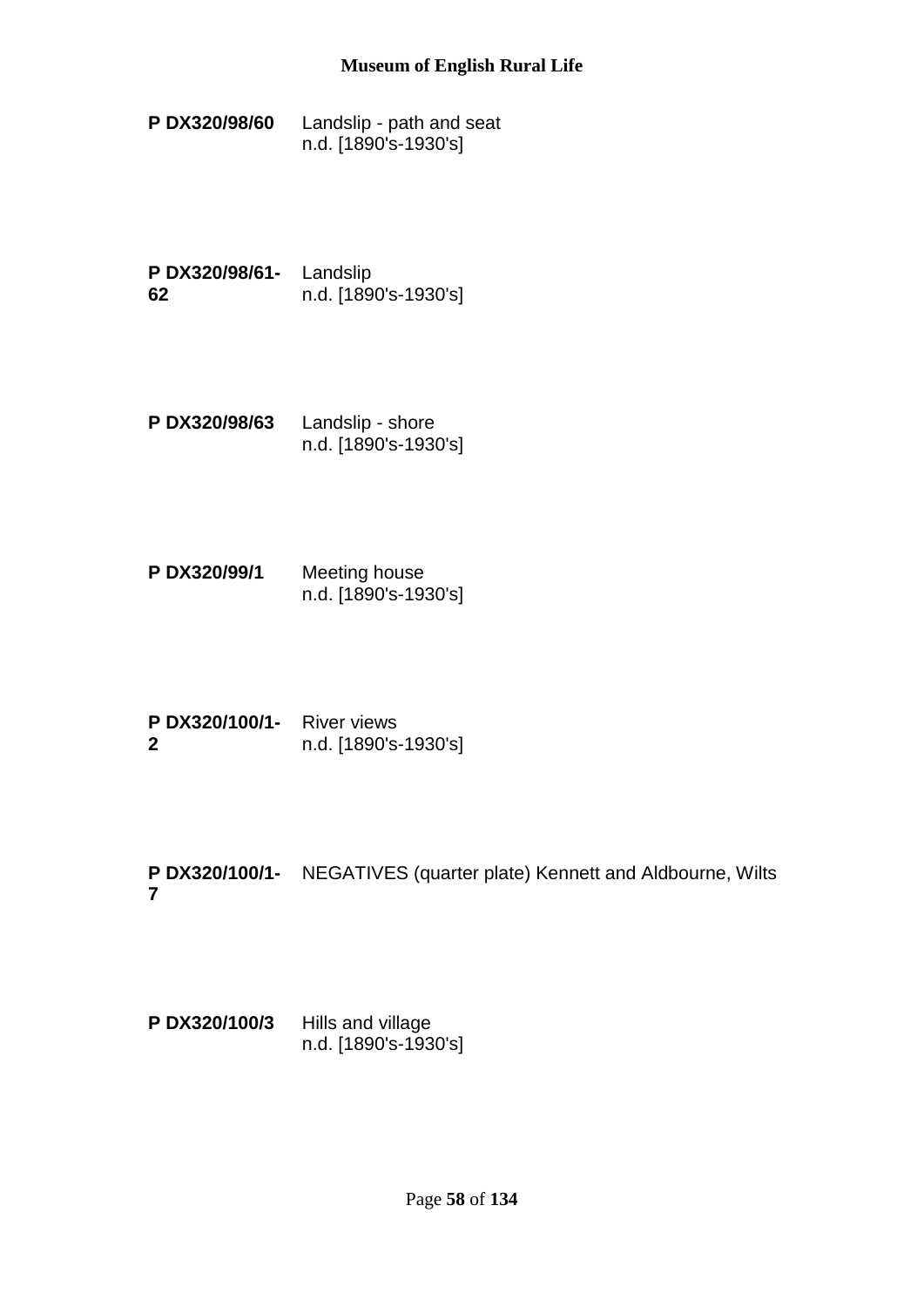- **P DX320/100/4-** River **6** n.d. [1890's-1930's]
- **P DX320/100/7** Hills and village n.d. [1890's-1930's]
- **P DX320/101/1** Church porch 22 October 1900

# **P DX320/101/1-** NEGATIVES (quarter plate) Kingston Lisle, Berks **2**

- **P DX320/101/2** Church door 22 October 1900
- **P DX320/102/1** Winslow Mill Pond 12 August 1901
- **P DX320/103/1** Avenue of trees 10 August 1901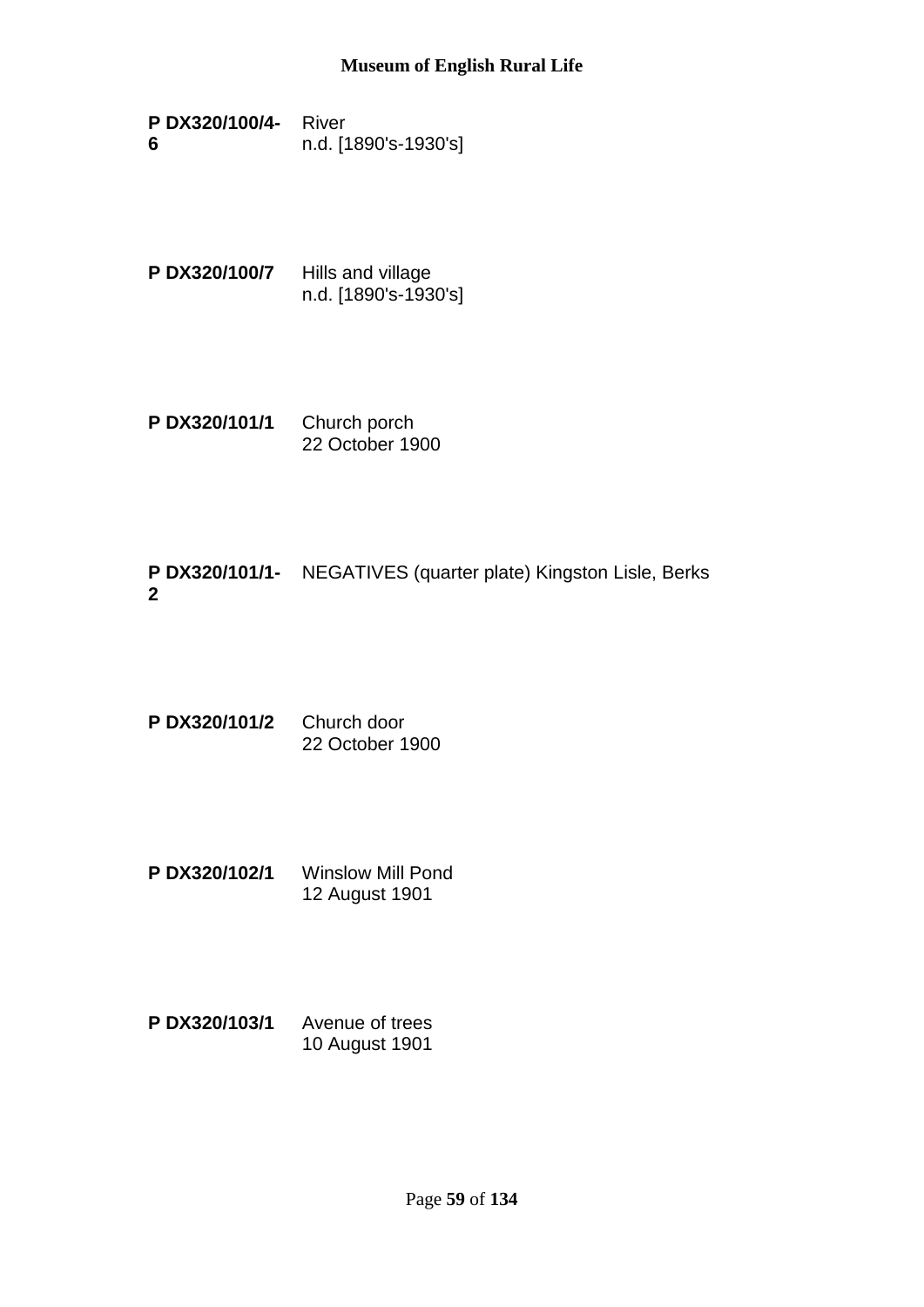**P DX320/103/1-** NEGATIVES (quarter plate) Kintbury, Berks **4**

**P DX320/103/2** Church 10 August 1901

- **P DX320/103/3** Church, west door 10 August 1901
- **P DX320/103/4** General view church across canal 10 August 1901
- P DX320/104/1 From the station August 1901
- **P DX320/104/1-** View from the West **16** August 1901

**P DX320/104/1-** NEGATIVES (quarter plate) Lambourn, Berks**23**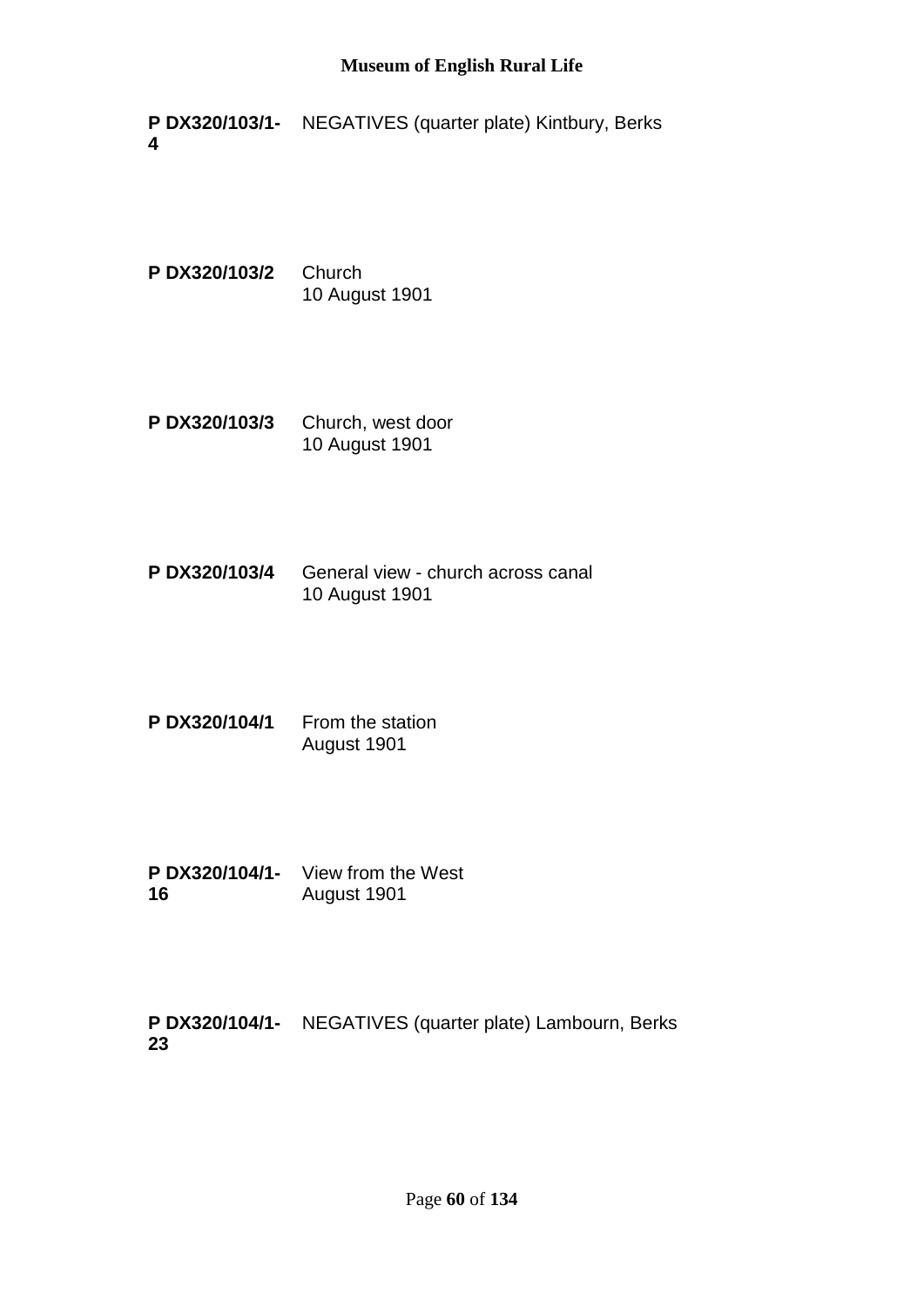- **P DX320/104/2** Pontings shop August 1901
- **P DX320/104/3** A street August 1901
- **P DX320/104/4** Market Cross August 1901
- **P DX320/104/5** Church east August 1901
- **P DX320/104/6** Church SE chapel August 1901
- **P DX320/104/7** Church S doorway August 1901
- **P DX320/104/8-** Church west, with graveyard **10** August 1901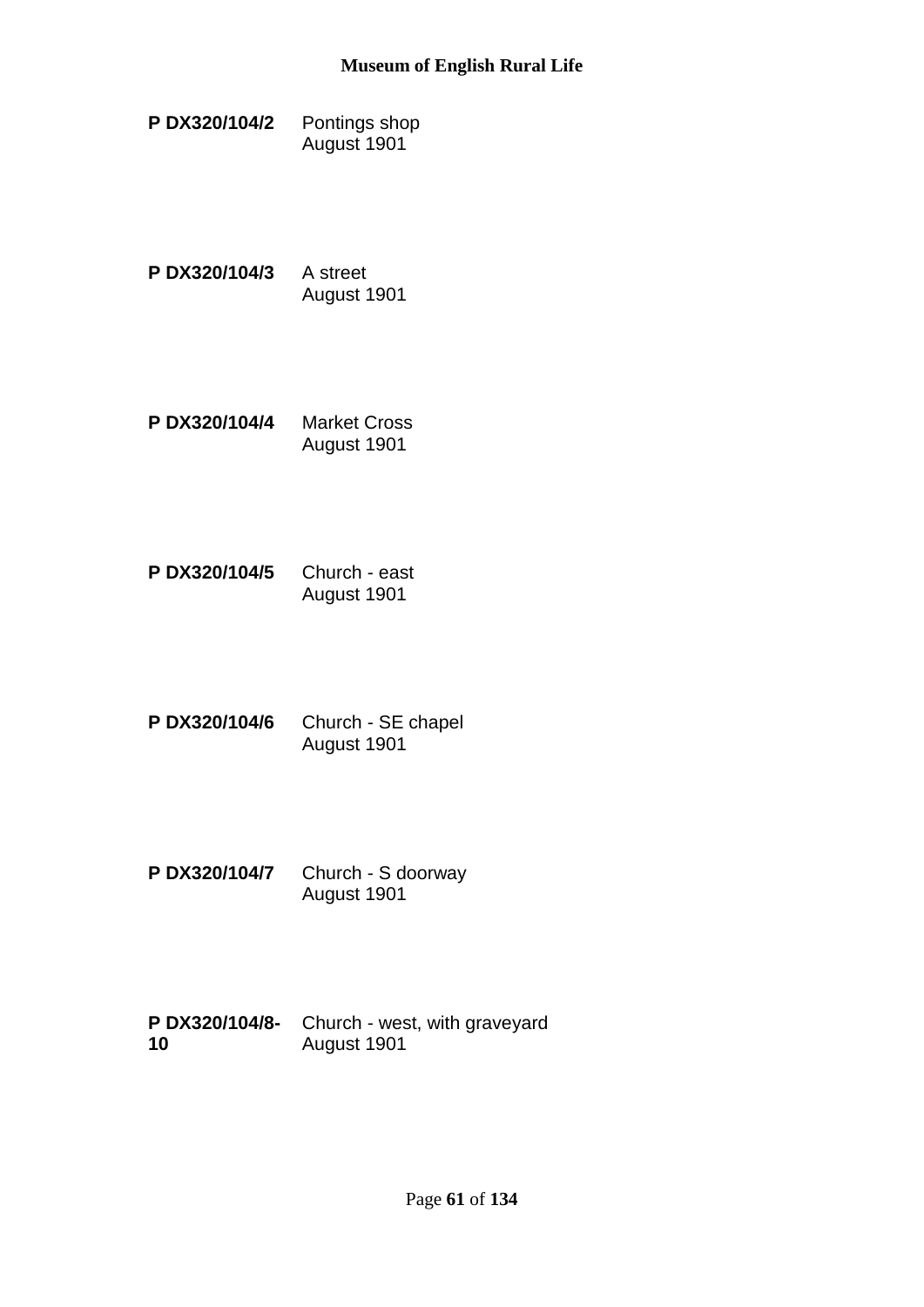**P DX320/104/11-** August 1901 **12** Church - W door

**P DX320/104/13** Church - interior August 1901

**P DX320/104/14** Sarsen stones near the church August 1901

**P DX320/104/17** Bridge August 1901

**P DX320/104/18** Pound August 1901

**P DX320/104/19** Street August 1901

**P DX320/104/20** Primitive Methodist Chapel (behind houses) August 1901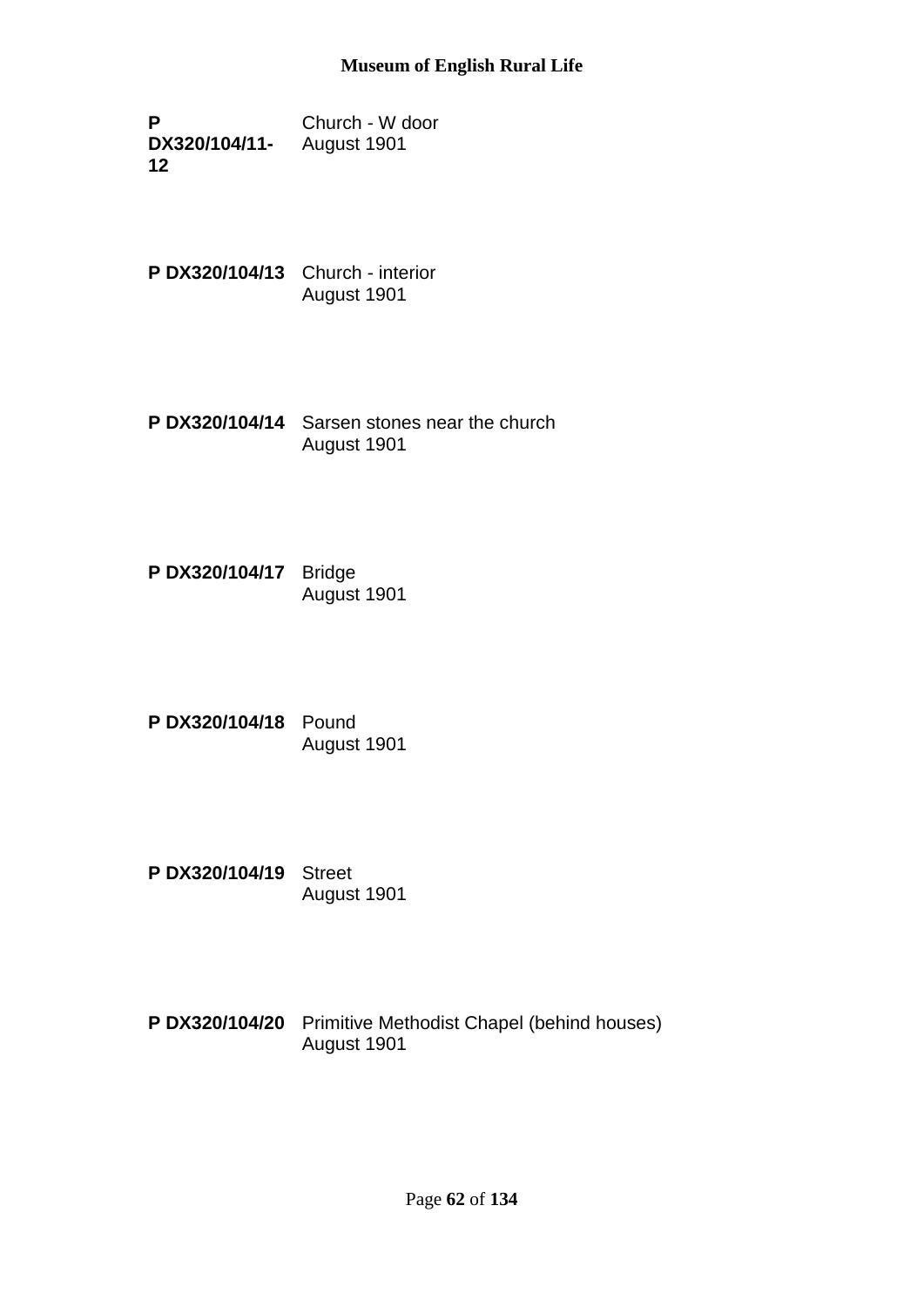- **P DX320/104/21** Main Street 22 October 1900
- **P DX320/104/22** Lambourne Seven Barrows (neolithic) n.d. [1890's-1930's]
- **P DX320/104/23** Main Street East 1900
- **P DX320/105/1** Scenery (trees) ? near Lane End 1925
- **P DX320/106/1-** Woodwork **5** n.d. [1890's-1930's]
- **P DX320/106/1-** NEGATIVES (quarter plate) Lavenham, Suffolk **6**
- **P DX320/106/6** Brass of Amvell Arsnett, d.1631 n.d. [1890's-1930's]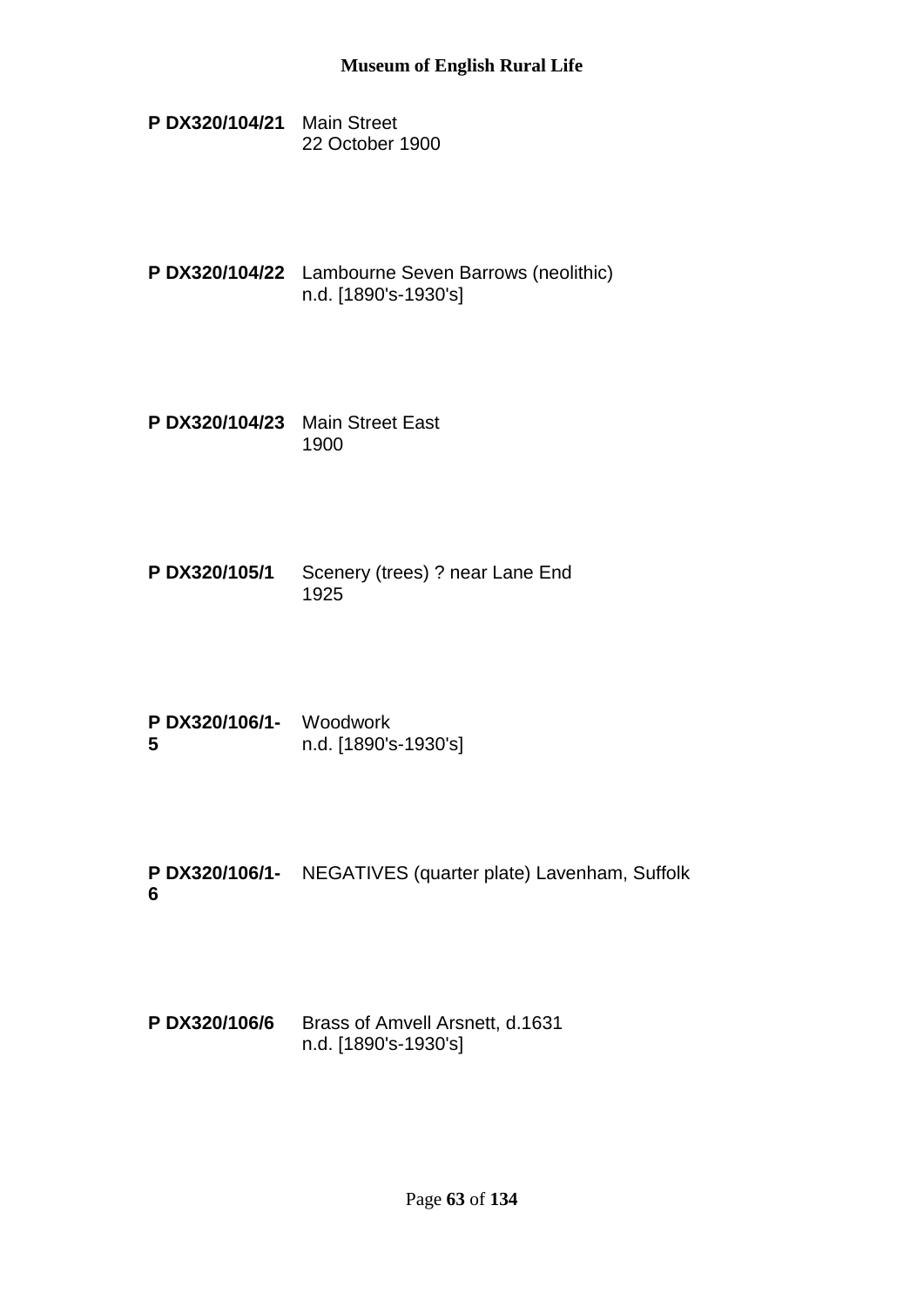**P DX320/107/1-** Church **2** 31 August 1901

**P DX320/107/1-** NEGATIVES (quarter plate) Letcombe Bassett, Berks **4**

- **P DX320/107/3** Norman doorway 31 August 1901
- **P DX320/107/4** View 31 August 1901
- **P DX320/108/1-** Church **2** 31 August 1901
- **P DX320/108/1-** NEGATIVES (quarter plate) Letcombe Regis, Berks **5**

**P DX320/108/3** Cottage 31 August 1901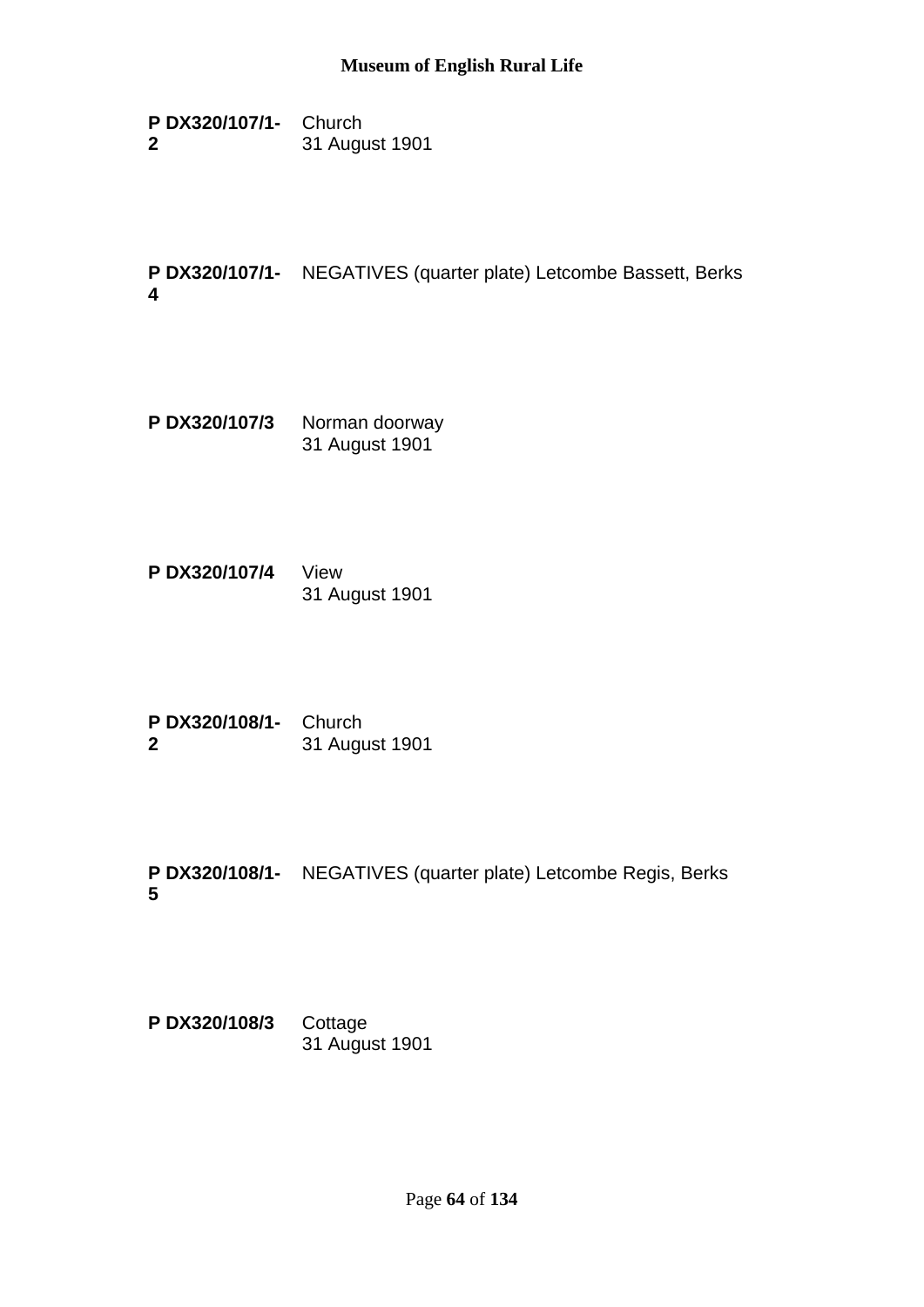- **P DX320/108/4-** Road to Letcombe Regis **5** 31 August 1901
- **P DX320/109/1** Village and church n.d. [1890's-1930's]
- **P DX320/110/1** Bartholomew Fair (engraving) n.d. [1890's-1930's]
- **P DX320/111/1** Church 26 May 1902
- **P DX320/111/1-** NEGATIVES (quarter plate) Long Wittenham, Berks **2**
- **P DX320/111/2** Church porch 26 May 1902
- **P DX320/112/1-** Church **2** 26 May 1902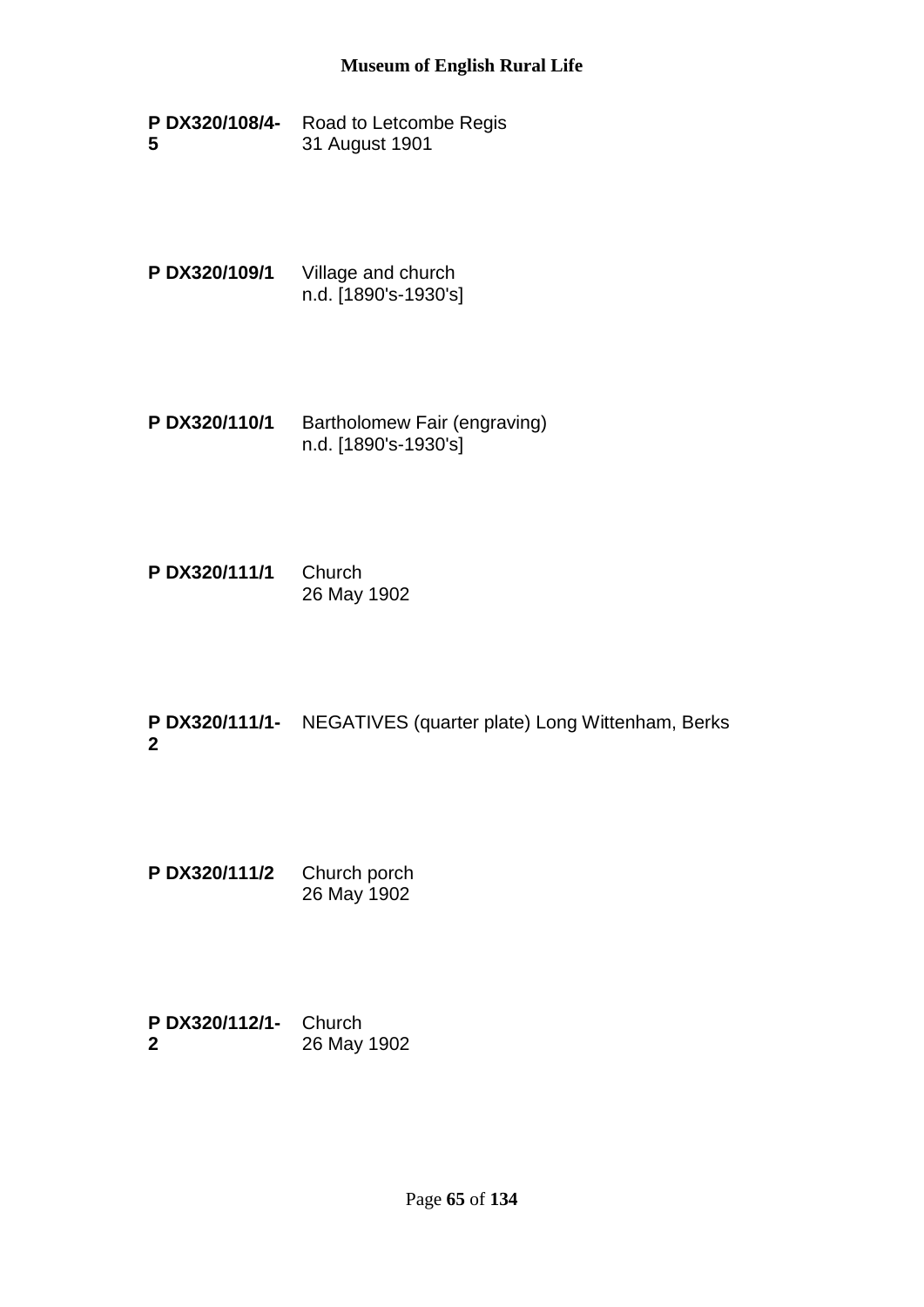**P DX320/112/1-** NEGATIVES (quarter plate) Little Wittenham, Berks **3**

**P DX320/112/3** Day's Lock 26 May 1902

- **P DX320/113/1** Village 5 September 1928
- **P DX320/114/1** "Self, Mother and Joycelyn" 1930
- **P DX320/115/1** Maidengrove Scrubbs (road through woodland) n.d. [1890's-1930's]
- **P DX320/116/1** Gillroys, top of High Street ?1935

**P DX320/116/1-** NEGATIVES (quarter plate) Maidenhead, Berks**3**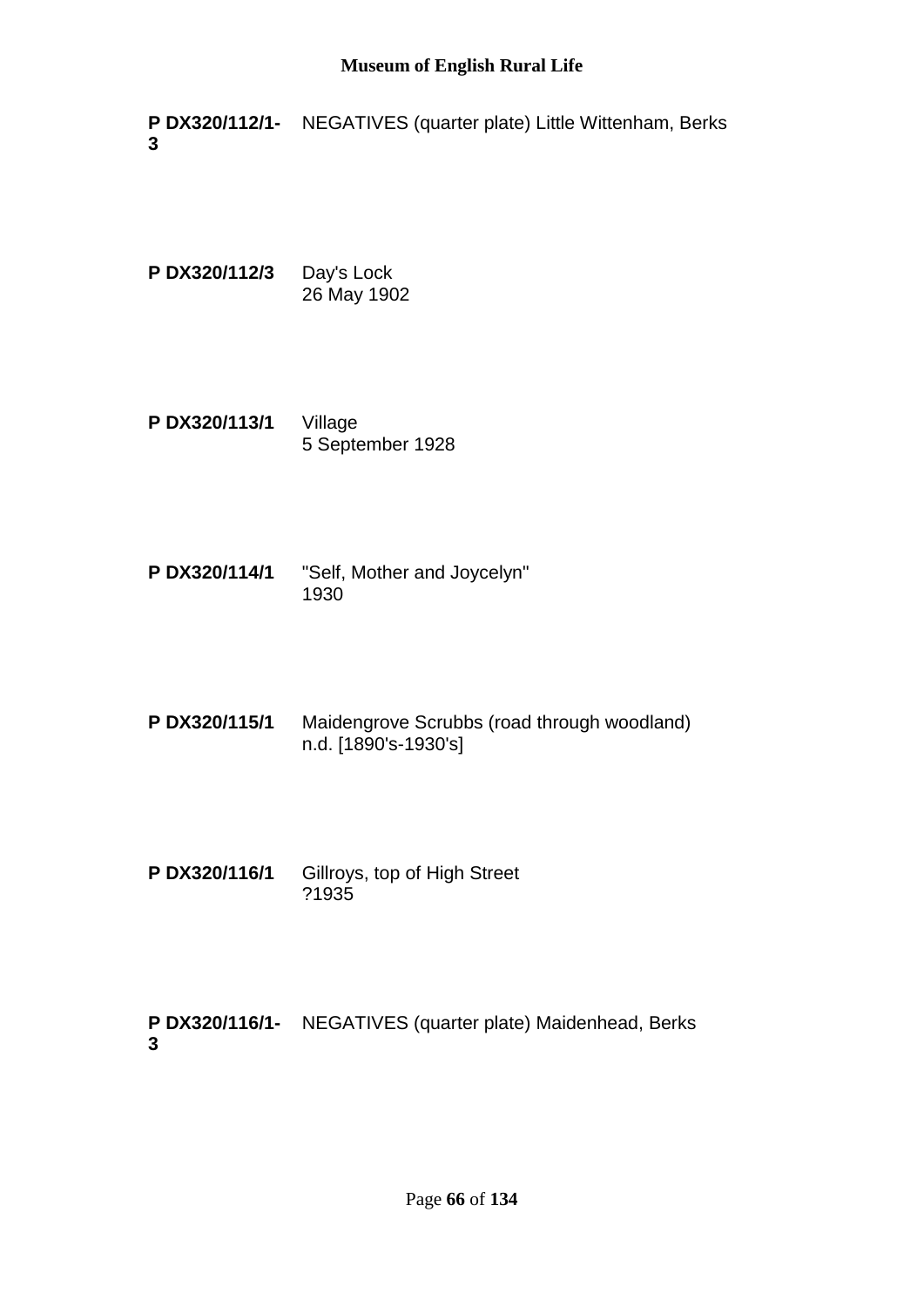- **P DX320/116/2** Jubilee decorations in High Street ?1935
- **P DX320/116/3** High Street, lower end, S side ?1935
- **P DX320/117/1-** General views **5** ?1928
- **P DX320/118/1** Marlow Bridge 3 April 1902
- **P DX320/118/1-** NEGATIVES (quarter plate) Marlow, Bucks **12**
- **P DX320/118/2** Chalk pit 3 April 1902
- **P DX320/118/3** View of Chilterns 1922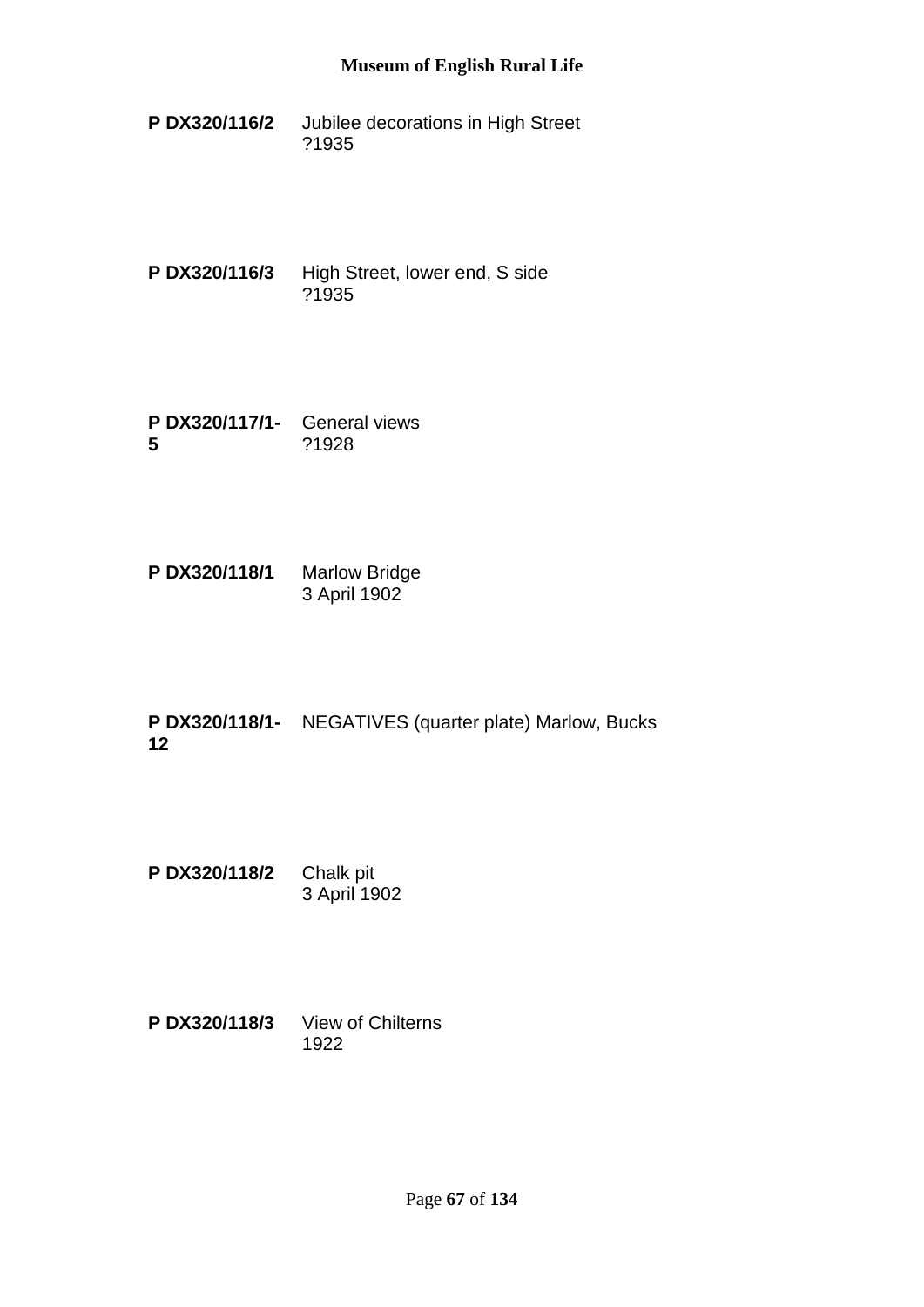**P DX320/118/4** Brickfield 1925

**P DX320/118/5-** Human skull found in Brickfield **6** 1925

- **P DX320/118/7** Note to Marlow UDC ref to skull 1925
- **P DX320/118/8** Geological map Marlow- High Wycombe 1925
- **P DX320/118/9** View from Riverwoods towards Bourne End 1925
- **P DX320/118/10** Deans Pit n.d. [1890's-1930's]

**P DX320/118/11** Gravel pit 1925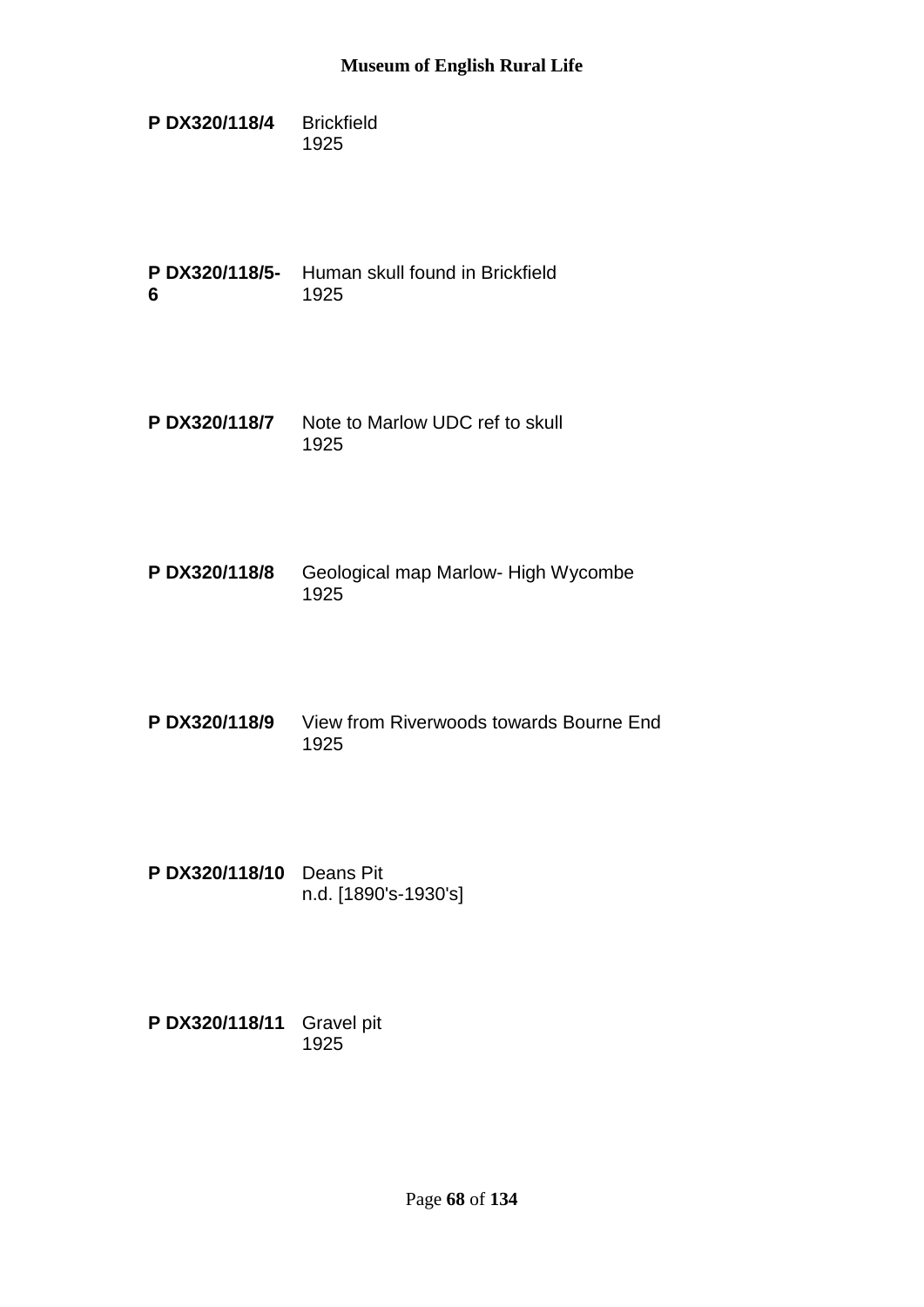- **P DX320/118/12** Gravel section, Brickfield 1925
- **P DX320/119/1** Village 3 April 1902
- **P DX320/119/1-** NEGATIVES (quarter plate) Medmenham, Bucks **4**
- **P DX320/119/2** Church 3 April 1902
- **P DX320/119/3** Chalk pit 3 April 1903
- **P DX320/119/4** Church n.d. [1890's-1930's]
- **P DX320/120/1-** Landscape views **3** n.d. [1890's-1930's]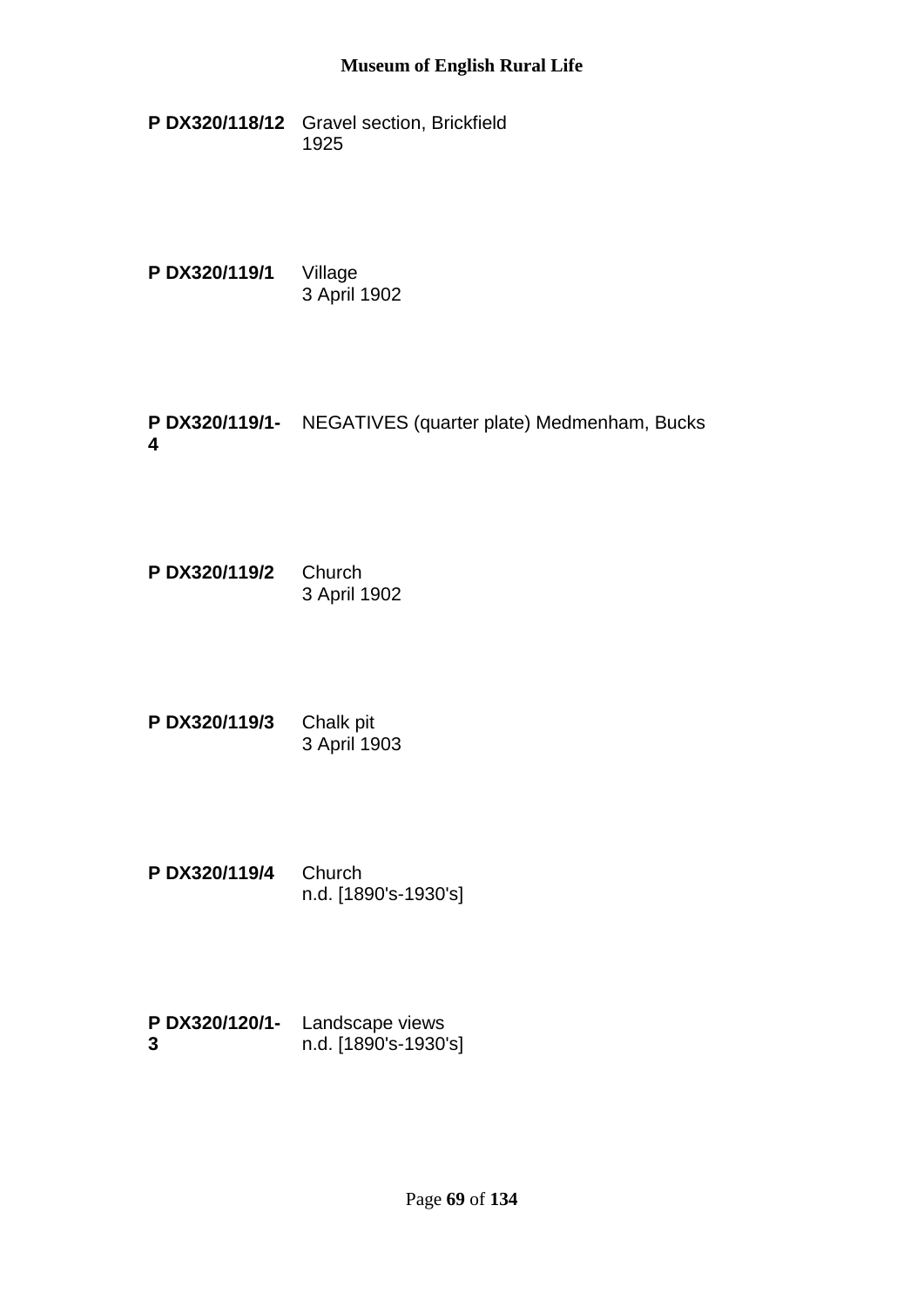**P DX320/121/1** Monnow Bridge n.d. [1890's-1930's]

- **P DX320/122/1** Street scene 5 September 1928
- **P DX320/122/1-** NEGATIVES (quarter plate) Moreton-in-Marsh, Glos **2**
- **P DX320/122/2** Gravel pit on London Road 5 September 1928
- **P DX320/123/1-** Gravel pits near Mount Skippet **3** n.d. [1890's-1930's]
- **P DX320/124/1-** Netley Abbey **7** c1900
- **P DX320/125/1-** Landscape views **5** August 1930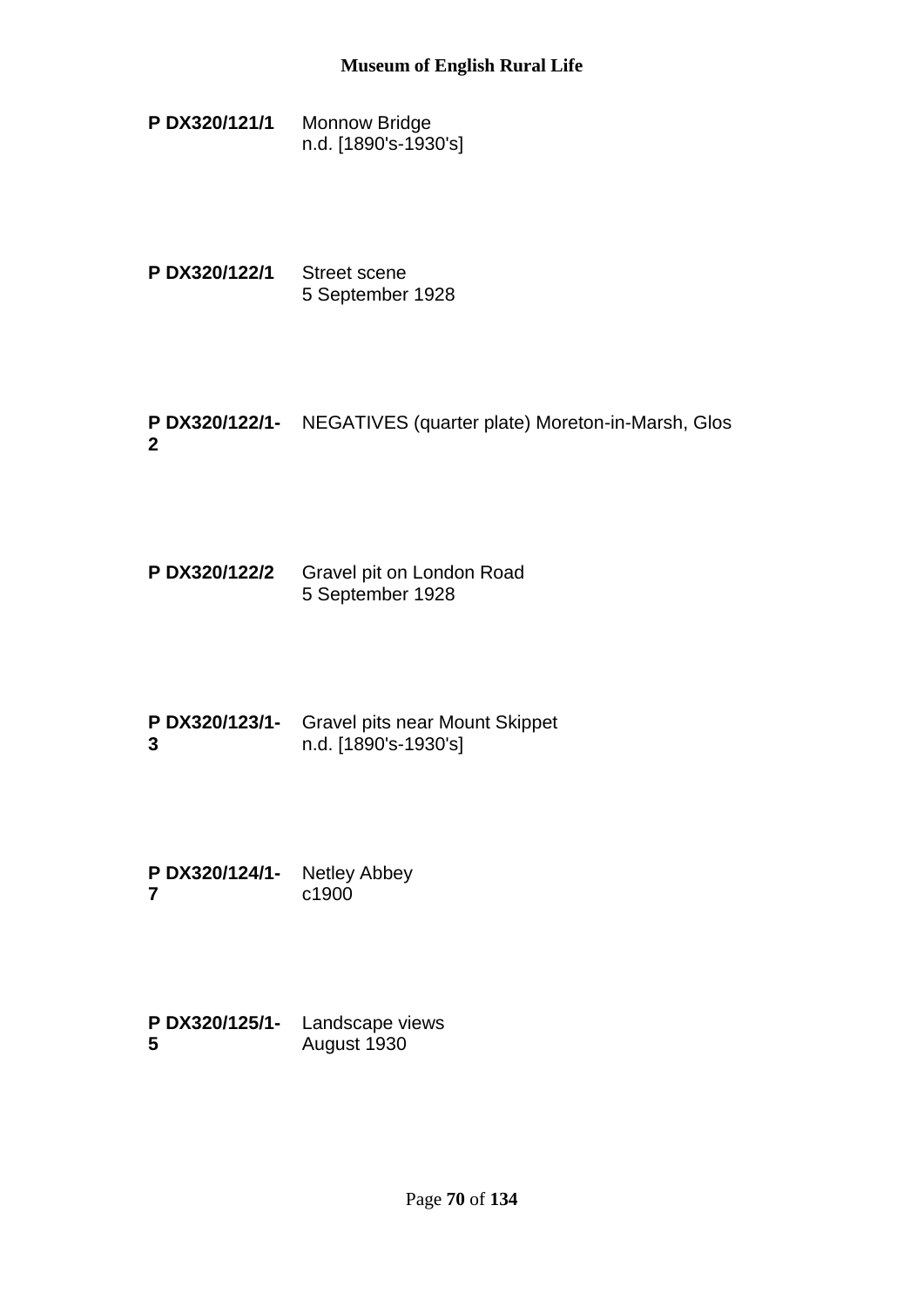- **P DX320/126/1** Making tent pegs n.d. [1890's-1930's]
- **P DX320/127/1** Aerial photo of a woodhenge (? Arninghall) n.d. [1890's-1930's]
- **P DX320/127/1-** NEGATIVES (quarter plate) Norwich, Norfolk **3**
- **P DX320/127/2** St Peter Mancroft aerial photo n.d. [1890's-1930's]
- **P DX320/127/3** St Peter Mancroft east window n.d. [1890's-1930's]
- **P DX320/128/1** Flint Breccia at English Farm n.d. [1890's-1930's]

**P DX320/128/1-** NEGATIVES (quarter plate) Nuffield, Oxon**2**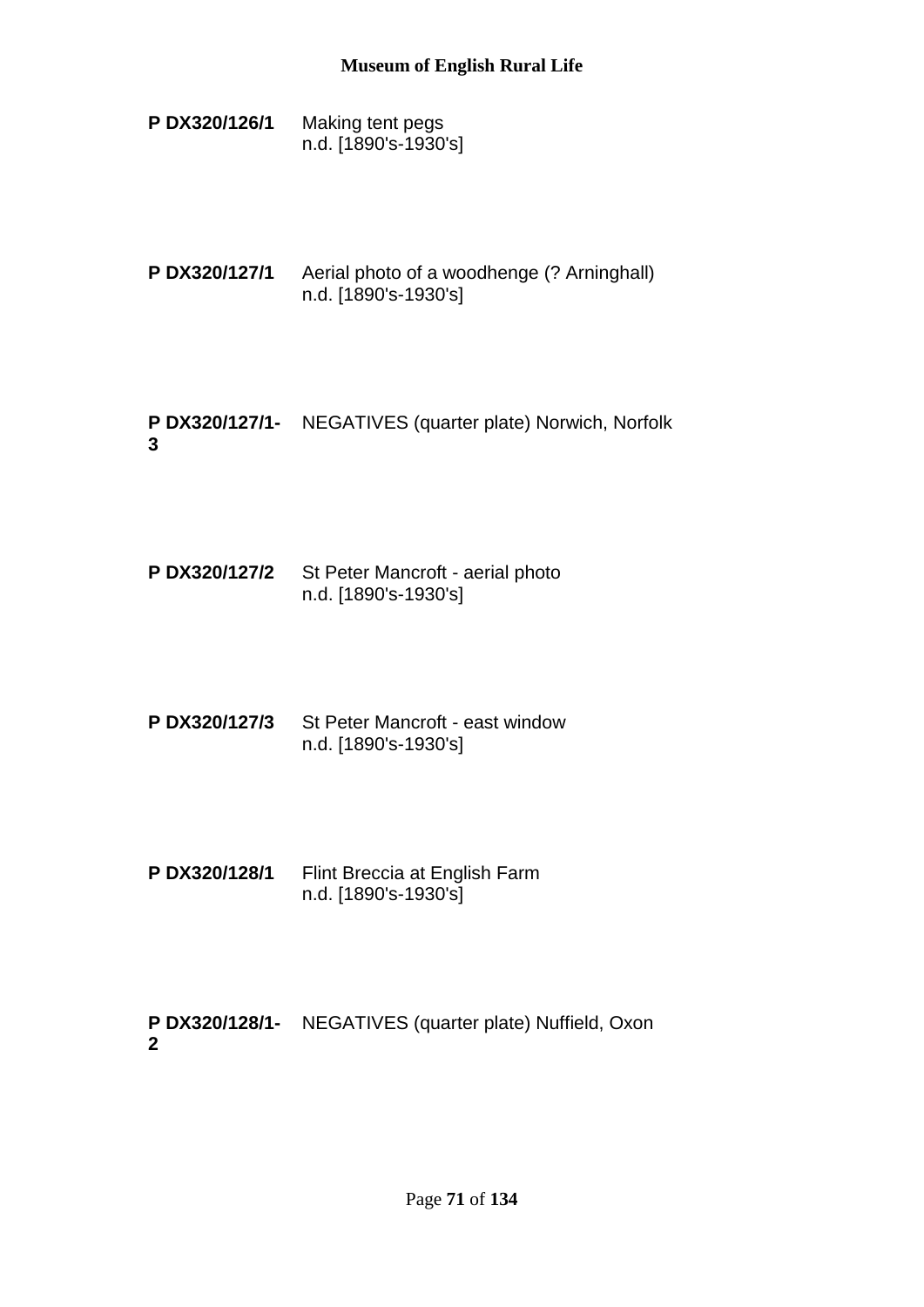- **P DX320/128/2** View from English Farm n.d. [1890's-1930's]
- **P DX320/129/1** Bodleian Library interior (from a book) n.d. [1890's-1930's]
- **P DX320/129/1-** NEGATIVES (quarter plate) Oxford, Oxon **2**
- **P DX320/129/2** Magdalen College, Birds Eye View (engraving) n.d. [1890's-1930's]
- **P DX320/130/1** Plot's Map (engraving) n.d. [1890's-1930's]
- **P DX320/130/1-** NEGATIVES (quarter plate) Oxon **2**
- **P DX320/130/2** Plot's Map, enlargement of S Oxon n.d. [1890's-1930's]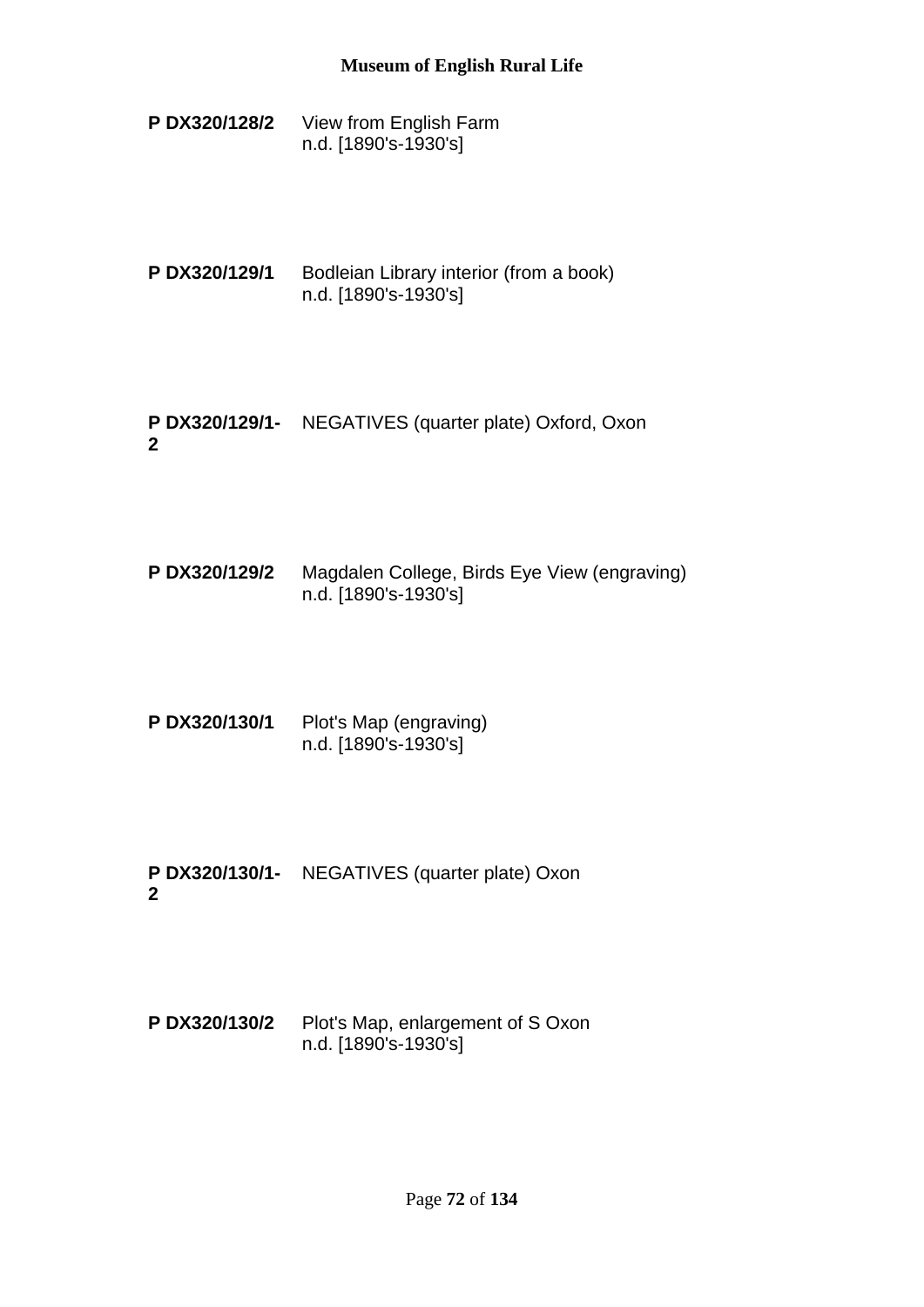**P DX320/131/1** Natural History Excursion. P H Turner, L1 Treacher Barnes 1 August 1900

**P DX320/131/1-** NEGATIVES (quarter plate) Pamber, Hants **4**

- **P DX320/131/2** Sandpit Bagshot sand 1 August 1900
- **P DX320/131/3** Sandpit Bagshot sand and gravel 1 August 1900
- **P DX320/131/4** In the forest D Stansfield, Butler etc 1 August 1900
- **P DX320/132/1** Ploughed field and tree March 1929
- **P DX320/133/1** Church April 1929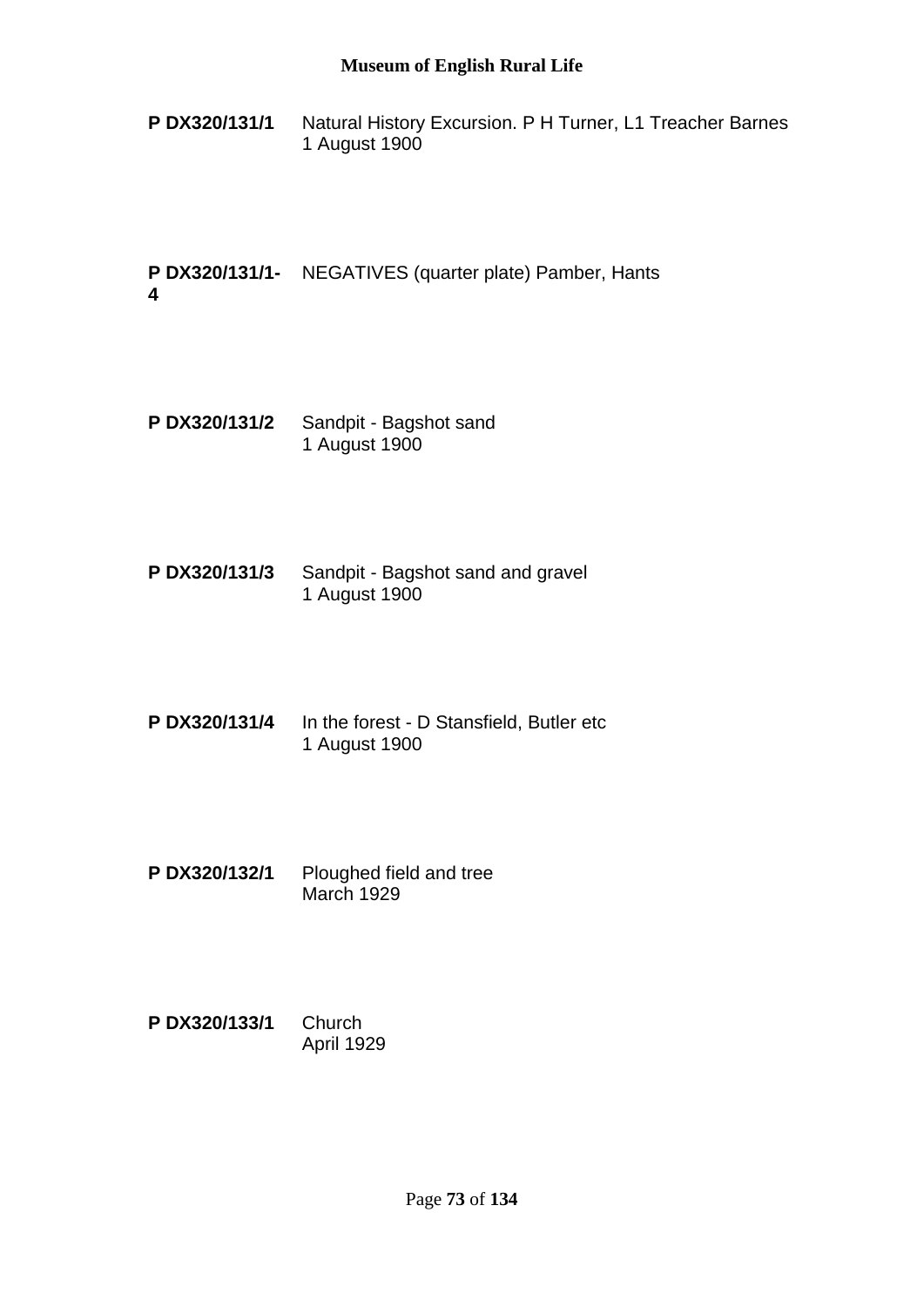**P DX320/133/1-** NEGATIVES (quarter plate) Penn, Bucks **4**

**P DX320/133/2** Large House April 1929

**P DX320/133/3-** Gravel pit **4** n.d. [1890's-1930's]

**P DX320/134/1-** Church **3** 1930

**P DX320/134/1-** NEGATIVES (quarter plate) Pitstone, Bucks **7**

**P DX320/134/4-** Road through a wood **5** n.d. [1890's-1930's]

**P DX320/134/6** Track n.d. [1890's-1930's]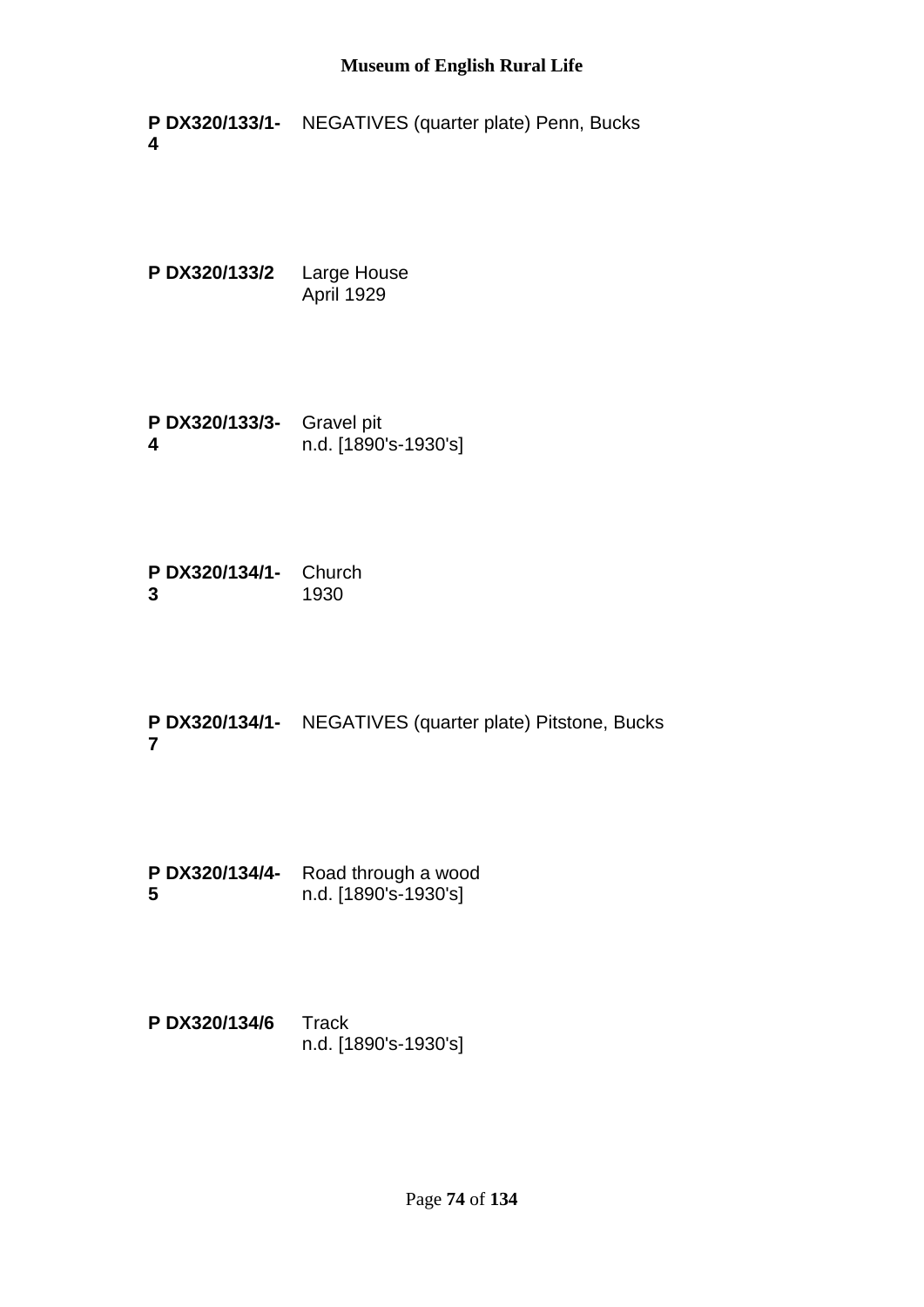- **P DX320/134/7** Distant view of church n.d. [1890's-1930's]
- **P DX320/135/1** Page from Psalter n.d. [1890's-1930's]
- **P DX320/135/1-** NEGATIVES (quarter plate) Ranworth, Norfolk **2**
- **P DX320/135/2** Paintings on screen n.d. [1890's-1930's]
- **P DX320/136/1** South view of the supposed ruins of the Castle ? Reading Abbey n.d. [1890's-1930's]
- **P DX320/136/1-** NEGATIVES (quarter plate) Reading, Berks all copied from **11** books
- **P DX320/136/2** King Street and Minster Street, 1928 n.d. [1890's-1930's]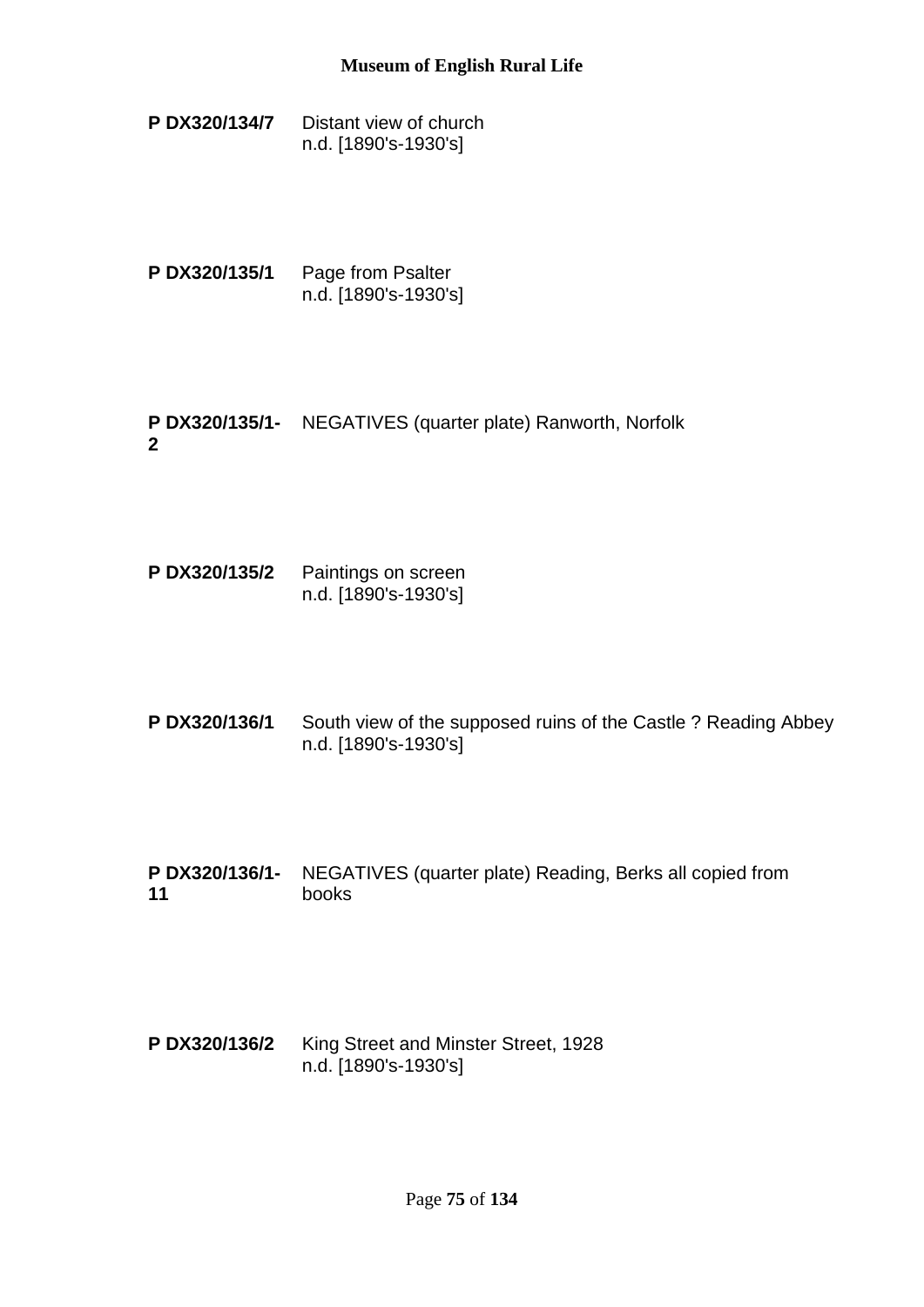- **P DX320/136/3-** "The Bath Road" inc St Mary's Butts **4** n.d. [1890's-1930's]
- **P DX320/136/5** "The Bath Road" inc St Giles Church n.d. [1890's-1930's]
- **P DX320/136/6** Speeds Map 1610 n.d. [1890's-1930's]
- **P DX320/136/7** Plan of Reading. n.d., later than Speed n.d. [1890's-1930's]
- **P DX320/136/8** Rennie's map of proposed canal n.d. [1890's-1930's]
- **P DX320/136/9** "The Bath Road" plan of Reading Abbey n.d. [1890's-1930's]
- **P DX320/136/10** Plan of 1809 n.d. [1890's-1930's]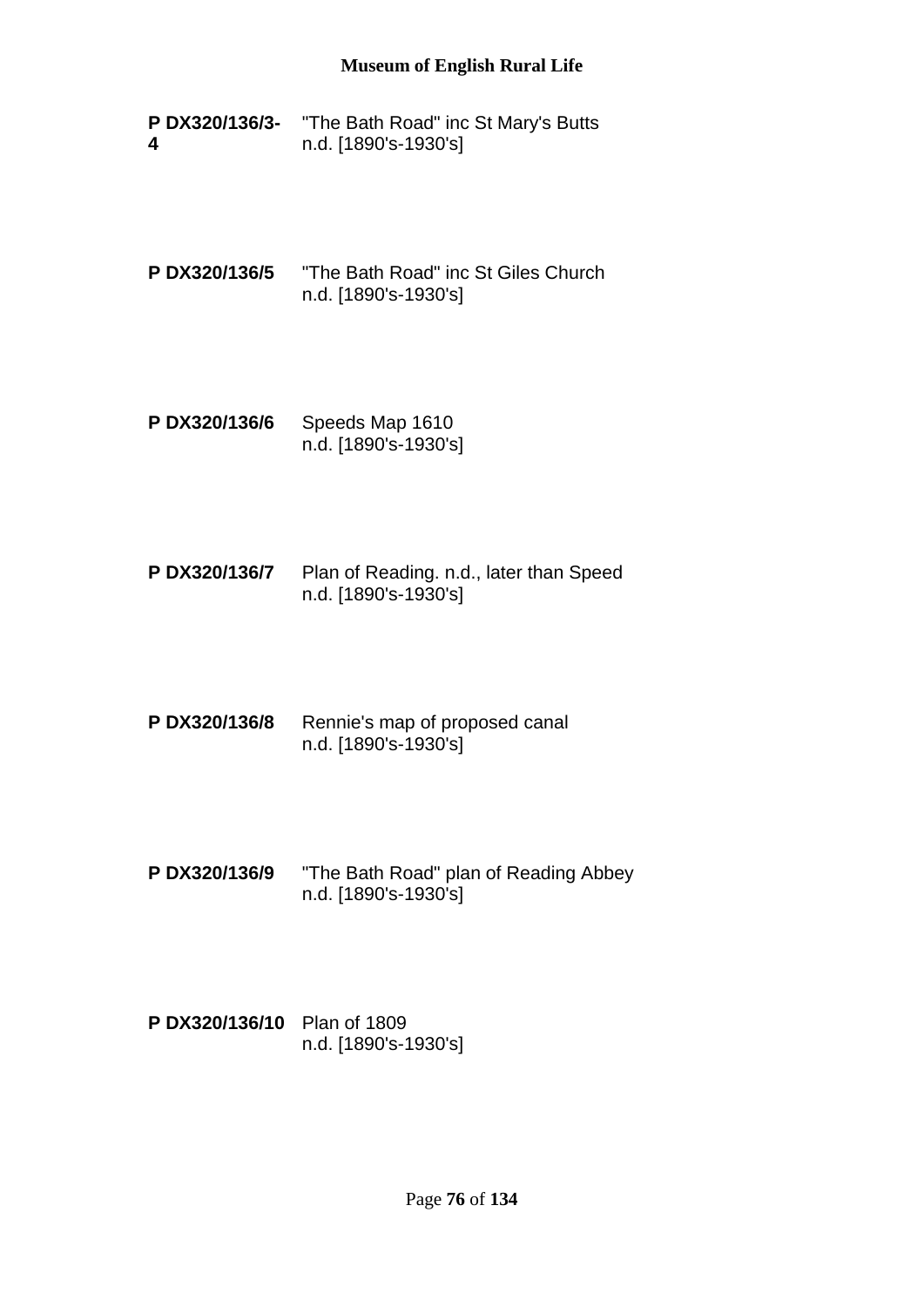- **P DX320/136/11** Plan of 1813 n.d. [1890's-1930's]
- **P DX320/137/1** Church Tower 30 July 1902
- **P DX320/137/1-** NEGATIVES (quarter plate) Remenham, Berks **5**
- **P DX320/137/2-** Church **4** 30 July 1902
- **P DX320/137/5** Chalk pit 30 July 1902
- **P DX320/138/1** Cathedral n.d. [1890's-1930's]

**P DX320/138/1-** NEGATIVES (quarter plate) Rheims, France**12**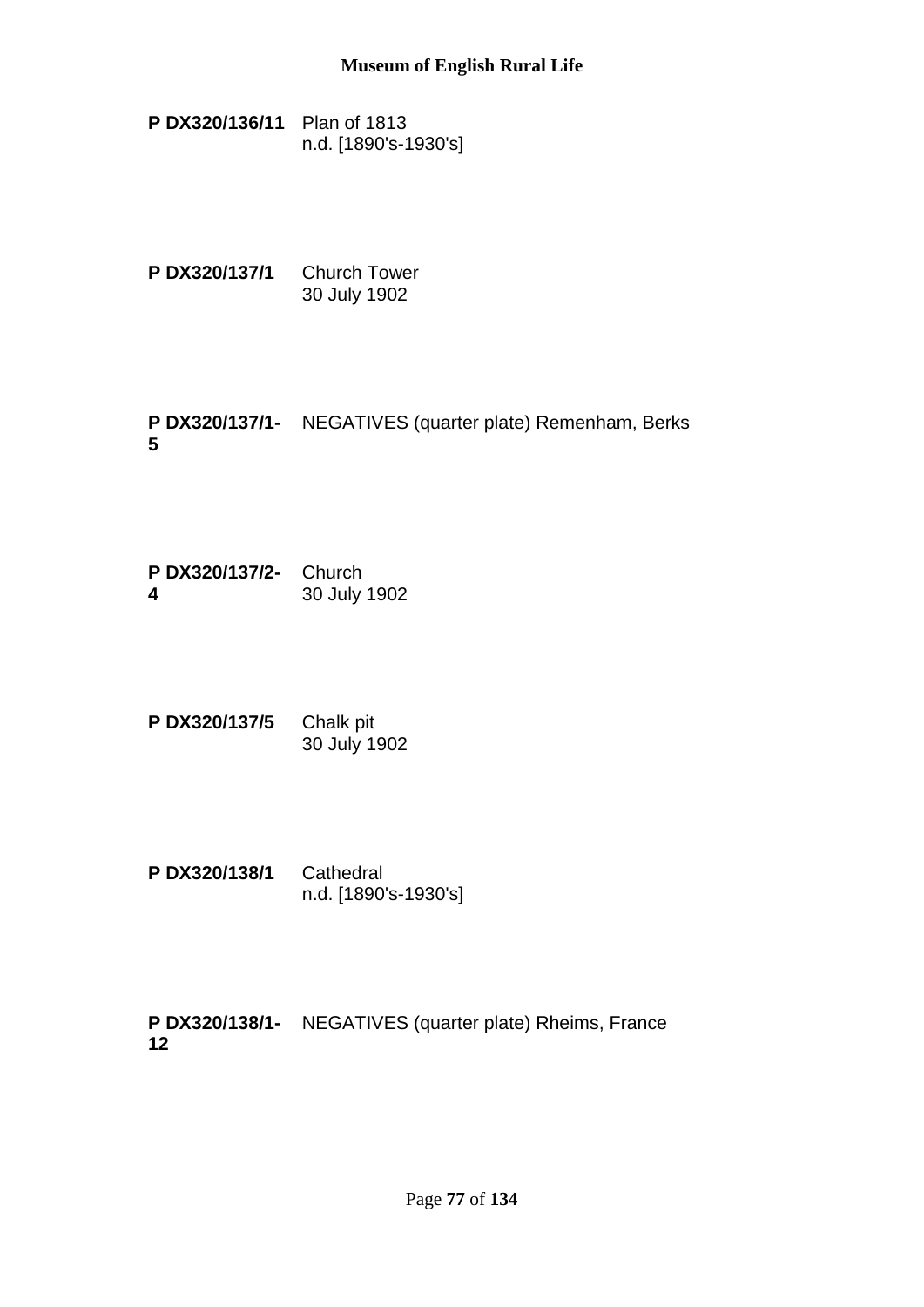- **P DX320/138/2-** Large house and grounds **5** n.d. [1890's-1930's]
- **P DX320/138/6** Cathedral west front porches n.d. [1890's-1930's]
- **P DX320/138/7** River n.d. [1890's-1930's]
- **P DX320/138/8-** Cathedral **9** n.d. [1890's-1930's]
- **P DX320/138/10- 12** Unidentifiable n.d. [1890's-1930's]
- **P DX320/139/1** Near Letcombe Bassett (or Letcombe Regis) n.d. [1890's-1930's]

**P DX320/139/1-** NEGATIVES (quarter plate) Ridgway**3**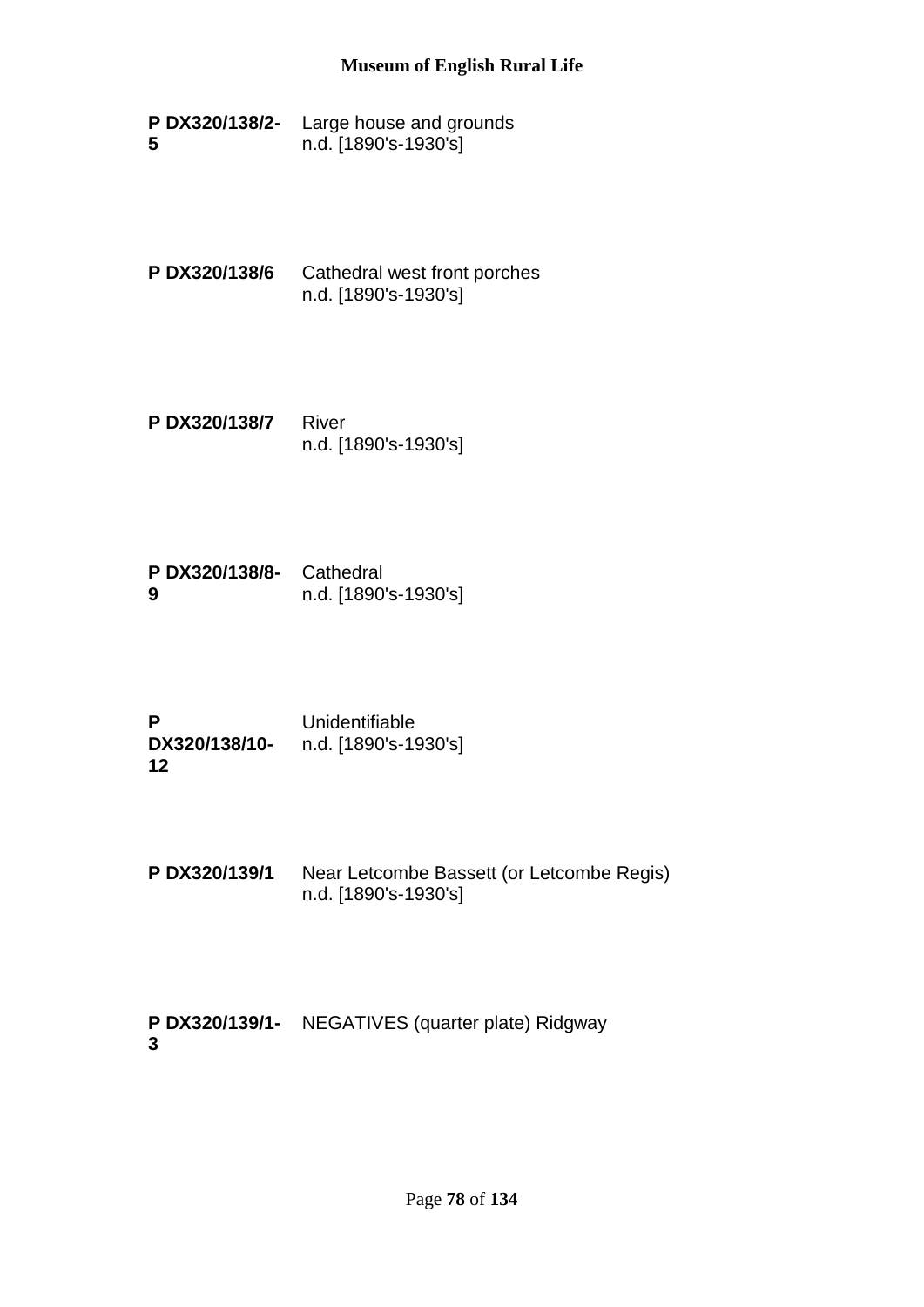| P DX320/139/2- Chalk rock pit |                      |  |
|-------------------------------|----------------------|--|
| 3                             | n.d. [1890's-1930's] |  |

- **P DX320/140/1** Stones (Megalithic) Plot's engraving n.d. [1890's-1930's]
- **P DX320/141** Not used
- **P DX320/142/1** Church n.d. [1890's-1930's]
- **P DX320/142/1-** NEGATIVES (quarter plate) Ruscombe, Berks **43**
- **P DX320/142/2-** Hazlewood Cottage **3** n.d. [1890's-1930's]
- **P DX320/142/4** Brickyard n.d. [1890's-1930's]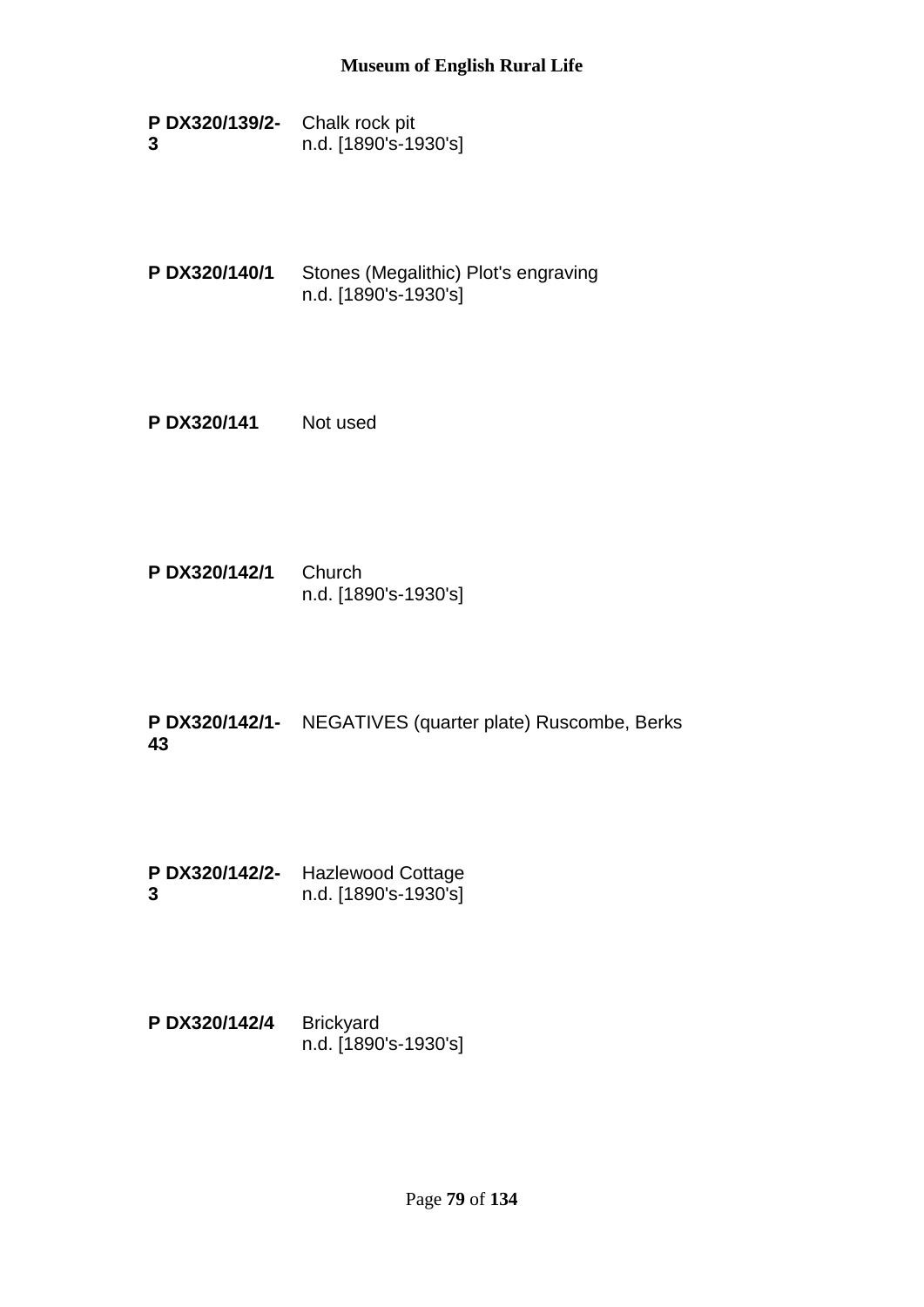- **P DX320/142/5** Lane n.d. [1890's-1930's]
- **P DX320/142/6** Stanlake Road n.d. [1890's-1930's]
- **P DX320/142/7** Lane n.d. [1890's-1930's]
- **P DX320/142/8** Church from the south n.d. [1890's-1930's]
- **P DX320/142/9** Lane n.d. [1890's-1930's]
- **P DX320/142/10** Train in Ruscombe cutting n.d. [1890's-1930's]

**P DX320/142/11-** n.d. [1890's-1930's]**12** Pond in Brickfield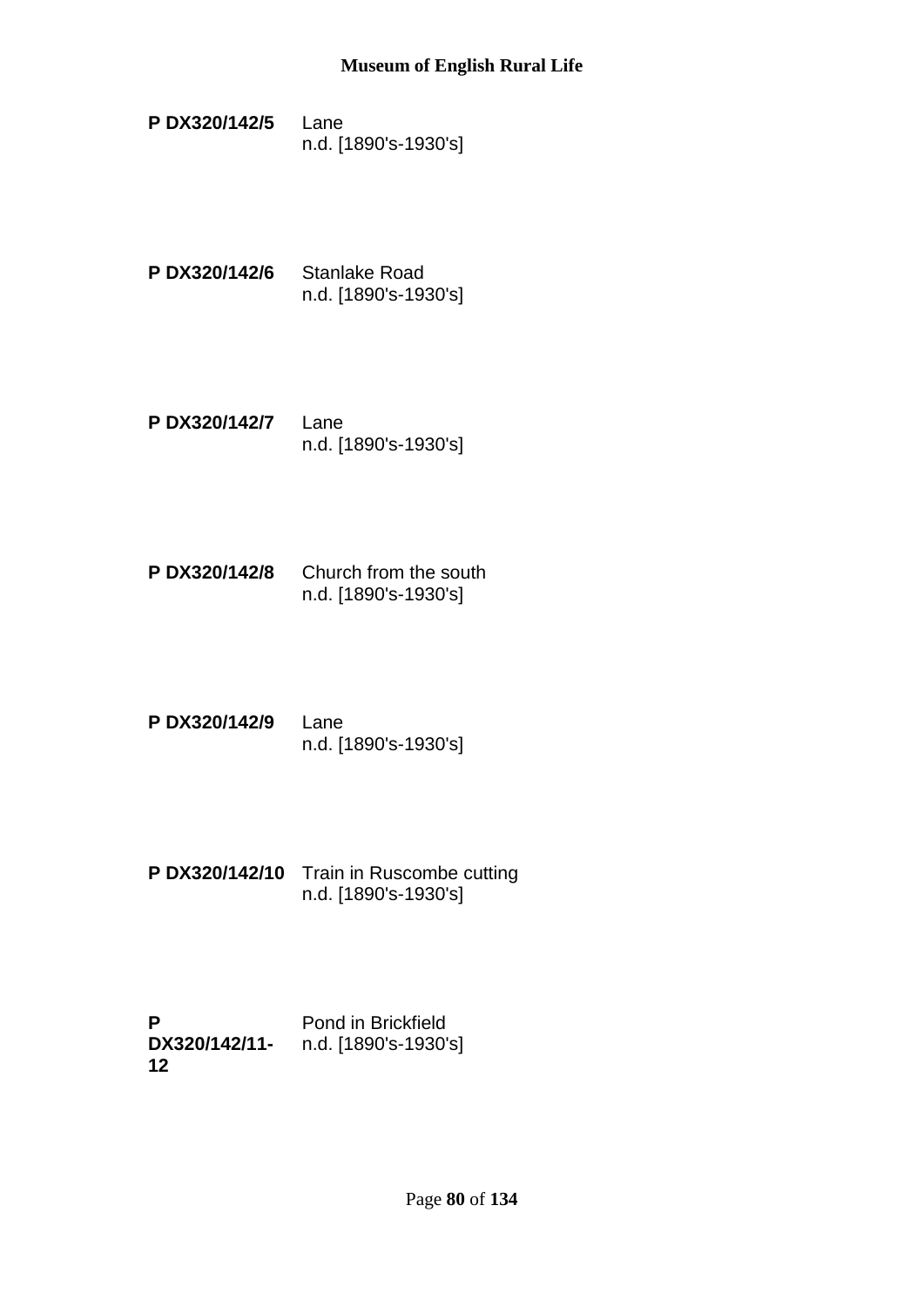- **P DX320/142/13** Lane n.d. [1890's-1930's]
- **P DX320/142/14** Stanlake Road n.d. [1890's-1930's]
- **P DX320/142/15** Clay diggers, brickyard n.d. [1890's-1930's]
- **P DX320/142/16** Varndell's bread cart n.d. [1890's-1930's]
- **P DX320/142/17** Brickyard n.d. [1890's-1930's]
- **P DX320/142/18** Goodson's cottage, Southbury Lane n.d. [1890's-1930's]

**P DX320/142/19-** n.d. [1890's-1930's]**20 Brickyard**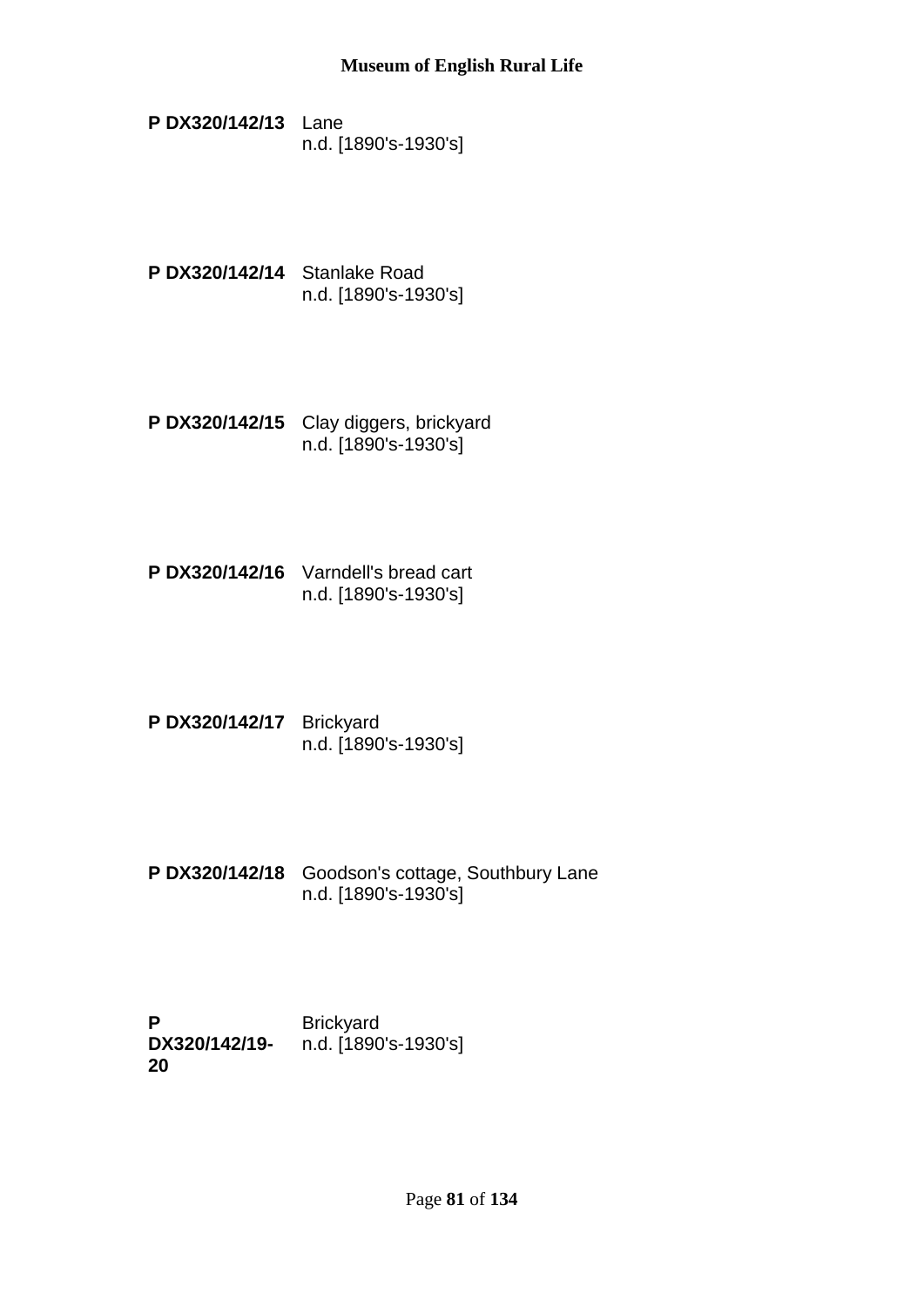- **P DX320/142/21** Church bell n.d. [1890's-1930's]
- **P DX320/142/22** Rev. Macartney, Vicar of Ruscombe n.d. [1890's-1930's]
- **P DX320/142/23-** n.d. [1890's-1930's] **24** View from Church tower
- **P DX320/142/25** Kiln House n.d. [1890's-1930's]
- **P DX320/142/26** H Powell, Brickyard Manager n.d. [1890's-1930's]
- **P DX320/142/27** House of Varndell, baker n.d. [1890's-1930's]

| P             | Overturned cart, Ruscombe |
|---------------|---------------------------|
| DX320/142/28- | n.d. [1890's-1930's]      |
| 30            |                           |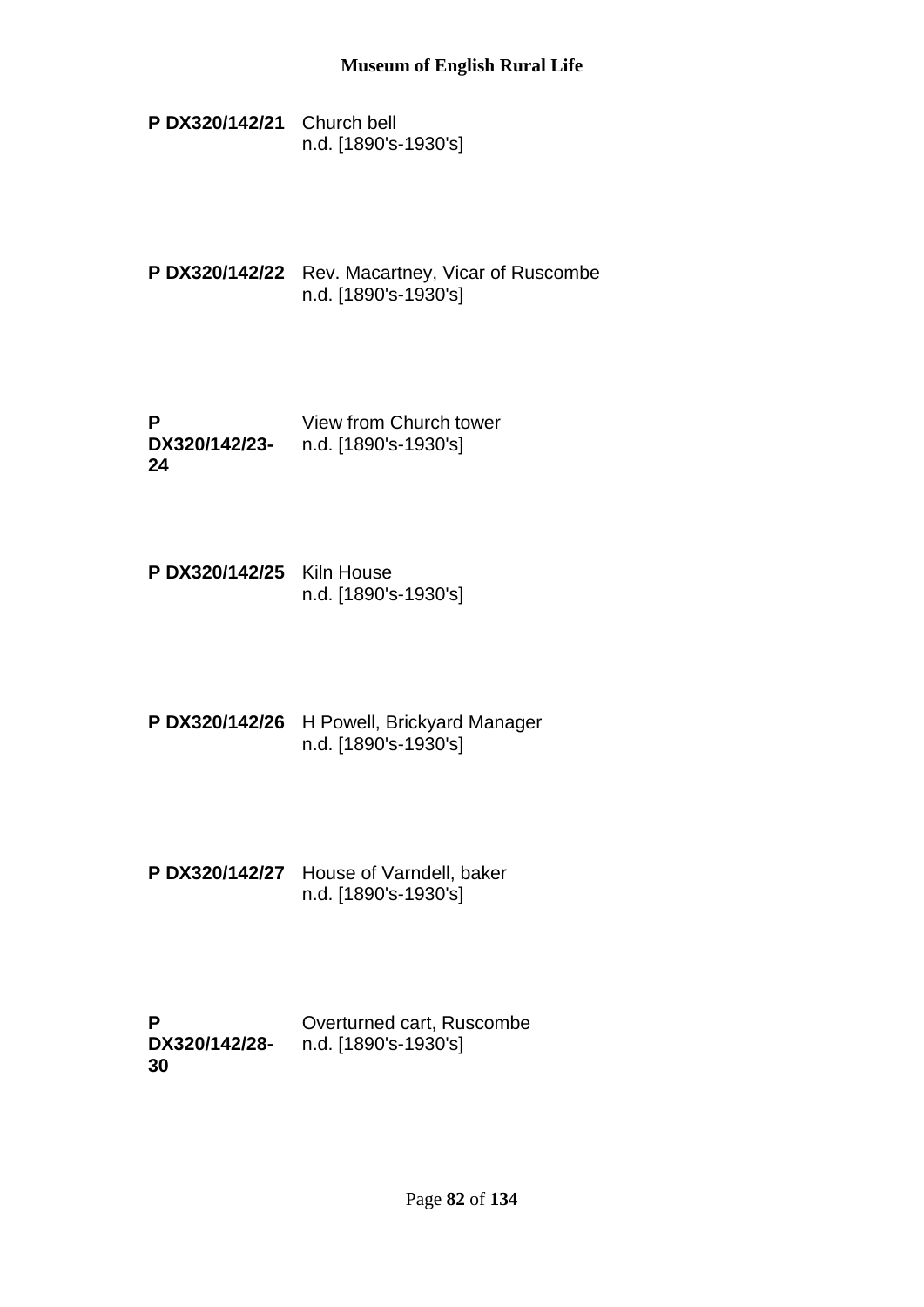**P DX320/142/31- 33** Elm Cottage n.d. [1890's-1930's]

- **P DX320/142/34** Northbury Farm n.d. [1890's-1930's]
- **P DX320/142/35** Sandpit n.d. [1890's-1930's]
- **P DX320/142/36** John Garroway n.d. [1890's-1930's]
- **P DX320/142/37** Heybournes n.d. [1890's-1930's]
- **P DX320/142/38-** n.d. [1890's-1930's] **39 Church**
- **P DX320/142/40** Kiln House n.d. [1890's-1930's]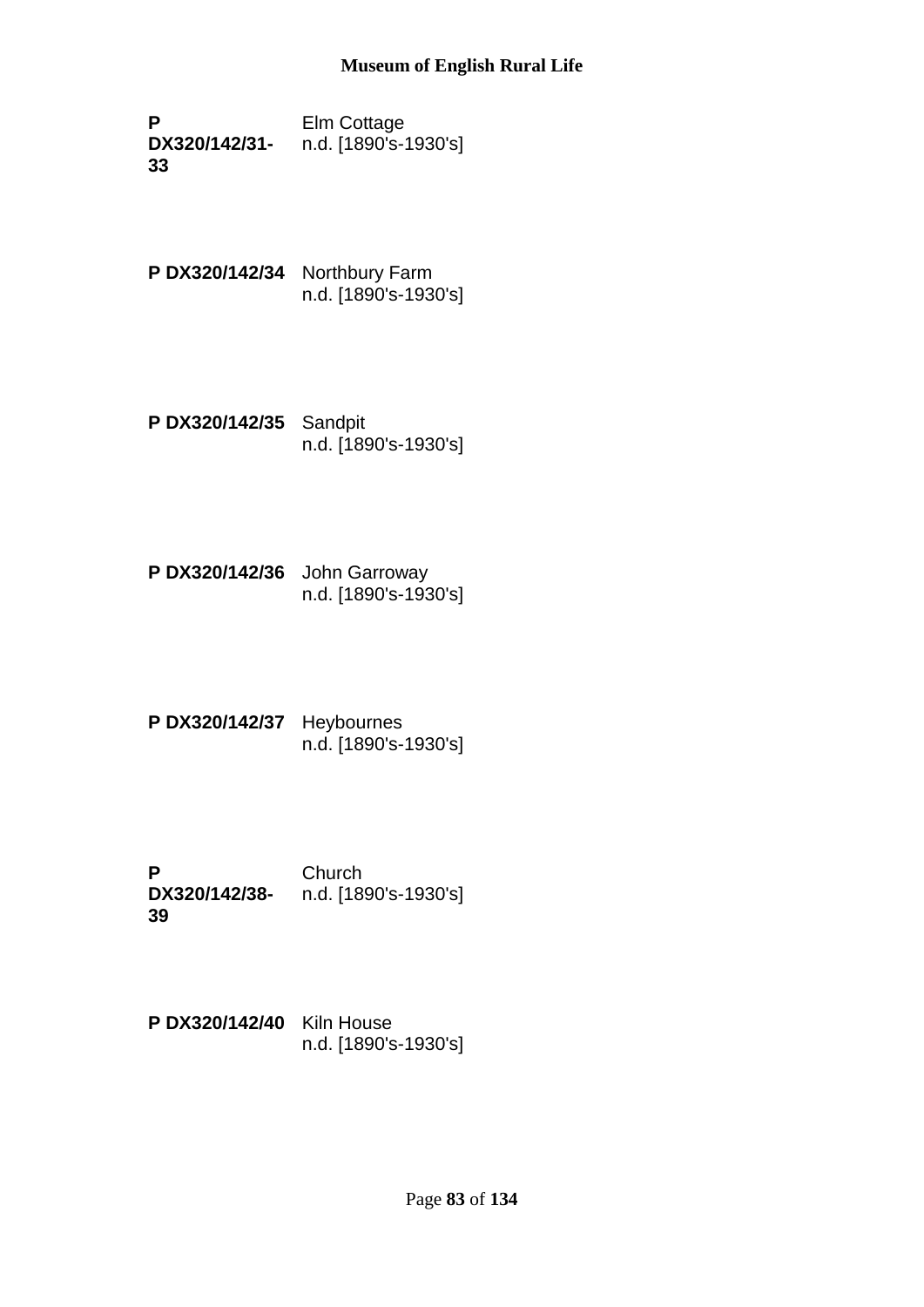**P DX320/142/41** Pond in brickyard n.d. [1890's-1930's]

- **P DX320/142/42** H. Powell n.d. [1890's-1930's]
- **P DX320/142/43** Northbury Farm n.d. [1890's-1930's]

**P DX320/143/1** Large tree July 1930

**P DX320/143/1-** NEGATIVES (quarter plate) Russells Water, Oxon **2**

- **P DX320/143/2** Hollowdridge Lane July 1930
- **P DX320/144/1** From Willersley Churchyard, showing Jurassic scarp 5 September 1928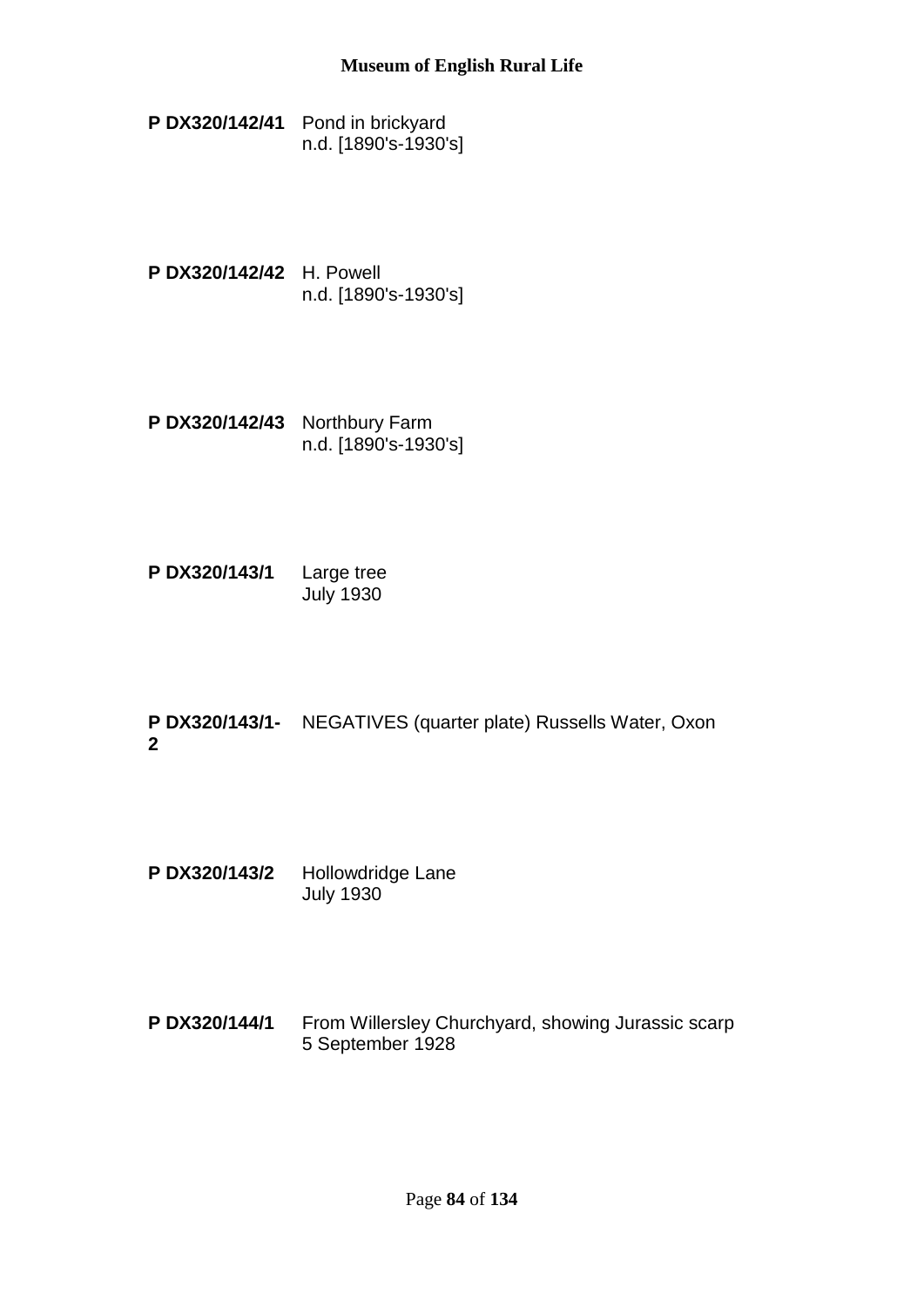**P DX320/145/1** Cathedral from the south (engraving) n.d. [1890's-1930's]

**P DX320/146/1-** Views (from White's Natural History) **3** n.d. [1890's-1930's]

**P DX320/146/1-** NEGATIVES (quarter plate) Selbourne, Hants **4**

**P DX320/146/4** Maps (from White's Natural History) n.d. [1890's-1930's]

**P DX320/147/1** Council school 1922

**P DX320/148/1** Quarry 27 October 1922

**P DX320/148/1-** NEGATIVES (quarter plate) Shillingford, Oxon**7**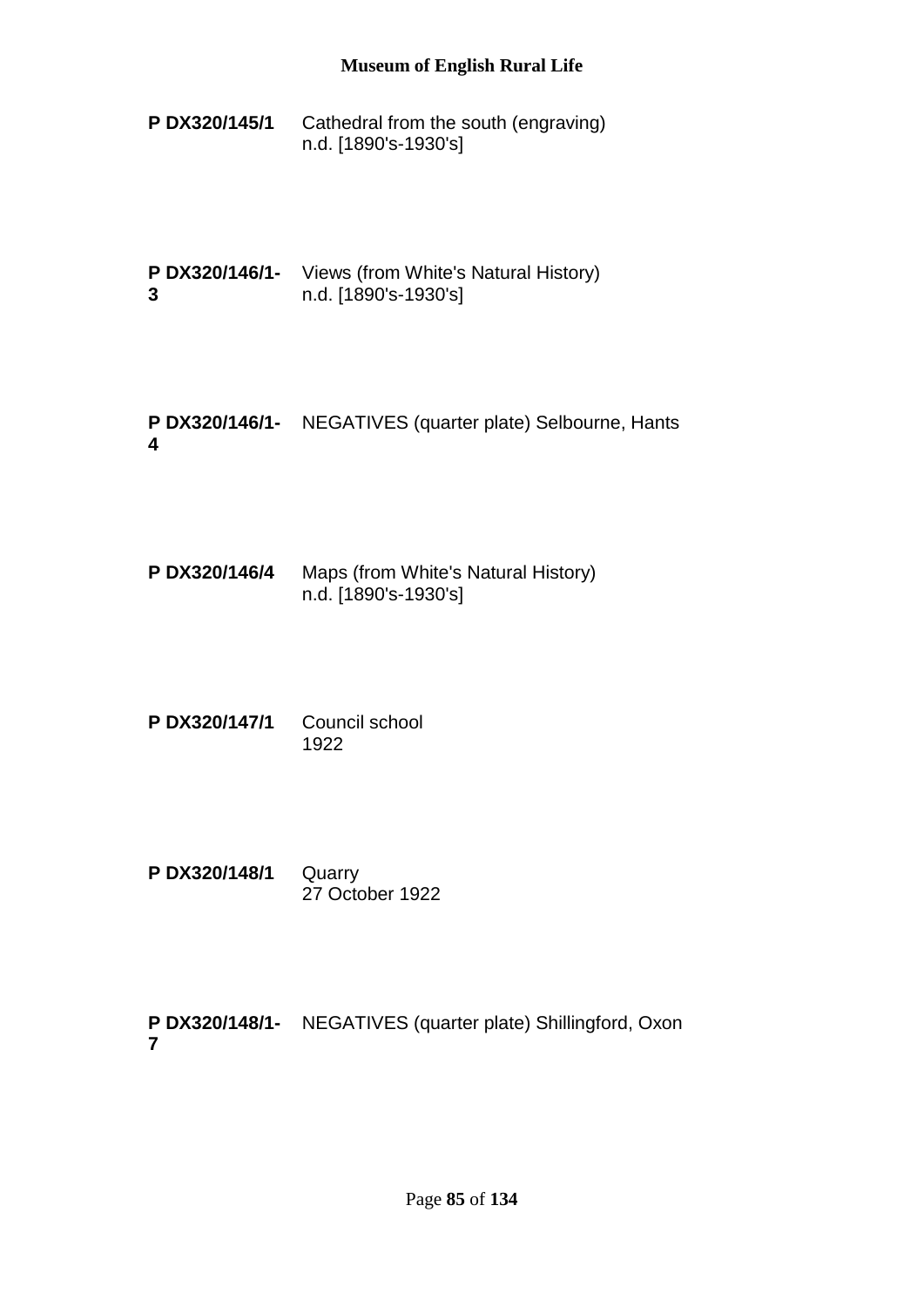- **P DX320/148/2** Quarrymen 27 October 1922
- **P DX320/148/3** Quarry 27 October 1922
- **P DX320/148/4** Church porch 27 October 1922
- **P DX320/148/5-** Church door **6** 27 October 1922
- **P DX320/148/7** General view from the west 27 October 1922
- **P DX320/149/1** Church tower early 1900s

**P DX320/149/1-** NEGATIVES (quarter plate) Shinfield, Berks**6**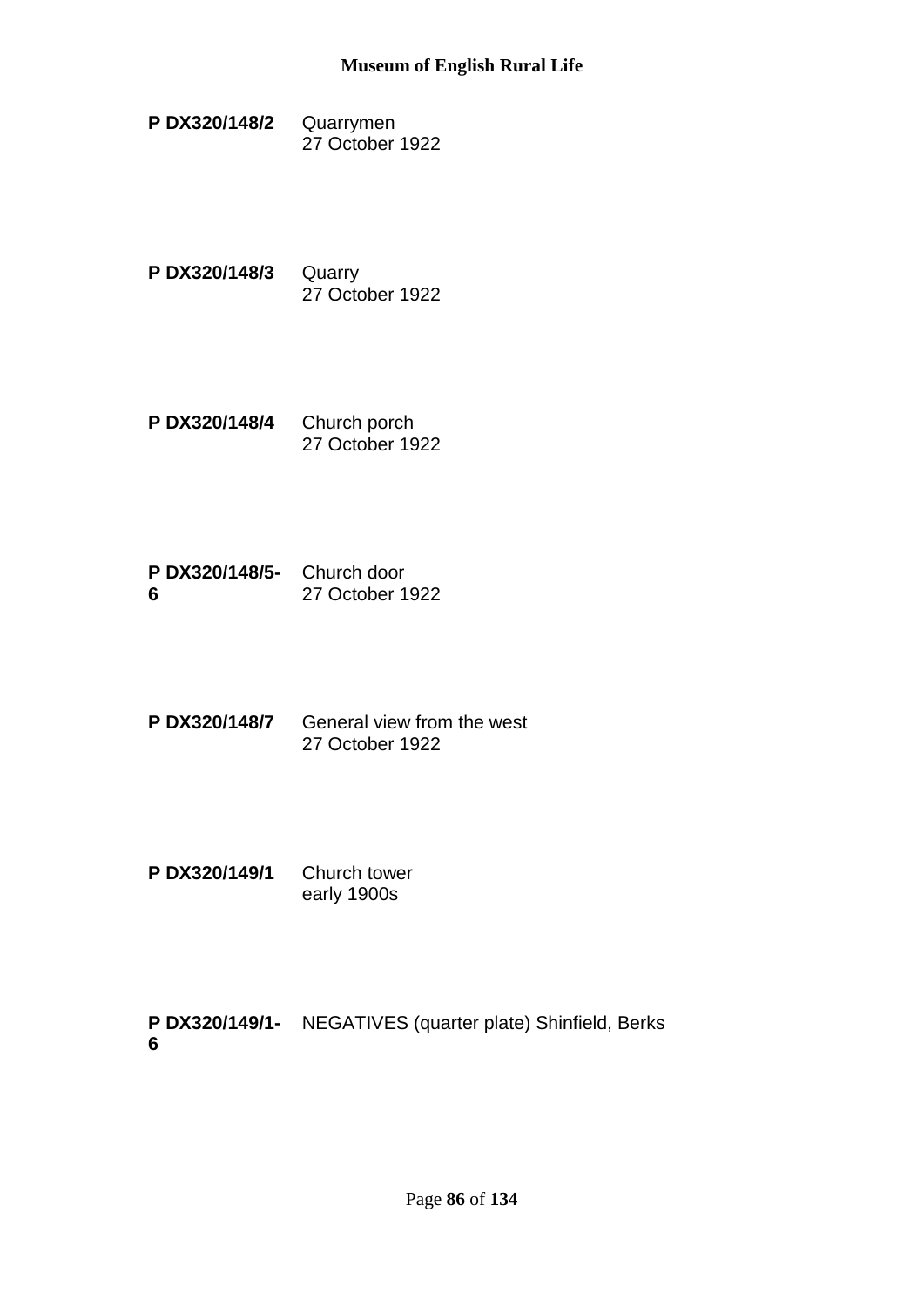- **P DX320/149/2** Church early 1900s
- **P DX320/149/3** Church door early 1900s
- **P DX320/149/4** Church early 1900s
- **P DX320/149/5** Large house early 1900s
- **P DX320/149/6** Landscape view 30 December 1902
- **P DX320/150/1-** Church **2** summer 1927

**P DX320/150/1-** NEGATIVES (quarter plate) Silchester, Hants**6**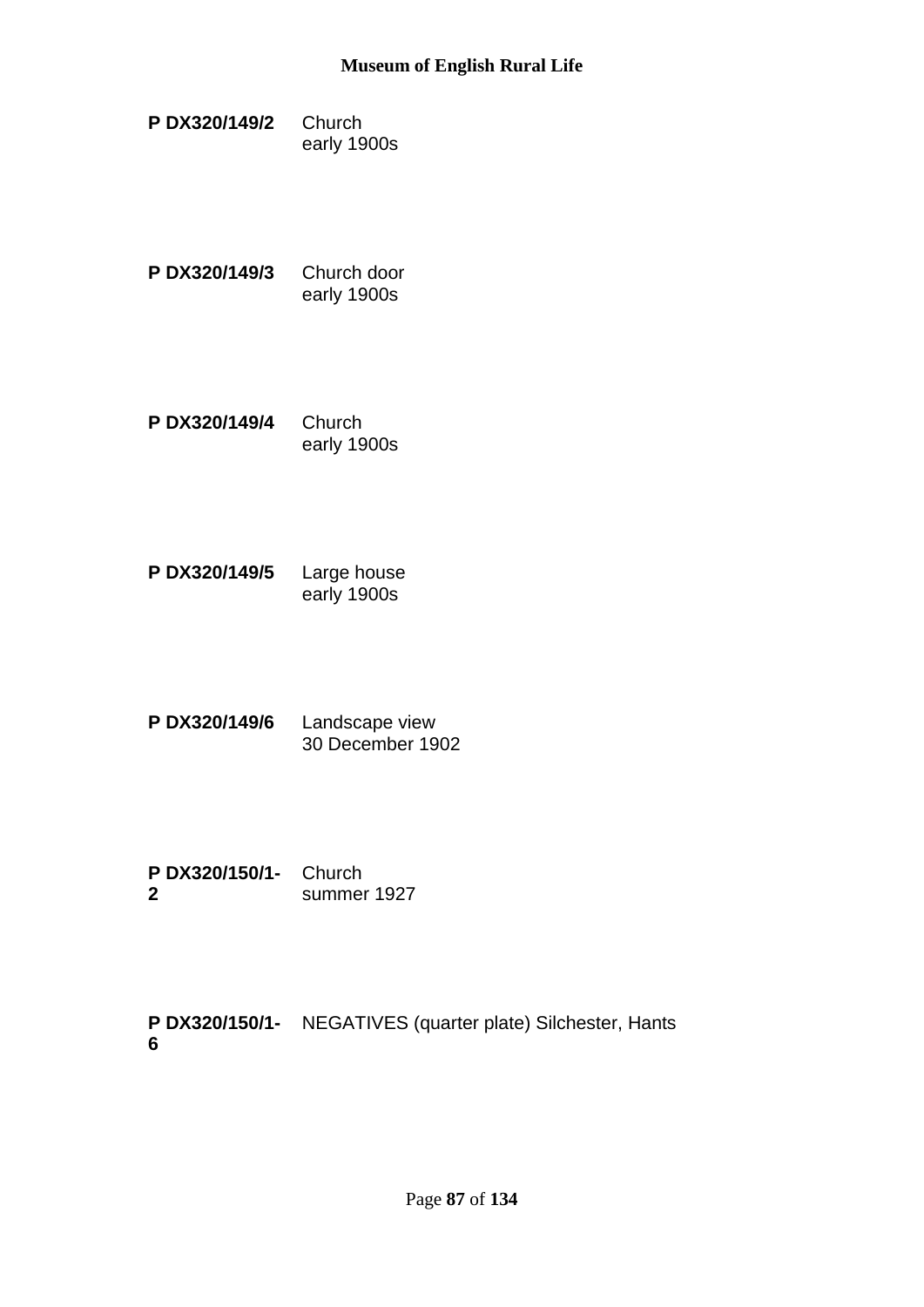| P DX320/150/3- | Roman walls |
|----------------|-------------|
| 4              | summer 1927 |

- **P DX320/150/5** View with house and trees summer 1927
- **P DX320/150/6** View with stream summer 1927
- **P DX320/151/1** Oaktree near mill 7 May 1900
- **P DX320/151/1-** NEGATIVES (quarter plate) Sindlesham, Berks **3**
- **P DX320/151/2** Road near mill 7 May 1900
- **P DX320/151/3** Sindlesham Stores 7 May 1900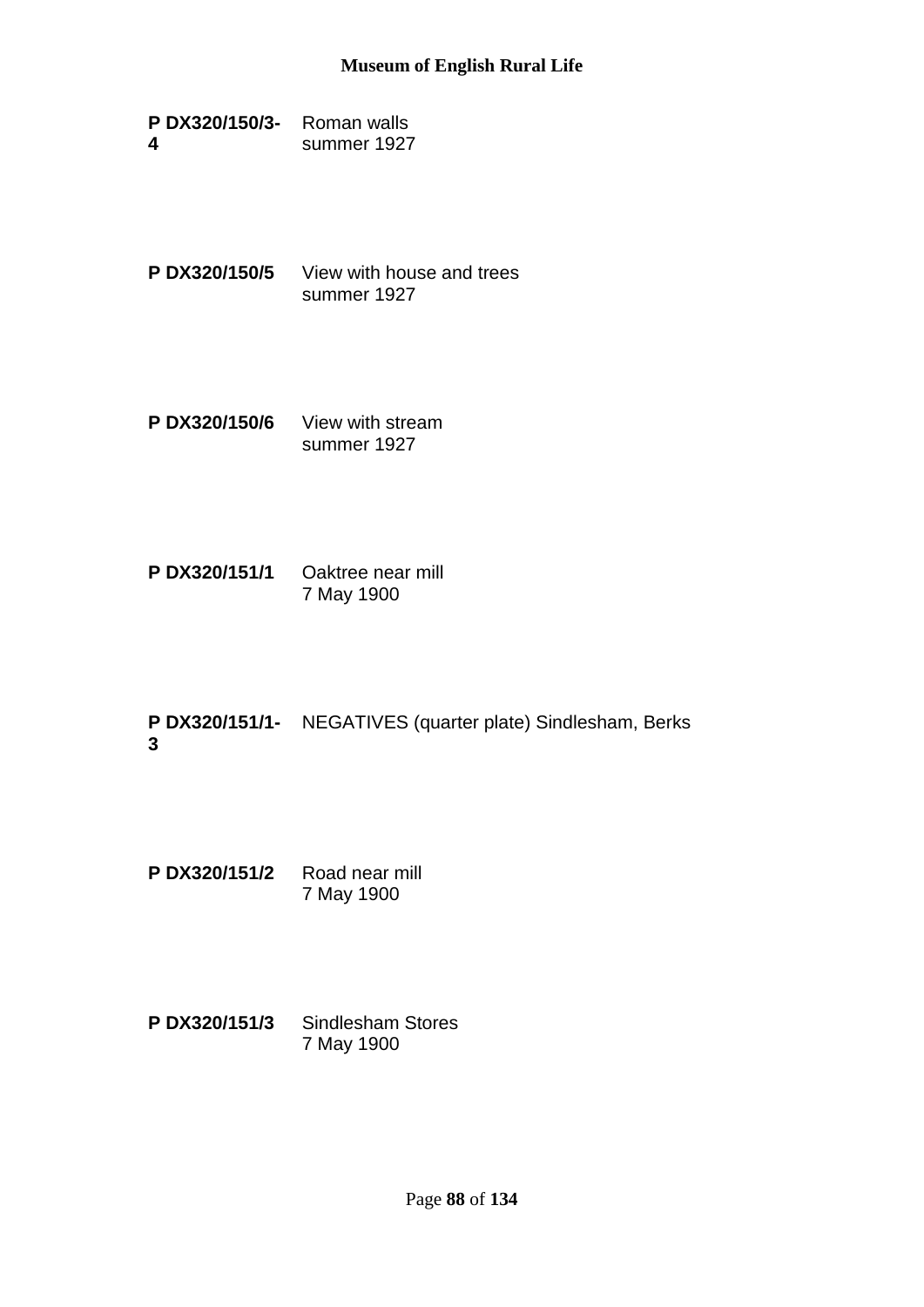**P DX320/152/1** Mill 18 September 1901

**P DX320/152/1-** NEGATIVES (quarter plate) Sonning, Berks **8**

- **P DX320/152/2-** Bridge **3** 18 September 1901
- **P DX320/152/4** Church and Vicarage 18 September 1901
- **P DX320/152/5** Church 18 September 1901
- **P DX320/152/6-** Street **7** 18 September 1901
- **P DX320/152/8** Fyton Brass n.d. [1890's-1930's]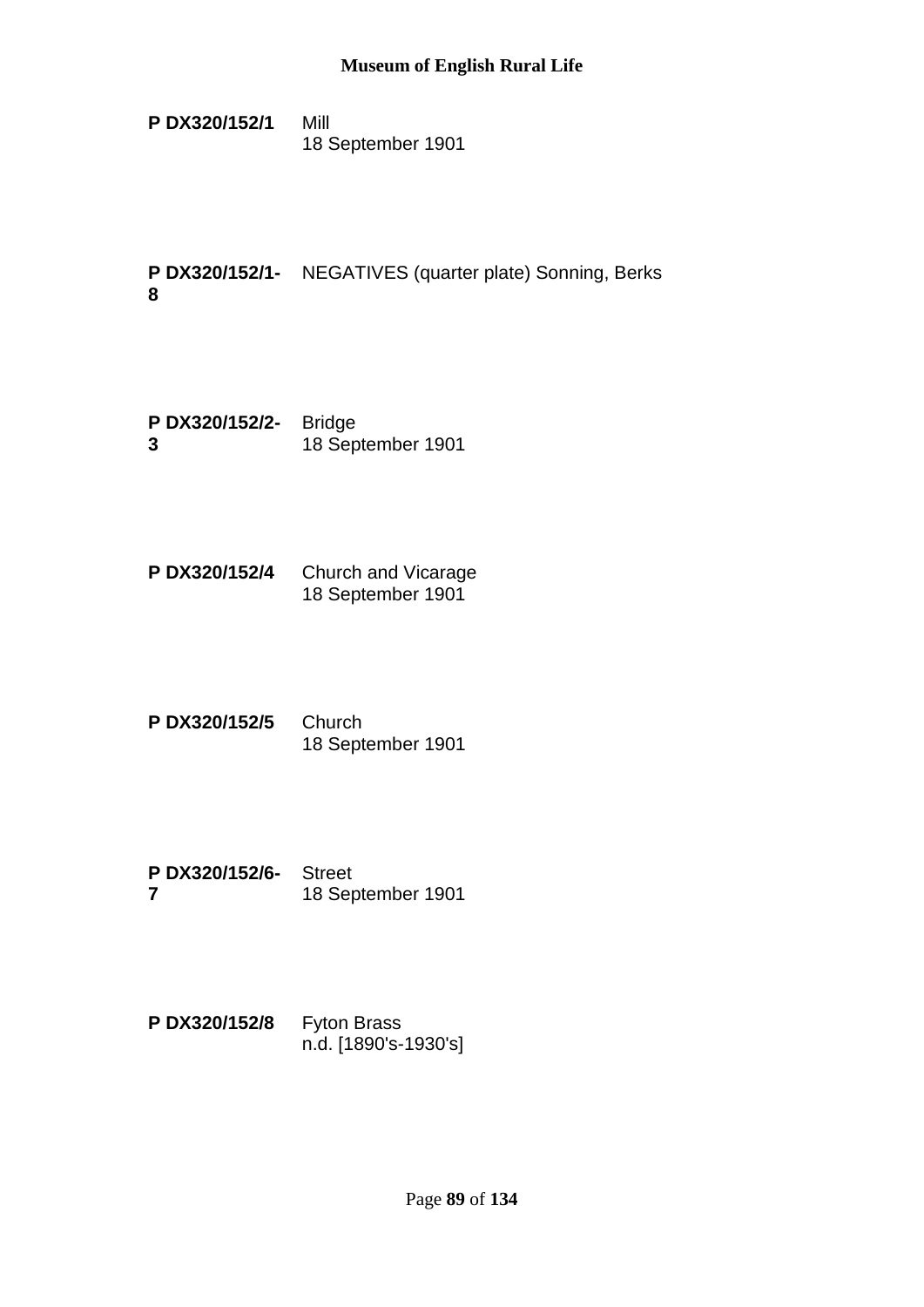**P DX320/153/1** Church 26 May 1902

**P DX320/153/1-** NEGATIVES (quarter plate) Sotwell, Berks) **2**

- **P DX320/153/2** Cottage 26 May 1902
- **P DX320/154/1-** Boat at Southampton **2** n.d. [1890's-1930's]
- **P DX320/154/1-** NEGATIVES (quarter plate) Southampton, Hants and **35** Continental trip
- **P DX320/154/3-** Channel crossing **5** n.d. [1890's-1930's]
- **P DX320/154/6-** Continental trip Arrival **11** n.d. [1890's-1930's]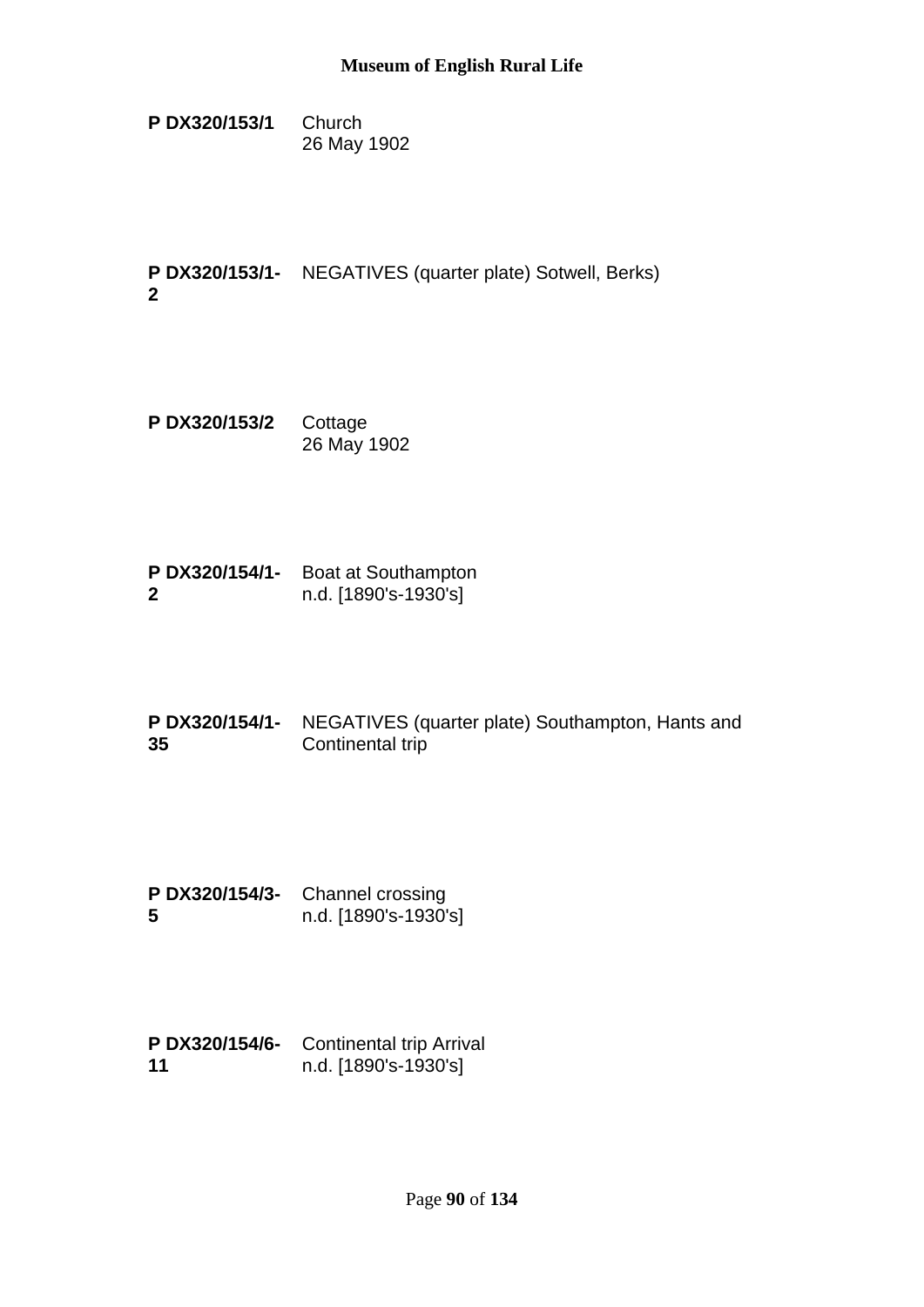- **P DX320/154/12** River n.d. [1890's-1930's]
- P DX320/154/13 Sailing boat on river n.d. [1890's-1930's]
- **P DX320/154/14-** n.d. [1890's-1930's] **16** River and houses
- **P DX320/154/17** View with horse-drawn cart n.d. [1890's-1930's]
- **P DX320/154/18** Street scene n.d. [1890's-1930's]
- **P DX320/154/19** Church door n.d. [1890's-1930's]
- **P DX320/154/20** Rural road with hay cart n.d. [1890's-1930's]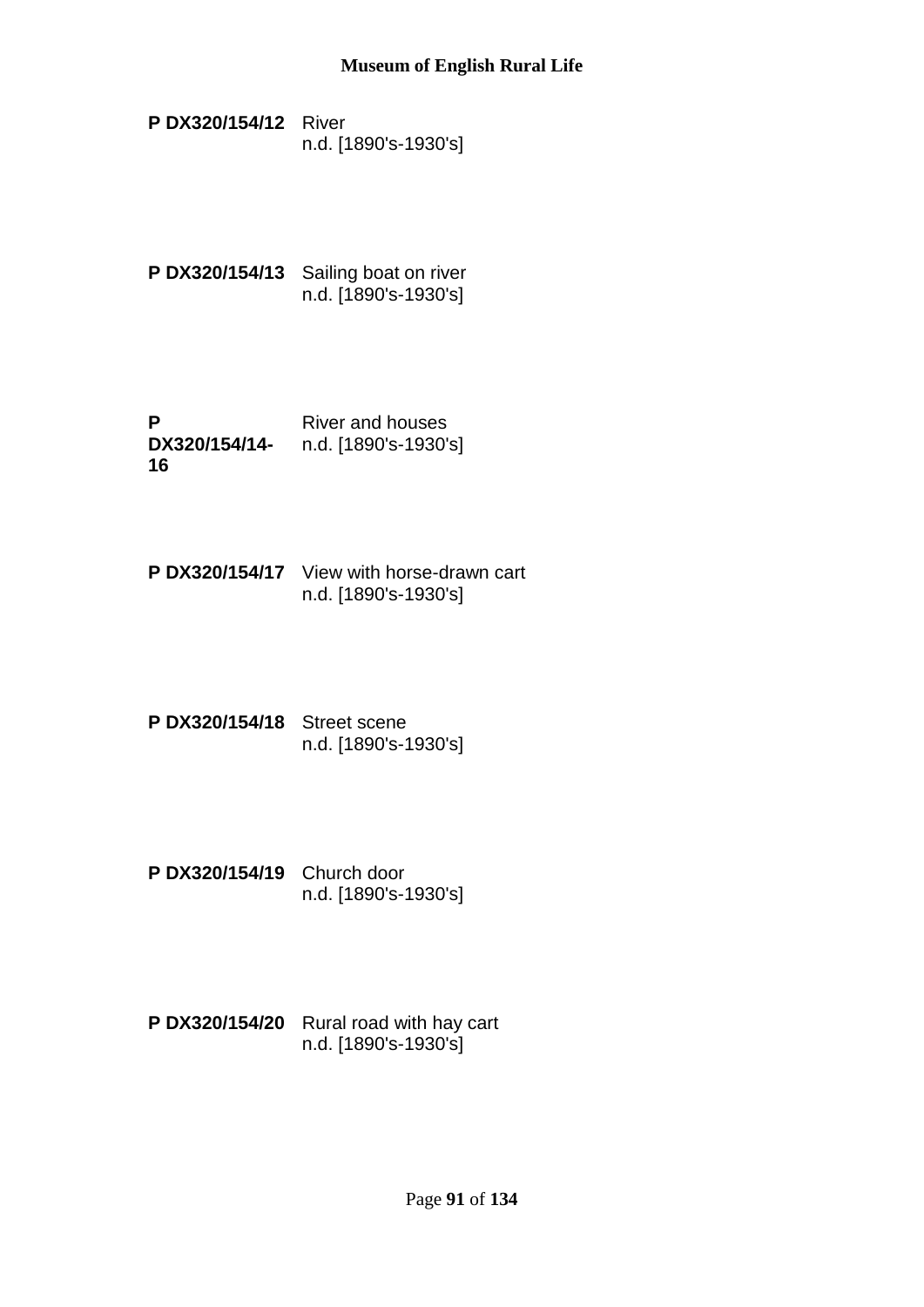- **P DX320/154/21** Southampton rural view with haystacks c1900
- **P DX320/154/22** Southampton rural view c1900
- **P DX320/154/23** Southampton river c1900
- **P DX320/154/24** Southampton rural view c1900
- **P DX320/154/25-8** c1900 River
- **P DX320/154/29** Mud Flats c1900
- **P DX320/154/30-1** c1900River with ships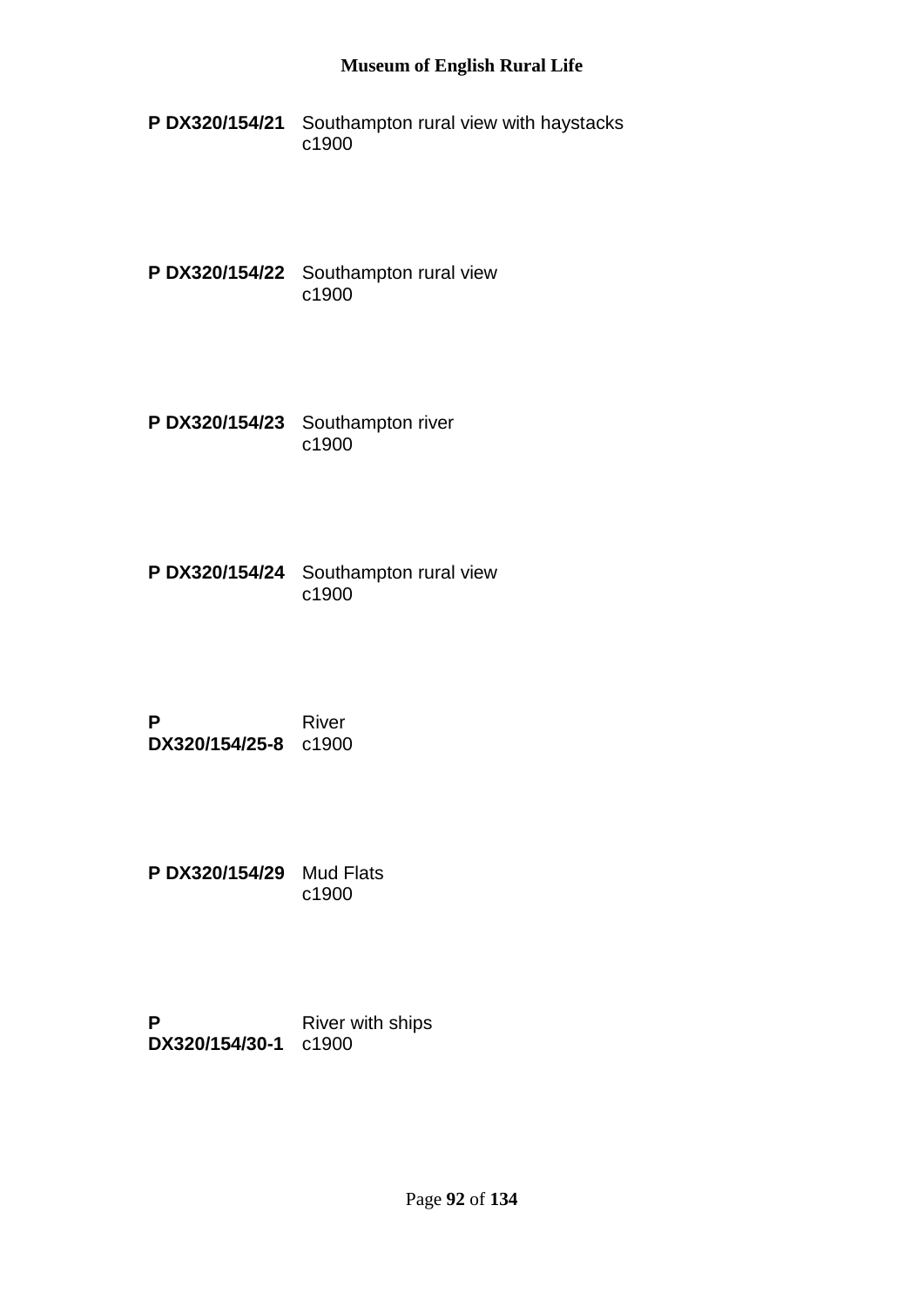**P DX320/154/32-4** c1900 White Rail Gravel pit

**P DX320/154/35** White Rail Gravel pit and W Harding c1900

**P DX320/155/1-** Aerial view of a city **6** n.d. [1890's-1930's]

**P DX320/155/1-** NEGATIVES (quarter plate) Spain **14**

**P DX320/155/7** Memorial n.d. [1890's-1930's]

**P DX320/155/8-** Monument **9** n.d. [1890's-1930's]

**P DX320/155/10** Memorial n.d. [1890's-1930's]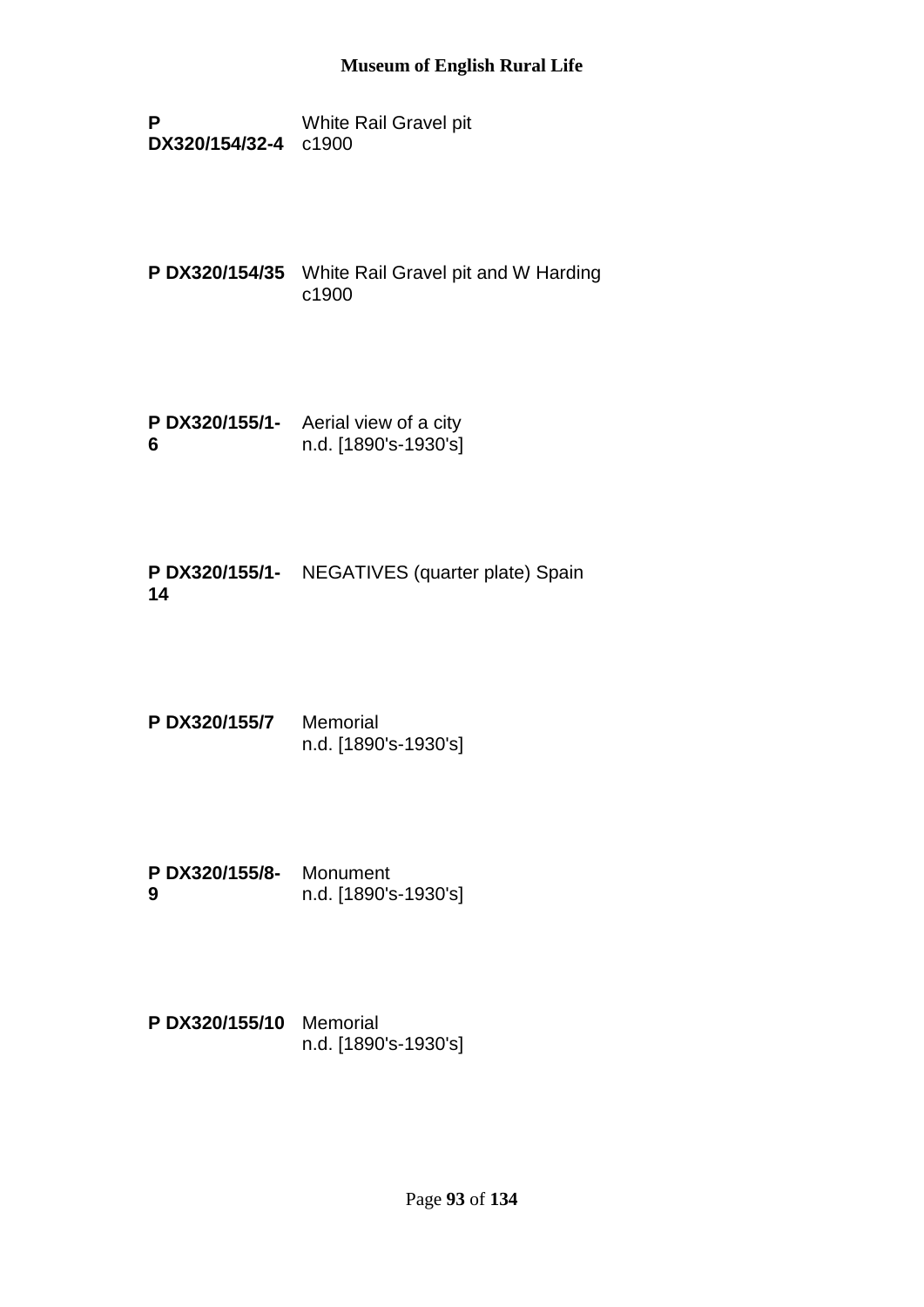**P DX320/155/11- 14** Monument n.d. [1890's-1930's]

**P DX320/156/1** Spire 22 October 1900

**P DX320/156/1-** NEGATIVES (quarter plate) Sparsholt, Berks **4**

**P DX320/156/2** Church chancel 22 October 1900

- **P DX320/156/3** Church south door 22 October 1900
- **P DX320/156/4** Church Sedilia 22 October 1900
- **P DX320/157/1** Church 27 October 1900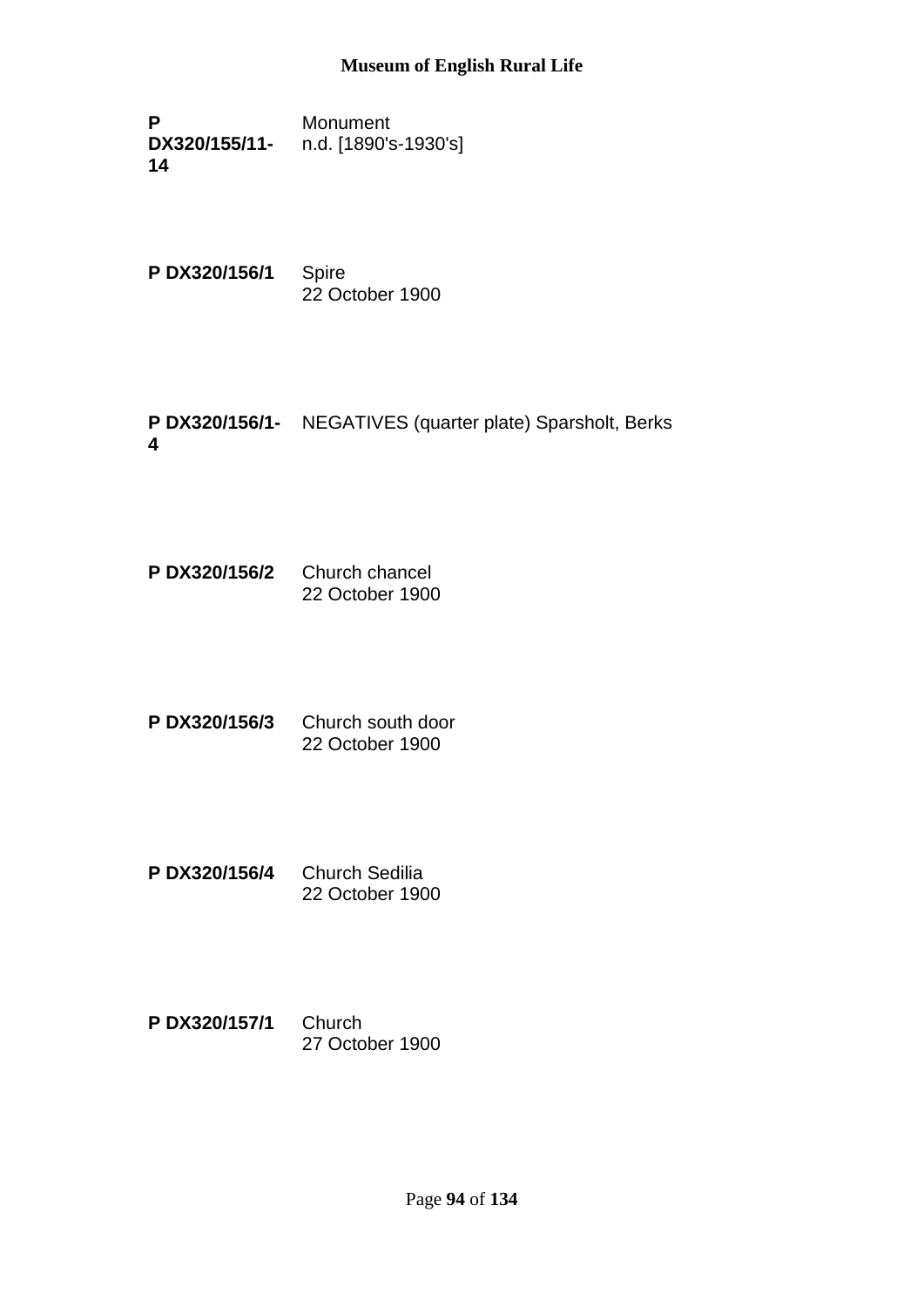**P DX320/157/1-** NEGATIVES (quarter plate) Stanford-in the Vale, Berks **7**

**P DX320/157/2** Church north 27 October 1900

- **P DX320/157/3** Church south side 27 October 1900
- **P DX320/157/4** Church west porch 27 October 1900
- **P DX320/157/5-** Quarry **6** 27 October 1900
- **P DX320/157/7** Quarry Mew 27 October 1900
- **P DX320/157A/1** The Prospect from Northward n.d. [1890's-1930's]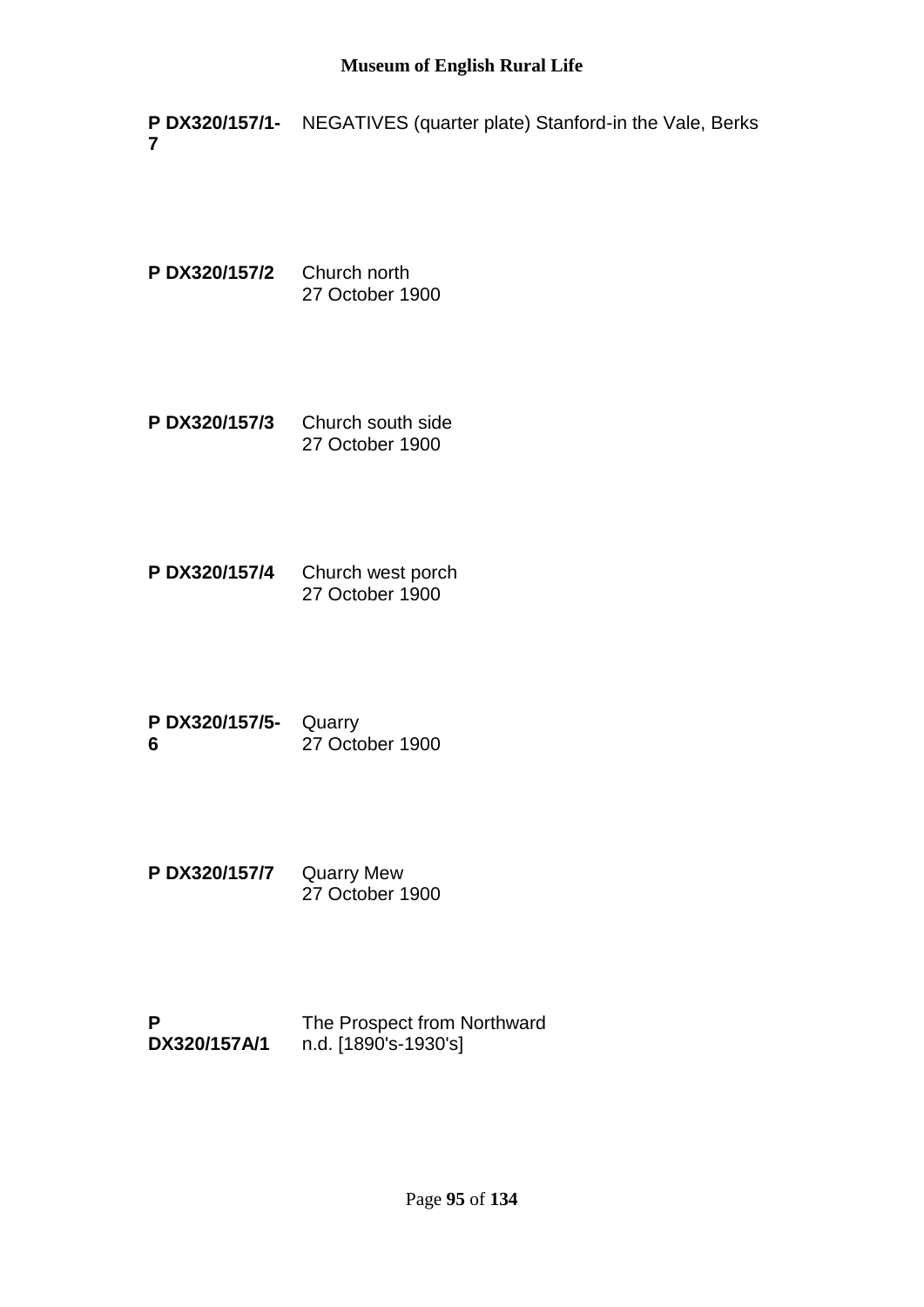**P DX320/157A/1- 10** NEGATIVES (quarter plate)m Stonehenge Wilts; Engravings from Stukeley's book of 1723 Stonehenge and Avebury

**P DX320/157A/2** Silbury Hill n.d. [1890's-1930's]

**P DX320/157A/3** Kist-Vaen in Chalford Bottom n.d. [1890's-1930's]

| P            | NE view of Kist in Chalford Bottom |
|--------------|------------------------------------|
| DX320/157A/4 | n.d. [1890's-1930's]               |

| P            | Stonehenge from behind the High Altar |
|--------------|---------------------------------------|
| DX320/157A/5 | n.d. [1890's-1930's]                  |

**P DX320/157A/6** Druid Temple of Avebury n.d. [1890's-1930's]

**P DX320/157A/7** Front view of Stonehenge n.d. [1890's-1930's]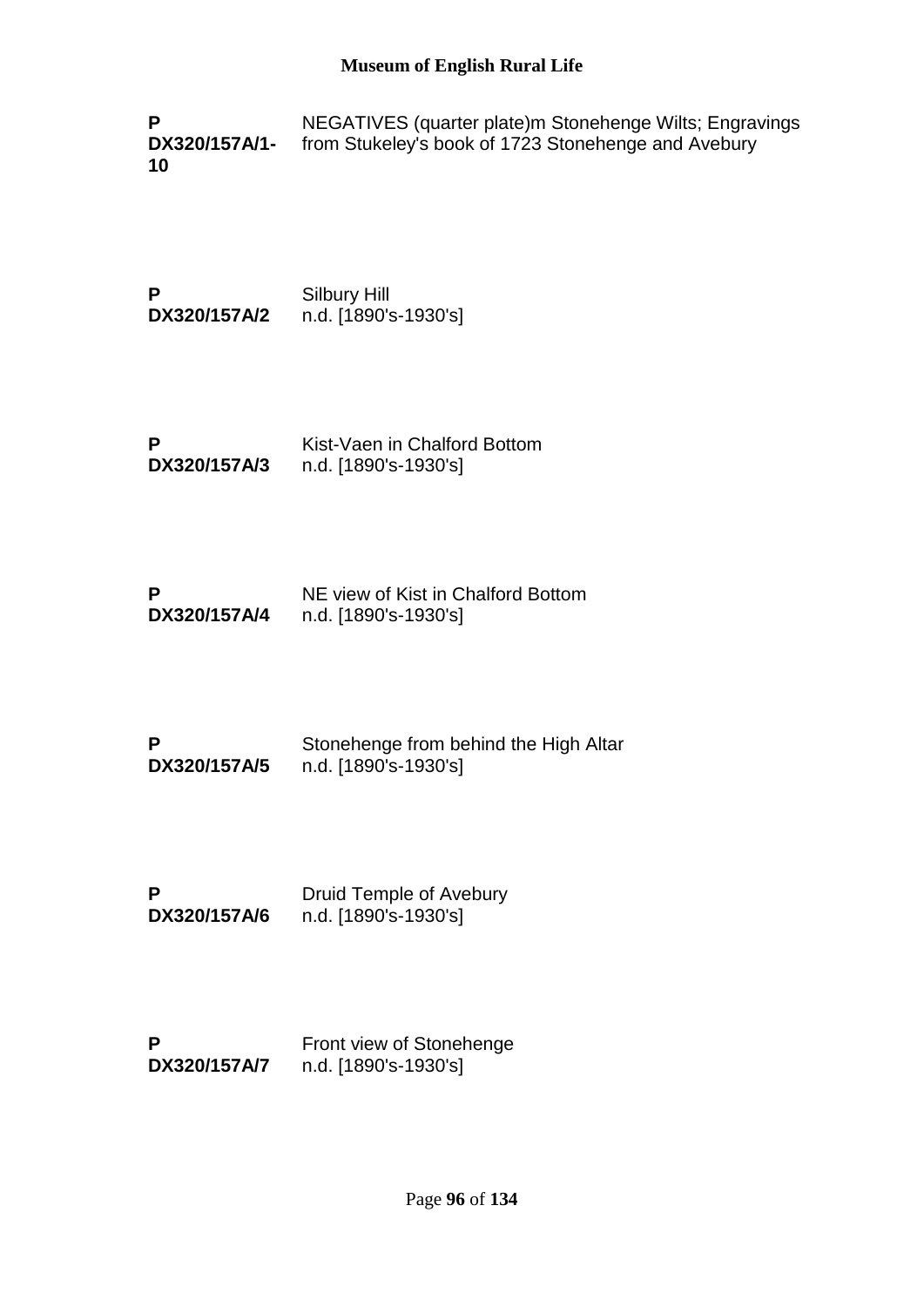- **P DX320/157A/8** Temple n.d. [1890's-1930's]
- **P DX320/157A/9** Plan of Avebury n.d. [1890's-1930's]
- **P DX320/157A/10** n.d. [1890's-1930's] Prospect of the Roman Road and Wansdyke
- **P DX320/158/1-** Gravel pit **2** n.d. [1890's-1930's]
- **P DX320/159/1** Windmill and Quarry 4 September 1928
- **P DX320/159/1-** NEGATIVES (quarter plate) Stow-on-the-Wold, Glos **4**
- **P DX320/159/2** Market Place 4 September 1928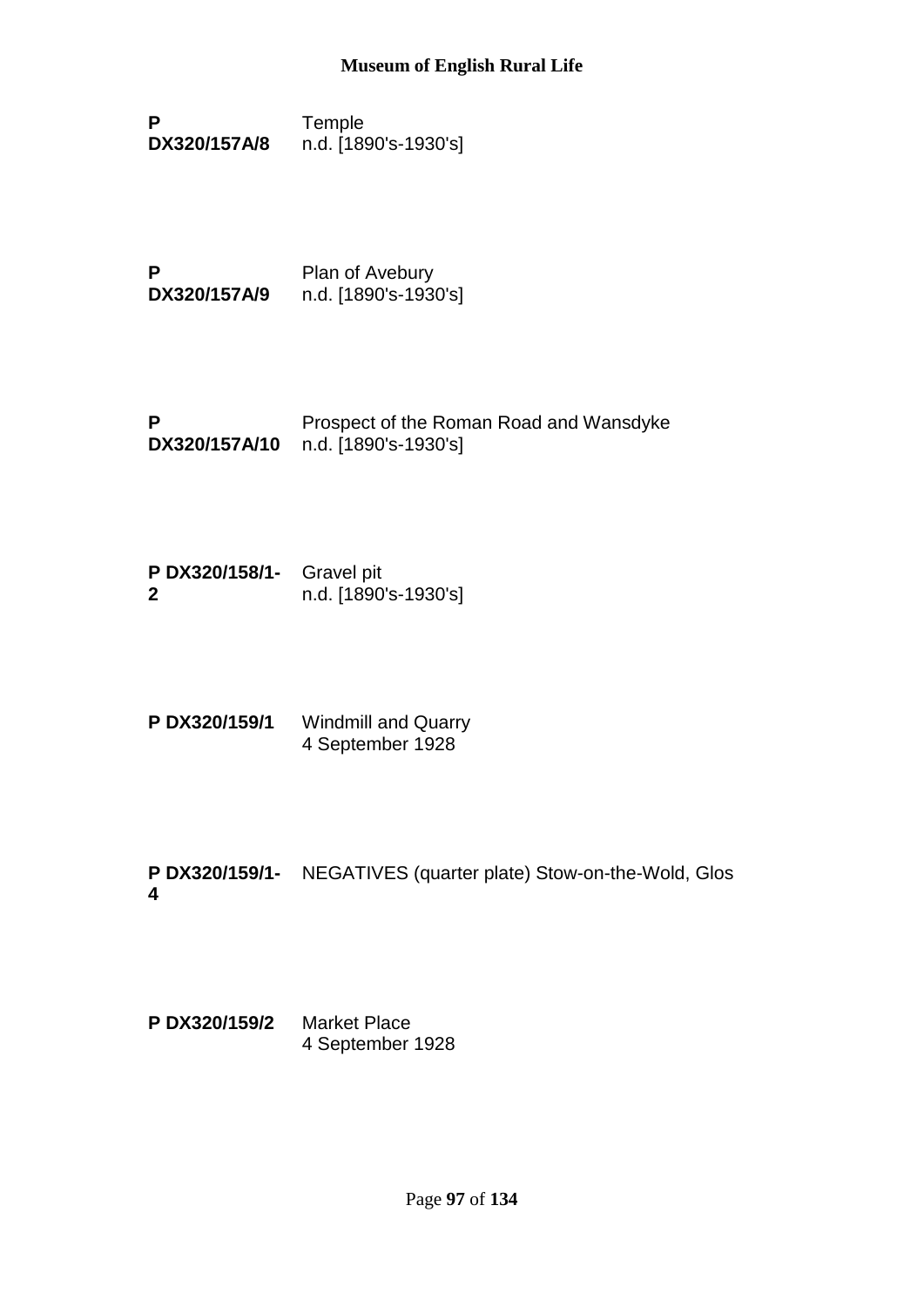- **P DX320/159/3** Market Place 6 September 1928
- **P DX320/159/4** Water Tank 6 September 1928
- **P DX320/160/1** Church 8 August 1900
- **P DX320/161/1** Chalk mine n.d. [1890's-1930's]
- **P DX320/162** Swallowfield 1900s

type: PNEG

17 items

**P DX320/162/1** A house (snow scene) 30 December 1902

**P DX320/162/1-** NEGATIVES (quarter plate) Swallowfield, Berks**17**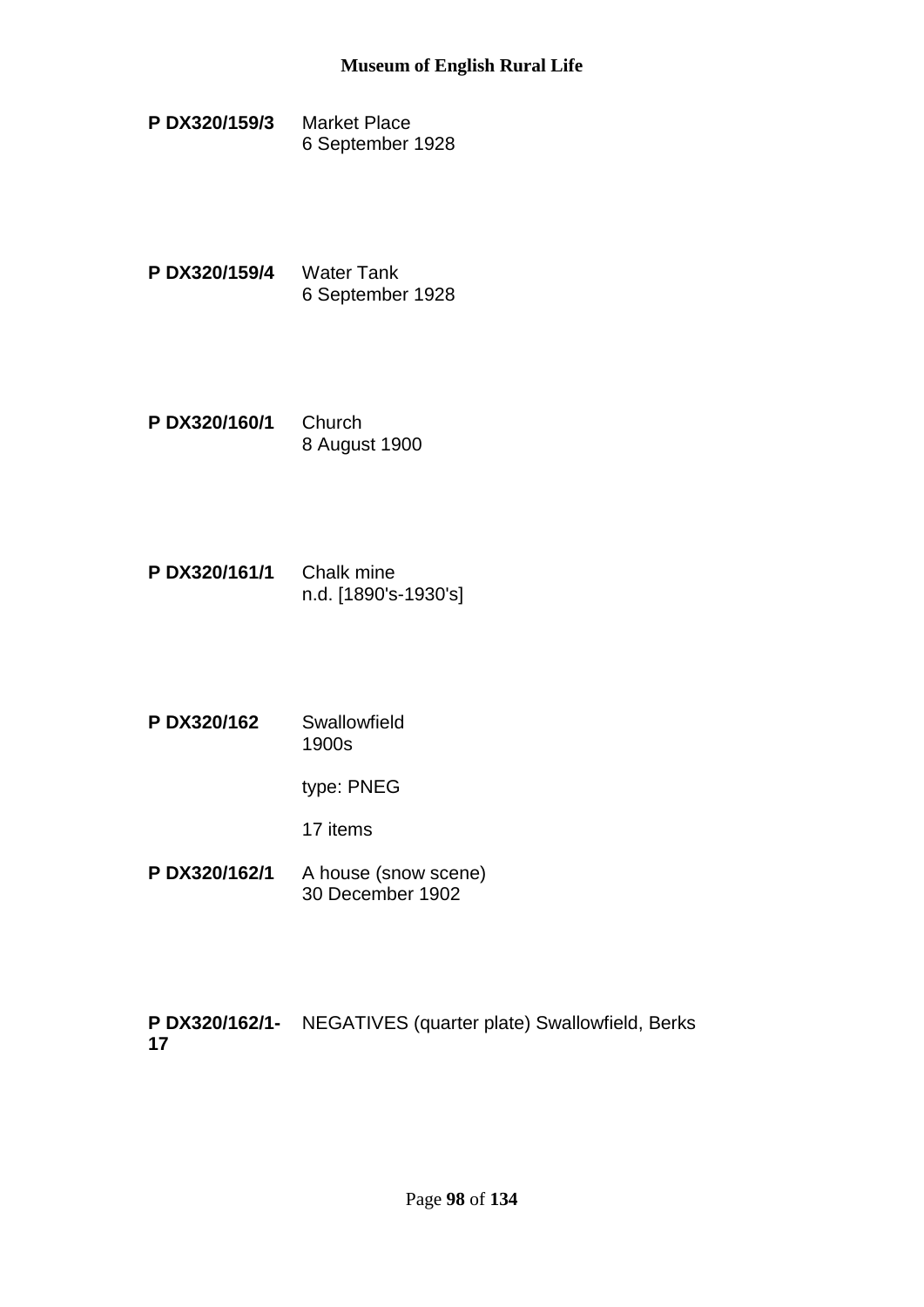**P DX320/162/2** Swallowfield Park early 1900s

**P DX320/162/3-** Church **4** early 1900s

- **P DX320/162/5** Church door (Norman) early 1900s
- **P DX320/162/6** Church door (early Norman) n.d. [1890's-1930's]
- **P DX320/162/7** Church n.d. [1890's-1930's]
- **P DX320/162/8** Swallowfield Park n.d. [1890's-1930's]
- **P DX320/162/9-** Landscape Views **11** n.d. [1890's-1930's]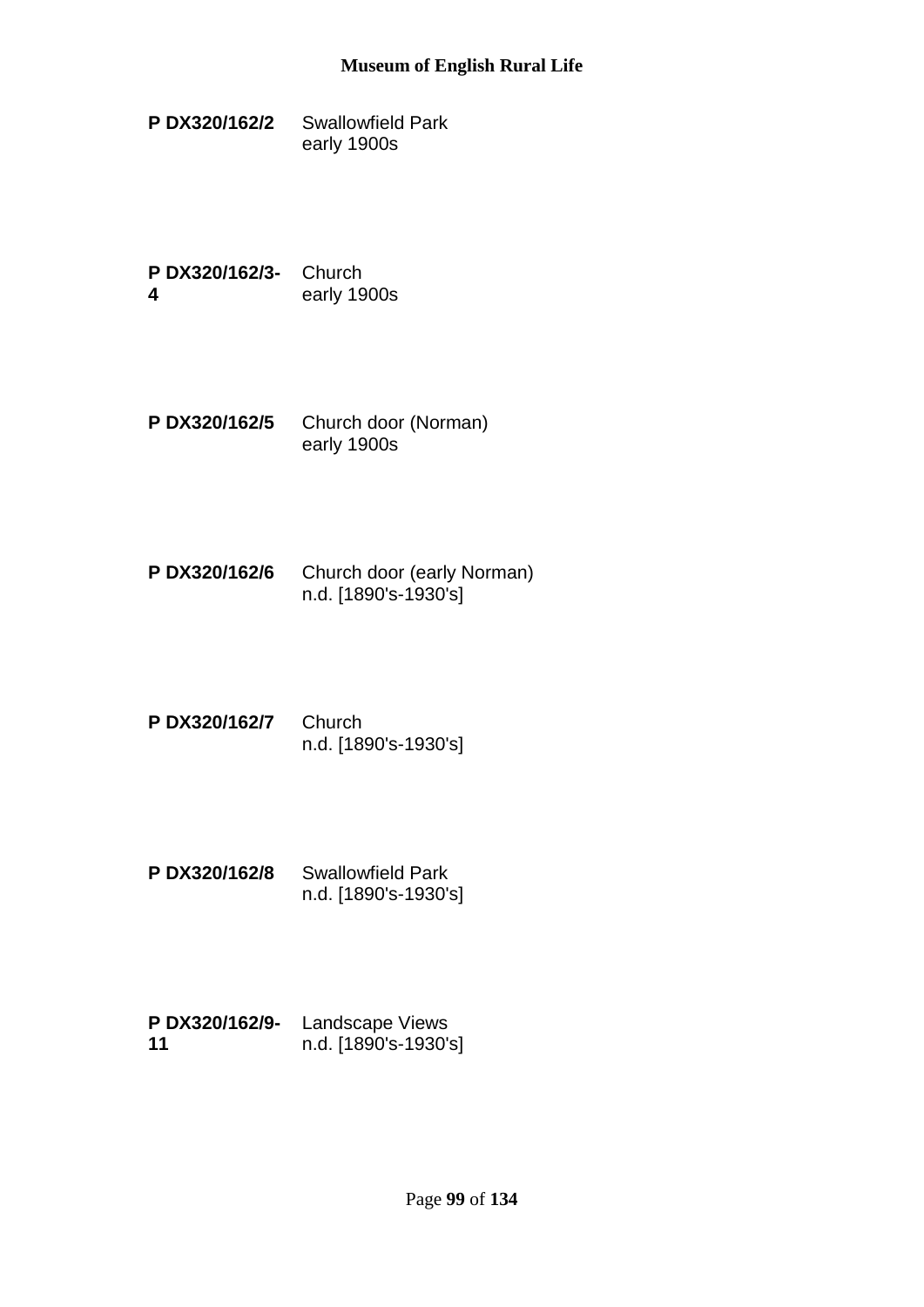- **P DX320/162/12** Trees and boys with horse (neg damaged) n.d. [1890's-1930's]
- **P DX320/162/13** Field and trees n.d. [1890's-1930's]
- **P DX320/162/14** Church n.d. [1890's-1930's]
- **P DX320/162/15** House (unidentified) n.d. [1890's-1930's]
- **P DX320/162/16** Group of people carrying cameras n.d. [1890's-1930's]
- **P DX320/162/17** Austin 7 and 7 figures n.d. [1890's-1930's]
- **P DX320/163/1-** Quarry **3** 19 May 1902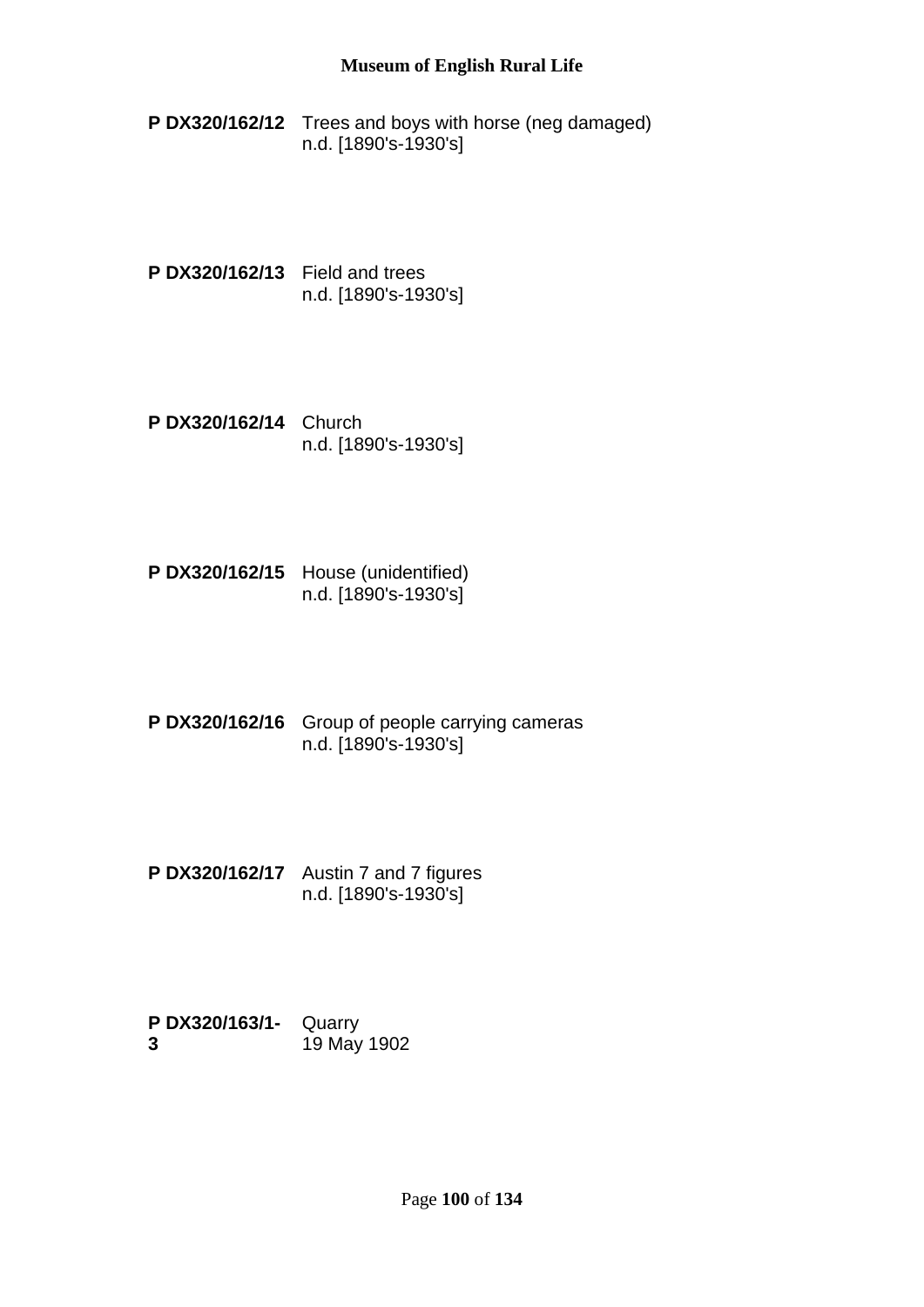- **P DX320/164/1** Church 22 March 1929
- **P DX320/165/1** Tadley Common 1 August 1900
- **P DX320/166/1-** Tar Pit **2** 1933

**P DX320/166/1-** NEGATIVES (quarter plate) Tar Pit **4**

| PDX320/166/3 | <b>Tar Pit</b> |
|--------------|----------------|
|              | 1931           |

**P DX320/166/4** Tar Pit 1932

| PDX320/167/1 | <b>River Bank</b> |
|--------------|-------------------|
|              | ?1928             |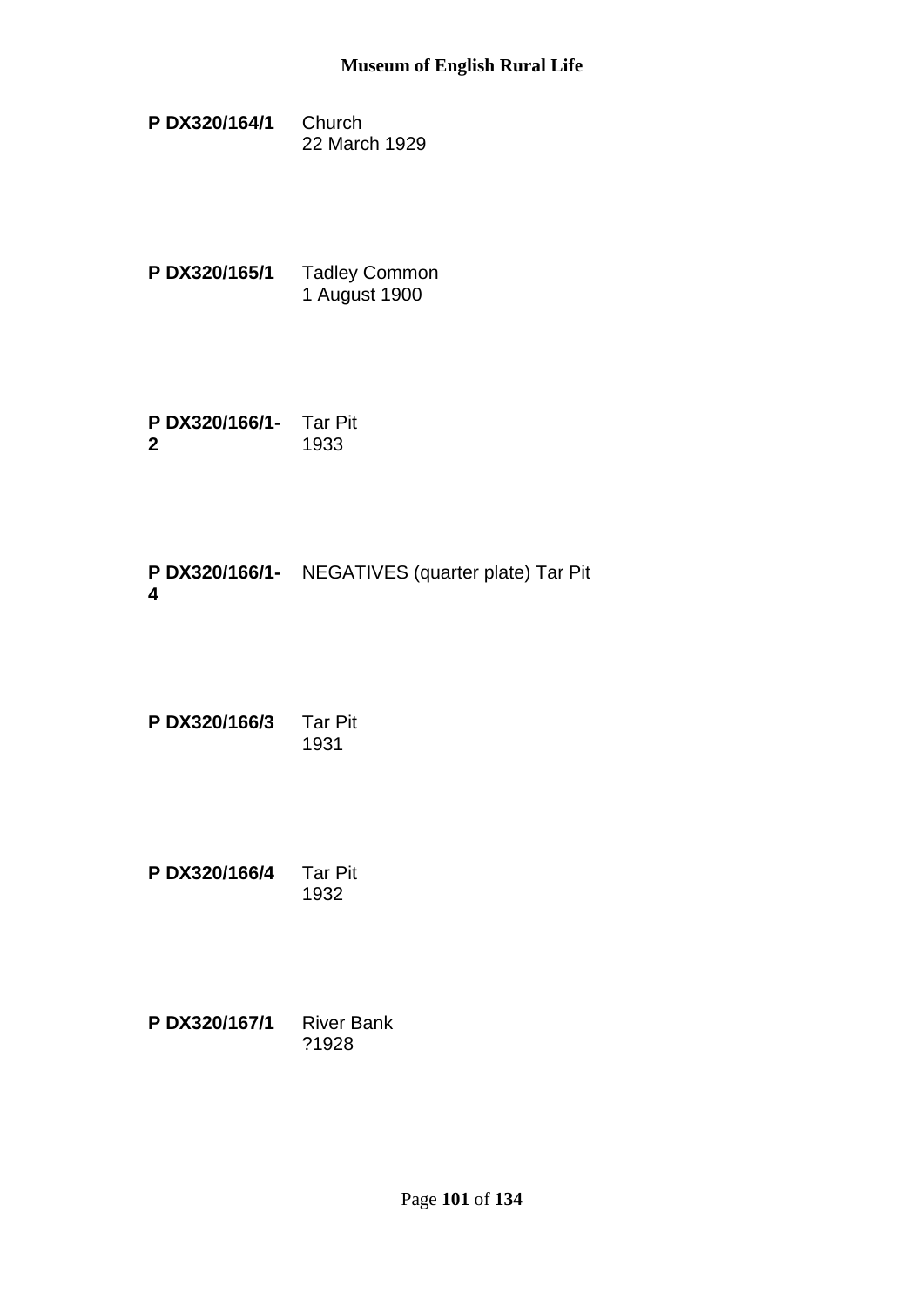**P DX320/168/1** Bridge over the Isis (? Tadpole Bridge) 4 September 1928

**P DX320/168/1-** NEGATIVES (quarter plate) Thames River, Oxon **2**

- **P DX320/168/2** Bridge over the Isis (? Radcot Bridge) 4 September 1928
- **P DX320/169/1** Section of Roman Well (engraving) n.d. [1890's-1930's]
- **P DX320/170/1-** 6" map **2** n.d. [1890's-1930's]
- **P DX320/171/1-** NEGATIVES (quarter plate) Tilehurst, Berks **2**

**P DX320/172/1** Village and pond n.d. [1890's-1930's]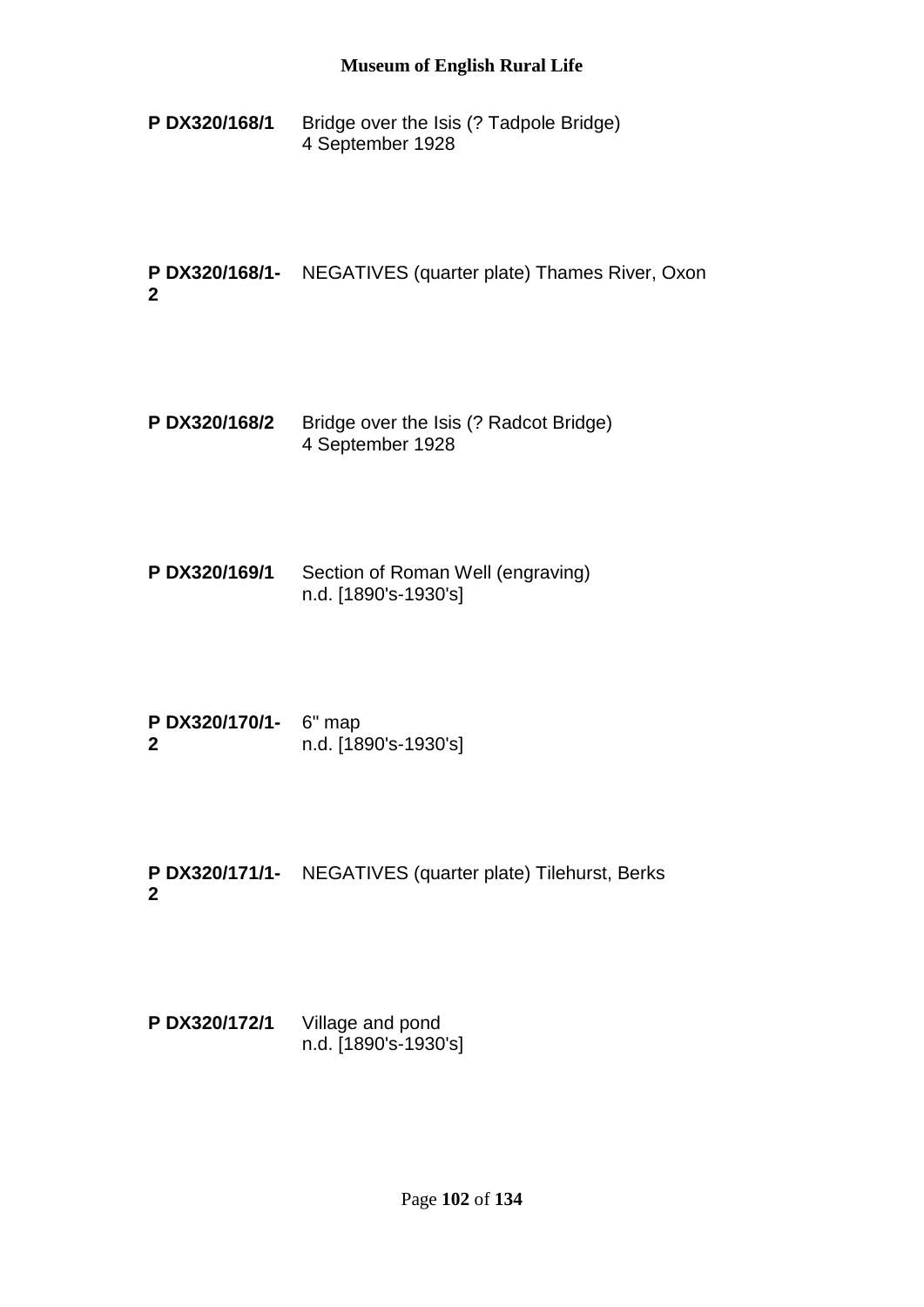**P DX320/173/1** Polehampton school n.d. [1890's-1930's]

**P DX320/173/1-** NEGATIVES (quarter plate) Twyford, Berks **121**

- **P DX320/173/2** Bridge over the Loddon n.d. [1890's-1930's]
- **P DX320/173/3** The Willows and Twyford Cottages n.d. [1890's-1930's]
- **P DX320/173/4-** A Wigwam, 11 Ruscombe Road **6** n.d. [1890's-1930's]
- **P DX320/173/7-** Elm Cottage, Ruscombe Road **8** n.d. [1890's-1930's]
- **P DX320/173/9** Wadhams and Webbs, High Street south side c1870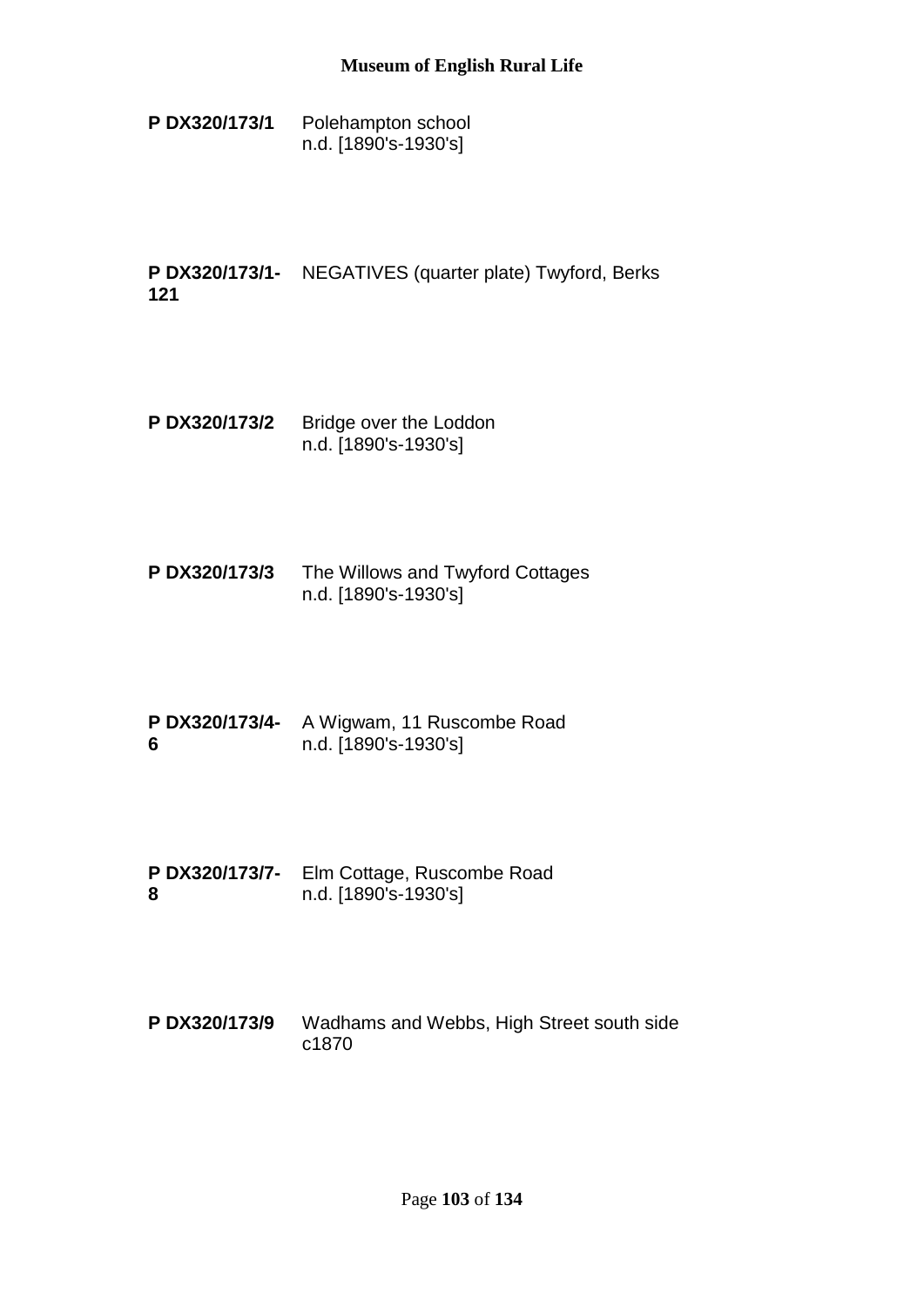- **P DX320/173/10** Sawyers, High Street looking west c1870
- **P DX320/173/11** Broad gauge train, Twyford n.d. [1890's-1930's]
- **P DX320/173/12** Meadowside, London Road n.d. [1890's-1930's]
- **P DX320/173/13** White House and Orchards, London Road n.d. [1890's-1930's]
- **P DX320/173/14- 18** New Year's Day, 1900, London Road; Overturned cart in snow 1 January 1900
- **P DX320/173/19-** n.d. [1890's-1930's] **20** Snow scene, London Road
- **P DX320/173/21** Polehampton Girls' School n.d. [1890's-1930's]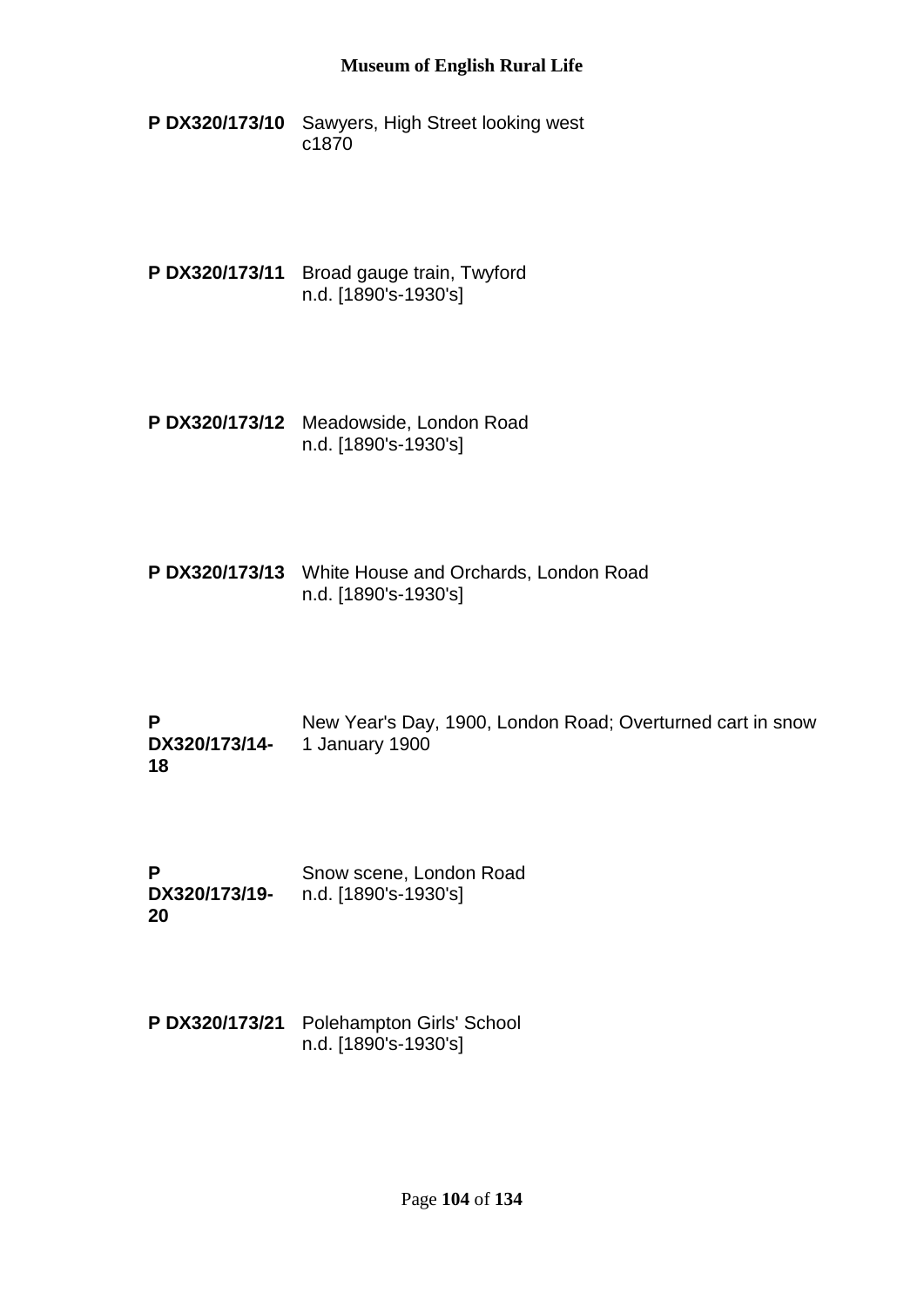- **P DX320/173/22** Poplar Cottage, Waltham Road n.d. [1890's-1930's]
- **P DX320/173/23** Station Terrace with figures n.d. [1890's-1930's]
- **P DX320/173/24** Royal Hotel with horse-drawn carriage n.d. [1890's-1930's]
- **P DX320/173/25** Laurel cottage London Road n.d. [1890's-1930's]
- **P DX320/173/26** Webbs (grocer) Church Street n.d. [1890's-1930's]
- **P DX320/173/27** Bell Public house, High Street n.d. [1890's-1930's]
- **P DX320/173/28** C E Sheppards (draper) n.d. [1890's-1930's]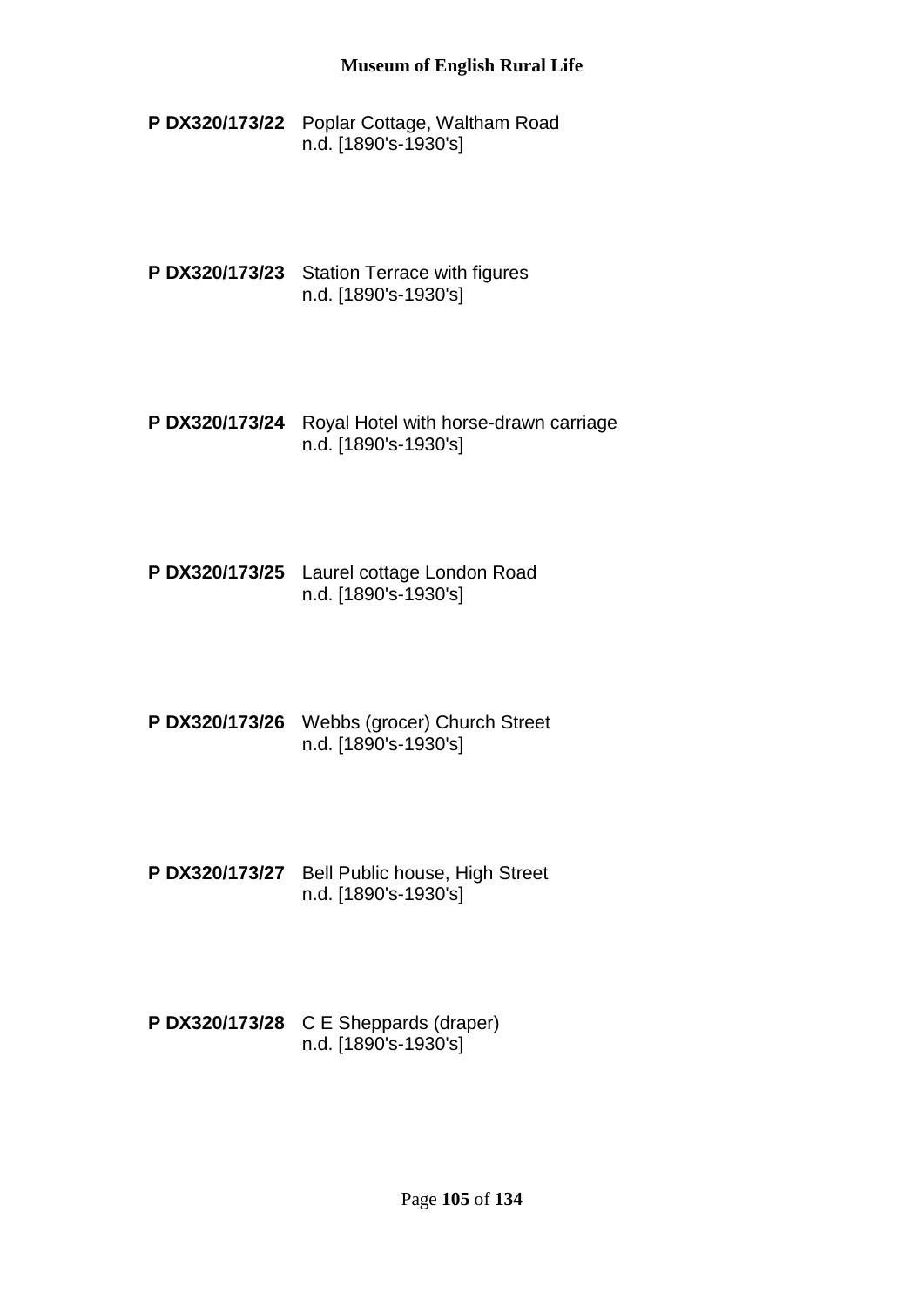- **P DX320/173/29** Railway Station n.d. [1890's-1930's]
- **P DX320/173/30** Outside Somercroft, London Road (in snow) n.d. [1890's-1930's]
- **P DX320/173/31** Sidney West (watchmaker) n.d. [1890's-1930's]
- **P DX320/173/32-** n.d. [1890's-1930's] **33** Swans in Stanlake Park (snow)
- **P DX320/173/34** Ruscombe Road from London Road (snow) n.d. [1890's-1930's]
- **P DX320/173/35** Somercraft, London Road (snow) n.d. [1890's-1930's]
- **P DX320/173/36** Polehampton Girls' School (snow) 1900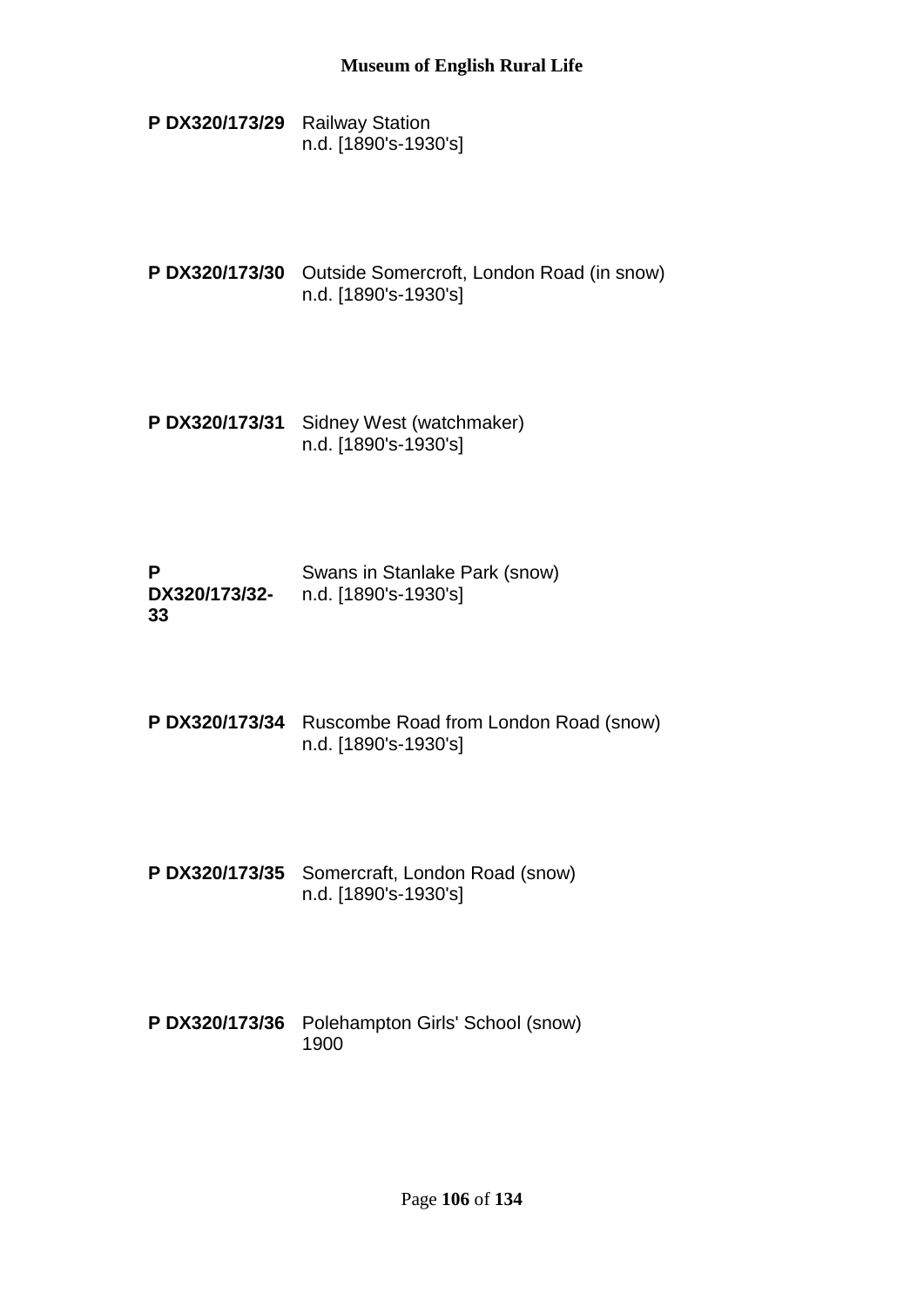- **P DX320/173/37** London Road, Twyford (snow) n.d. [1890's-1930's]
- **P DX320/173/38** Laurel Cottage, London Road (snow) n.d. [1890's-1930's]
- **P DX320/173/39** Harry Kent (clearing snow) n.d. [1890's-1930's]
- **P DX320/173/40** C E Sheppards, London Road (snow) n.d. [1890's-1930's]
- **P DX320/173/41** Sidney West's shop, Station Road (snow) n.d. [1890's-1930's]
- **P DX320/173/42** Station Hotel (snow) n.d. [1890's-1930's]
- **P DX320/173/43** Station Terrace (snow) n.d. [1890's-1930's]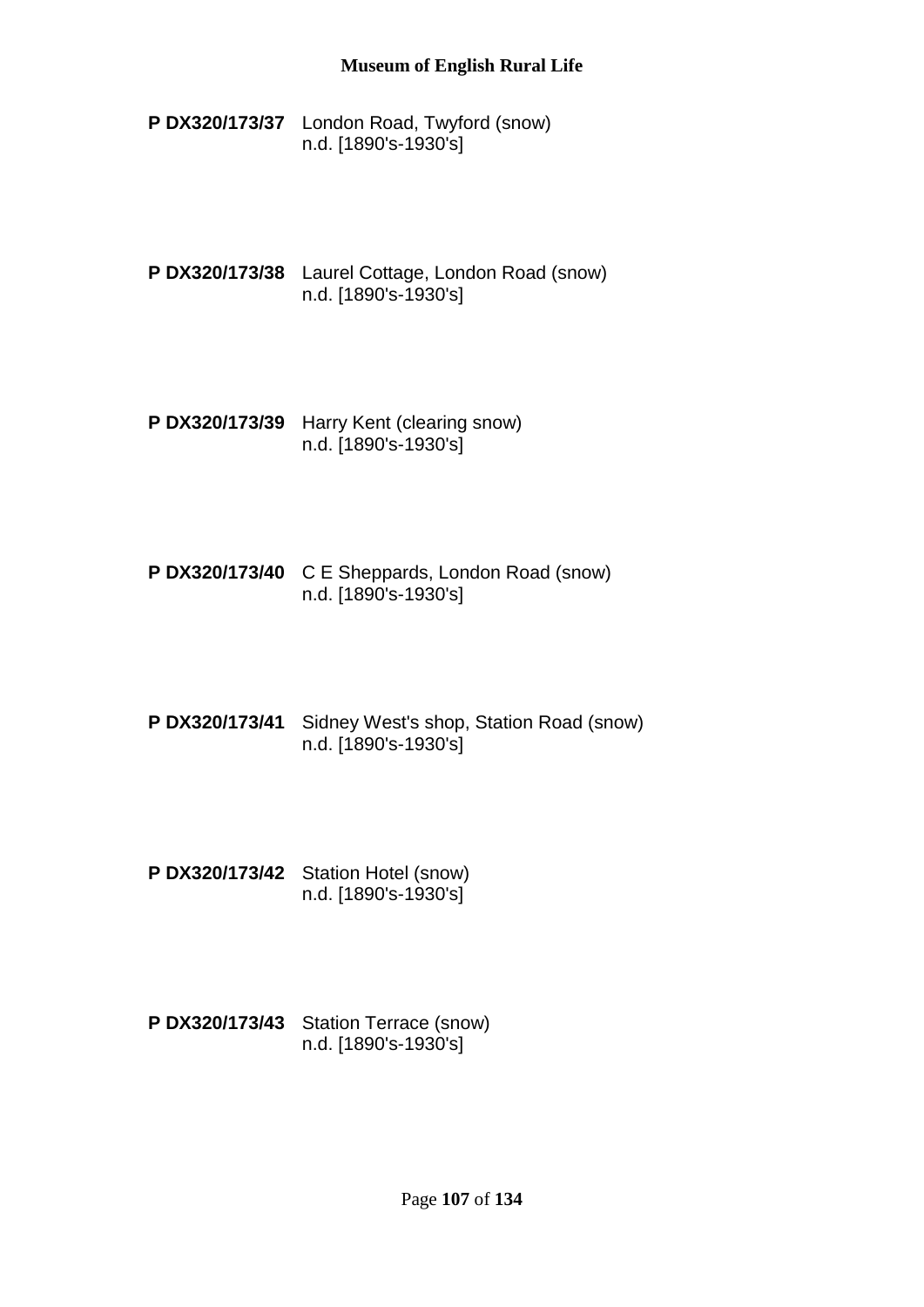- **P DX320/173/44** Railway Station (snow) n.d. [1890's-1930's] n.b. no 36 dated on slide. ? could all these snow scenes be at the same date? ? January 1900 (see P DX320/15-18)
- **P DX320/173/45** Polehampton Girls' school with pupils n.d. [1890's-1930's]
- **P DX320/173/46** Church Street, Twyford with steam engine 1902
- **P DX320/173/47** Crossroads decorated for end of Boer War 1902
- **P DX320/173/48** C.E. Sheppard's shop 1902
- **P DX320/173/49- 51** Fire at West's shop, Church Street n.d. [1890's-1930's]
- **P DX320/173/52** Church before the addition of tower n.d. [1890's-1930's]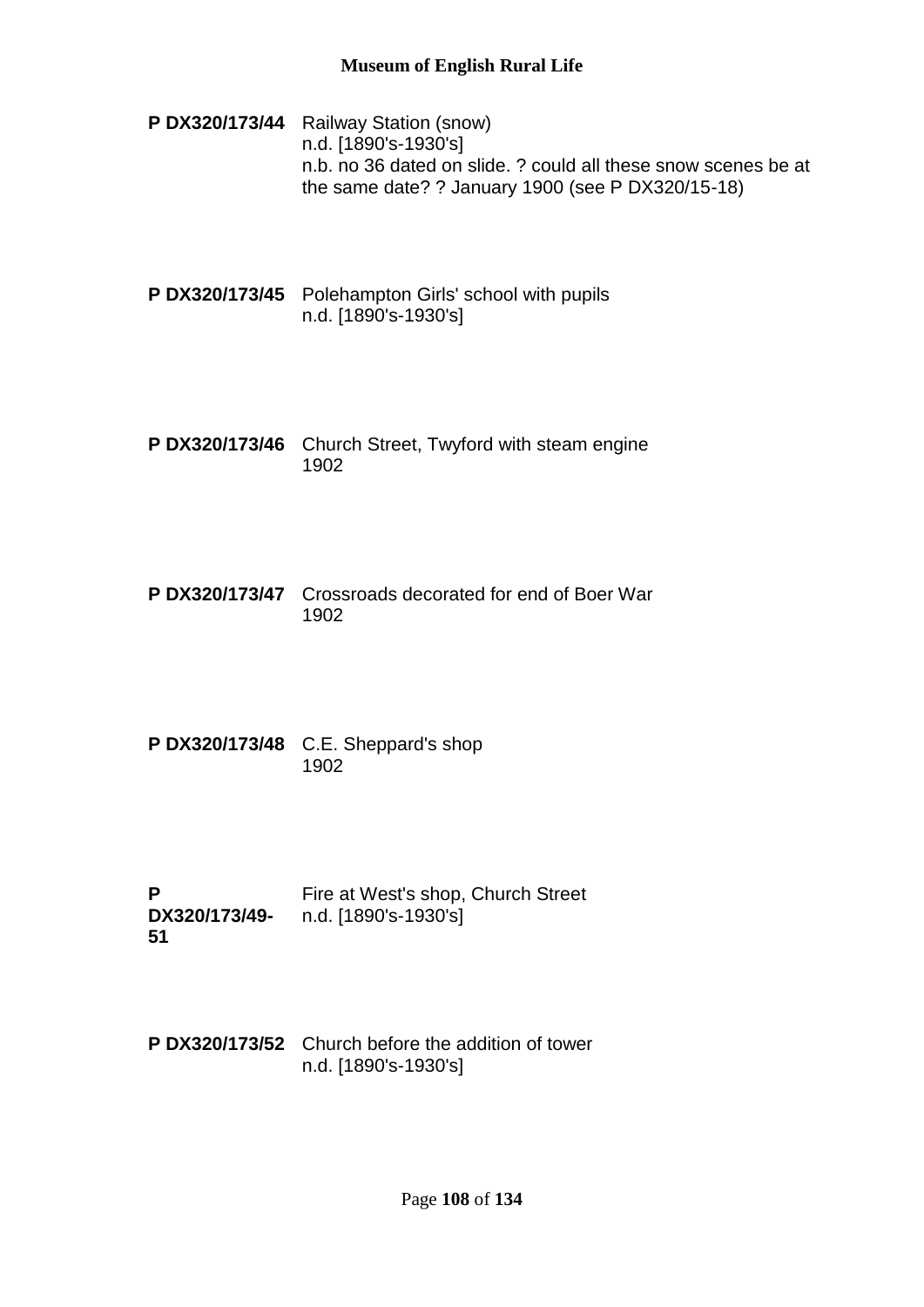- **P DX320/173/53** White House, London Road 1902
- **P DX320/173/54-** n.d. [1890's-1930's] **59** View from church tower
- **P DX320/173/60** Ruscombe Road n.d. [1890's-1930's]
- **P DX320/173/61** Wigwam, W. Gordon stables n.d. [1890's-1930's]
- **P DX320/173/62** Flowers at Flower Show 1899
- **P DX320/173/63** Recreation Ground n.d. [1890's-1930's]
- **P DX320/173/64** The Willows, London Road n.d. [1890's-1930's]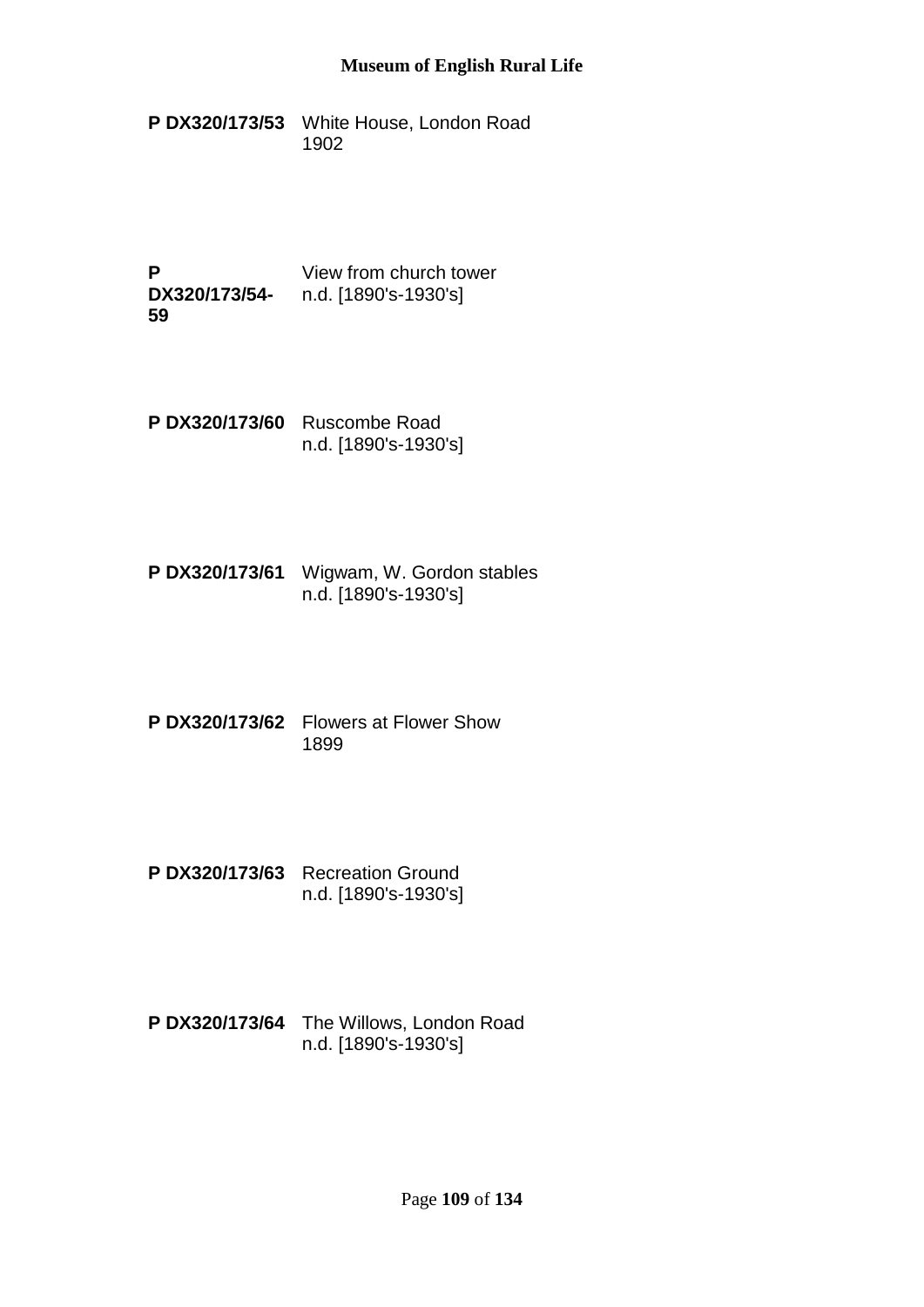- **P DX320/173/65** Brookers, London Road 1899
- **P DX320/173/66** Kings Arms n.d. [1890's-1930's]
- **P DX320/173/67** E West's shop, Church Street n.d. [1890's-1930's]
- **P DX320/173/68** Congregational Chapel, Church Street n.d. [1890's-1930's]
- **P DX320/173/69** Lansdowne House, Church Street n.d. [1890's-1930's]
- **P DX320/173/70** Assembly Rooms n.d. [1890's-1930's]
- **P DX320/173/71** Station Road n.d. [1890's-1930's]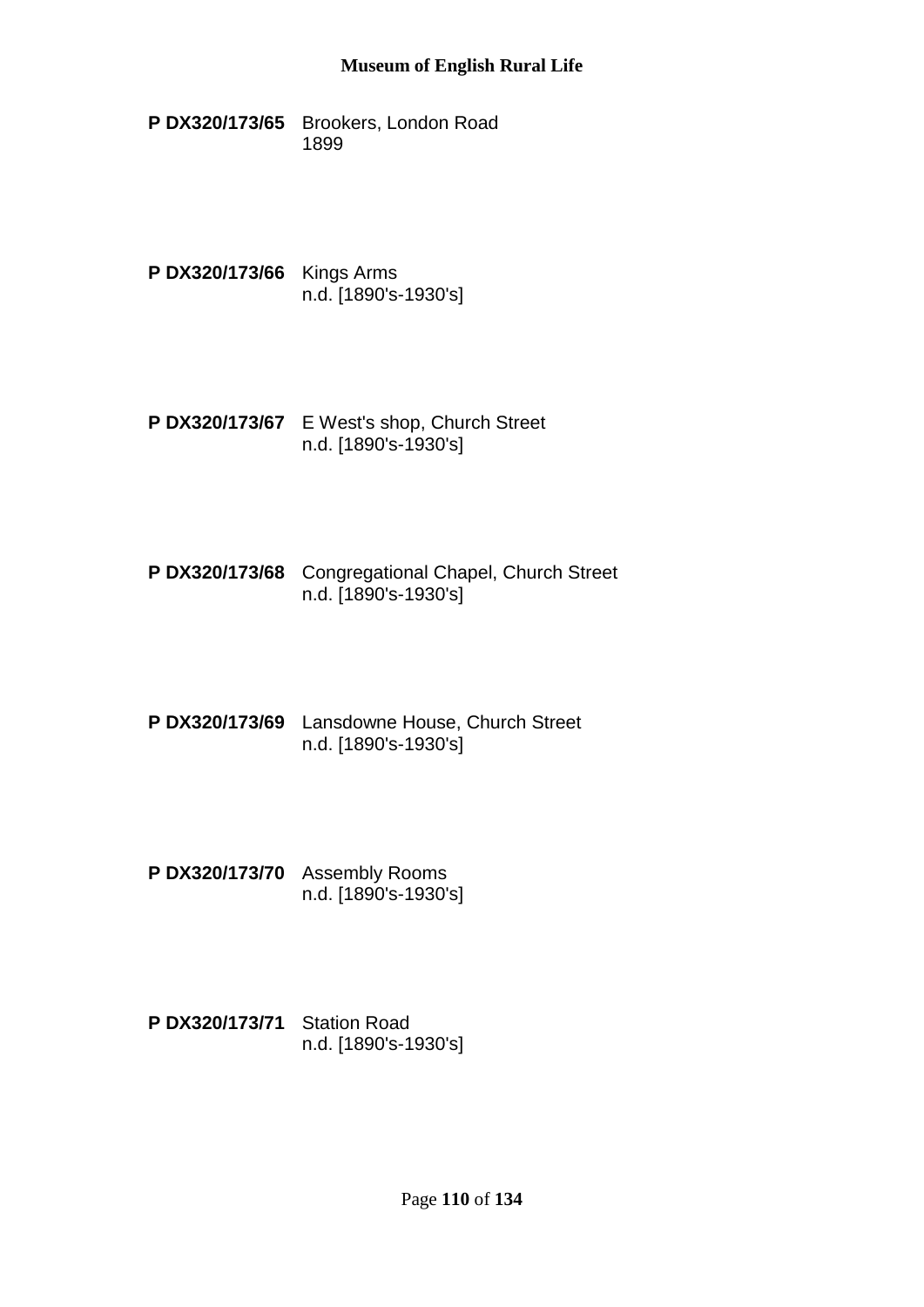- **P DX320/173/72** Cook and West shops, Station Road n.d. [1890's-1930's]
- **P DX320/173/73** Kings Arms n.d. [1890's-1930's]
- **P DX320/173/74** Goodchild and Larkins, Wargrave Road n.d. [1890's-1930's]
- **P DX320/173/75** Wesleyan Chapel, Wargrave Road n.d. [1890's-1930's]
- **P DX320/173/76** Jabez Peaceful, Wargrave Road n.d. [1890's-1930's]
- **P DX320/173/77** High Street n.d. [1890's-1930's]
- **P DX320/173/78** Mill Tail n.d. [1890's-1930's]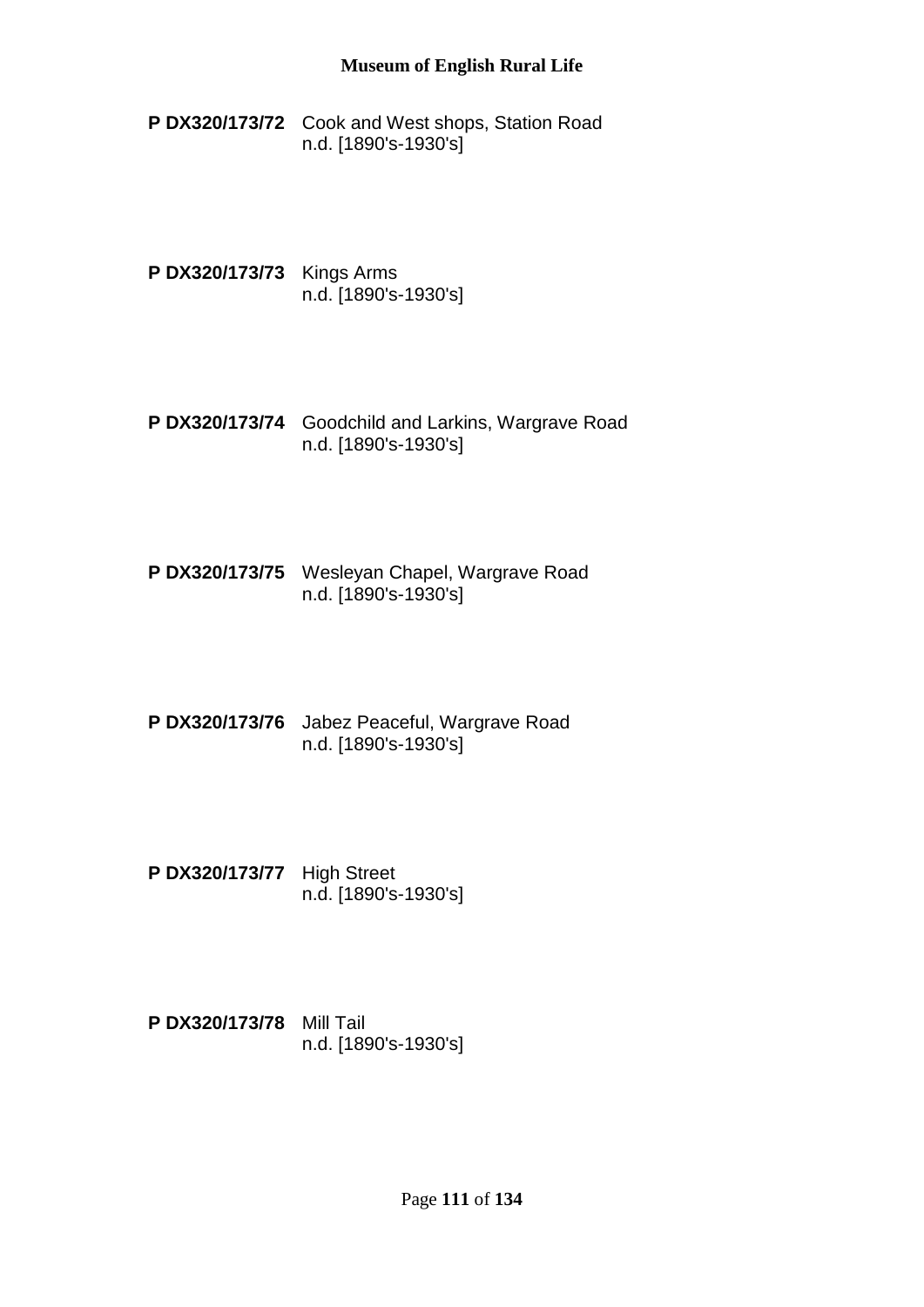- **P DX320/173/79** Flying Dutchman, Twyford Station n.d. [1890's-1930's]
- **P DX320/173/80** Wadhams and Webbs, High Street n.d. [1890's-1930's]
- **P DX320/173/81** Meadowside, London Road n.d. [1890's-1930's]
- **P DX320/173/82** Orchards, London Road n.d. [1890's-1930's]
- **P DX320/173/83-** n.d. [1890's-1930's] **85** Land Yacht of Wm Gordon Stables
- **P DX320/173/86** Varndells Bakery, Ruscombe Road n.d. [1890's-1930's]
- **P DX320/173/87** Ruscombe Road n.d. [1890's-1930's]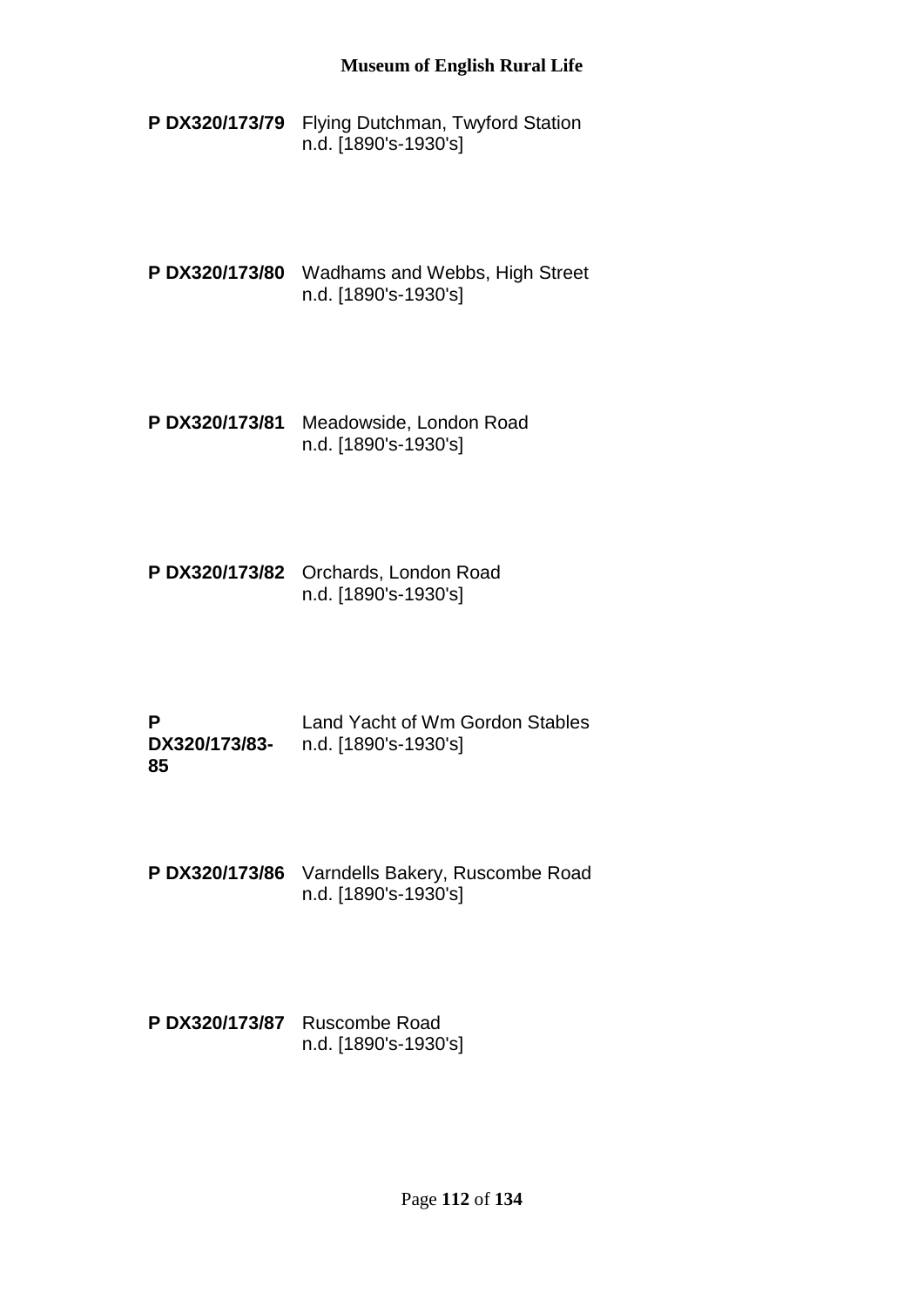- **P DX320/173/88** Almshouses n.d. [1890's-1930's]
- **P DX320/173/89** Assembly Rooms n.d. [1890's-1930's]
- **P DX320/173/90- 91** Brookers, London Road n.d. [1890's-1930's]
- **P DX320/173/92** Water cart n.d. [1890's-1930's]
- **P DX320/173/93** The Willows, London Road n.d. [1890's-1930's]
- **P DX320/173/94-** n.d. [1890's-1930's] **95** Grove Hall

**P DX320/173/96- 97** Kings Arms n.d. [1890's-1930's]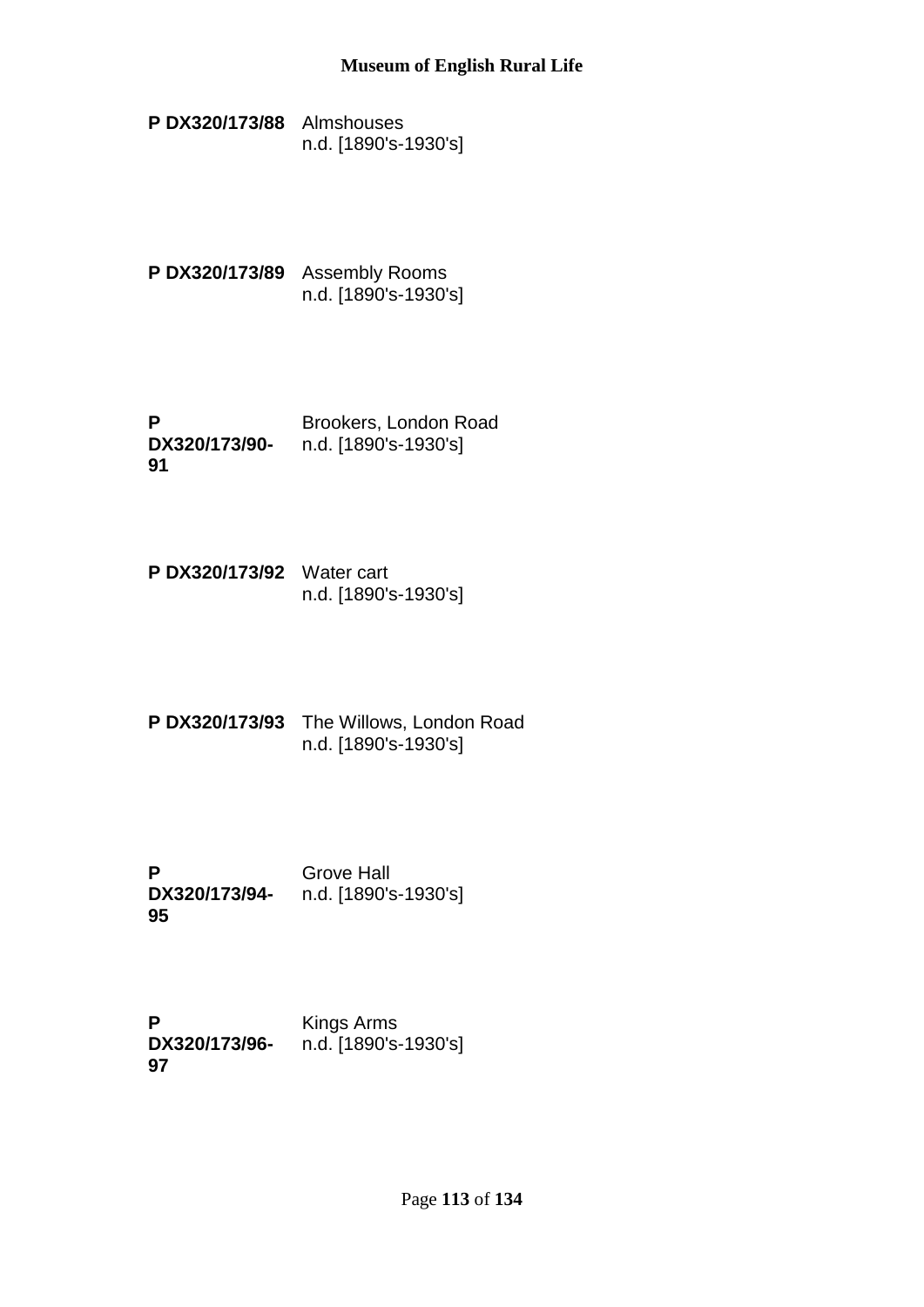**P DX320/173/98** E West & Sons, Church Street n.d. [1890's-1930's]

**P DX320/173/99** Lansdowne House n.d. [1890's-1930's]

**P DX320/173/100** Station Road n.d. [1890's-1930's]

**P DX320/173/101** n.d. [1890's-1930's] Cooks and Wests, Station Road

**P DX320/173/102** n.d. [1890's-1930's] Apsley House, London Road

**P DX320/173/103** n.d. [1890's-1930's] Goodchild's and Larkin's, Wargrave Road

**P DX320/173/104** n.d. [1890's-1930's]Jabez Peaceful, Wargrave Road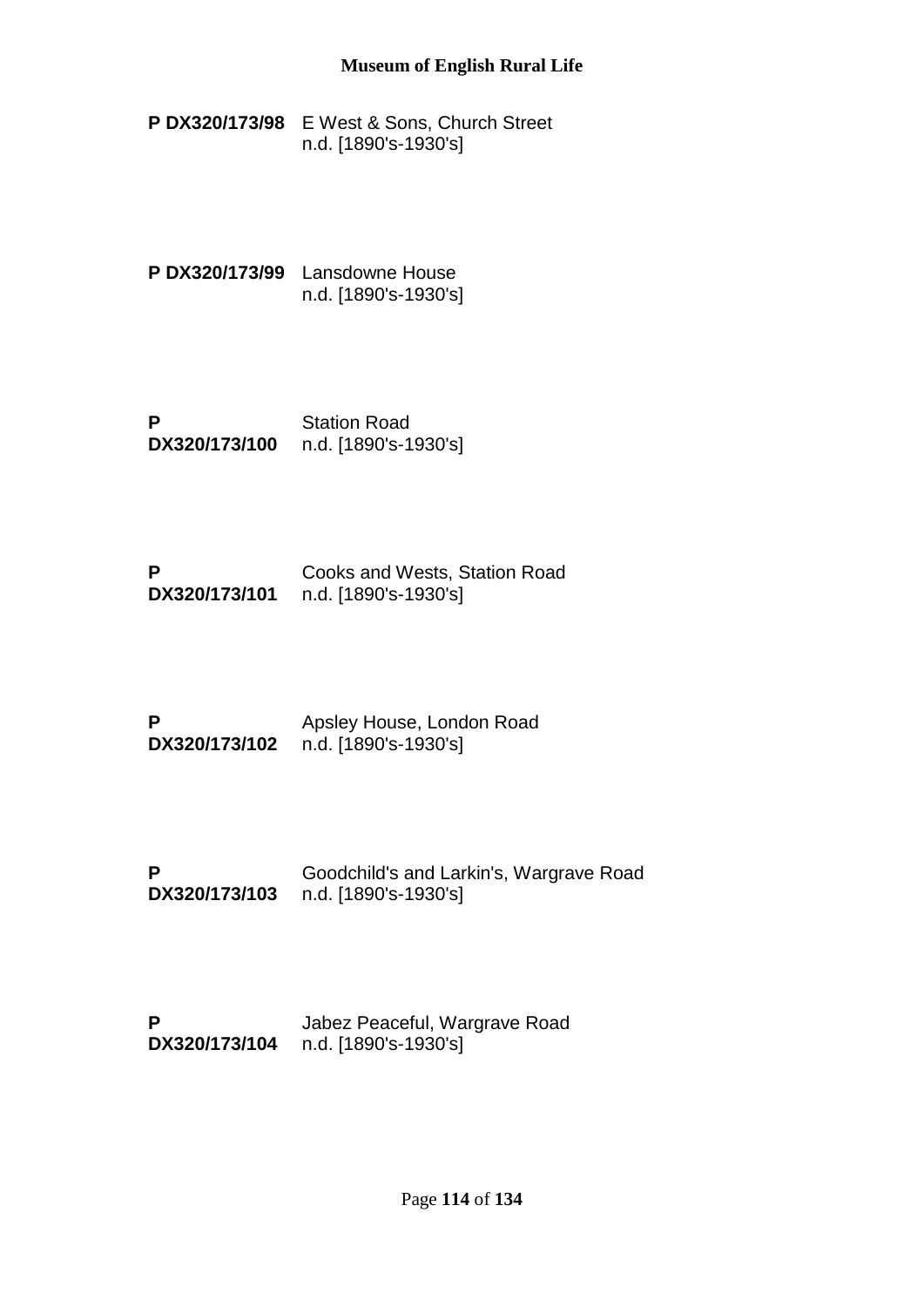- **P DX320/173/105** Wesleyan Chapel, Wargrave Road n.d. [1890's-1930's]
- **P DX320/173/106** Congregational Chapel, Church Street n.d. [1890's-1930's]
- **P DX320/173/107-** n.d. [1890's-1930's] **9** Recreation Ground

| P                   | Flowers at Twyford Flower Show, 1899 |
|---------------------|--------------------------------------|
| DX320/173/110- 1899 |                                      |
| 11                  |                                      |

| P                  | Flowers at Flower Show and Bazeley |
|--------------------|------------------------------------|
| DX320/173/112 1899 |                                    |

**P DX320/173/113** Flowers at Flower Show and Scott 1899

**P DX320/173/114-** 1899**119** Twyford Flower Show, 1899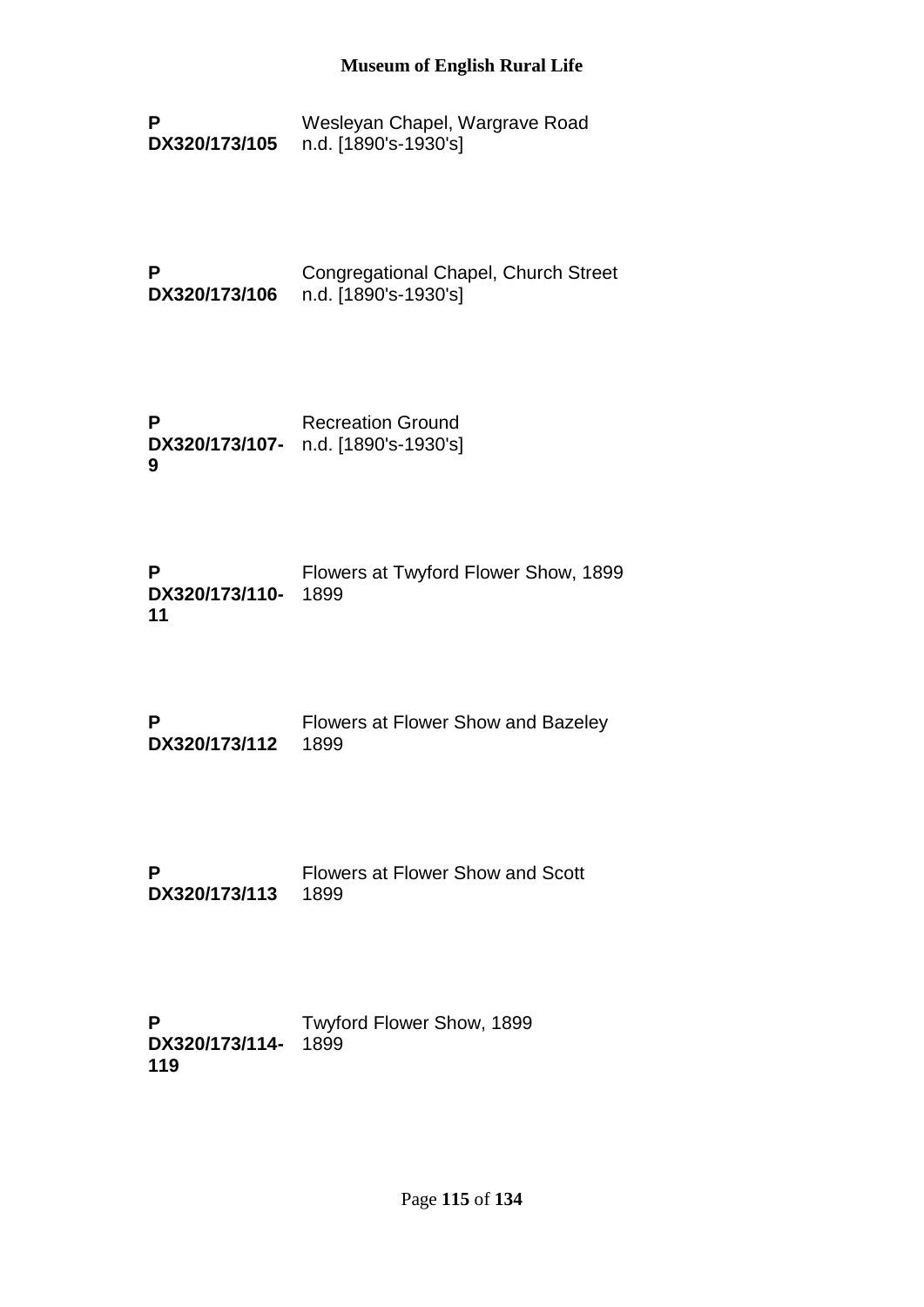**P DX320/173/120** High Street 1901

**P DX320/173/121** n.d. [1890's-1930's] London Road from Grove Hall Grounds

**P DX320/173A/1** Trees and buildings 1929

**P DX320/173A/1- 7** NEGATIVES (quarter plate) Twyford, Bucks

**P DX320/173A/2** Church 1929

**P DX320/173A/3 Trees** 1929

**P DX320/173A/4 Church** 1929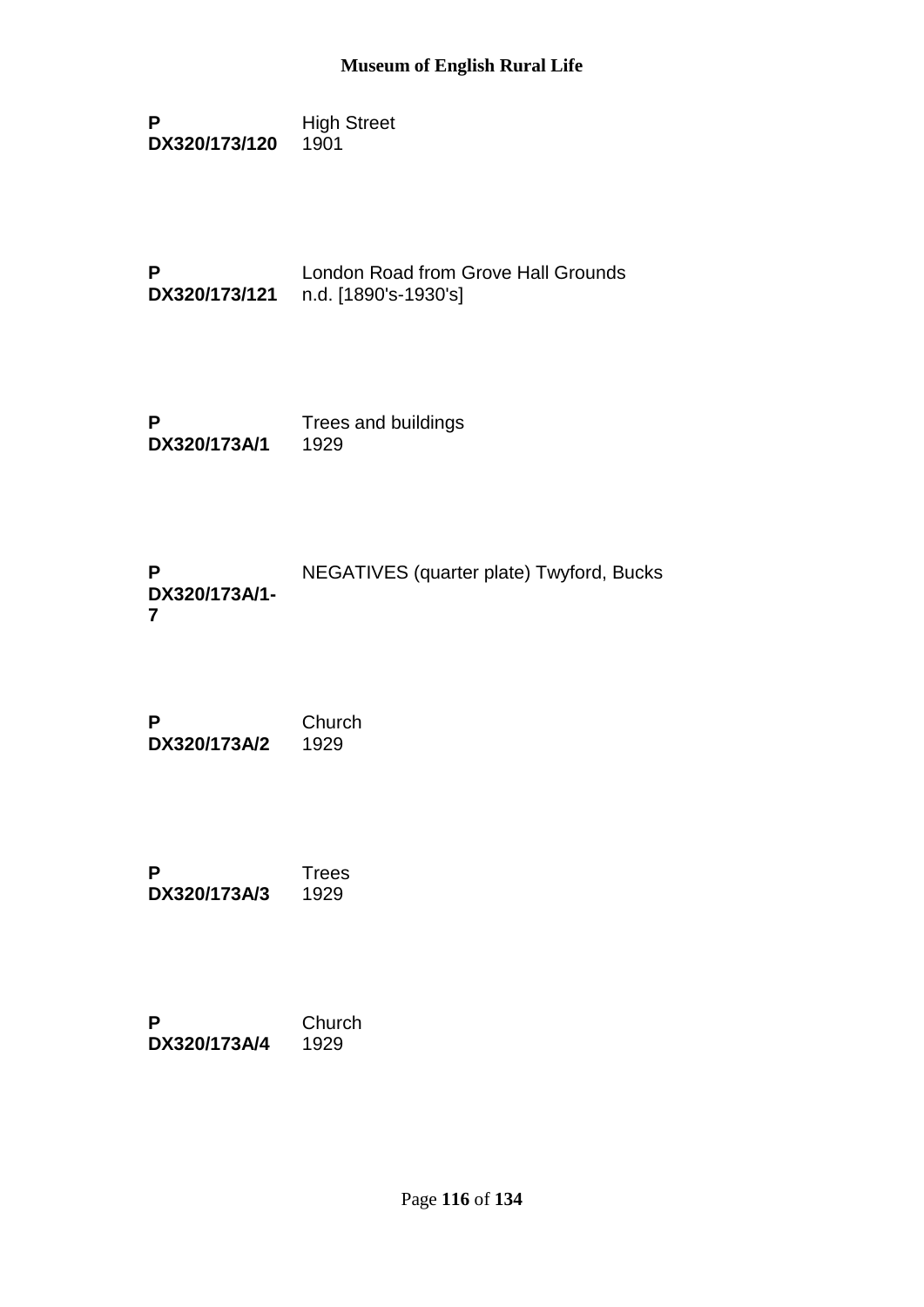**P DX320/173A/5** Field, stream and trees 1929

**P DX320/173A/6** Lane, trees and buildings 1929

**P DX320/173A/7** Large house 1929

**P DX320/174/1** Above Turville March 1929

**P DX320/174/1-** NEGATIVES (quarter plate) Turville Oxon **2**

**P DX320/174/2** Church and Austin 7 c1930

**P DX320/175/1** Near Uffington (? Woolstone Mill) n.d. [1890's-1930's]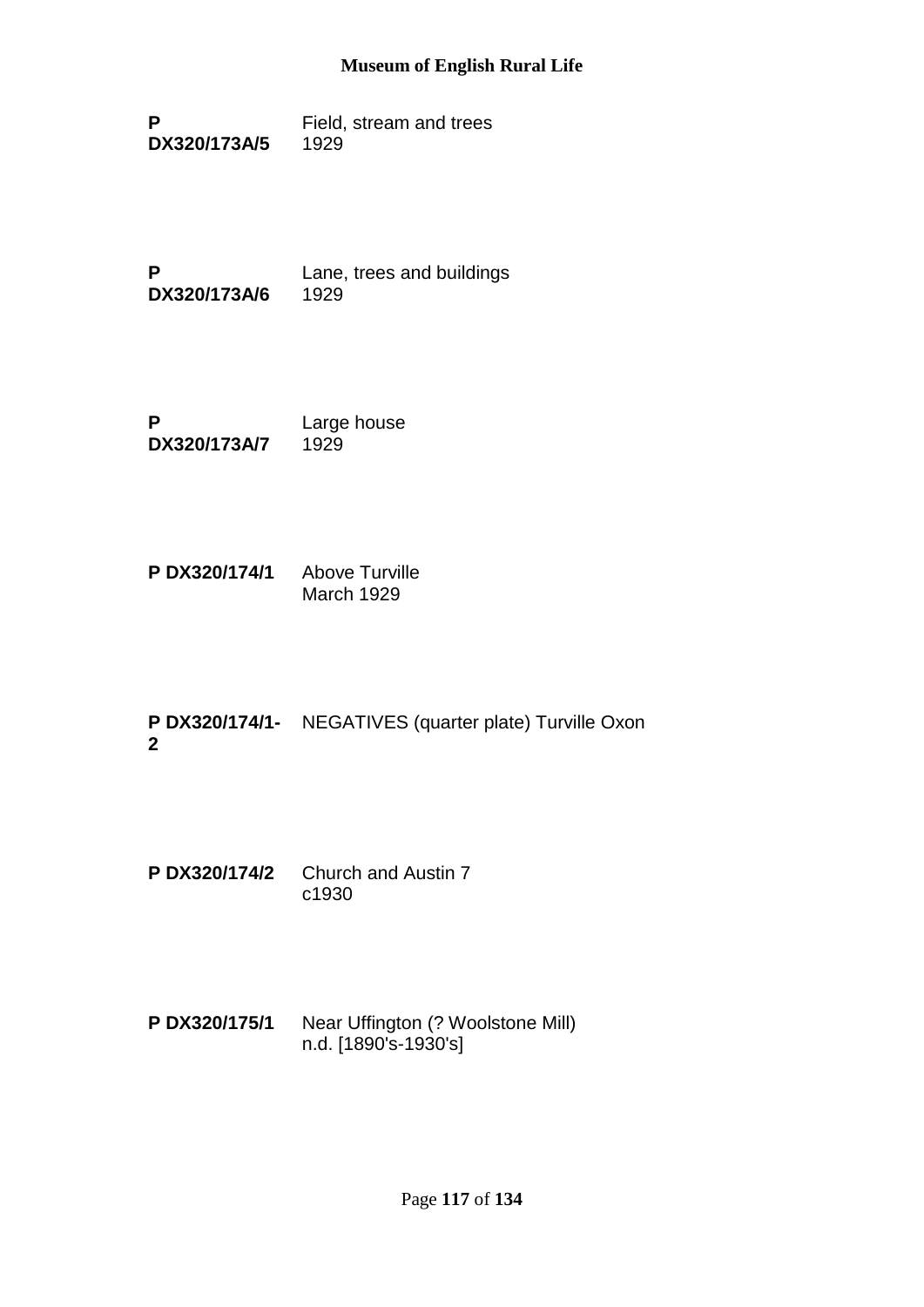**P DX320/175/1-** NEGATIVES (quarter plate) Uffington Berks **12**

**P DX320/175/2-** Church **3** 22 October 1922

- **P DX320/175/5-** Church porch **4** 22 October 1900
- **P DX320/175/6** Church interior 22 October 1922
- **P DX320/175/7** Reading Room 22 October 1922
- **P DX320/175/8** White Horse 22 October 1922
- **P DX320/175/9-** Wayland Smith's Cave **12** 12 August 1901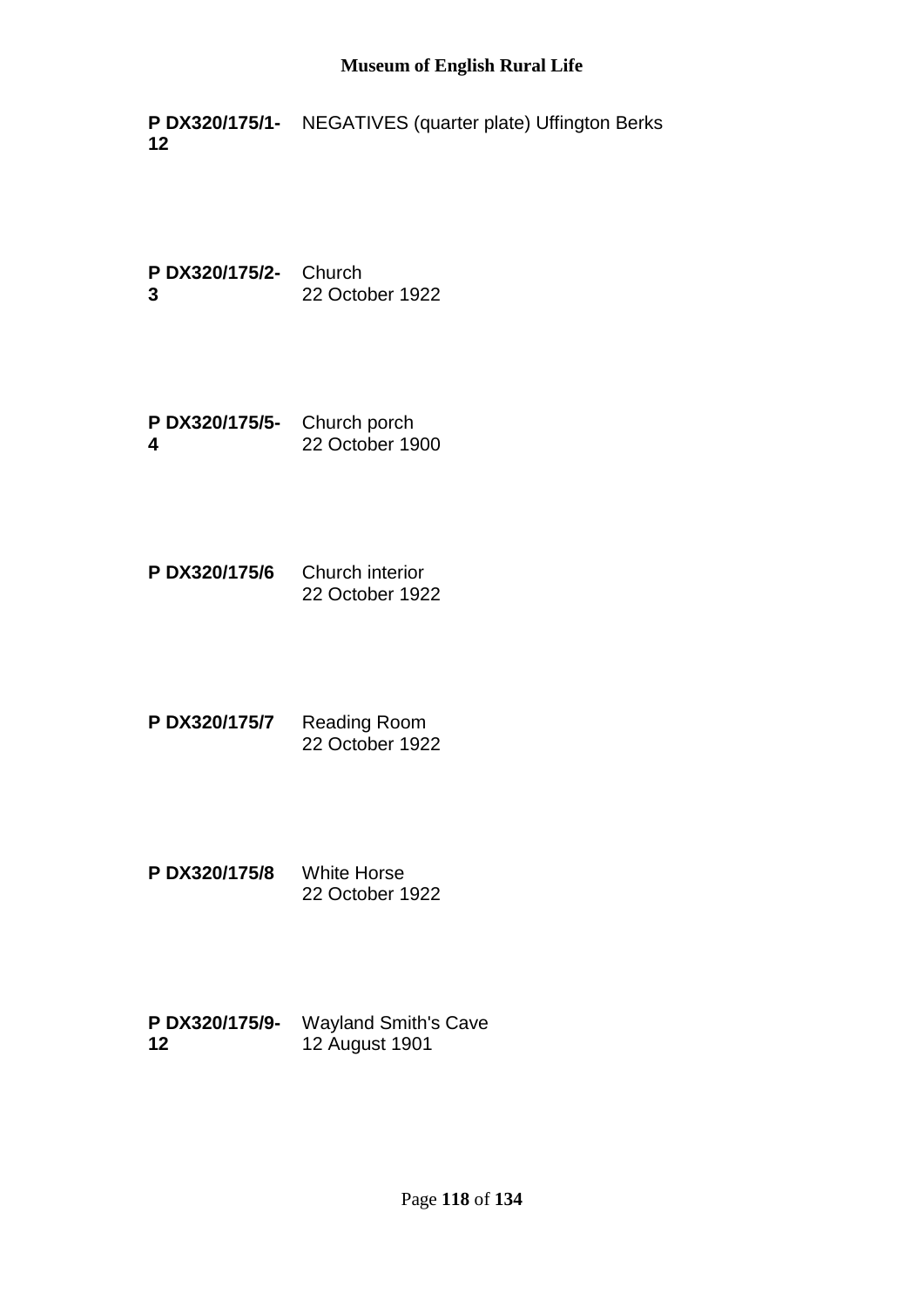**P DX320/176/1** Landscape view ?1928

**P DX320/176/1-** NEGATIVES (quarter plate) Upton-on-Severn **2**

- **P DX320/176/2** Church n.d. [1890's-1930's]
- **P DX320/177/1** Church 12 September 1900
- **P DX320/177/1-** NEGATIVES (quarter plate) Upton, Berks **5**
- **P DX320/177/2** Church, South doorway 12 September 1900
- **P DX320/177/3** Church, North doorway 12 September 1900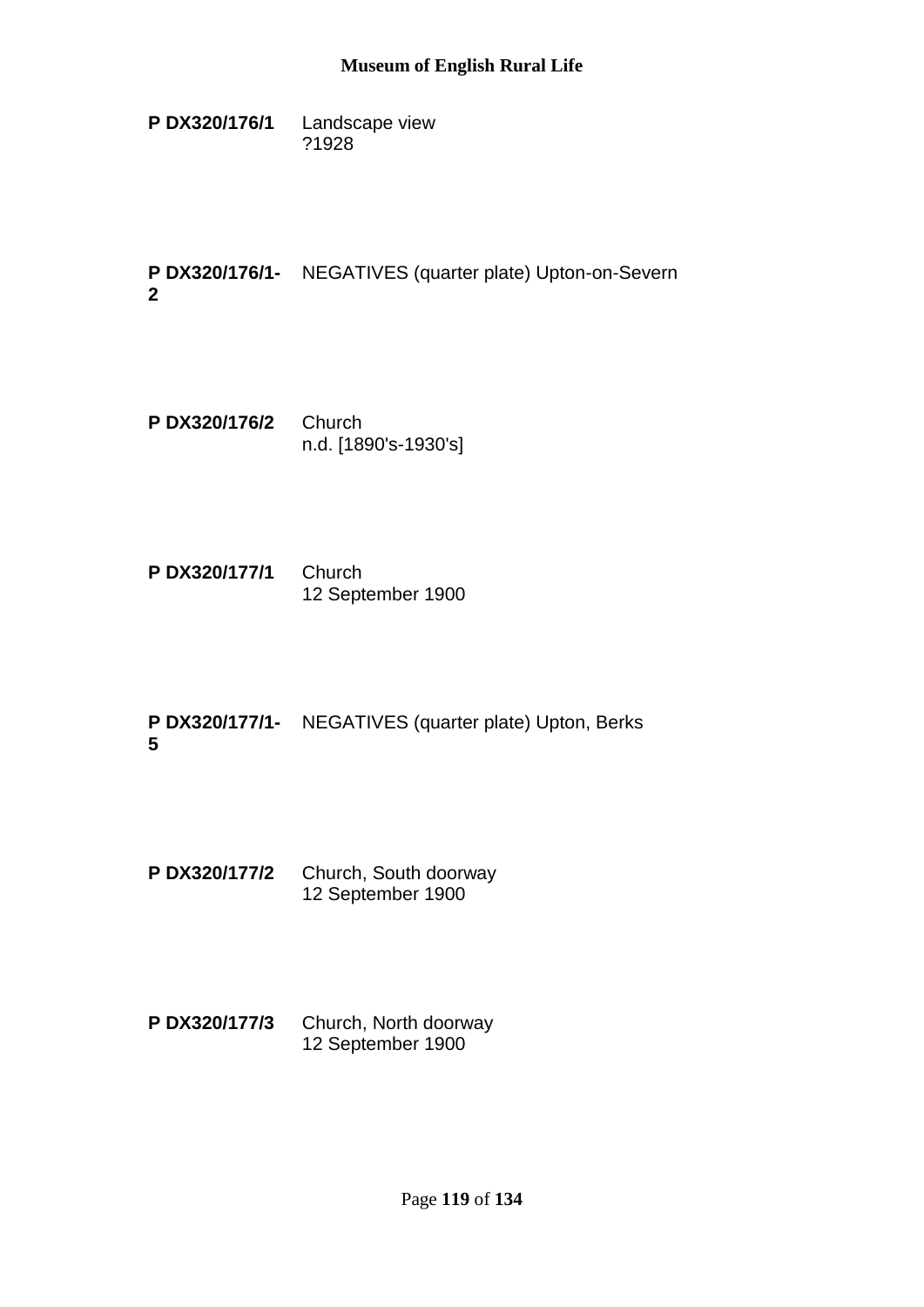**P DX320/177/4** Church, Chancel, South window 12 September 1900

**P DX320/177/5** Church, interior 12 September 1900

**P DX320/178/1** Bridge and St Peter's Church ?early 1900s

**P DX320/178/1-** NEGATIVES (quarter plate) Wallingford, Berks **8**

**P DX320/178/2-** Bridge **3** 26 May 1902

**P DX320/178/4** Market Place and Church 26 May 1902

**P DX320/178/5** Church 26 May 1902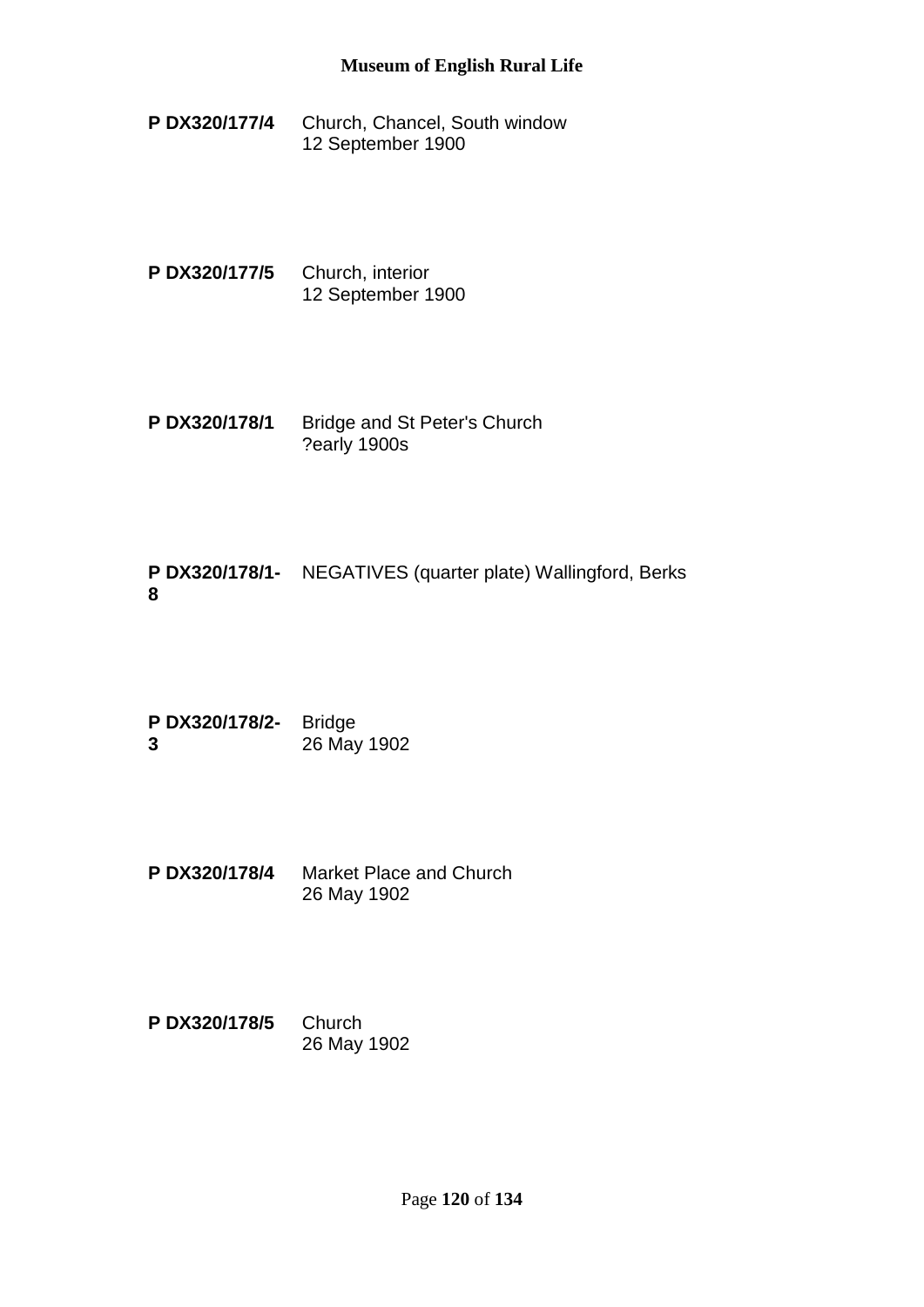- **P DX320/178/6** View from Kine Croft n.d. [1890's-1930's]
- **P DX320/178/7** St Leonard's Church 26 May 1902
- **P DX320/178/8** Church doorway 26 May 1902
- **P DX320/179/1** Church from the west 13 August 1900
- **P DX320/179/1-** NEGATIVES (quarter plate) Wargrave, Berks **9**
- **P DX320/179/2** Church from the south 13 August 1900
- **P DX320/179/3** Church North doorway 13 August 1900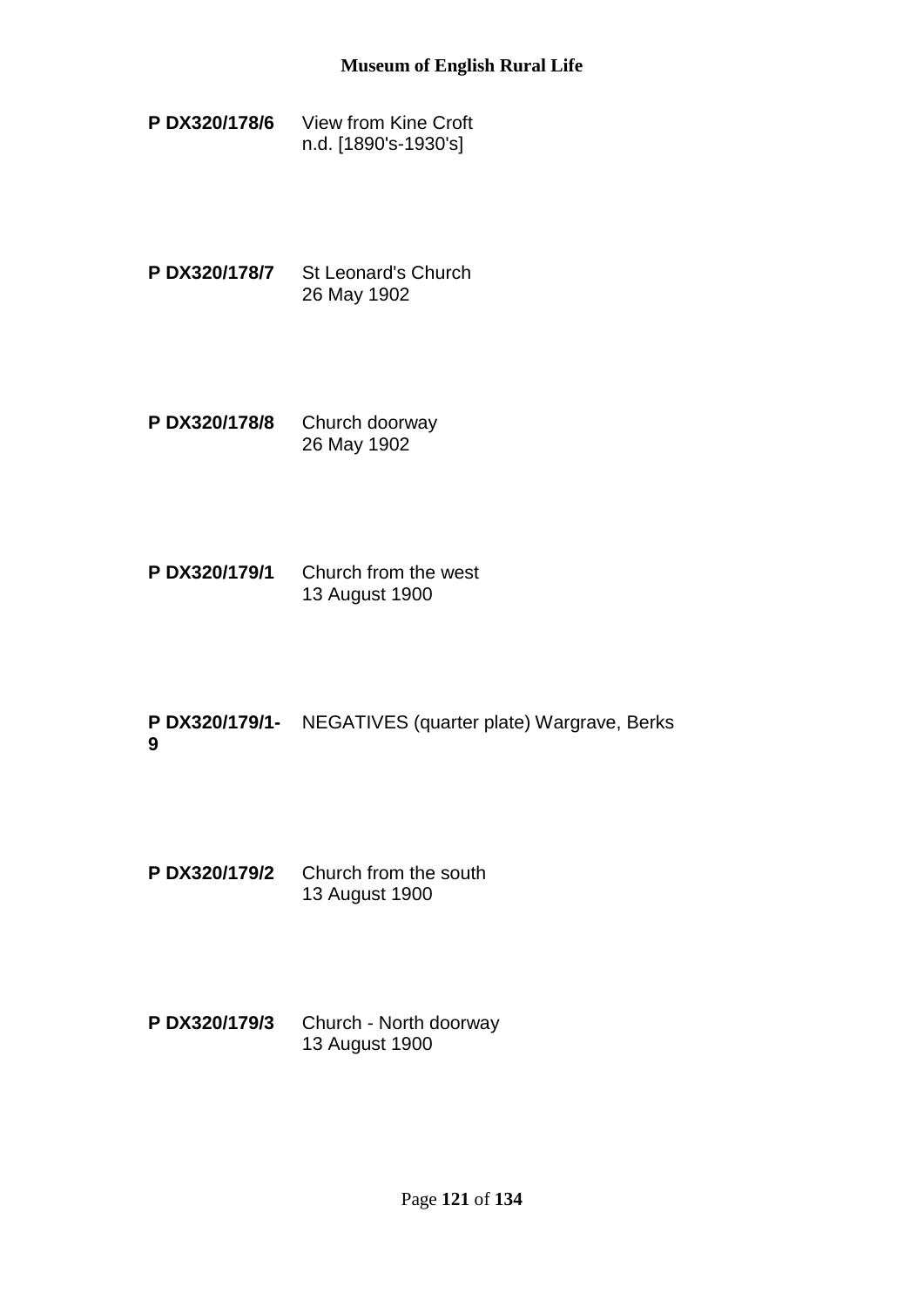**P DX320/179/4** Church - old font 13 August 1900

**P DX320/179/5-** Chalk pit **6** 13 August 1900

- **P DX320/179/7** Street 13 August 1900
- **P DX320/179/8** Road near Hennerton 1 March 1900
- **P DX320/179/9** Waterworks Pumping Station, Hare Hatch n.d. [1890's-1930's]
- **P DX320/180/1** Cave (exterior) 1 March 1900

**P DX320/180/1-** NEGATIVES (quarter plate) Warren Row, Berks**4**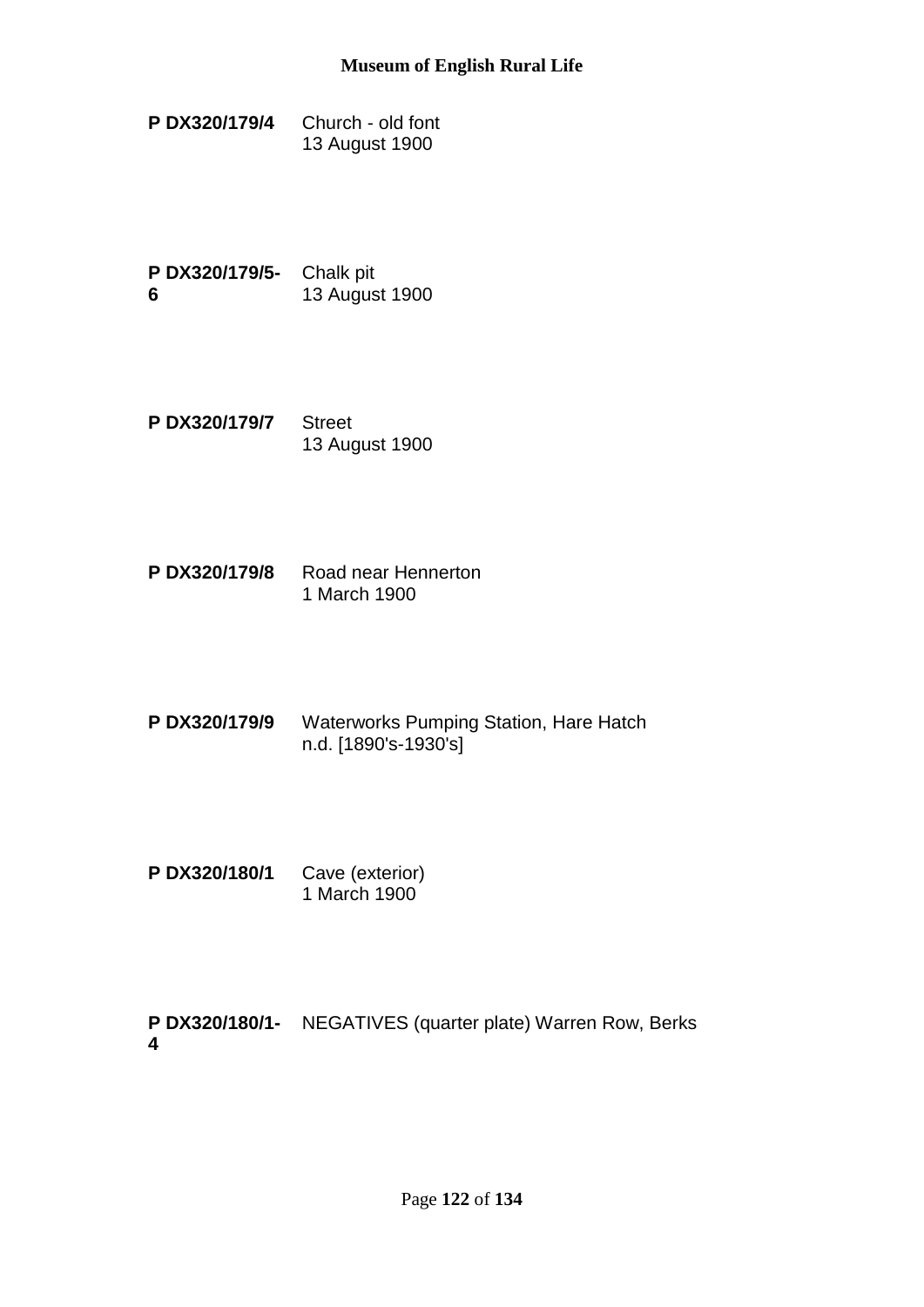- **P DX320/180/2** Cave (interior) 1 March 1900
- **P DX320/180/3** Section of chalk 1 March 1900
- **P DX320/180/4** Whitening Factory 1 March 1900
- **P DX320/181/1-** Town Hall **2** early 1900s
- **P DX320/181/1-** NEGATIVES (quarter plate) Watlington, Oxon **5**
- **P DX320/181/3** Young Hawkins in gravel pit early 1900s
- **P DX320/181/4** Chalk scarp n.d. [1890's-1930's]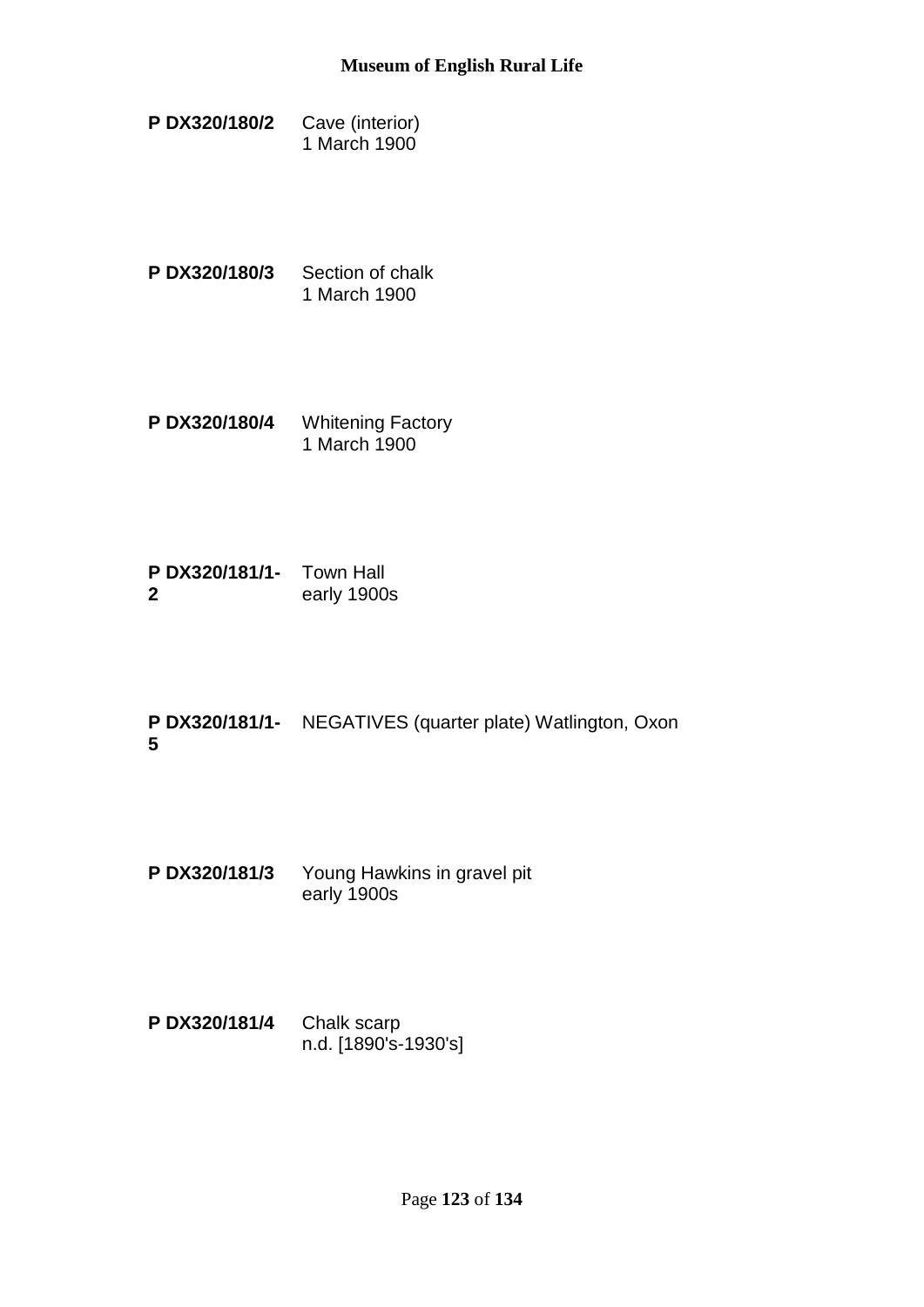- **P DX320/181/5** Looking NE, foot of hill, old road (Icknield Way) n.d. [1890's-1930's]
- **P DX320/182/1-** Spire **2** 10 August 1901
- **P DX320/182/1-** NEGATIVES (quarter plate) Welford, Berks **5**
- **P DX320/182/3** Church Door 10 August 1901
- **P DX320/182/4** Lych gate 10 August 1901
- **P DX320/182/5** Park (road and trees) 10 August 1901
- **P DX320/183/1** Path to church among trees 22 October 1900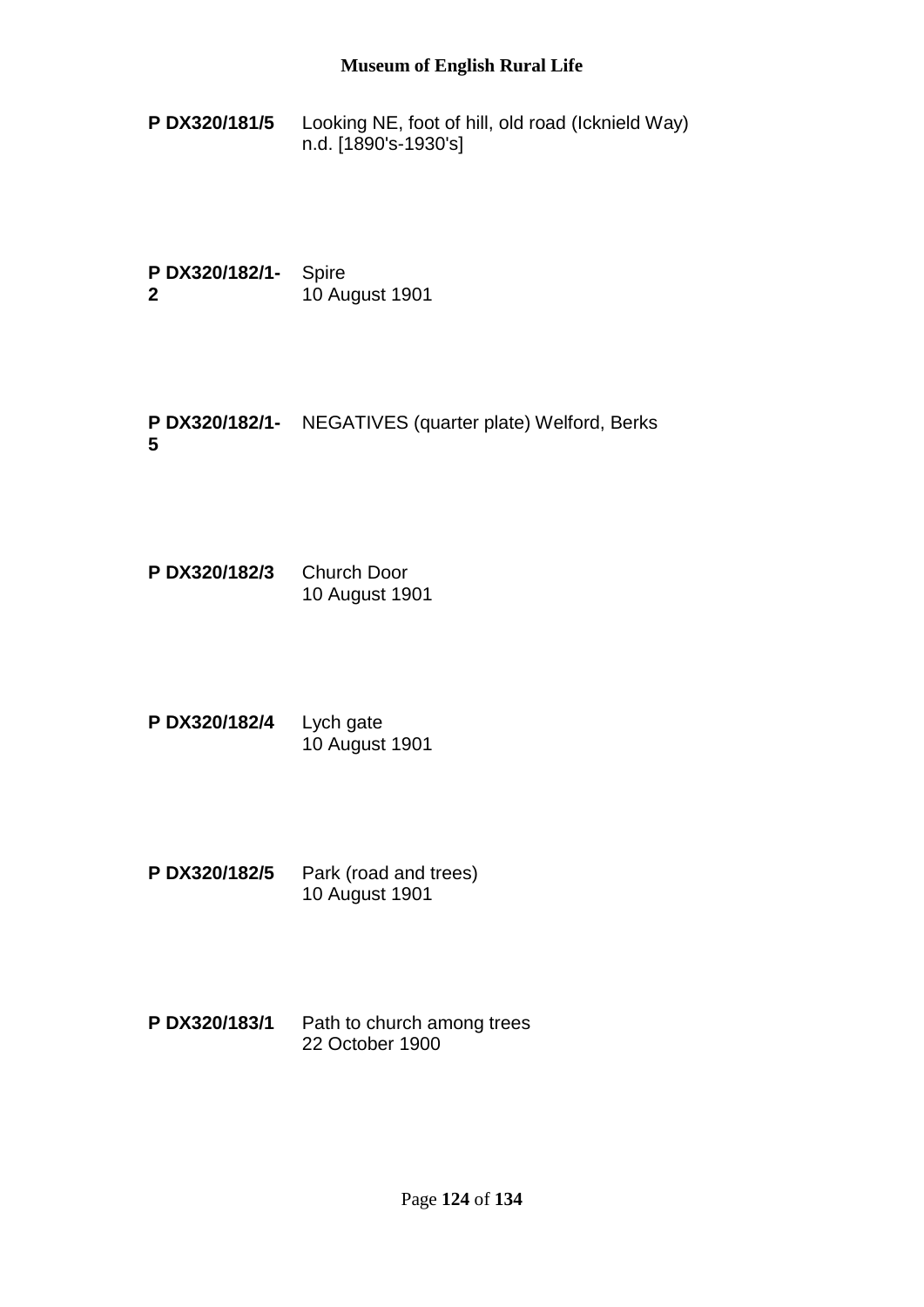**P DX320/183/1-** NEGATIVES (quarter plate) West Challow, Berks **3**

**P DX320/183/2** Church porch 22 October 1900

- **P DX320/183/3** Church door 22 October 1900
- **P DX320/184/1** Church 10 August 1901
- **P DX320/185/1** Landscape view August 1930
- **P DX320/185/1-** NEGATIVES (quarter plate) Wiltshire **3**

**P DX320/185/2** Graveyard August 1930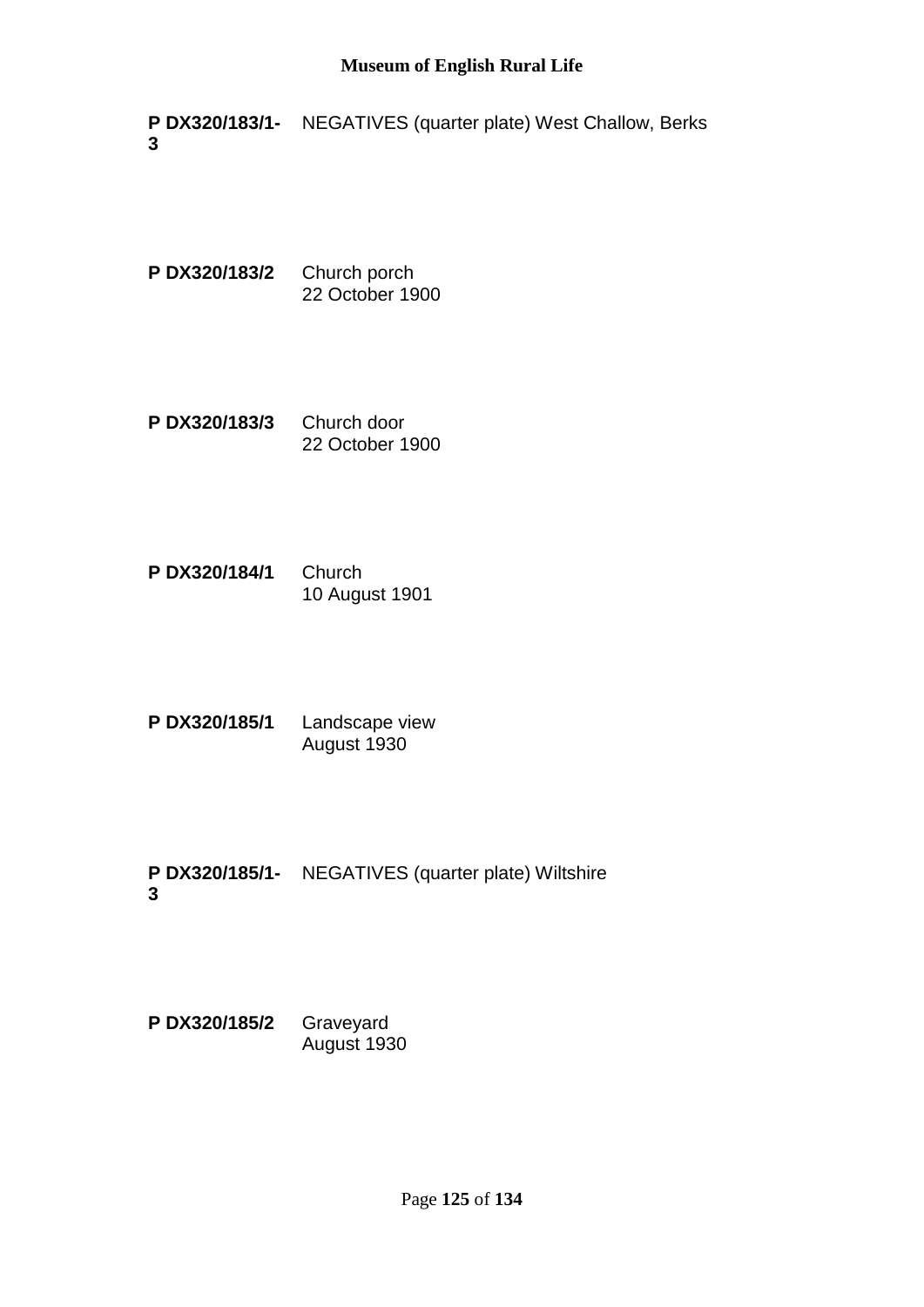- **P DX320/185/3** Church August 1930
- **P DX320/186/1** Town from Castle Street looking NE ?1928
- **P DX320/186/1-** NEGATIVES (quarter plate) Winchcombe, Glos **2**
- **P DX320/186/2** Town from Castle Street looking S ?1928
- P DX320/187/1 Henry VIII Gateway n.d. [1890's-1930's]
- **P DX320/187/1-** NEGATIVES (quarter plate) Windsor Castle, Berks **4**
- **P DX320/187/2** Gates in front of George IV Gate n.d. [1890's-1930's]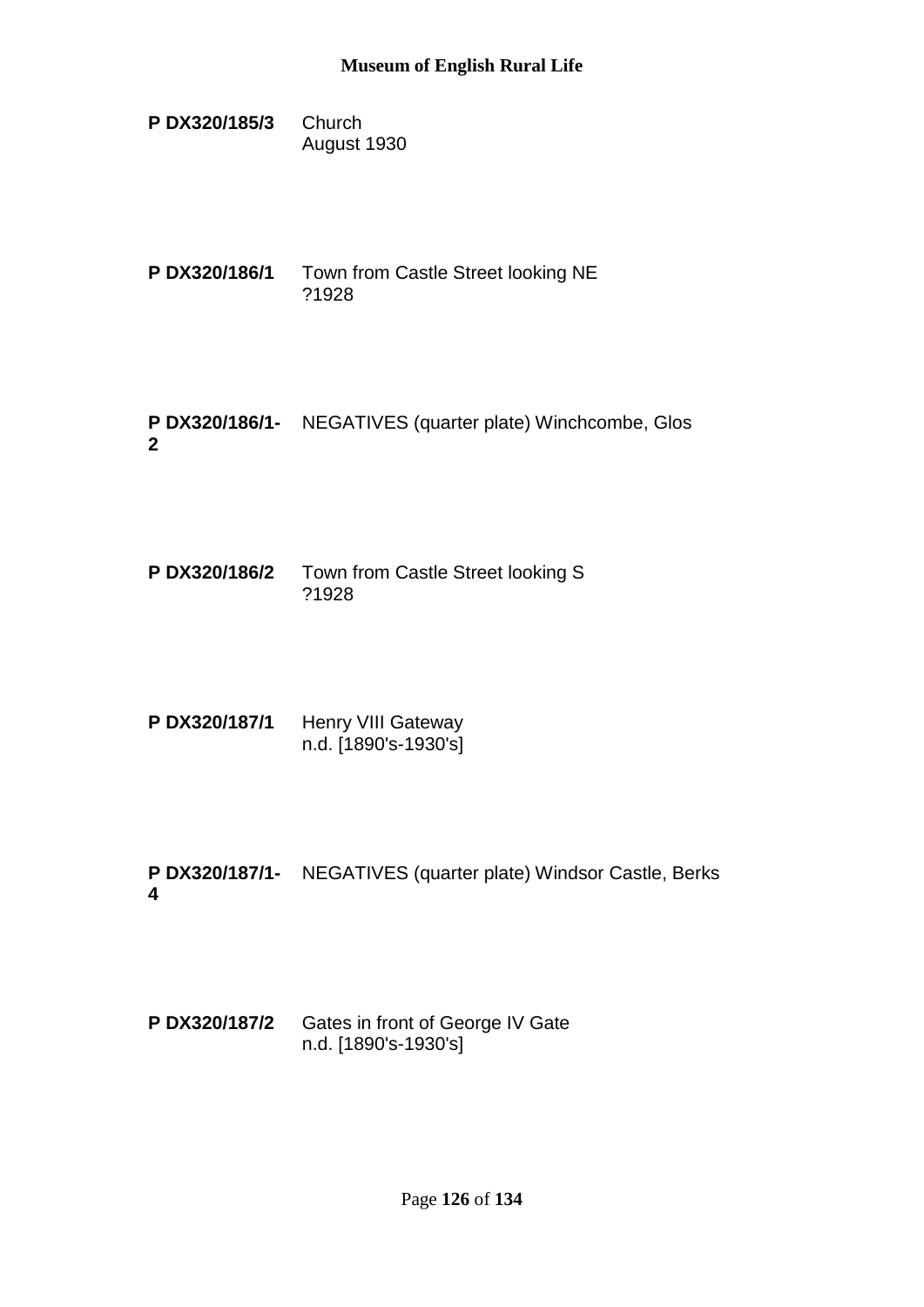- **P DX320/187/3** Near George IV Gate n.d. [1890's-1930's]
- **P DX320/187/4** Gates on Castle Hill n.d. [1890's-1930's]
- **P DX320/188/1** View from Winter Hill c1925
- **P DX320/189/1** View from Wittenham Clump 26 May 1902
- **P DX320/189/1-** NEGATIVES (quarter plate) Wittenham, Berks **5**
- **P DX320/189/2** Wittenham Clump 26 May 1902
- **P DX320/189/3-** Wittenham Clump -the Camp **5** 26 May 1902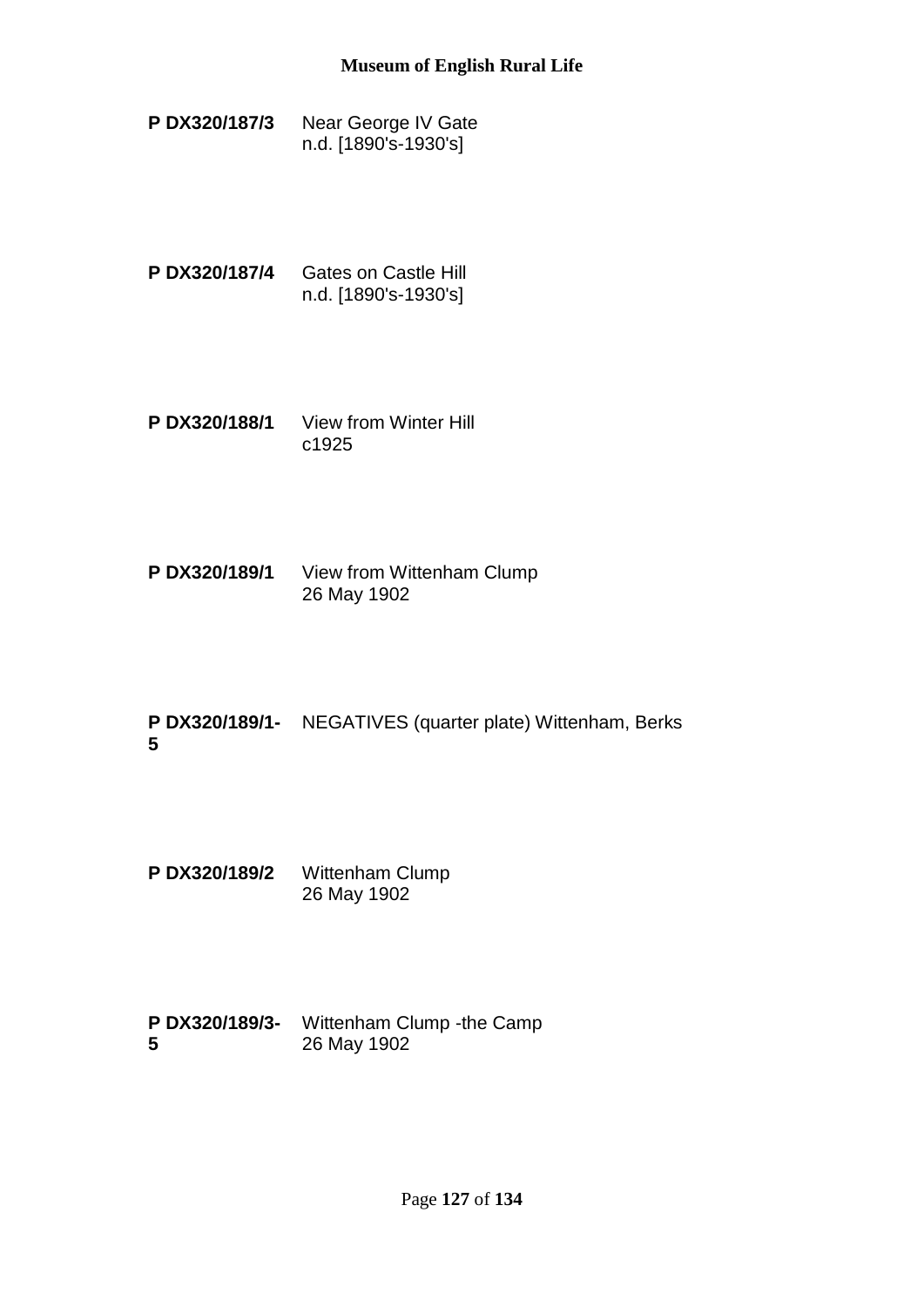**P DX320/190/1** Workhouse 9 January 1900

**P DX320/190/1-** NEGATIVES (quarter plate) Wokingham, Berks **8**

- **P DX320/190/2** Working Room, Workhouse 9 January 1900
- **P DX320/190/3** Workhouse Board Room (exterior) 9 January 1900
- **P DX320/190/4-** Workhouse Board Room (interior) **7** 9 January 1900
- **P DX320/190/8** View from Workhouse Garden (St Paul's Church) 9 January 1900
- **P DX320/191/1** View from Woolhope ?1928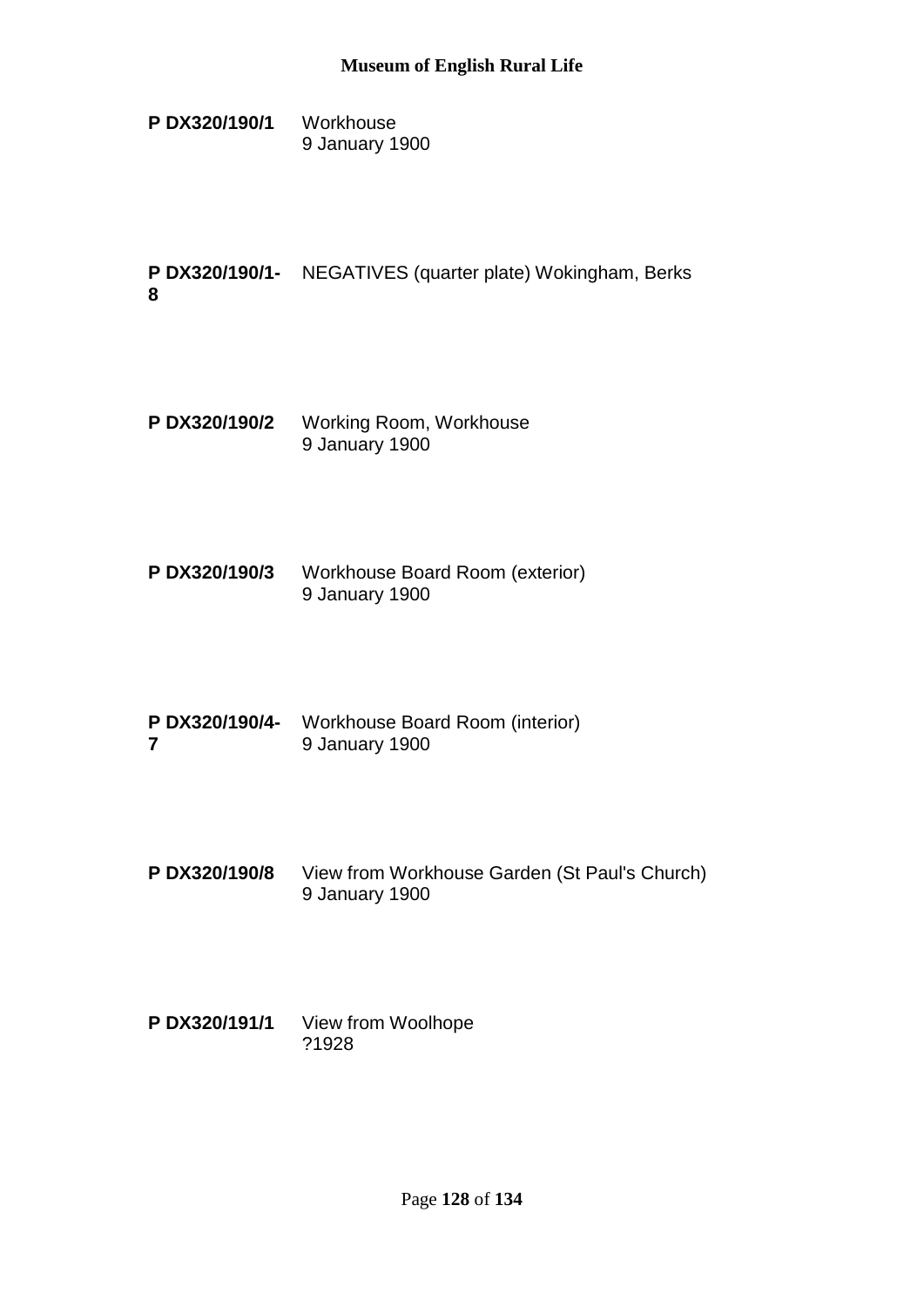**P DX320/192/1-** Church **2** 22 October 1900

**P DX320/192/1-** NEGATIVES (quarter plate) Woolstone, Berks **3**

- **P DX320/192/3** Church North doorway 22 October 1900
- **P DX320/193/1-** Site of Bourne **4** Summer 1931
- **P DX320/194/1** Cutting on old A40 road n.d. [1890's-1930's]
- **P DX320/195/1-** Exterior views **4** ?early 1900s

**P DX320/195/1-** NEGATIVES (quarter plate) Unidentified Churches**9**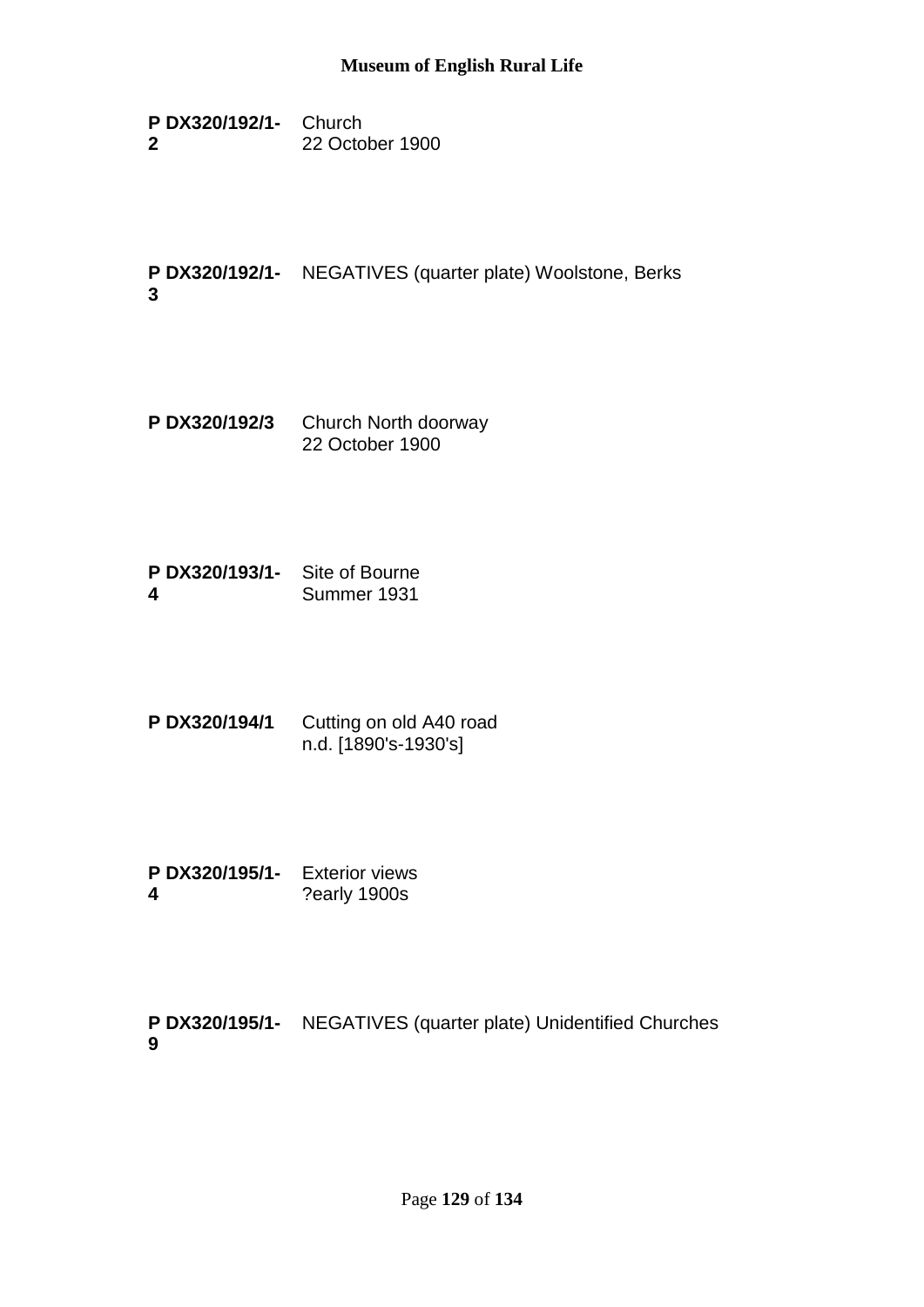**P DX320/195/5** Porch ?early 1900s

**P DX320/195/6-** Door **7** ?early 1900s

- **P DX320/195/8** Exterior n.d. [1890's-1930's]
- **P DX320/195/9** Interior n.d. [1890's-1930's]
- **P DX320/196/1-** Views and landscapes unidentified **19** n.d. [1890's-1930's]
- **P DX320/197/1** House ?early 1900s

**P DX320/197/1-** NEGATIVES (quarter plate) Unidentified buildings**3**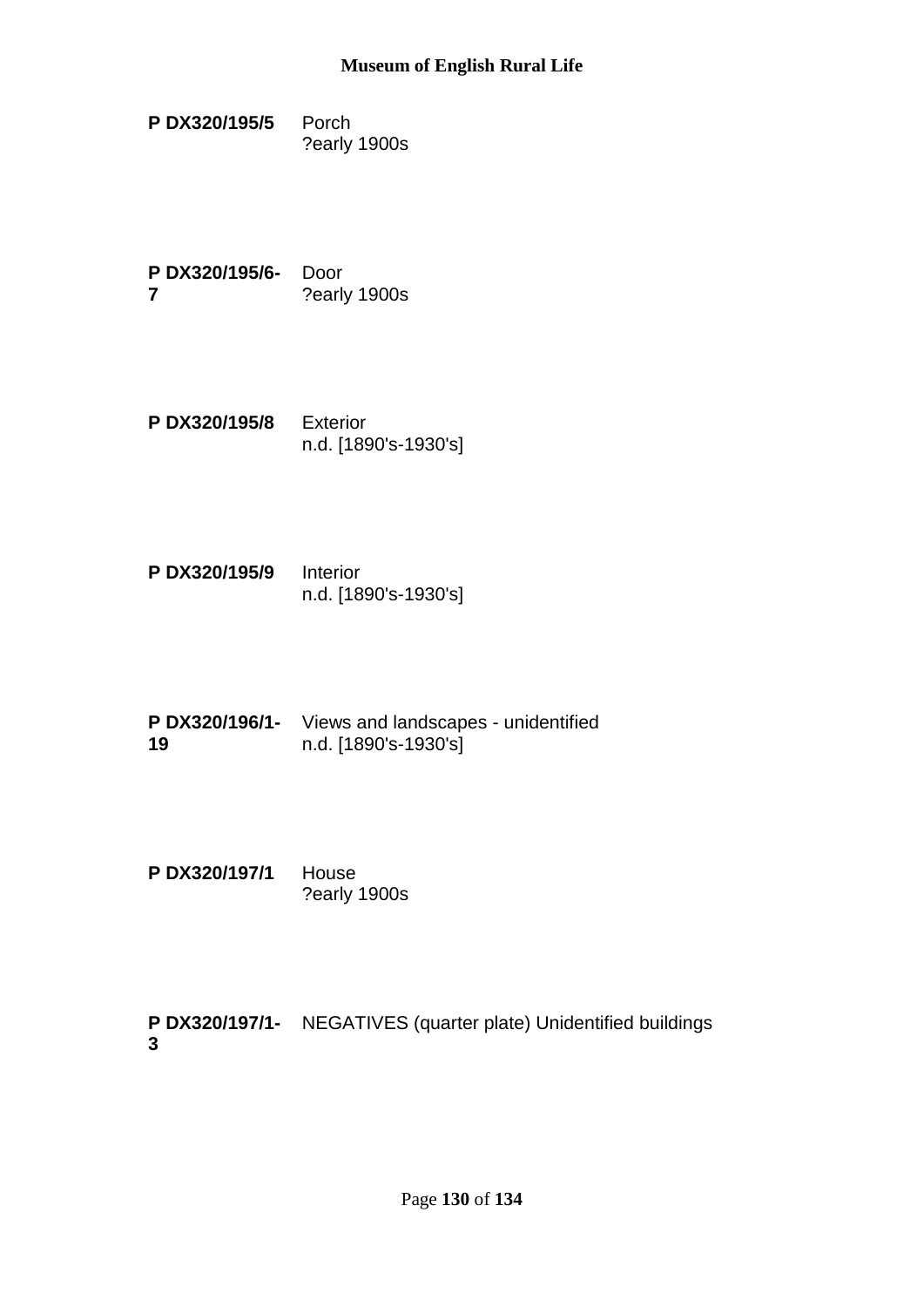- **P DX320/197/2** Mill ?early 1900s
- **P DX320/197/3** Doorway (plate broken) n.d. [1890's-1930's]
- **P DX320/198/1-** Street scenes unidentified **3** n.d. [1890's-1930's]
- **P DX320/199/1** Unidentified (landscape) n.d. [1890's-1930's]
- **P DX320/199/1-** NEGATIVES (quarter plate) Paintings **3**
- **P DX320/199/2** John Leland, antiquary (engraving) n.d. [1890's-1930's]
- **P DX320/199/3** William Beckford of Fonthill (engraving) n.d. [1890's-1930's]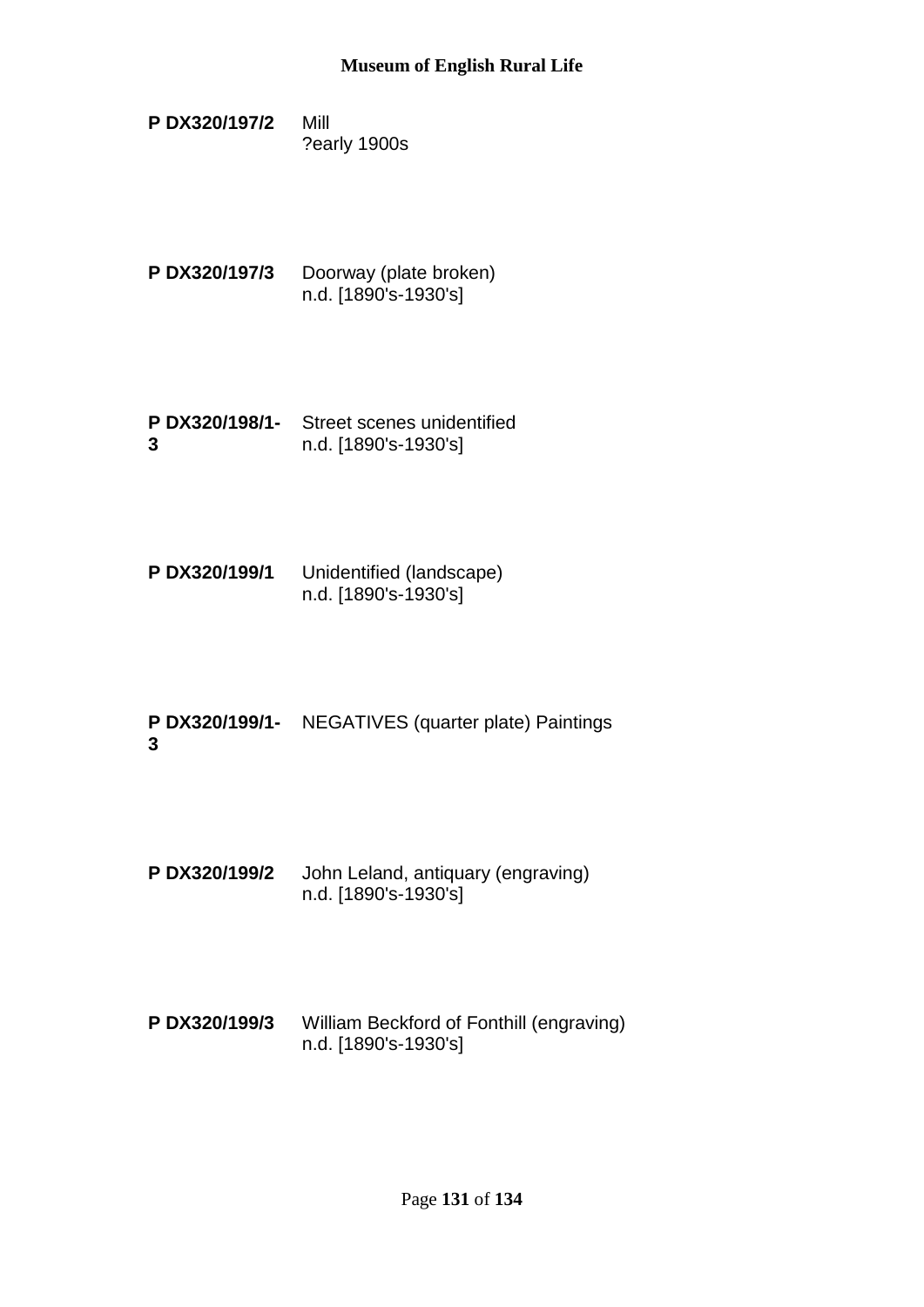**P DX320/199/4** Decorative panel in wrought iron n.d. [1890's-1930's]

**P DX320/200/1-** Bronze swords **3** n.d. [1890's-1930's]

**P DX320/200/1-** NEGATIVES (quarter plate) Swords and Spearheads **4**

**P DX320/200/4** Cookham sword n.d. [1890's-1930's]

**P DX320/201/1-** Ogilvy's Map **2** n.d. [1890's-1930's]

**P DX320/202/1** Treacher family: John Clara Llewellyn Mary Laura c1900

**P DX320/202/1-** NEGATIVES (quarter plate) Treacher family**14**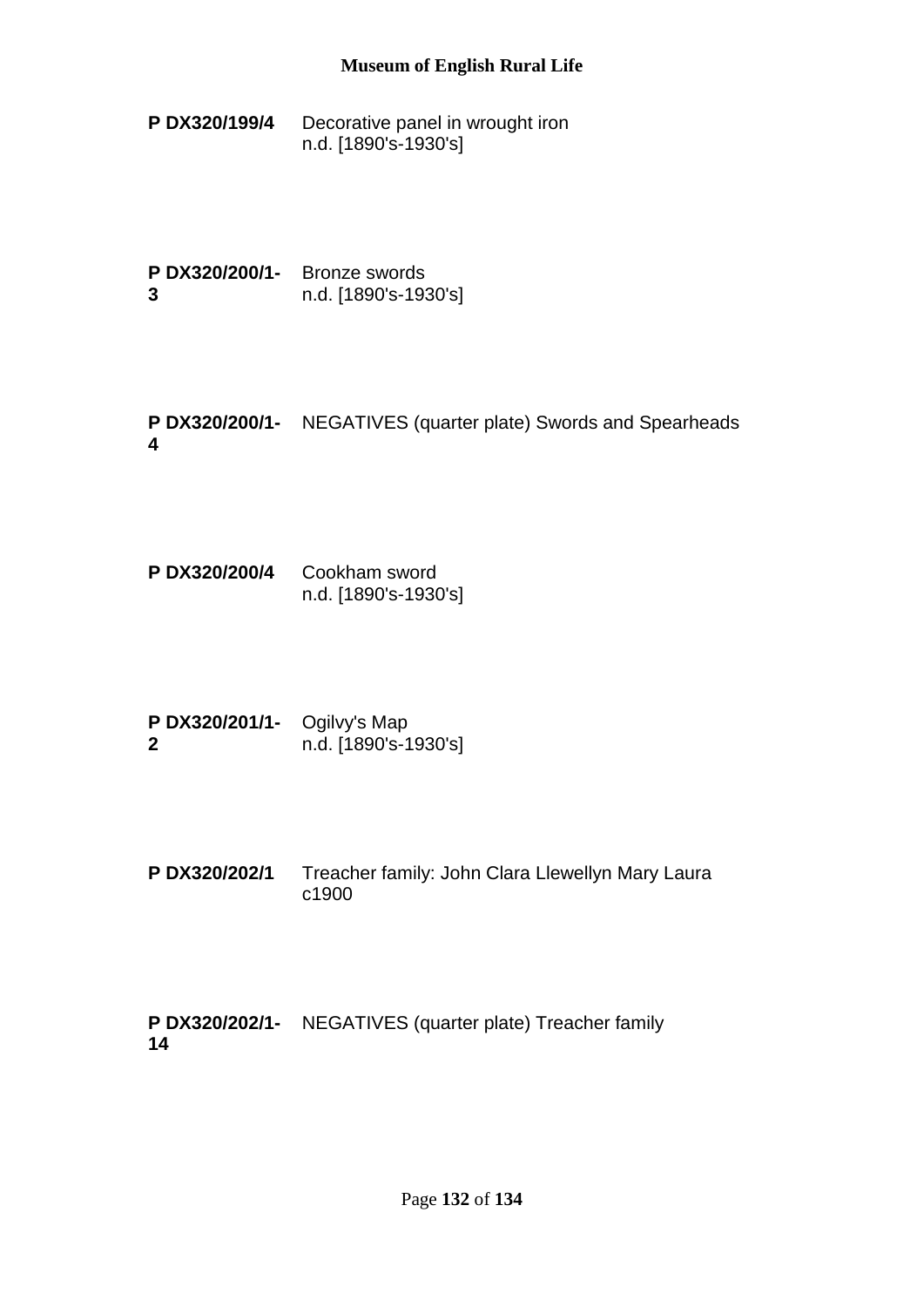- **P DX320/202/2** Female figure (? Clara) c1900
- **P DX320/202/3** Sisters Mary and Laura c1900
- **P DX320/202/4** Llewellyn Treacher at Somercroft c1900
- **P DX320/202/5** Mary, Laura, Clara and two elderly ladies c1900
- **P DX320/202/6** Female figure c1900
- **P DX320/202/7** John and Clara (LIT's mother and father); copy of earlier photograph c1900
- **P DX320/202/8** Mary or Laura with cat c1900